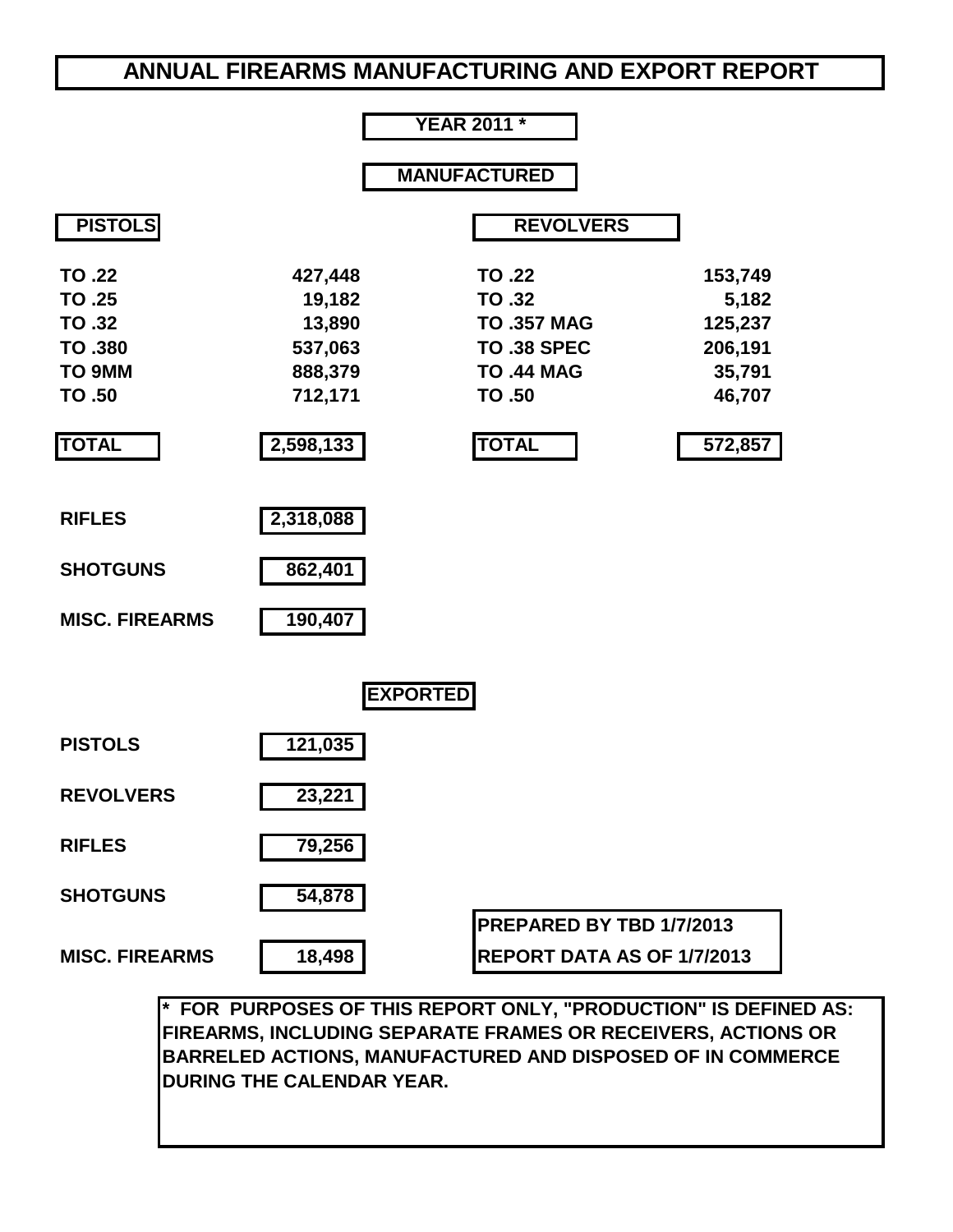### PISTOLS MANUFACTURED IN 2011 **PAGE 1 OF 57**

| <b>RDS KEY</b> | <b>LICENSE NAME</b>                         | <b>STREET</b>                                | <b>CITY</b>                    | <b>ST</b> | <b>PISTOL</b><br>22 | <b>PISTOL</b><br>25 | <b>PISTOL</b><br>32 | <b>PISTOL</b><br>380 | <b>PISTOL</b><br>9MM | <b>PISTOL</b><br>50 | <b>PISTOL</b><br><b>TOTAL</b> |
|----------------|---------------------------------------------|----------------------------------------------|--------------------------------|-----------|---------------------|---------------------|---------------------|----------------------|----------------------|---------------------|-------------------------------|
| 99201736       | TREFREN, JOSEPH ALLEN                       | 38630 FANNIE MAE AVE                         | <b>SOLDOTNA</b>                | AK        | 0                   | $\mathbf 0$         | $\mathbf 0$         | $\mathbf 0$          | $\Omega$             | -1                  | 1                             |
| 16303616       | CAUSEY, BEVERLY G & VANCE                   | 4281 HWY 22                                  | <b>STANTON</b>                 | AL        | 1                   | $\mathbf 0$         | $\Omega$            | $\mathbf 0$          | $\Omega$             | $\Omega$            |                               |
| 16303219       | CHATTAHOOCHEE GUN<br><b>WORKS, LLC</b>      | 312 LEE RD 553                               | PHENIX CITY                    | AL        | 0                   | 3                   | $\mathbf 0$         | $\mathbf 0$          | 0                    | 0                   | 3                             |
| 16337359       | ELLIS, JEFFERY OWEN                         | 17943 GROUND HOG RD                          | <b>ADGER</b>                   | AL        | 0                   | 5                   | 0                   | 0                    | 0                    | $\Omega$            |                               |
| 16303477       | KARVASALE, MARK AUGUSTUS 1157 S PHILLIPS RD |                                              | LANETT                         | AL        | $\Omega$            | $\Omega$            | 1                   | $\Omega$             | 5                    | $\Omega$            |                               |
| 57100301       | COTTER, JAYSON                              | 115 COUNTY ROAD 546                          | <b>MOUNTAIN</b><br><b>HOME</b> | AR        | 1                   | $\mathbf 0$         | $\Omega$            | 0                    | 4                    |                     |                               |
| 57102795       | D & S GUNWORKS, INC.                        | 14625 HWY 71 SOUTH                           | <b>FORT SMITH</b>              | AR        | $\Omega$            | $\Omega$            | 2                   | $\mathbf{0}$         | $\Omega$             | $\Omega$            | $\mathfrak{p}$                |
| 57102891       | DAVIS, CHRISTOPHER ALFRED                   | 52 SEQUOYA RD                                | <b>MORRILTON</b>               | AR        | 0                   | 0                   | $\mathbf 0$         | $\mathbf 0$          | $\Omega$             | -1                  | -1                            |
| 57101324       | <b>GUNCRAFTER INDUSTRIES.</b><br>LLC        | <b>171 MADISON 1510</b>                      | <b>HUNTSVILLE</b>              | AR.       | $\Omega$            | 0                   | $\Omega$            | $\Omega$             | $\Omega$             | 107                 | 107                           |
| 57101188       | NIGHTHAWK CUSTOM LLC                        | 1306 W TRIMBLE                               | <b>BERRYVILLE</b>              | AR        | 0                   | $\Omega$            | $\mathbf 0$         | $\mathbf 0$          | 160                  | 1549                | 1709                          |
| 57101940       | RON PHILLIPS AND COMPANY<br><b>LLC</b>      | 2133 CR 505                                  | <b>BERRYVILLE</b>              | AR        | 0                   | $\Omega$            | $\Omega$            | 0                    | -1                   | 1                   | $\overline{2}$                |
| 57101116       | <b>VLH INC</b>                              | 1105 INDUSTRIAL DR                           | <b>BERRYVILLE</b>              | AR.       | 0                   | $\Omega$            | $\mathbf 0$         | 0                    | 186                  | 1009                | 1195                          |
| 57134716       | WILSONS GUN SHOP INC                        | 2234 CR 719                                  | <b>BERRYVILLE</b>              | AR.       | 0                   | $\Omega$            | $\Omega$            | 0                    | 314                  | 2409                | 2723                          |
| 98602515       | AMERICAN SPIRIT ARMS LLC                    | 16001 N GREENWAY<br><b>HAYDEN LOOP STE B</b> | <b>SCOTTSDALE</b>              | AZ        | $\Omega$            | 10                  | $\Omega$            | $\Omega$             | $\overline{2}$       | $\Omega$            | 12                            |
| 98603998       | <b>BEST SHOT LLC</b>                        | 7314 W COLUMBINE DR                          | <b>PEORIA</b>                  | AZ        | 0                   | $\mathbf 0$         | $\mathbf 0$         | $\mathbf 0$          | $\Omega$             | 2                   | $\overline{2}$                |
| 98604187       | <b>CAMERONS CUSTOM INC</b>                  | 5302 W ELECTRA LN                            | <b>GLENDALE</b>                | AZ        | 0                   | $\mathbf 0$         | 0                   | 0                    | 16                   | 24                  | 40                            |
| 98604430       | D & L SPORTS INC                            | 118 N FIRESKY #B                             | <b>CHINO VALLEY</b>            | AZ        | 0                   | $\Omega$            | $\mathbf 0$         | $\mathbf 0$          | $\Omega$             | 6                   | 6                             |
| 98604682       | DESERT FOX OUTFITTERS LLC                   | 835 AIRCLETA DRIVE                           | <b>WICKENBURG</b>              | AZ        | $\Omega$            | $\Omega$            | 6                   | $\Omega$             | $\Omega$             | $\Omega$            | 6                             |
| 98601973       | EXCEL MANUFACTURING INC                     | 2580 LANDON DR UNIT E                        | <b>BULLHEAD CITY</b>           | AZ        | 39                  | 36                  | 1                   | 55                   | $\Omega$             | $\Omega$            | 131                           |
| 98602957       | HUFFMAN, DEREK                              | 17426 E HUNT HWY                             | <b>QUEEN CREEK</b>             | AZ        | 0                   | 0                   | $\Omega$            | 0                    | $\Omega$             | 2                   | $\overline{2}$                |
| 98603062       | MCLEARN, MATTHEW MOODY                      | 1304 RED BARON RD                            | <b>PAYSON</b>                  | AZ        | $\Omega$            | 0                   | $\Omega$            | $\Omega$             | 9                    | 3                   | 12                            |
| 98603536       | PALESE PROTO TECH INC                       | 7775 N CASA GRANDE<br><b>HWY #155</b>        | <b>TUCSON</b>                  | AZ        | 0                   | 1                   | $\mathbf 0$         | $\mathbf 0$          | $\Omega$             | $\mathbf 0$         | -1                            |
| 98604129       | PREDATOR TACTICAL LLC                       | 2103 E CEDAR ST STE 3 TEMPE                  |                                | AZ        | 0                   | 0                   | $\Omega$            | 0                    | $\Omega$             | 31                  | 31                            |
| 98603707       | <b>QUENTIN LASER LLC</b>                    | 761 N MONTEREY ST STE GILBERT<br>104         |                                | AZ        | 5                   | $\Omega$            | $\Omega$            | $\Omega$             | $\Omega$             | $\mathbf 0$         | 5                             |
| 98633332       | R & R SPORTING ARMS INC                     | 15481 N TWIN LAKES DR TUCSON                 |                                | AZ        | 4                   | 3                   | 0                   | 0                    | $\mathbf 0$          | 0                   | 7                             |
| 98603442       | RDTS MANUFACTURING INC                      | BIG SYCAMORE BLDG A CAVE CREEK<br>1ST FL     |                                | AZ        | $\Omega$            | $\Omega$            | $\Omega$            | $\Omega$             | 3                    | $\Omega$            |                               |
| 98636542       | ROBAR COMPANIES, INC                        | 21438 N 7TH AVE SUITE<br>B                   | <b>PHOENIX</b>                 | AZ        | 0                   | 0                   | 0                   | 0                    | 4                    |                     |                               |
| 98604266       | S S DEFENSE SOLUTIONS LLC                   | 3270 HIGHWAY 82                              | SONOITA                        | AZ        | $\Omega$            | $\Omega$            | $\Omega$            | 0                    | $\Omega$             | -1                  |                               |
| 98604582       | SAS GLOBAL GROUP LLC                        | 9015 WEST BUCKHORN<br><b>TRAIL</b>           | <b>PEORIA</b>                  | AZ        | 0                   | 0                   | $\mathbf 0$         | $\mathbf 0$          | 150                  | $\Omega$            | 150                           |
| 98605107       | SENSENEY, MICHAEL E                         | 10962 NORTH LOCUST                           | <b>FLORENCE</b>                | AZ        | $\overline{c}$      | $\Omega$            | $\Omega$            | $\Omega$             | $\Omega$             | $\Omega$            | $\overline{2}$                |

PREPARED BY THE FIREARMS & EXPLOSIVES SERVICES DIVISION, BUREAU OF ALCOHOL, TOBACCO, FIREARMS AND EXPLOSIVES, MARTINSBURG, WV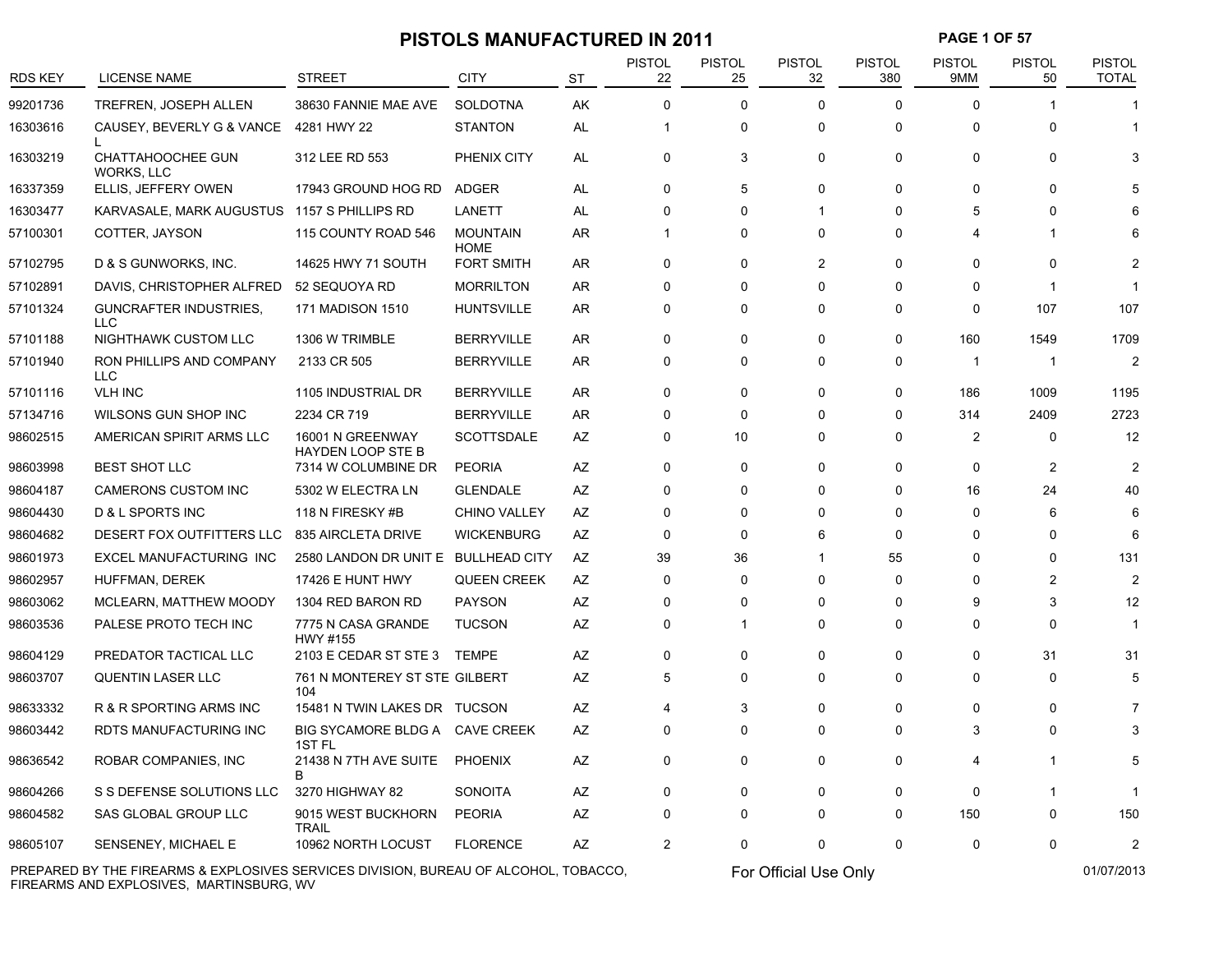|                |                                                      | <b>PISTOLS MANUFACTURED IN 2011</b>    |                                  |            |                     |                     |                     | <b>PAGE 2 OF 57</b>  |                      |                     |                               |  |
|----------------|------------------------------------------------------|----------------------------------------|----------------------------------|------------|---------------------|---------------------|---------------------|----------------------|----------------------|---------------------|-------------------------------|--|
| <b>RDS KEY</b> | <b>LICENSE NAME</b>                                  | <b>STREET</b>                          | <b>CITY</b>                      | <b>ST</b>  | <b>PISTOL</b><br>22 | <b>PISTOL</b><br>25 | <b>PISTOL</b><br>32 | <b>PISTOL</b><br>380 | <b>PISTOL</b><br>9MM | <b>PISTOL</b><br>50 | <b>PISTOL</b><br><b>TOTAL</b> |  |
|                |                                                      | <b>ST</b>                              |                                  |            |                     |                     |                     |                      |                      |                     |                               |  |
| 98614472       | STURM, RUGER & COMPANY,<br><b>INC</b>                | 200 RUGER RD                           | <b>PRESCOTT</b>                  | AZ         | 98265               | 0                   | 0                   | 176778               | 273615               | 62267               | 610925                        |  |
| 98605123       | SUAREZ INTERNATIONAL USA<br><b>INC</b>               | 1616 WEST IRON<br>SPRINGS RD#3         | <b>PRESCOTT</b>                  | AZ         | 0                   | 0                   | $\Omega$            | $\mathbf 0$          | 10                   | $\mathbf{0}$        | 10                            |  |
| 98604753       | TACTICAL OPS LLC                                     | 5980 EAST CALLE DE<br><b>VITA</b>      | <b>TUCSON</b>                    | AZ         | 3                   | 2                   | 0                   | $\overline{2}$       | 4                    | 5                   | 16                            |  |
| 98603237       | ZIMMERMAN ARMS LLC                                   | 540 SIXTH ST # F                       | <b>PRESCOTT</b>                  | AZ         | 8                   | $\mathbf 0$         | $\Omega$            | $\mathbf 0$          | $\mathbf{0}$         | $\Omega$            |                               |  |
| 97702131       | <b>BRECHMANN, ROBERT</b>                             | 1508 TOLLHOUSE RD                      | <b>CLOVIS</b>                    | CA         | -1                  | 0                   | $\Omega$            | $\Omega$             | $\mathbf{0}$         | 0                   |                               |  |
| 97702070       | <b>CBEINC</b>                                        | STE A<br>18430 TECHNOLOGY DR<br>UNIT A | <b>MORGAN HILL</b>               | CA         | 182                 | 0                   | 3                   | 0                    | 2                    | $\Omega$            | 187                           |  |
| 97702456       | COX, RYAN F                                          | 725 POLLASKY #109                      | <b>CLOVIS</b>                    | CA         | 0                   | 0                   | $\Omega$            | 0                    | $\mathbf{0}$         | $\overline{2}$      | 2                             |  |
| 96802637       | ELLENBURG, EHREN THOMAS                              | 3320 WOEDEE DR                         | EL DORADO<br><b>HILLS</b>        | CA         | 0                   | 0                   | $\Omega$            | $\Omega$             | $\Omega$             |                     |                               |  |
| 93340727       | <b>EXCEL INDUSTRIES INC</b>                          | 4510 CARTER CT                         | <b>CHINO</b>                     | CA         | 349                 | 0                   | 0                   | 175                  | $\Omega$             | $\Omega$            | 524                           |  |
| 93301600       | <b>FMK FIREARMS</b><br><b>INCORPORATED</b>           | 1025 A ORTEGA WAY                      | <b>PLACENTIA</b>                 | CA         | 0                   | 0                   | $\Omega$            | 0                    | 1495                 | $\Omega$            | 1495                          |  |
| 96802683       | JOHNSON, ROBERT EUGENE                               | 2710 BROADWAY                          | <b>EUREKA</b>                    | CA         | $\mathbf{1}$        | 0                   | $\Omega$            | 0                    | $\mathbf{0}$         | 0                   |                               |  |
| 93302759       | LEDESMA, PAUL                                        | 13552 CENTRAL AVE,<br>UNIT C           | <b>CHINO</b>                     | CA         | 14                  | 0                   | $\Omega$            | $\Omega$             | $\mathbf{0}$         | 0                   | 14                            |  |
| 93302624       | MAXIMUM WHOLESALE INC                                | 15979 S PIUMA AVE                      | <b>CERRITOS</b>                  | CA         | 3                   | 0                   | $\Omega$            | 0                    | $\mathbf{0}$         | $\Omega$            | 3                             |  |
| 96802866       | MONTES, KENNETH                                      | 7311 GALILEE RD STE<br>155             | <b>ROSEVILLE</b>                 | CA         | 0                   | 12                  | $\Omega$            | $\Omega$             | $\mathbf{0}$         | 0                   | 12                            |  |
| 97702726       | <b>NORMAN HANSON FIREARMS</b><br><b>LLC</b>          | 20810 SOUTH ST UNIT 5                  | <b>TEHACHAPI</b>                 | CA         | $\mathbf 0$         | 13                  | 0                   | 0                    | 0                    | $\Omega$            | 13                            |  |
| 93303672       | PATTERSON, HAROLD<br><b>MICHAEL</b>                  | 159 BLOOMFIELD LANE                    | RANCHO SANTA<br><b>MARGARITA</b> | CA         | $\mathbf 0$         | 0                   | $\mathbf{0}$        | 0                    | 2                    | 0                   | $\mathfrak{p}$                |  |
| 93336988       | PHOENIX ARMS                                         | 4231 BRICKELL STREET                   | <b>ONTARIO</b>                   | CA         | 16868               | 3132                | 0                   | 0                    | $\mathbf{0}$         | 0                   | 20000                         |  |
| 93301038       | SUREFIRE, LLC                                        | 18300 MT BALDY CIRCLE FOUNTAIN         | VALLEY                           | CA         | 0                   | 0                   | $\Omega$            | 0                    | 13                   | 0                   | 13                            |  |
| 97702430       | <b>SYNERGISTIC DIGITAL</b><br>SOLUTIONS INC          | 1772 CRYSTAL VIEW CIR NEWBURY PARK     |                                  | CA         | 0                   | 45                  | $\mathbf{0}$        | $\overline{2}$       | $\mathbf{0}$         | $\mathbf{0}$        | 47                            |  |
| 96802648       | TACTICAL DEFENSE SURVIVAL<br><b>LLC</b>              | 2264B SIERRA<br><b>MEADOWS DR</b>      | <b>ROCKLIN</b>                   | CA         | 0                   | 3                   | 0                   | 0                    | 0                    | 0                   |                               |  |
| 96802086       | <b>TOLEDO, ARIS</b>                                  | 1405 GEORGIA ST STE D VALLEJO          |                                  | CA         | 8                   | 0                   | $\Omega$            | $\Omega$             | $\mathbf{0}$         | 0                   |                               |  |
| 99400560       | <b>UG IMPORTS LLC</b>                                | 39275 STATE ST #1                      | <b>FREMONT</b>                   | CA         | 0                   | $\overline{2}$      | $\Omega$            | $\Omega$             | $\Omega$             | 0                   | 2                             |  |
| 97702192       | VELLA, TIMOTHY; GONZALEZ,<br>JAIME; GONZALEZ, JAVIER | 1751 HOURET CT                         | <b>MILPITAS</b>                  | ${\sf CA}$ | 0                   | 23                  | 0                   | 0                    | 0                    | 0                   | 23                            |  |
| 58400906       | ANDY'S CUSTOM GUNS INC                               | 14855 W 54TH AVE                       | <b>GOLDEN</b>                    | CO         | $\mathbf{1}$        | 0                   | 0                   | 0                    | 2                    | 13                  | 16                            |  |
| 58403287       | <b>GRE-TAN RIFLES LLC</b>                            | 24005 HWY 13                           | MEEKER                           | CO         | 0                   | 0                   | $\mathbf 1$         | 0                    | 0                    | 0                   | $\mathbf 1$                   |  |
| 58402893       | <b>LEGACY CUSTOM PRODUCTS</b><br>INC.                | 39 OAK VIEW CIRCLE                     | <b>DURANGO</b>                   | CO         | 0                   | 0                   | 0                   | 0                    | 0                    | $\mathbf{1}$        | $\mathbf 1$                   |  |
| 58402371       | LIPPARD, KARL                                        | 3259 ELECTRA DR SO                     | COLORADO                         | CO         | 0                   | 0                   | 0                   | 0                    | 0                    | 52                  | 52                            |  |

PREPARED BY THE FIREARMS & EXPLOSIVES SERVICES DIVISION, BUREAU OF ALCOHOL, TOBACCO, FIREARMS AND EXPLOSIVES, MARTINSBURG, WV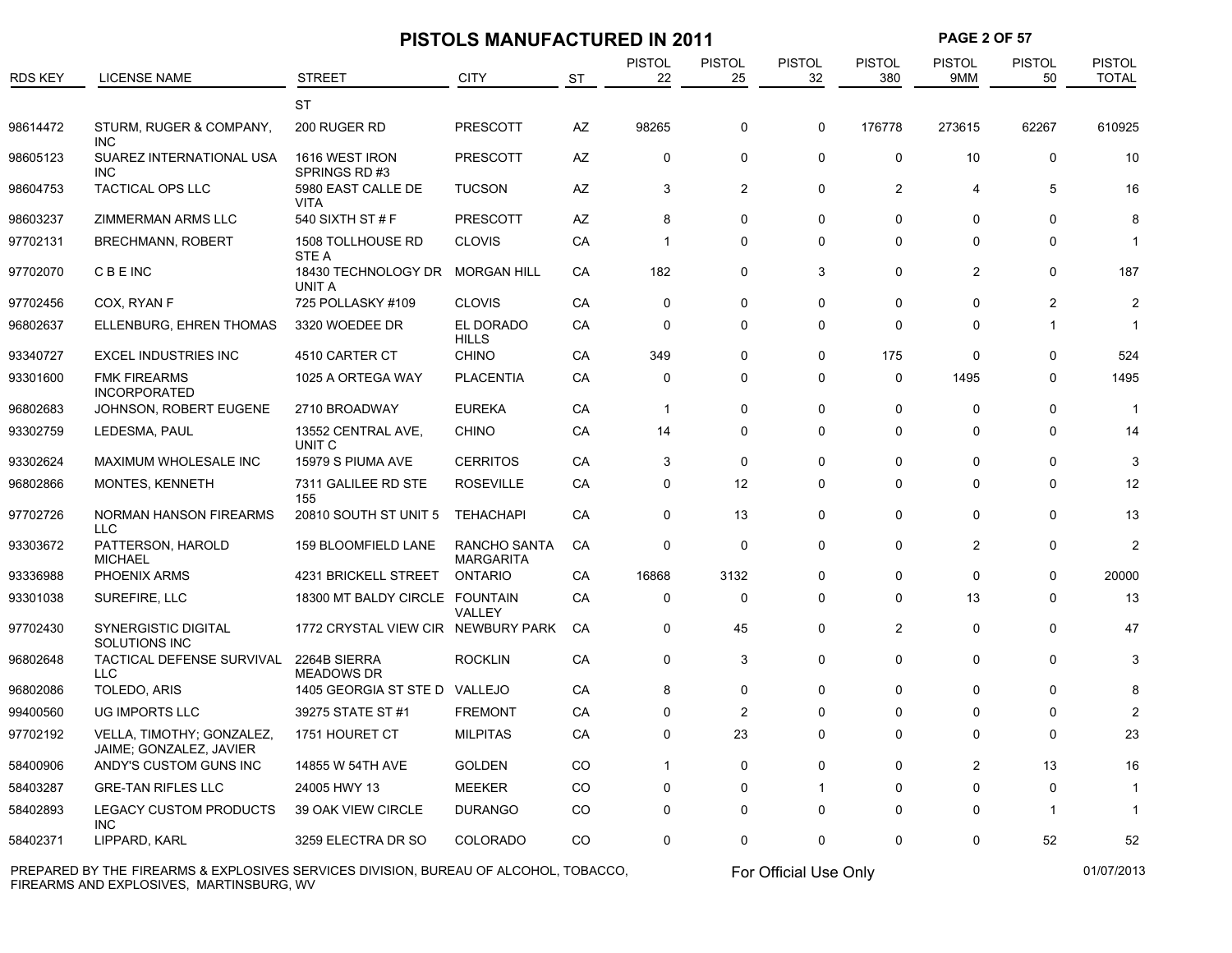|                |                                                            | <b>PISTOLS MANUFACTURED IN 2011</b>       |                                  |           |                     |                     |                     |                      | <b>PAGE 3 OF 57</b>  |                     |                               |  |
|----------------|------------------------------------------------------------|-------------------------------------------|----------------------------------|-----------|---------------------|---------------------|---------------------|----------------------|----------------------|---------------------|-------------------------------|--|
| <b>RDS KEY</b> | <b>LICENSE NAME</b>                                        | <b>STREET</b>                             | <b>CITY</b>                      | <b>ST</b> | <b>PISTOL</b><br>22 | <b>PISTOL</b><br>25 | <b>PISTOL</b><br>32 | <b>PISTOL</b><br>380 | <b>PISTOL</b><br>9MM | <b>PISTOL</b><br>50 | <b>PISTOL</b><br><b>TOTAL</b> |  |
|                |                                                            |                                           | <b>SPRINGS</b>                   |           |                     |                     |                     |                      |                      |                     |                               |  |
| 58402095       | MARTINDALE, DAVID EUGENE                                   | 559 AIRPORT BLVD F-1                      | <b>AURORA</b>                    | CO        | 0                   | 0                   | 0                   | 0                    | $\mathbf 1$          | $\Omega$            |                               |  |
| 58403688       | OSHMYANSKY, SEMYON                                         | 8250 W COAL MINE AVE<br>UNIT <sub>2</sub> | <b>LITTLETON</b>                 | CO        | 0                   | $\mathbf 1$         | $\Omega$            | $\mathbf 0$          | 0                    | 0                   |                               |  |
| 58401738       | POWELL, JAMES B                                            | 6571 PFOST DRIVE                          | <b>PEYTON</b>                    | CO        | $\Omega$            | 0                   | $\Omega$            | $\Omega$             | 5                    | 4                   |                               |  |
| 58402284       | <b>VOLKMANN CUSTOM INC</b>                                 | 1595 CARR ST                              | <b>LAKEWOOD</b>                  | CO        | $\mathbf 0$         | 0                   | $\Omega$            | $\mathbf 0$          | 0                    | 3                   | 3                             |  |
| 58403467       | <b>VOLKMANN PRECISION LLC</b>                              | 11160 S DEER CREEK RD LITTLETON           |                                  | CO        | $\mathbf 0$         | 0                   | $\Omega$            | $\mathbf 0$          | $\Omega$             | 47                  | 47                            |  |
| 60633345       | COLT'S MANUFACTURING CO<br><b>LLC</b>                      | 545 NEWPARK AVE                           | <b>WEST</b><br><b>HARTFORD</b>   | <b>CT</b> | $\Omega$            | 0                   | $\Omega$            | 795                  | 4627                 | 40941               | 46363                         |  |
| 60601872       | CONTINENTAL MACHINE TOOL<br>CO INC                         | 119 JOHN DOWNEY<br><b>DRIVE</b>           | <b>NEW BRITAIN</b>               | СT        | $\mathbf 0$         | 0                   | $\Omega$            | 0                    | 0                    | 106                 | 106                           |  |
| 60604862       | L W SEECAMP CO INC                                         | 280 ROCK LANE                             | <b>MILFORD</b>                   | <b>CT</b> | $\mathbf 0$         | $\mathbf{1}$        | 759                 | 432                  | $\Omega$             | $\Omega$            | 1192                          |  |
| 60600006       | P3LLC                                                      | <b>22 SUNRISE TERRACE</b>                 | <b>WEATOGUE</b>                  | <b>CT</b> | $\mathbf 0$         | $\mathbf 0$         | $\Omega$            | $\mathbf 0$          | 0                    | $\overline{\bf 4}$  | 4                             |  |
| 60601096       | PTR-91 INC                                                 | 1451 NEW BRITAIN AVE                      | <b>FARMINGTON</b>                | CT        | $\mathbf 0$         | 0                   | $\Omega$            | $\mathbf 0$          | 0                    | 1561                | 1561                          |  |
| 15912791       | ADEQ FIREARMS COMPANY                                      | 4921 WEST CYPRESS<br><b>STREET</b>        | <b>TAMPA</b>                     | FL.       | $\mathbf{1}$        | 0                   | $\Omega$            | $\mathbf 0$          | $\Omega$             | -1                  | $\overline{2}$                |  |
| 15913833       | AKAI CUSTOM GUNS LLC                                       | 5405 NW 102ND AVE<br><b>BAY 216</b>       | <b>SUNRISE</b>                   | FL.       | $\mathbf 0$         | $\mathbf 0$         | $\Omega$            | $\mathbf 0$          | 24                   | 23                  | 47                            |  |
| 15902938       | AW TRADING AND<br><b>INVESTMENTS INC</b>                   | 5522 64TH WAY NORTH                       | SAINT<br><b>PETERSBURG</b>       | FL.       | $\overline{2}$      | $\mathbf 0$         | 0                   | $\mathbf 0$          | $\Omega$             | $\mathbf 0$         | $\overline{2}$                |  |
| 15939794       | <b>B &amp; K DIVING SYSTEMS INC</b>                        | 1328 CLEMENTS WOODS JACKSONVILLE<br>LN    |                                  | FL.       | $\Omega$            | $\mathbf 0$         | $\Omega$            | $\Omega$             | 3                    | $\Omega$            | 3                             |  |
| 15910996       | <b>B&amp;S FIREARMS INC</b>                                | 2335 63RD AVE E STE M                     | <b>BRADENTON</b>                 | FL        | $\overline{4}$      | 0                   | 0                   | 0                    | 0                    | 0                   |                               |  |
| 15915094       | <b>BLACK OPS ARMOURY INC</b>                               | 1512 OLD DAYTONA CT                       | <b>DELAND</b>                    | FL        | 0                   | 0                   | $\Omega$            | 0                    | 0                    | 2                   | 2                             |  |
| 15907948       | CHARLES W JENKINS, LLC                                     | 977 18TH AVE SW                           | <b>VERO BEACH</b>                | FL.       | $\mathbf 0$         | 0                   | $\Omega$            | $\mathbf 0$          | 1                    | 6                   | $\overline{7}$                |  |
| 15910123       | DIAMONDBACK FIREARMS LLC                                   | 4135 PINE TREE PL                         | COCOA                            | FL.       | $\Omega$            | $\mathbf{0}$        | 78                  | 6381                 | 12364                | $\Omega$            | 18823                         |  |
| 15913859       | <b>EAST COAST CUSTOM</b><br><b>TACTICAL LLC</b>            | 2600 INDUSTRIAL ST                        | <b>LEESBURG</b>                  | FL.       | $\Omega$            | $\Omega$            | $\Omega$            | $\Omega$             | 1                    | $\Omega$            | 1                             |  |
| 15909274       | <b>FLORIDA ARMS</b><br>MANUFACTURING COMPANY<br><b>INC</b> | 510 GOOLSBY BLVD, BAY DEERFIELD<br>6      | <b>BEACH</b>                     | FL.       | $\mathbf 0$         | $\mathbf 0$         | $\Omega$            | $\mathbf 0$          | 0                    | 6                   | 6                             |  |
| 15901002       | GUN SMOKE ENTERPRISES INC 506 NE 3RD ST                    |                                           | <b>OKEECHOBEE</b>                | FL.       | 10                  | 0                   | 0                   | 0                    | 0                    | 0                   | 10                            |  |
| 15940806       | KEL TEC CNC INDUSTRIES INC                                 | 1475 COX ROAD                             | <b>COCOA</b>                     | FL.       | 15122               | 3619                | 2746                | 19436                | 49254                | $\Omega$            | 90177                         |  |
| 15911435       | MILLENNIUM CUSTOM INC                                      | 501 C INDUSTRIAL ST                       | <b>LAKE WORTH</b>                | FL.       | $\mathbf 0$         | $\mathbf 0$         | $\Omega$            | $\mathbf 0$          | 15                   | 16                  | 31                            |  |
| 15906911       | MVB INDUSTRIES INC                                         | 510 GOOLSBY BLVD BAY<br>#5                | <b>DEERFIELD</b><br><b>BEACH</b> | FL.       | $\mathbf 0$         | $\mathbf 0$         | $\Omega$            | $\mathbf 0$          | $\overline{2}$       | -1                  | 3                             |  |
| 15911048       | PD PRODUCTS LLC                                            | 2510 KIRBY CIR NE STE<br>109              | <b>PALM BAY</b>                  | FL        | $\mathbf 0$         | $\mathbf 0$         | $\Omega$            | $\mathbf 0$          | 3                    | 13                  | 16                            |  |
| 15948454       | PICKETT WEAPONRY SERVICE<br><b>INC</b>                     | 25220 W NEWBERRY RD                       | NEWBERRY                         | FL.       | 0                   | 0                   | $\Omega$            | $\mathbf 0$          | $\Omega$             | $\mathbf 1$         |                               |  |
| 15906597       | <b>REESE, CHRISTOPHER</b><br><b>MICHAEL</b>                | 6750 106TH ST N                           | <b>SEMINOLE</b>                  | FL.       | $\mathbf 0$         | 0                   | $\Omega$            | $\mathbf 0$          | -1                   | $\mathbf 0$         | -1                            |  |

PREPARED BY THE FIREARMS & EXPLOSIVES SERVICES DIVISION, BUREAU OF ALCOHOL, TOBACCO, FIREARMS AND EXPLOSIVES, MARTINSBURG, WV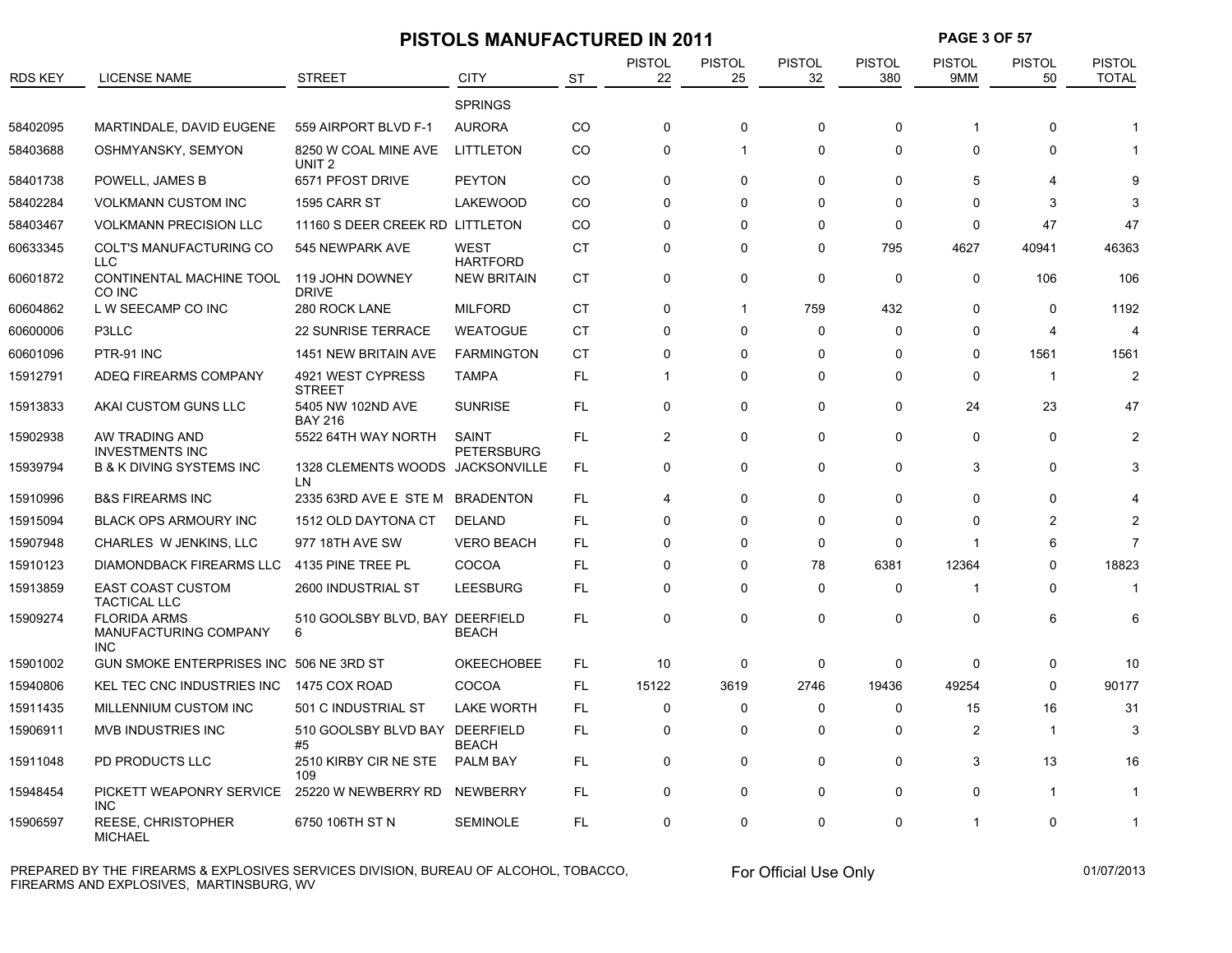# **PISTOLS MANUFACTURED IN 2011 PAGE 4 OF 57**

| <b>RDS KEY</b> | LICENSE NAME                                            | <b>STREET</b>                        | <b>CITY</b>                      | <b>ST</b> | <b>PISTOL</b><br>22 | <b>PISTOL</b><br>25 | <b>PISTOL</b><br>32 | <b>PISTOL</b><br>380 | <b>PISTOL</b><br>9MM | <b>PISTOL</b><br>50 | <b>PISTOL</b><br><b>TOTAL</b> |
|----------------|---------------------------------------------------------|--------------------------------------|----------------------------------|-----------|---------------------|---------------------|---------------------|----------------------|----------------------|---------------------|-------------------------------|
| 15903222       | <b>SCCY INDUSTRIES LLC</b>                              | 1800 CONCEPT COURT                   | <b>DAYTONA</b><br><b>BEACH</b>   | <b>FL</b> | 0                   | $\mathbf 0$         | $\Omega$            | $\Omega$             | 6981                 | 0                   | 6981                          |
| 15946787       | <b>SERBU FIREARMS INC</b>                               | 6001 JOHNS RD #144                   | <b>TAMPA</b>                     | <b>FL</b> | $\mathbf{1}$        | $\mathbf 0$         | $\Omega$            | $\Omega$             | 0                    | 0                   | -1                            |
| 15909619       | <b>TACTICAL WEAPONS</b><br>SOLUTIONS COMPANY            | 2578 CLARK ST UNIT 1                 | <b>APOPKA</b>                    | <b>FL</b> | 0                   | $\mathbf 0$         | $\mathbf 0$         | $\mathbf 0$          | 0                    | 49                  | 49                            |
| 15923596       | <b>TAURUS INTERNATIONAL</b><br><b>MANUFACTURING INC</b> | 16175 NW 49TH AVE                    | <b>MIAMI</b>                     | FL.       | 34164               | 8958                | 5605                | 65405                | $\mathbf 0$          | 0                   | 114132                        |
| 15804577       | DULONG, RONALD STEVENS                                  | 439 RIVERBEND DR                     | <b>MACON</b>                     | GА        | 3                   | 0                   | $\Omega$            | $\Omega$             | 0                    | $\Omega$            | 3                             |
| 15890327       | <b>GLOCK INC</b>                                        | 6000 HIGHLANDS PKWY                  | <b>SMYRNA</b>                    | GA        | 0                   | $\Omega$            | $\Omega$            | 0                    | 16769                | 6983                | 23752                         |
| 15805501       | <b>MA CUSTOMS LLC</b>                                   | 1255 E CHERRY STREET                 | <b>JESUP</b>                     | GA        | $\mathbf 1$         | $\Omega$            | $\Omega$            | $\Omega$             | 0                    | 0                   |                               |
| 15805361       | MARCH, DAVID ALAN                                       | 234 AMBERWOOD TRAIL                  | <b>KINGSTON</b>                  | GA        | 0                   | $\mathbf 0$         | $\Omega$            | 0                    | $\mathbf 0$          | 1                   |                               |
| 15840168       | <b>MEGGITT TRAINING SYSTEMS</b><br><b>INC</b>           | 296 BROGDON RD                       | <b>SUWANEE</b>                   | GA        | 0                   | $\mathbf 0$         | $\Omega$            | 0                    | 121                  | 0                   | 121                           |
| 15806045       | ORTIZ CUSTOM GUNS LLC                                   | 7 E MONTGOMERY<br><b>CROSS ROADS</b> | SAVANNAH                         | GA        | 0                   | 0                   | $\Omega$            | $\Omega$             | 0                    | -1                  | $\mathbf 1$                   |
| 15806009       | PAYNE, JAMES M & CASHIN,<br>PHILIP A                    | 105 A KINGBRIDGE DR                  | CARROLLTON                       | GA        | 59                  | 0                   | $\Omega$            | 953                  | 2116                 | 837                 | 3965                          |
| 15804927       | WALKER TOOL & MFG, INC                                  | <b>1300 ROSS RD</b>                  | SHADY DALE                       | GА        | 0                   | $\mathbf 0$         | $\mathbf 0$         | 0                    | $\mathbf 0$          | $\overline{1}$      | $\mathbf 1$                   |
| 54201706       | LES BAER CUSTOM INC                                     | <b>1804 IOWA DR</b>                  | LE CLAIRE                        | IA        | $\Omega$            | $\Omega$            | $\Omega$            | $\Omega$             | 175                  | 3121                | 3296                          |
| 54202120       | MCFARLAND, KENNETH DANIEL 526 CLOVER CIR                |                                      | <b>FREDERICKSBU</b><br><b>RG</b> | IA        | $\Omega$            | $\Omega$            | $\Omega$            | $\Omega$             | $\mathbf{0}$         | 9                   | 9                             |
| 54201889       | V CUSTOM INC                                            | 24276 240TH ST                       | CARROLL                          | IA        | 17                  | $\mathbf 0$         | $\Omega$            | 0                    | 0                    | 0                   | 17                            |
| 98200317       | CDQ SOLUTIONS, LLC                                      | 2772 S VICTORY VIEW<br><b>WAY</b>    | <b>BOISE</b>                     | ID        | 2161                | $\Omega$            | $\Omega$            | $\Omega$             | $\mathbf{0}$         | 0                   | 2161                          |
| 98201213       | LONE WOLF R & D LLC                                     | 57 SHEPARD RD                        | <b>OLDTOWN</b>                   | ID        | 0                   | 0                   | $\Omega$            | 0                    | 10                   | 4                   | 14                            |
| 98201252       | PRIMARY WEAPONS SYSTEMS<br><b>INC</b>                   | 800 E CITATION COURT<br>SUITE C      | <b>BOISE</b>                     | ID        | 106                 | $\mathbf 0$         | 47                  | $\Omega$             | $\mathbf 0$          | 0                   | 153                           |
| 98201498       | <b>QUALITY ARMS IDAHO LLC</b>                           | 350 N 3RD W                          | <b>RIGBY</b>                     | ID        | 0                   | $\mathbf 0$         | $\Omega$            | $\Omega$             | $\mathbf 0$          | 8                   | 8                             |
| 98201763       | RIVERMAN, LLC                                           | 405 N 2ND ST                         | COEUR D ALENE                    | ID        | 0                   | 0                   | $\Omega$            | $\mathbf 0$          | 11                   | 0                   | 11                            |
| 98200569       | TACTICAL INNOVATIONS INC                                | 345 SUNRISE RD                       | <b>BONNERS</b><br><b>FERRY</b>   | ID        | 18                  | $\Omega$            | $\Omega$            | $\Omega$             | $\mathbf 0$          | $\Omega$            | 18                            |
| 33701855       | DOUBLE NICKEL LLC                                       | 1051 S JEFFERSON                     | <b>MILLSTADT</b>                 | IL.       | 0                   | $\mathbf 0$         | $\Omega$            | $\mathbf 0$          | 0                    | 9                   | 9                             |
| 33637390       | <b>DS ARMS INC</b>                                      | 27W990 INDUSTRIAL AVE LAKE           | <b>BARRINGTON</b>                | IL.       | 0                   | $\mathbf 0$         | 0                   | 21                   | 0                    | 0                   | 21                            |
| 33702864       | HAMRA, SAMUEL T AND<br>STEFANO, FRANK JR                | 2408 S 6TH                           | SPRINGFIELD                      | IL.       | $\overline{c}$      | $\mathbf 0$         | $\Omega$            | $\mathbf 0$          | 4                    | 4                   | 10                            |
| 33602804       | HI TECH PLASTICS INC                                    | 2074 78 FOSTER AVE                   | <b>WHEELING</b>                  | IL.       | 20021               | $\Omega$            | $\Omega$            | $\Omega$             | $\Omega$             | $\Omega$            | 20021                         |
| 33602789       | MARAVOLA, ANTHONY<br><b>MICHAEL</b>                     | 1071 CHADWICK DR                     | <b>GRAYSLAKE</b>                 | IL.       | 0                   | $\mathbf 0$         | $\Omega$            | 0                    | $\overline{2}$       | 1                   | 3                             |
| 33733384       | <b>OGLESBY &amp; OGLESBY</b><br><b>GUNMAKERS INC</b>    | 744 W ANDREW RD                      | SPRINGFIELD                      | IL.       | $\mathbf 1$         | $\Omega$            | $\Omega$            | $\Omega$             | 0                    | 1                   |                               |
| 33735964       | OTTE, MICHAEL M                                         | 200 SECOND AVE                       | <b>EDWARDSVILLE</b>              | IL.       | $\mathbf{1}$        | 0                   | 1                   | $\Omega$             | $\Omega$             | 0                   |                               |

PREPARED BY THE FIREARMS & EXPLOSIVES SERVICES DIVISION, BUREAU OF ALCOHOL, TOBACCO, FIREARMS AND EXPLOSIVES, MARTINSBURG, WV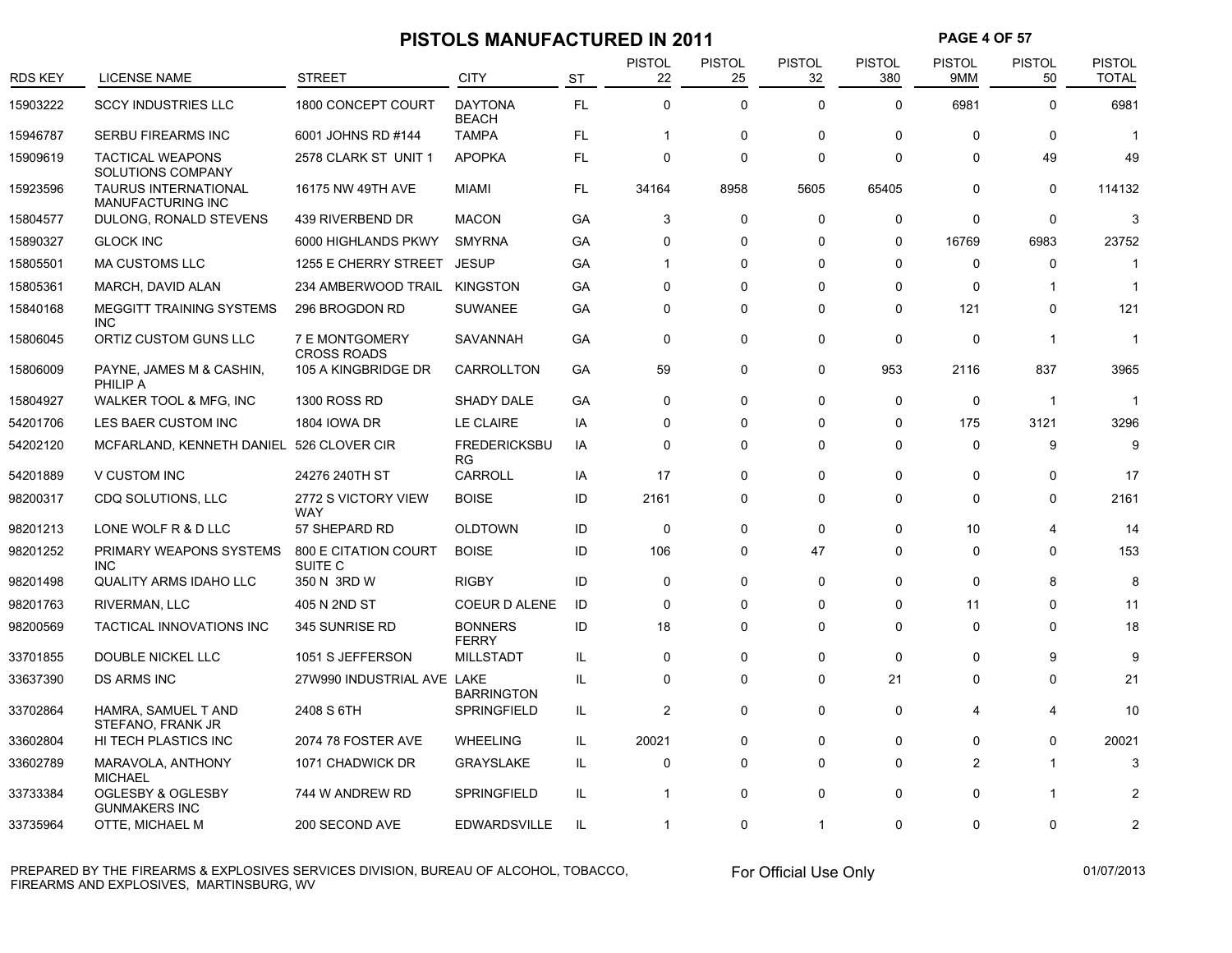# **PISTOLS MANUFACTURED IN 2011 PAGE 5 OF 57**

| <b>RDS KEY</b> | <b>LICENSE NAME</b>                              | <b>STREET</b>                         | <b>CITY</b>                | <b>ST</b> | <b>PISTOL</b><br>22 | PISTOL<br>25 | <b>PISTOL</b><br>32 | <b>PISTOL</b><br>380 | <b>PISTOL</b><br>9MM | <b>PISTOL</b><br>50 | PISTOL<br><b>TOTAL</b> |
|----------------|--------------------------------------------------|---------------------------------------|----------------------------|-----------|---------------------|--------------|---------------------|----------------------|----------------------|---------------------|------------------------|
| 33602993       | PRECISION SMALL ARMS INC                         | 1742 FERRO DR                         | <b>NEW LENOX</b>           | IL        | $\Omega$            | 303          | $\Omega$            | $\mathbf{0}$         | $\Omega$             | $\Omega$            | 303                    |
| 33637004       | ROCK RIVER ARMS INC                              | 1042 CLEVELAND RD                     | <b>COLONA</b>              | IL        | $\mathbf 0$         | 864          | $\Omega$            | 0                    | 36                   | 27                  | 927                    |
| 33601205       | SPORTSWEREUS INC                                 | 140 N WESTERN AVE<br>STE B            | <b>CARPENTERSVI</b><br>LLE | IL        | 15                  | 0            | $\mathbf 0$         | 0                    | $\Omega$             | 0                   | 15                     |
| 33635798       | SPRINGFIELD INC                                  | 420 W MAIN ST                         | <b>GENESEO</b>             | IL        | $\Omega$            | $\Omega$     | $\Omega$            | $\Omega$             | 5286                 | 27158               | 32444                  |
| 43503958       | <b>HIS &amp; HERS TARGET SPORTS</b><br>LLC       | 408 SOUTH MAIN ST                     | <b>SHERIDAN</b>            | IN        | $\mathbf 0$         | 0            | $\Omega$            | $\Omega$             | 1                    | $\Omega$            | -1                     |
| 43538094       | <b>JB CUSTOM INC</b>                             | 16335 BUILDING #5 LIMA<br><b>ROAD</b> | <b>HUNTERTOWN</b>          | IN        | $\Omega$            | $\Omega$     | $\overline{4}$      | 0                    | $\Omega$             | 3                   | $\overline{7}$         |
| 43503578       | <b>SWS-TRIMAC INC</b>                            | 3610 FOCUS DR                         | <b>FORT WAYNE</b>          | IN        | $\Omega$            | $\Omega$     | $\Omega$            | $\Omega$             | $\Omega$             | 26                  | 26                     |
| 43503586       | <b>TEN RING LLC</b>                              | 8671 STATE RD 135                     | VALLONIA                   | IN        | $\Omega$            | $\mathbf{1}$ | $\Omega$            | $\Omega$             | $\Omega$             | $\Omega$            |                        |
| 54801893       | CZ-USA                                           | 3327 N 7TH ST                         | <b>KANSAS CITY</b>         | KS        | $\Omega$            | $\Omega$     | $\Omega$            | $\Omega$             | 4                    | 16                  | 20                     |
| 54802314       | SAND CREEK OUTFITTING LLC                        | <b>111 E MAIN</b>                     | <b>HARPER</b>              | KS        | $\Omega$            | $\Omega$     | $\Omega$            | $\Omega$             | $\Omega$             | 3                   | 3                      |
| 54802674       | <b>TCGS LLC</b>                                  | 1100 W KANSAS                         | <b>MC PHERSON</b>          | KS        | $\overline{2}$      | $\Omega$     | $\Omega$            | $\Omega$             | $\Omega$             | $\Omega$            | $\overline{2}$         |
| 46100511       | DOUBLE STAR CORP                                 | 5600 BYBEE RD                         | <b>WINCHESTER</b>          | KY        | $\mathbf 0$         | $\Omega$     | $\Omega$            | 0                    | $\Omega$             | 99                  | 99                     |
| 46137351       | DUTY, SHANE PATRICK                              | 264 BIG RUN RD                        | <b>LEXINGTON</b>           | KY        | 11                  | $\Omega$     | $\Omega$            | $\Omega$             | $\Omega$             | $\Omega$            | 11                     |
| 46103138       | <b>VINTAGE ORDNANCE</b><br><b>COMPANY LLC</b>    | 222 QUARRY RIDGE<br><b>COURT EAST</b> | <b>ELIZABETHTOW</b><br>N   | KY        | $\mathbf 0$         | $\mathbf 0$  | $\mathbf 0$         | 0                    | $\Omega$             | 71                  | 71                     |
| 57203215       | MUSICK, PAUL LOWELL SR                           | 108 WINDCREEK LN                      | YOUNGSVILLE                | LA        | $\overline{2}$      | $\Omega$     | $\Omega$            | $\Omega$             | $\Omega$             |                     | 3                      |
| 57202835       | <b>VINTAGE SEASONS INC</b>                       | 132 BEAUREGARD AVE                    | <b>SULPHUR</b>             | LA        | $\overline{0}$      | $\Omega$     | $\Omega$            | 0                    | $\mathbf 1$          | $\Omega$            |                        |
| 60403406       | <b>INDEPENDENT PLATING</b><br><b>COMPANY INC</b> | 35 NEW ST                             | <b>WORCESTER</b>           | MA        | $\mathbf 0$         | $\mathbf 0$  | $\Omega$            | 0                    | 3719                 | $\Omega$            | 3719                   |
| 60435456       | SAEILO, INC                                      | 130 GODDARD<br><b>MEMORIAL DR</b>     | <b>WORCESTER</b>           | МA        | $\mathbf 0$         | $\mathbf 0$  | $\mathbf 0$         | 5418                 | 33007                | 16635               | 55060                  |
| 60401684       | SMITH & WESSON CORP                              | 2100 ROOSEVELT AVE                    | <b>SPRINGFIELD</b>         | MA        | 1022                | 25           | 35                  | 127390               | 128875               | 148804              | 406151                 |
| 85207699       | BERETTA U S A CORPORATION 17601 BERETTA DR       |                                       | <b>ACCOKEEK</b>            | MD        | 28546               | $\mathbf 0$  | 2227                | 0                    | 56649                | 14335               | 101757                 |
| 85202358       | <b>LWRC INTERNATIONAL LLC</b>                    | 815 CHESAPEAKE DRIVE                  | CAMBRIDGE                  | MD        | 184                 | 37           | $\mathbf 0$         | $\mathbf 0$          | $\mathbf 0$          | 0                   | 221                    |
| 60101551       | PIERCE, EVERETT C                                | 104 MAIN STREET                       | <b>BUCKSPORT</b>           | ME        | $\mathbf 0$         | $\mathbf 0$  | $\Omega$            | $\Omega$             | $\Omega$             | -1                  | -1                     |
| 60100748       | <b>SMITH &amp; WESSON CORP</b>                   | <b>19 AVIATION DR</b>                 | <b>HOULTON</b>             | ME        | 33152               | $\Omega$     | 337                 | 11668                | 1824                 | 9546                | 56527                  |
| 60101487       | <b>WILLIAM F LEROSE SR</b>                       | 327 RIVER ROAD                        | <b>ORRINGTON</b>           | ME        | 1                   | $\Omega$     | $\Omega$            | 0                    | $\Omega$             | 0                   |                        |
| 43803278       | ACCURIZER, INC THE                               | 150 LANGE                             | <b>TROY</b>                | MI        | $\Omega$            | $\Omega$     | $\Omega$            | $\Omega$             | $\Omega$             | 12                  | 12                     |
| 43805441       | <b>SHAMROCK SENTINEL CORP</b>                    | 3520 MEADOW RIDGE                     | <b>HOWELL</b>              | MI        | $\Omega$            | 2            | $\Omega$            | $\Omega$             | $\Omega$             | $\Omega$            | $\overline{2}$         |
| 43805373       | STOPPIELLO, JOSEPH FRANK<br>Ш                    | 8495 RONDA DRIVE                      | <b>CANTON</b>              | MI        | $\mathbf 0$         | $\mathbf 0$  | $\Omega$            | 0                    | 46                   |                     | 47                     |
| 34102894       | BOBERG ARMS CORPORATION                          | 1755 COMMERCE CT                      | <b>WHITE BEAR</b><br>LAKE  | <b>MN</b> | $\mathbf 0$         | $\mathbf 0$  | $\Omega$            | $\Omega$             | 426                  | $\Omega$            | 426                    |
| 34103242       | <b>CCJ CORPORATION</b>                           | 12055 93RD PLACE<br><b>NORTH</b>      | <b>MAPLE GROVE</b>         | ΜN        | 1                   | $\Omega$     | $\Omega$            | $\Omega$             | $\Omega$             | $\Omega$            | -1                     |
| 34137259       | E ARTHUR BROWN CO INC                            | 4088 COUNTY ROAD 40<br><b>NW</b>      | <b>GARFIELD</b>            | ΜN        | $\overline{2}$      | $\Omega$     | 10                  | 0                    | 0                    | 0                   | 12                     |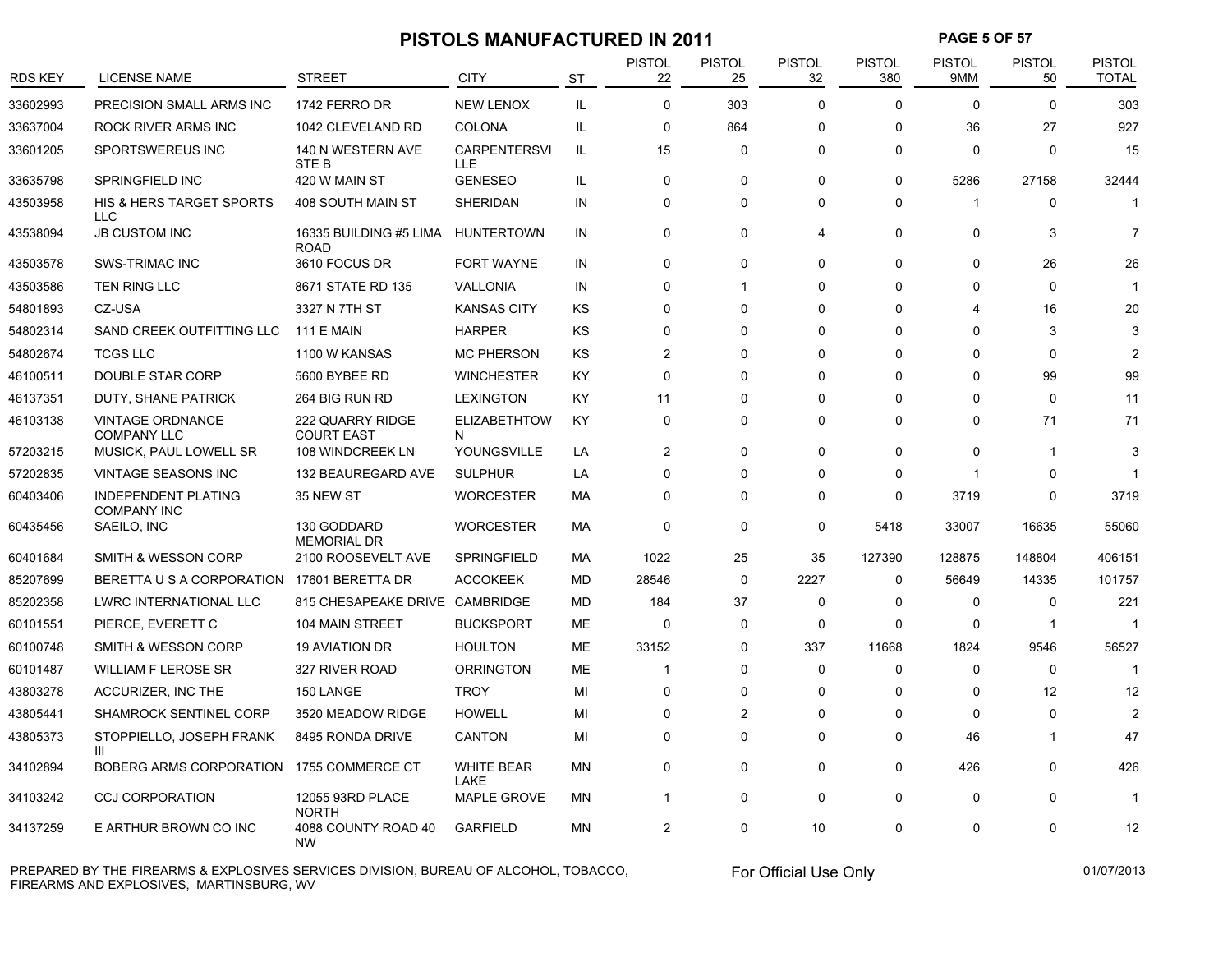# **PISTOLS MANUFACTURED IN 2011 PAGE 6 OF 57**

| <b>RDS KEY</b> | <b>LICENSE NAME</b>                                        | <b>STREET</b>                                       | <b>CITY</b>                       | <b>ST</b> | <b>PISTOL</b><br>22 | PISTOL<br>25   | PISTOL<br>32 | <b>PISTOL</b><br>380 | <b>PISTOL</b><br>9MM | <b>PISTOL</b><br>50 | <b>PISTOL</b><br><b>TOTAL</b> |
|----------------|------------------------------------------------------------|-----------------------------------------------------|-----------------------------------|-----------|---------------------|----------------|--------------|----------------------|----------------------|---------------------|-------------------------------|
| 34103221       | <b>EAGAN TECHNICAL SERVICES</b><br><b>INC</b>              | 1408 NORTHLAND DR<br>#304                           | <b>MENDOTA</b><br><b>HEIGHTS</b>  | <b>MN</b> | 0                   | $\mathbf 0$    | $\Omega$     | $\Omega$             | $\Omega$             | 94                  | 94                            |
| 34102023       | LEFTYS SHOOTING &<br>OUTDOOR SPORTING GOODS,<br><b>INC</b> | 4080 W BROADWAY AVE ROBBINSDALE<br>STE <sub>1</sub> |                                   | MN        | 0                   | 0              | $\mathbf 0$  | $\mathbf 0$          | $\mathbf 0$          | 1                   | $\overline{1}$                |
| 34103314       | MAGNUM RESEARCH INC                                        | 12602 33RD AVE SW                                   | <b>PILLAGER</b>                   | <b>MN</b> | $\Omega$            | $\Omega$       | $\Omega$     | 342                  | 3181                 | 10126               | 13649                         |
| 34103228       | SUB ZERO CRYOGENICS INC                                    | 11265 375TH ST                                      | <b>NORTH BRANCH</b>               | MN        | 0                   | $\mathbf 0$    | $\Omega$     | $\mathbf 0$          | $\mathbf{1}$         | 5                   | 6                             |
| 34102463       | <b>VELOCITY LLC</b>                                        | 6315 RICE LAKE ROAD                                 | <b>DULUTH</b>                     | <b>MN</b> | 0                   | $\Omega$       | $\Omega$     | $\mathbf 0$          | $\Omega$             | 244                 | 244                           |
| 54306384       | ANCEL PRODUCTS INC                                         | 3805 BATES STREET                                   | <b>SAINT LOUIS</b>                | MO        | 0                   | 0              | $\Omega$     | 0                    | 0                    | 6                   | 6                             |
| 54306127       | <b>BLACK RAIN ORDNANCE INC</b>                             | 11685 GATEWAY DR                                    | <b>NEOSHO</b>                     | <b>MO</b> | 0                   | 1              | $\Omega$     | $\mathbf 0$          | $\Omega$             | $\Omega$            | -1                            |
| 54301610       | <b>CMMG INC</b>                                            | 620 COUNTY ROAD 118                                 | <b>FAYETTE</b>                    | <b>MO</b> | 63                  | $\mathbf 0$    | $\Omega$     | $\Omega$             | $\Omega$             | 0                   | 63                            |
| 54306585       | DELASHMUTT, RAYMOND                                        | 916 CR 281                                          | <b>AUXVASSE</b>                   | <b>MO</b> | 0                   | $\Omega$       | $\Omega$     | $\mathbf 0$          | $\Omega$             | 1                   | -1                            |
| 54339122       | ED BROWN PRODUCTS, INC                                     | 43825 MULDROW TRAIL                                 | <b>PERRY</b>                      | <b>MO</b> | $\Omega$            | $\mathbf 0$    | $\Omega$     | $\Omega$             | $\mathbf 0$          | 2196                | 2196                          |
| 54338894       | MCELYEA, BRUCE E                                           | 910 E BLUFF DR                                      | SPRINGFIELD                       | <b>MO</b> | $\Omega$            | 0              | $\Omega$     | $\Omega$             | 5                    | $\Omega$            | 5                             |
| 54307799       | PANTHER CREEK GUN WORKS<br>LLC                             | 9577 E FARM ROAD 160                                | <b>ROGERSVILLE</b>                | MO        | 0                   | $\mathbf 0$    | $\Omega$     | $\Omega$             | 3                    |                     |                               |
| 54307351       | PERKINS CUSTOM LLC                                         | 320 E ORANGE ST                                     | <b>MEXICO</b>                     | <b>MO</b> | 0                   | $\mathbf 0$    | $\Omega$     | $\mathbf 0$          | $\mathbf 0$          | 8                   | 8                             |
| 54303230       | RALEIGH, DARIN EUGENE                                      | 18622 AUDRAIN CO RD<br>937                          | <b>MEXICO</b>                     | <b>MO</b> | $\Omega$            | $\mathbf 0$    | $\mathbf{1}$ | $\mathbf 0$          | $\Omega$             | $\Omega$            |                               |
| 16402440       | ADVANCED TACTICAL<br><b>ORDNANCE LLC</b>                   | 226 COUNTY RD 235                                   | ABBEVILLE                         | <b>MS</b> | 3                   | $\mathbf 0$    | $\Omega$     | $\mathbf 0$          | $\Omega$             | $\Omega$            | 3                             |
| 98101132       | <b>COOPER FIREARMS OF</b><br><b>MONTANA INC</b>            | 3662 US HWY 93 NORTH                                | <b>STEVENSVILLE</b>               | <b>MT</b> | $\overline{1}$      | 0              | $\Omega$     | $\mathbf 0$          | $\Omega$             | $\Omega$            | -1                            |
| 98101025       | <b>GENTRY CUSTOM LLC</b>                                   | 314 N HOFFMAN ST                                    | <b>BELGRADE</b>                   | MT        | $\overline{1}$      | 0              | $\Omega$     | 0                    | $\mathbf 0$          | $\overline{c}$      | 3                             |
| 15604503       | APACHE MACHINE & CUSTOM,<br><b>LLC</b>                     | 3935 STATESVILLE RD                                 | <b>NORTH</b><br><b>WILKESBORO</b> | <b>NC</b> | $\Omega$            | $\overline{2}$ | $\Omega$     | $\Omega$             | $\Omega$             | $\Omega$            | $\overline{2}$                |
| 15603066       | APPALACHIAN GUNSMITHING<br><b>INC</b>                      | 8 SNAPFINGER DR                                     | WEAVERVILLE                       | <b>NC</b> | 14                  | 1              | 2            | 5                    | 16                   | 11                  | 49                            |
| 15604021       | CRAWFORD, JOHN K                                           | 816 MAIN ST                                         | <b>MAYSVILLE</b>                  | <b>NC</b> | $\mathbf 1$         | $\mathbf 0$    | $\Omega$     | $\mathbf 0$          | -1                   | 5                   | $\overline{7}$                |
| 15602808       | I.O. INC                                                   | 3305 WESTWOOD<br><b>INDUSTRIAL DR</b>               | <b>MONROE</b>                     | <b>NC</b> | 0                   | 0              | $\mathbf 0$  | 5997                 | 0                    | 0                   | 5997                          |
| 15605911       | MUTARELLI COMBAT CUSTOM<br><b>LLC</b>                      | 740 N BENNETT ST                                    | <b>SOUTHERN</b><br><b>PINES</b>   | <b>NC</b> | 0                   | $\mathbf 0$    | $\mathbf 0$  | $\mathbf 0$          | 0                    | 1                   | -1                            |
| 15604309       | PARA USA INC                                               | 10620 SOUTHERN LOOP<br><b>BLVD</b>                  | <b>PINEVILLE</b>                  | <b>NC</b> | $\Omega$            | $\Omega$       | $\Omega$     | 0                    | 482                  | 13805               | 14287                         |
| 15606630       | PHILLIPS GUN AND REPAIR LLC 120 MIDWAY DRIVE               |                                                     | <b>EDENTON</b>                    | <b>NC</b> | $\overline{1}$      | 0              | 0            | 0                    | 0                    | 0                   | -1                            |
| 15640626       | TAYLOR, GEORGE JOSEPH                                      | 424 PETERSBURG RD                                   | <b>RICHLANDS</b>                  | <b>NC</b> | 0                   | $\Omega$       | $\Omega$     | $\Omega$             | $\Omega$             | 2                   | $\overline{2}$                |
| 54701164       | CHAMBERS, JIMMIE JOE III                                   | 2175 COUNTY RD K                                    | <b>CRETE</b>                      | <b>NE</b> | -1                  | $\Omega$       | $\Omega$     | $\Omega$             | $\overline{2}$       | 10                  | 13                            |
| 54734146       | <b>CYLINDER &amp; SLIDE INC</b>                            | 245 E 4TH ST                                        | <b>FREMONT</b>                    | <b>NE</b> | 0                   | $\mathbf 0$    | 1            | 4                    | 29                   | 34                  | 68                            |
| 54701183       | <b>FCW LLC</b>                                             | 5370 HWY 77                                         | CORTLAND                          | <b>NE</b> | 0                   | 0              | $\Omega$     | $\Omega$             |                      | 9                   | 10                            |
| 54701076       | <b>JIMS GUNSMITHING LLC</b>                                | 924 7TH ST                                          | PAWNEE CITY                       | <b>NE</b> | 0                   | $\Omega$       | $\Omega$     | $\mathbf 0$          | $\Omega$             | 1                   | $\mathbf 1$                   |

PREPARED BY THE FIREARMS & EXPLOSIVES SERVICES DIVISION, BUREAU OF ALCOHOL, TOBACCO, FIREARMS AND EXPLOSIVES, MARTINSBURG, WV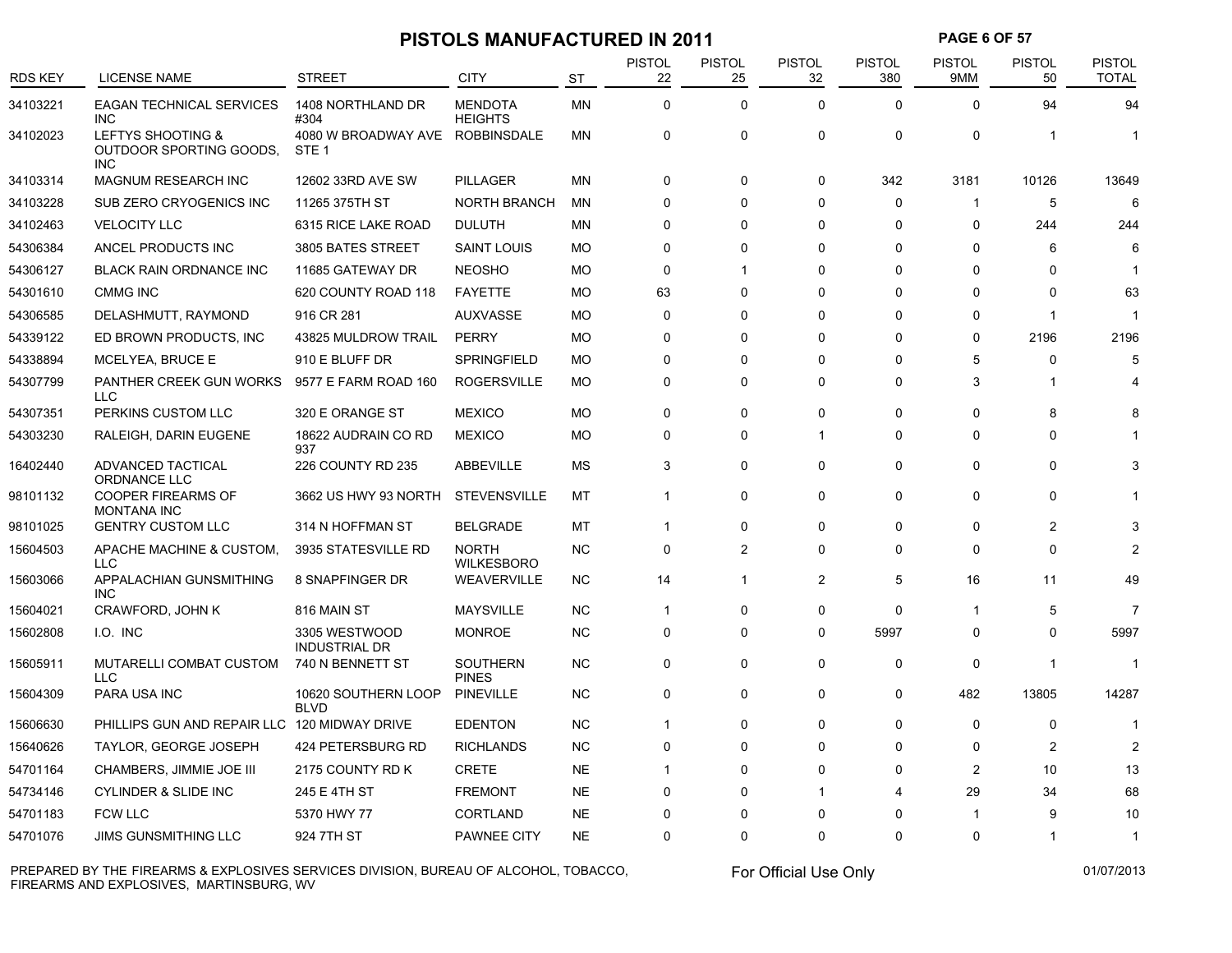|                |                                                             | <b>PISTOLS MANUFACTURED IN 2011</b>          | <b>PAGE 7 OF 57</b>             |           |                     |                     |                       |                      |               |                     |                               |
|----------------|-------------------------------------------------------------|----------------------------------------------|---------------------------------|-----------|---------------------|---------------------|-----------------------|----------------------|---------------|---------------------|-------------------------------|
| <b>RDS KEY</b> | <b>LICENSE NAME</b>                                         | <b>STREET</b>                                | <b>CITY</b>                     | <b>ST</b> | <b>PISTOL</b><br>22 | <b>PISTOL</b><br>25 | <b>PISTOL</b><br>32   | <b>PISTOL</b><br>380 | PISTOL<br>9MM | <b>PISTOL</b><br>50 | <b>PISTOL</b><br><b>TOTAL</b> |
| 54701178       | R & B ARMS LLC                                              | 631 OVERLOOK LN                              | <b>BEATRICE</b>                 | <b>NE</b> | $\mathbf 0$         | $\mathbf 0$         | $\mathbf 0$           | $\mathbf 0$          | $\mathbf 0$   | $\overline{2}$      | $\overline{2}$                |
| 60200410       | <b>BURBAK MACHINE</b><br><b>CORPORATION</b>                 | 361 FOREST RD                                | <b>WILTON</b>                   | <b>NH</b> | 49666               | 0                   | $\mathbf 0$           | 0                    | 45703         | 7319                | 102688                        |
| 60234248       | COMPETITOR CORP INC                                         | 26 KNIGHT STREET, UNIT JAFFREY<br>3          |                                 | <b>NH</b> | 0                   | 3                   | $\mathbf{1}$          | 0                    | $\mathbf 0$   | 0                   | 4                             |
| 60201009       | <b>HECKLER &amp; KOCH INC</b>                               | 27 PISCATAQUA DR                             | <b>NEWINGTON</b>                | <b>NH</b> | $\Omega$            | $\Omega$            | $\Omega$              | $\mathbf 0$          | $\Omega$      | 3500                | 3500                          |
| 60201128       | <b>SIG SAUER INC</b>                                        | 12 & 18 INDUSTRIAL DR                        | <b>EXETER</b>                   | NΗ        | 60703               | $\Omega$            | $\mathbf 0$           | 66628                | 130747        | 99650               | 357728                        |
| 60201484       | STURM, RUGER & COMPANY,<br>INC.                             | 411 SUNAPEE ST                               | <b>NEWPORT</b>                  | <b>NH</b> | 2045                | $\Omega$            | $\Omega$              | 0                    | $\Omega$      | 0                   | 2045                          |
| 60200897       | THOMPSON CENTER ARMS CO<br><b>INC</b>                       | 400 NORTH MAIN<br><b>STREET</b>              | <b>ROCHESTER</b>                | <b>NH</b> | 65                  | 17                  | 156                   | $\overline{2}$       | $\mathbf 0$   | 90                  | 330                           |
| 98800975       | <b>BLACK BEARD RESEARCH &amp;</b><br><b>DEVELOPMENT LLC</b> | 904 VISTA PARK DR                            | <b>CARSON CITY</b>              | <b>NV</b> | $\mathbf 0$         | $\mathbf 0$         | $\Omega$              | $\mathbf 0$          | 0             | -1                  | 1                             |
| 98835584       | <b>BRENGMAN, RICHARD LEE</b>                                | 1422-A INDUSTRIAL WAY                        | GARDNERVILLE                    | <b>NV</b> | $\mathbf 0$         | $\mathbf 0$         | 5                     | $\mathbf 0$          | $\Omega$      | 0                   | 5                             |
| 98801961       | FREDERICK JOHN HAUSEUR IV                                   | 10198 HWY 50 E STE B                         | <b>MOUND HOUSE</b>              | <b>NV</b> | $\mathbf 0$         | 0                   | $\Omega$              | $\mathbf 0$          | $\Omega$      | $\overline{2}$      | $\overline{2}$                |
| 98800873       | <b>JIMENEZ ARMS INC</b>                                     | 5550 REFERENCE<br><b>STREET</b>              | <b>LAS VEGAS</b>                | <b>NV</b> | 6429                | 1944                | 273                   | 14754                | 11911         | 0                   | 35311                         |
| 61601079       | <b>CZ-USA INC</b>                                           | 5169 RT 12 S                                 | <b>NORWICH</b>                  | <b>NY</b> | $\mathbf 0$         | $\mathbf 0$         | 0                     | $\mathbf 0$          | 464           | 3397                | 3861                          |
| 61600463       | HOJNICKI, DAVID                                             | 2720 MERKLE RD                               | <b>ATTICA</b>                   | NY        | $\mathbf{1}$        | 0                   | $\Omega$              | 0                    | 0             | 0                   | 1                             |
| 61334276       | KIMBER MFG INC                                              | 1 LAWTON ST                                  | <b>YONKERS</b>                  | NY        | 813                 | 0                   | 0                     | 226                  | 12919         | 90345               | 104303                        |
| 61602433       | NATIONWIDE PRECISION<br><b>PRODUCTS</b>                     | 200 TECH PARK DR                             | <b>ROCHESTER</b>                | NY        | $\mathbf 0$         | $\mathbf 0$         | $\Omega$              | $\mathbf 0$          | 0             | 7573                | 7573                          |
| 61600727       | <b>REMINGTON ARMS CO INC</b>                                | 14 HOEFLER AVE                               | <b>ILION</b>                    | NY        | 0                   | 0                   | $\Omega$              | 0                    | 0             | 13503               | 13503                         |
| 61602475       | <b>REMINGTON ARMS COMPANY</b><br><b>LLC</b>                 | 14 HOEFLER AVE                               | <b>ILION</b>                    | NY        | 0                   | $\mathbf 0$         | 0                     | 0                    | 0             | 21634               | 21634                         |
| 61100248       | ROHRBAUGH FIREARMS CORP                                     | 71-73 EAST JEFRYN<br><b>BLVD</b>             | <b>DEER PARK</b>                | <b>NY</b> | $\mathbf 0$         | $\mathbf 0$         | $\mathbf 0$           | 16                   | 775           | 0                   | 791                           |
| 61601266       | SERVA, ROBERT WILLIAM                                       | 20 EDWIN LN                                  | <b>BINGHAMTON</b>               | <b>NY</b> | 0                   | $\mathbf 0$         | $\Omega$              | $\Omega$             | 8             | 30                  | 38                            |
| 61601135       | TURNBULL MANUFACTURING<br><b>COMPANY</b>                    | 6680 RT 5-20                                 | <b>BLOOMFIELD</b>               | <b>NY</b> | $\Omega$            | $\Omega$            | $\Omega$              | $\Omega$             | $\Omega$      | 23                  | 23                            |
| 43435702       | <b>BEEMILLER INC</b>                                        | 1015 SPRINGMILL RD                           | <b>MANSFIELD</b>                | <b>OH</b> | 0                   | $\mathbf 0$         | $\Omega$              | 14300                | 64000         | $\mathbf 0$         | 78300                         |
| 43101810       | <b>CHIAPPA FIREARMS LTD</b>                                 | 6785 W THIRD ST                              | <b>DAYTON</b>                   | OH        | 12658               | 0                   | $\Omega$              | $\Omega$             | $\Omega$      | 110                 | 12768                         |
| 43403187       | D'ANDREA, ROBERT JAMES                                      | 3077 BUSHNELL<br><b>CAMPBELL RD</b>          | <b>FOWLER</b>                   | OH        | $\mathbf 0$         | $\mathbf 0$         | $\Omega$              | $\mathbf 0$          | -1            | $\mathbf 1$         | $\overline{2}$                |
| 43101446       | FOREMAN, TIMOTHY KURT                                       | 6990 ELIZABETH BETHEL TIPP CITY<br><b>RD</b> |                                 | OH        | 0                   | $\mathbf 0$         | $\Omega$              | $\mathbf 0$          | 2             | 0                   | $\overline{2}$                |
| 43419291       | HASKELL MANUFACTURING<br><b>INC</b>                         | 585 EAST BLUE LICK RD                        | LIMA                            | OH        | $\mathbf 0$         | $\mathbf 0$         | $\mathbf 0$           | $\mathbf 0$          | 0             | 25800               | 25800                         |
| 43434316       | <b>IBERIA FIREARMS INC</b>                                  | 3929 STATE RT 309                            | <b>GALION</b>                   | OH        | 0                   | 0                   | $\mathbf 0$           | $\mathbf 0$          | 0             | 25200               | 25200                         |
| 43402108       | <b>ITHACA GUN COMPANY</b>                                   | 420 N WARPOLE ST                             | <b>UPPER</b><br><b>SANDUSKY</b> | OH        | 0                   | 0                   | $\Omega$              | $\Omega$             | $\Omega$      | 189                 | 189                           |
| 43436235       | JONES, JOHNDAVID                                            | 590 WOODVUE LANE                             | <b>WINTERSVILLE</b>             | <b>OH</b> | 1                   | $\mathbf 0$         | $\boldsymbol{\Delta}$ | 2                    | O             | 2                   | $\mathbf{Q}$                  |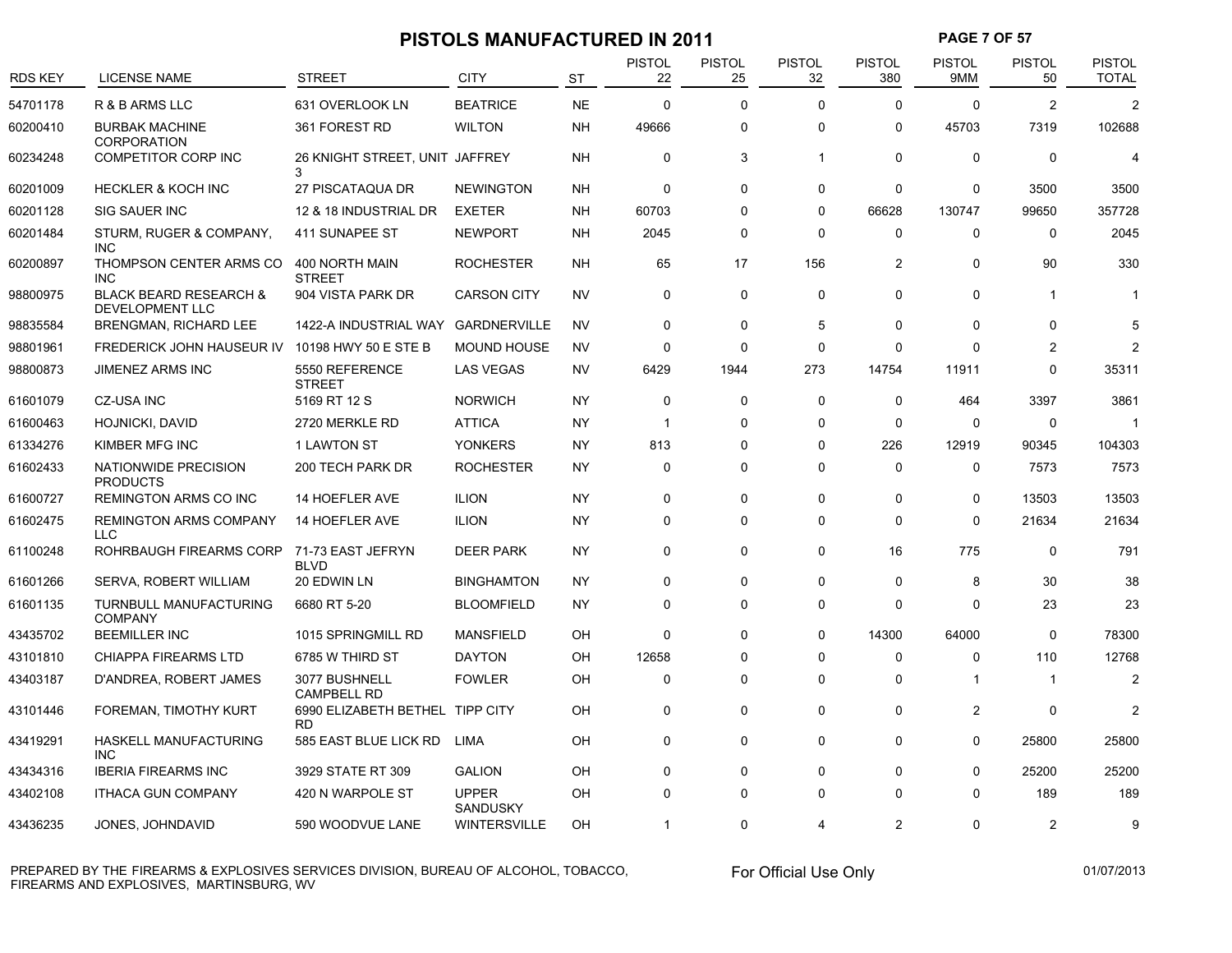# **PISTOLS MANUFACTURED IN 2011 PAGE 8 OF 57**

| <b>RDS KEY</b> | <b>LICENSE NAME</b>                                             | <b>STREET</b>                   | CITY                            | <b>ST</b>      | <b>PISTOL</b><br>22 | <b>PISTOL</b><br>25 | <b>PISTOL</b><br>32 | <b>PISTOL</b><br>380 | <b>PISTOL</b><br>9MM | <b>PISTOL</b><br>50 | <b>PISTOL</b><br><b>TOTAL</b> |
|----------------|-----------------------------------------------------------------|---------------------------------|---------------------------------|----------------|---------------------|---------------------|---------------------|----------------------|----------------------|---------------------|-------------------------------|
| 43102059       | STOUTS GUN SHOP & REPAIR.<br><b>LLC</b>                         | 5452 CR 26                      | <b>BELLEFONTAINE</b>            | OH             | 0                   | $\Omega$            | $\Omega$            | $\Omega$             |                      |                     | $\mathcal{P}$                 |
| 57302562       | <b>ACCURATE IRON LLC</b>                                        | 12804 BUCKBOARD RD              | <b>JONES</b>                    | OK             | 0                   | $\Omega$            | $\mathbf 0$         | $\Omega$             | $\Omega$             |                     |                               |
| 57302390       | <b>CUTTING EDGE ARMS LLC</b>                                    | 6840 NW 11TH STREET             | OKLAHOMA CITY                   | OK             | $\Omega$            | $\Omega$            | $\Omega$            | $\Omega$             | $\Omega$             | 2                   |                               |
| 57336993       | FRIEND, MICHAEL L                                               | 69400 E HWY 60                  | <b>WYANDOTTE</b>                | OK             | $\Omega$            | $\Omega$            | $\Omega$            | $\Omega$             | $\Omega$             |                     |                               |
| 57302568       | <b>PRUSIK USA LLC</b>                                           | 301 WORLEY ST                   | <b>STILWELL</b>                 | OK             | $\Omega$            | $\Omega$            | $\Omega$            | $\Omega$             | 40                   | $\Omega$            | 40                            |
| 57303649       | <b>REDNECK FIREARMS INC</b>                                     | 19891 SE 15TH ST                | <b>HARRAH</b>                   | OK             | 0                   | $\Omega$            | $\Omega$            | $\Omega$             | $\Omega$             |                     |                               |
| 99302497       | AXTS INC                                                        | 1851 CORDON RD SE               | SALEM                           | 0R             | $\Omega$            | $\Omega$            | $\Omega$            | $\mathbf 0$          | $\Omega$             | 3                   | 3                             |
| 99300574       | BRADY, MAT & MCWILLIS,<br><b>MARK</b>                           | 22685 NE ILAFERN LANE           | <b>DUNDEE</b>                   | OR.            | $\overline{c}$      | $\Omega$            | 0                   | 0                    | $\Omega$             | $\mathbf 0$         |                               |
| 99302489       | <b>HAMLEYS LLC</b>                                              | 30 SE COURT AVE                 | <b>PENDLETON</b>                | <b>OR</b>      | 0                   | $\Omega$            | $\mathbf 0$         | $\mathbf 0$          | $\mathbf 0$          |                     |                               |
| 99302856       | HUELTER, RODNEY LEWIS                                           | 1615 MAKINSTER RD               | <b>TILLAMOOK</b>                | <b>OR</b>      | $\Omega$            | $\Omega$            | $\Omega$            | $\Omega$             | $\Omega$             |                     |                               |
| 99301001       | NOVESKE RIFLEWORKS LLC                                          | 594 NE E ST                     | <b>GRANTS PASS</b>              | 0R             | $\Omega$            | 15                  | $\mathbf 0$         | 0                    | $\Omega$             | $\Omega$            | 15                            |
| 99302881       | <b>STS ARMS LLC</b>                                             | 625 N BAY BLVD #5               | <b>TOLEDO</b>                   | <b>OR</b>      | 4                   | $\Omega$            | $\Omega$            | $\Omega$             | $\Omega$             | $\Omega$            |                               |
| 99337182       | TNW FIREARMS INC                                                | 55325 TIMBER RD                 | <b>VERNONIA</b>                 | 0R             | $\Omega$            | $\mathbf 0$         | $\Omega$            | $\Omega$             | 98                   | $\Omega$            | 98                            |
| 82305124       | <b>BUCHANAN GUNSMITHING &amp;</b><br><b>CUSTOM FIREARMS LLC</b> | 103 LOCUST DRIVE                | <b>MILFORD</b>                  | PA             | $\Omega$            | $\Omega$            | $\Omega$            | $\Omega$             | O                    |                     |                               |
| 82503611       | CONTI, RONALD ALAN                                              | 2340 COPPER VALLEY<br><b>RD</b> | <b>SHELOCTA</b>                 | <b>PA</b>      | 0                   | 0                   | 0                   | 0                    | 2                    |                     | 3                             |
| 82503370       | GORELLI, KAITLYN B & GOLEM, 1168 HIGHLAND AVE<br>RACHEL D       |                                 | VANDERGRIFT                     | <b>PA</b>      | 0                   | $\mathbf 0$         | $\mathbf 0$         | 0                    | $\mathbf 0$          | -1                  | 1                             |
| 82303867       | <b>MOUNTAIN COMPETITION</b><br><b>PISTOLS LLC</b>               | 3286 MOUNTAIN VIEW<br><b>DR</b> | <b>TANNERSVILLE</b>             | <b>PA</b>      | 0                   | 0                   | $\mathbf 0$         | $\mathbf 0$          | $\overline{2}$       | 17                  | 19                            |
| 82304762       | MUIR HOLLAND ENTERPRISES<br><b>INC</b>                          | 180 CENTER HALL RD              | <b>COCHRANVILLE</b>             | <b>PA</b>      | 0                   | 0                   | $\mathbf 0$         | $\mathbf 0$          | $\Omega$             | $\mathbf 1$         | 1                             |
| 82502864       | PENN UNITED TECHNOLOGIES<br><b>INC</b>                          | 799 NORTH PIKE RD               | CABOT                           | PA             | 0                   | $\Omega$            | $\Omega$            | $\mathbf 0$          | $\Omega$             | 85                  | 85                            |
| 82503544       | ROWLEY, GEORGE EDWARD<br>JR                                     | 203 CLARENCE ST                 | <b>HYNDMAN</b>                  | PA             | 0                   | 1                   | 0                   | 0                    | 0                    | 0                   | 1                             |
| 82304974       | SURVIVAL TACTICAL SURPLUS<br>ARMS LLC                           | 521 WALKER HILL RD              | <b>NEWPORT</b>                  | PA             | $\mathbf 0$         | 1                   | $\mathbf 0$         | 0                    | 0                    | $\Omega$            |                               |
| 60500107       | TANURY INDUSTRIES, INC.                                         | <b>6 NEW ENGLAND WAY</b>        | <b>LINCOLN</b>                  | R <sub>l</sub> | 92                  | 0                   | 0                   | 0                    | $\Omega$             | $\Omega$            | 92                            |
| 15702640       | FN MANUFACTURING LLC                                            | 751 OLD CLEMSON RD              | <b>COLUMBIA</b>                 | SC             | 0                   | $\Omega$            | $\Omega$            | 0                    | 13090                | 24606               | 37696                         |
| 15703176       | KNIESS, DIANA & JUSTIN                                          | 116 HIGH BRIDGE RD              | <b>SUMMERVILLE</b>              | SC             | $\mathbf{1}$        | $\mathbf 0$         | $\Omega$            | $\Omega$             | $\Omega$             | $\Omega$            | 1                             |
| 15702546       | PALMETTO STATE ARMORY,<br><b>LLC</b>                            | 3760 B FERNANDINA RD            | <b>COLUMBIA</b>                 | SC             | 11                  | $\Omega$            | $\Omega$            | 0                    | $\Omega$             | 0                   | 11                            |
| 15702677       | TIMMONS, JOHN BRADLEY                                           | <b>277 NOBEL ESTATES</b>        | ABBEVILLE                       | SC             | 0                   | $\mathbf 0$         | 0                   | 0                    | $\Omega$             |                     |                               |
| 34600845       | <b>BAR-STO PRECISION MACHINE</b><br><b>INC</b>                  | 3571 HANSEN AVE                 | <b>STURGIS</b>                  | SD             | 0                   | $\Omega$            | $\Omega$            | $\Omega$             | $\Omega$             | 6                   | 6                             |
| 34600841       | LUCID MANUFACTURING INC                                         | 1017 WEST 8TH AVE               | <b>MITCHELL</b>                 | <b>SD</b>      | 0                   | $\Omega$            | 0                   | 0                    | 0                    | 1581                | 1581                          |
| 16205402       | <b>GANTENBEIN, TINA L</b>                                       | 42 ORCHARD LN                   | <b>CHESTNUT</b><br><b>MOUND</b> | <b>TN</b>      | $\Omega$            | $\Omega$            | $\Omega$            | $\Omega$             |                      | $\Omega$            | $\overline{1}$                |

PREPARED BY THE FIREARMS & EXPLOSIVES SERVICES DIVISION, BUREAU OF ALCOHOL, TOBACCO, FIREARMS AND EXPLOSIVES, MARTINSBURG, WV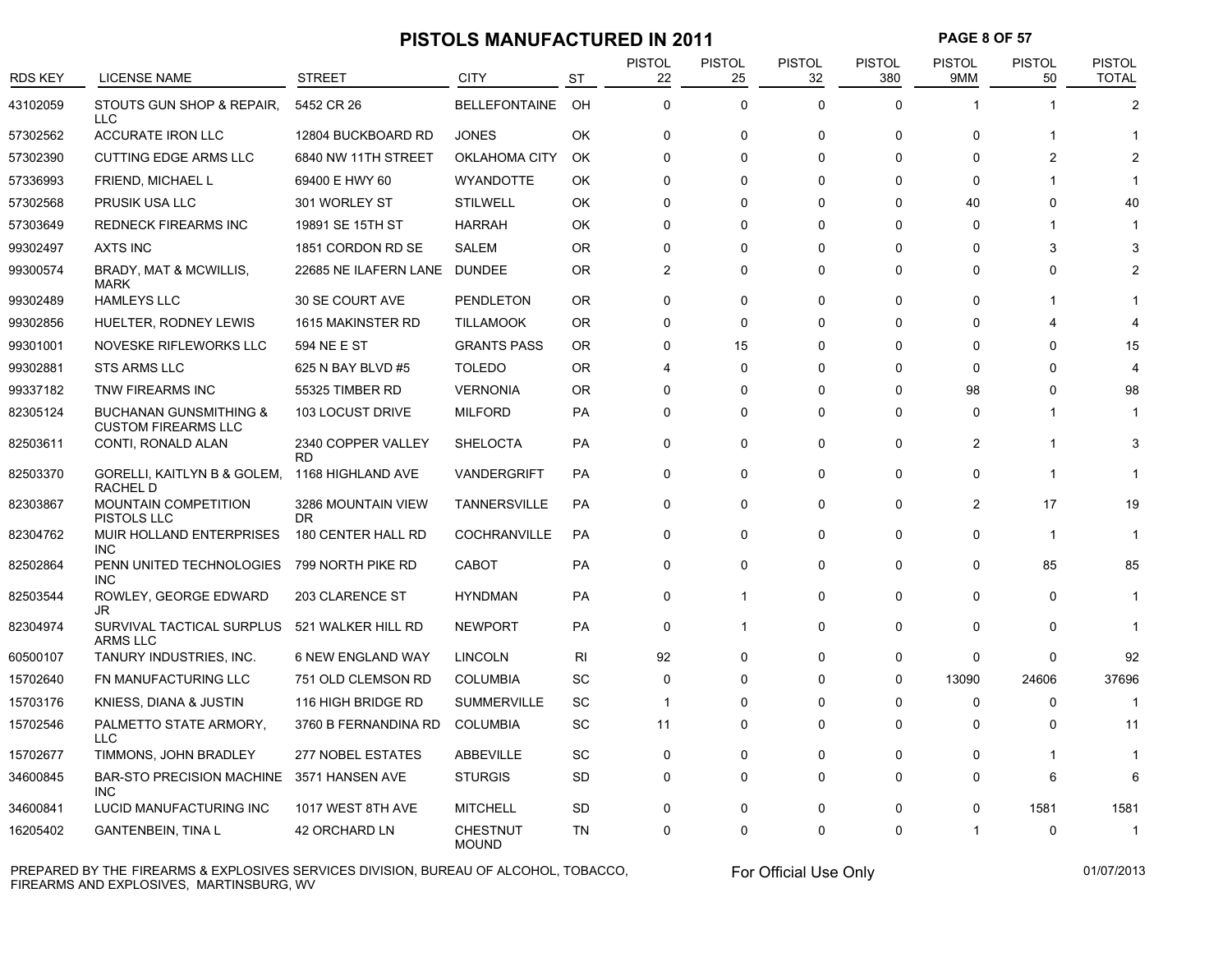# **PISTOLS MANUFACTURED IN 2011 PAGE 9 OF 57**

| <b>RDS KEY</b> | <b>LICENSE NAME</b>                                 | <b>STREET</b>                            | <b>CITY</b>         | <b>ST</b> | <b>PISTOL</b><br>22 | <b>PISTOL</b><br>25 | <b>PISTOL</b><br>32 | <b>PISTOL</b><br>380 | <b>PISTOL</b><br>9MM | <b>PISTOL</b><br>50 | <b>PISTOL</b><br><b>TOTAL</b> |
|----------------|-----------------------------------------------------|------------------------------------------|---------------------|-----------|---------------------|---------------------|---------------------|----------------------|----------------------|---------------------|-------------------------------|
| 16204086       | <b>JAMES LYLE GRAHAM</b>                            | 995 MOHAWK CREEK RD                      | <b>MIDWAY</b>       | <b>TN</b> | $\Omega$            | $\Omega$            | $\Omega$            | $\Omega$             | $\Omega$             | $\overline{7}$      | 7                             |
| 16200523       | <b>LEINAD INC</b>                                   | 1801 HWY 68                              | <b>DUCKTOWN</b>     | <b>TN</b> | 0                   | $\mathbf 0$         | $\Omega$            | $\mathbf{0}$         | 200                  | 2101                | 2301                          |
| 16205022       | Patriot Defense Arms LLC                            | 5148 Elmore Rd, STE 1                    | <b>MEMPHIS</b>      | <b>TN</b> | 0                   | $\Omega$            | $\Omega$            | $\Omega$             |                      | $\Omega$            |                               |
| 16201563       | RUIZ, JIMMY JOE                                     | 3550 PAPERMILL DR                        | <b>KNOXVILLE</b>    | <b>TN</b> | $\Omega$            | $\Omega$            | $\Omega$            | $\Omega$             | $\overline{2}$       |                     |                               |
| 16202715       | <b>USELTON ARMS INC</b>                             | 390 SOUTHWINDS DR                        | <b>FRANKLIN</b>     | <b>TN</b> | 0                   | $\mathbf 0$         | $\Omega$            | 0                    | 23                   | 0                   | 23                            |
| 57503604       | ADVANCED GUNWORKS LLC                               | 600 HENRIETTA CREEK<br>RD, SUITE 100     | <b>ROANOKE</b>      | <b>TX</b> | $\Omega$            | $\Omega$            | $\Omega$            | $\Omega$             | $\Omega$             | 5                   |                               |
| 57421953       | AMERICAN DERRINGER CORP                             | 127 N LACY DR                            | <b>WACO</b>         | <b>TX</b> | 5                   | 1                   | $\overline{2}$      | 20                   | 2                    | 35                  | 65                            |
| 57602738       | <b>BENCIVENGA CORPORATION</b>                       | 915 BOUNDARY ST                          | <b>HOUSTON</b>      | TX        | 11                  | 0                   | $\Omega$            | $\mathbf{0}$         | $\Omega$             | $\Omega$            | 11                            |
| 57402911       | BERRYHILL CUSTOM, LLC                               | 108 HOMESTEAD DR                         | ROUND ROCK          | <b>TX</b> | $\Omega$            | $\Omega$            | $\Omega$            | 0                    |                      | 5                   |                               |
| 57505606       | BITTNER, MATTHEW CHASE                              | 501 S DUMAS AVE                          | <b>DUMAS</b>        | <b>TX</b> | $\Omega$            | $\Omega$            | $\Omega$            | 0                    |                      | $\Omega$            |                               |
| 57503595       | <b>BOND ARMS, INC</b>                               | 1820 S MORGAN                            | <b>GRANBURY</b>     | <b>TX</b> | 67                  | $\Omega$            | 5                   | 229                  |                      | 11534               | 11836                         |
| 57404677       | CONDOS, MARK JAMES                                  | 599 ONION CREEK<br><b>RANCH RD</b>       | <b>DRIFTWOOD</b>    | <b>TX</b> | 0                   | 0                   | $\mathbf 0$         | $\mathbf 0$          | $\Omega$             | -1                  |                               |
| 57402337       | CROWLEY, CHARLES S JR                               | 550 CR 412                               | <b>TAYLOR</b>       | <b>TX</b> | 0                   | $\Omega$            | $\Omega$            | 0                    | $\Omega$             | $\overline{2}$      |                               |
| 57401590       | DAWSON PRECISION INC                                | 3300 CR 233                              | <b>FLORENCE</b>     | TX        | 0                   | $\mathbf 0$         | $\Omega$            | 0                    | ∩                    |                     |                               |
| 57602760       | EISEMAN, BARNEY A                                   | 7502 BRYAN LANE                          | <b>MONTGOMERY</b>   | TX        | $\Omega$            | $\Omega$            | $\Omega$            | $\Omega$             | $\Omega$             | 2                   |                               |
| 57636527       | <b>HIGH STANDARD</b><br>MANUFACTURING CO INC        | 5151 MITCHELLDALE STE HOUSTON<br>B11-B14 |                     | TX        | 115                 | $\Omega$            | $\Omega$            | 0                    | $\Omega$             | $\Omega$            | 115                           |
| 57601653       | <b>JBJ CUSTOM GUNS LLC</b>                          | 54 GILLEY RD                             | <b>NEW WAVERLY</b>  | TX        | $\Omega$            | $\Omega$            | $\Omega$            | 0                    |                      |                     |                               |
| 57405001       | LONDRIGAN, ROBERT JOHN JR 11348 FM 56               |                                          | <b>MORGAN</b>       | <b>TX</b> | 0                   | $\Omega$            | $\Omega$            | $\Omega$             | 2                    | 3                   |                               |
| 57503236       | MCLEMORE, PAUL G                                    | 101 N WEATHERFORD ST CHICO               |                     | <b>TX</b> | $\Omega$            | $\Omega$            | $\Omega$            | $\Omega$             |                      | $\Omega$            |                               |
| 57602488       | MG ARMS, INC                                        | 6030 TREASCHWIG                          | <b>SPRING</b>       | <b>TX</b> | 0                   | $\Omega$            | $\Omega$            | 0                    | $\Omega$             | $\overline{c}$      |                               |
| 57505190       | MITCHELL CUSTOM GUNS AND<br><b>BULLET WORKS LLC</b> | 5967 FM 576 E                            | <b>BRECKENRIDGE</b> | <b>TX</b> | 0                   | $\Omega$            | $\Omega$            | 0                    | $\Omega$             |                     |                               |
| 57503683       | PAAC PRECISION LLC                                  | 2601 FM 2815                             | <b>BONHAM</b>       | <b>TX</b> | 0                   | $\Omega$            | $\mathbf 0$         | 0                    | $\mathbf 0$          | $\overline{2}$      |                               |
| 57505297       | PEINE CUSTOM FIREARMS INC                           | 1600 SOUTH COUNTY<br><b>ROAD 1133</b>    | <b>MIDLAND</b>      | <b>TX</b> | 0                   | $\mathbf 0$         | $\mathbf 0$         | $\Omega$             | 2                    | $\overline{2}$      |                               |
| 57503181       | R C S GUNS INC                                      | 4021 CR 177                              | ANNA                | <b>TX</b> | $\overline{c}$      | $\Omega$            | $\Omega$            | 0                    | $\Omega$             | 0                   |                               |
| 57503567       | RIDDLE, GROVER GLEN                                 | 7749 COUNTY ROAD 409                     | <b>GRANDVIEW</b>    | TX        | 0                   |                     | $\Omega$            | $\overline{c}$       |                      | 3                   |                               |
| 57602623       | SET TAC PROVIDERS INC                               | 21515 HUFSMITH -<br><b>KOHRVILLE</b>     | <b>TOMBALL</b>      | TX        | $\Omega$            | 0                   | $\Omega$            | 0                    | 2                    | 2                   |                               |
| 57404875       | STI INTERNATIONAL INC                               | 114 HALMAR COVE                          | <b>GEORGETOWN</b>   | TX        | 0                   | $\mathbf 0$         | $\Omega$            | 0                    | 2580                 | 4437                | 7017                          |
| 57540601       | STRAYER VOIGT INC                                   | 71229 INTERSTATE 20                      | <b>GORDON</b>       | <b>TX</b> | 0                   | $\Omega$            | $\Omega$            | $\Omega$             | 94                   | 197                 | 291                           |
| 57602197       | TAZEWELL ENTERPRISES INC                            | 730 SARTARTIA RD                         | <b>SUGAR LAND</b>   | ТX        | 0                   | $\Omega$            | $\Omega$            | 0                    | 43                   | 0                   | 43                            |
| 57402663       | TRIPP RESEARCH INC                                  | 3100 FM 1703                             | <b>ALPINE</b>       | <b>TX</b> | $\Omega$            |                     | $\Omega$            | $\Omega$             |                      |                     |                               |
| 57601795       | <b>WHITE, MELTON RAY</b>                            | 7412 JOHN RALSTON RD HOUSTON             |                     | <b>TX</b> | $\Omega$            | $\Omega$            | $\Omega$            | 3                    | $\Omega$             | $\Omega$            | 3                             |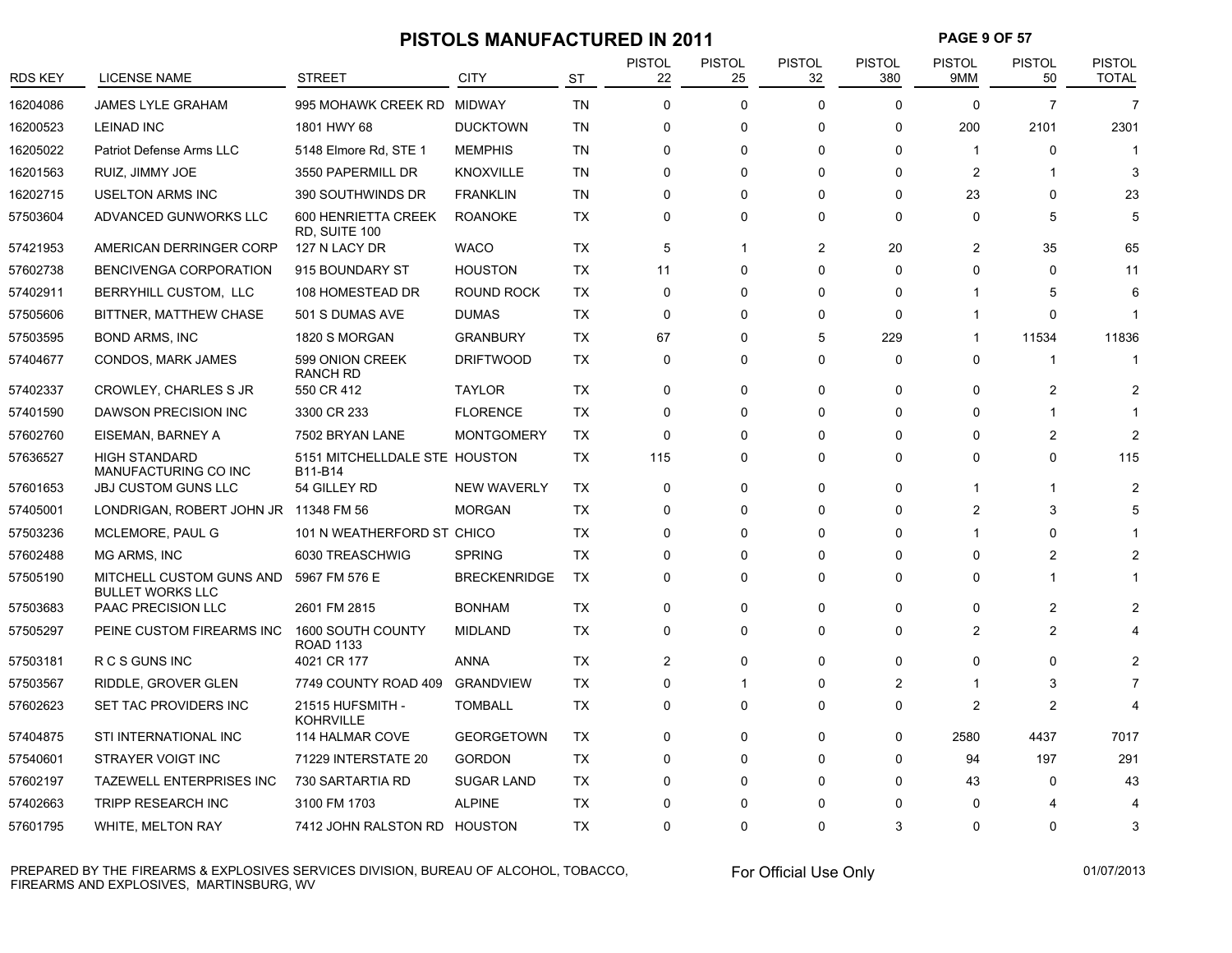# PISTOLS MANUFACTURED IN 2011 **PAGE 10 OF 57**

| <b>RDS KEY</b> | <b>LICENSE NAME</b>                                   | <b>STREET</b>                                              | <b>CITY</b>                     | <b>ST</b> | <b>PISTOL</b><br>22 | <b>PISTOL</b><br>25 | <b>PISTOL</b><br>32 | <b>PISTOL</b><br>380 | <b>PISTOL</b><br>9MM | <b>PISTOL</b><br>50 | <b>PISTOL</b><br><b>TOTAL</b> |
|----------------|-------------------------------------------------------|------------------------------------------------------------|---------------------------------|-----------|---------------------|---------------------|---------------------|----------------------|----------------------|---------------------|-------------------------------|
| 57502590       | WISE LITE ARMS INC                                    | 903 S ALLEN                                                | <b>BOYD</b>                     | <b>TX</b> | $\mathbf 0$         | 0                   | $\Omega$            | $\Omega$             | -1                   | $\mathbf 0$         | $\mathbf 1$                   |
| 98787363       | ARMS TECHNOLOGY INC                                   | 2779 DIRECTORS ROW                                         | <b>SALT LAKE CITY</b>           | UT        | 37503               | 0                   | $\Omega$            | $\mathbf 0$          | $\Omega$             | $\mathbf 0$         | 37503                         |
| 98701005       | <b>BROWNING ARMS COMPANY</b>                          | ONE BROWNING PLACE                                         | <b>MORGAN</b>                   | UT        | 59                  | 0                   | $\mathbf 0$         | $\mathbf 0$          | $\Omega$             | $\mathbf 0$         | 59                            |
| 98700995       | <b>COBRA ENTERPRISES OF</b><br>UTAH. INC              | 1960 S MILESTONE DR.<br><b>SUITE F</b>                     | <b>SALT LAKE CITY</b>           | UT        | 6623                | 74                  | 1328                | 19040                | 3541                 | 1382                | 31988                         |
| 98701614       | <b>CUSTOM BY WINSLOW LLC</b>                          | 3348 S 1575 W # 3R                                         | <b>WEST WEBER</b>               | UT        | $\mathbf 0$         | 0                   | $\Omega$            | $\overline{1}$       | $\mathbf{0}$         | $\overline{2}$      | 3                             |
| 98700440       | MITCHELL, DAVID H                                     | 105 S 400 E                                                | <b>PAROWAN</b>                  | UT        | $\mathbf 0$         | 0                   | $\Omega$            | $\mathbf 0$          | $\Omega$             | -1                  | -1                            |
| 98734026       | NORTH AMERICAN ARMS INC                               | 2150 S 950 E                                               | <b>PROVO</b>                    | UT        | $\mathbf 0$         | 18                  | 223                 | 575                  | $\Omega$             | 0                   | 816                           |
| 15401454       | <b>CLEMENTS, CHARLES DAVID</b>                        | 2766 MT ZION RD                                            | <b>WOODLAWN</b>                 | VA        | 1                   | 0                   | $\mathbf 0$         | 0                    | $\Omega$             | $\mathbf{0}$        |                               |
| 15406327       | DISCRETIONARY FIREARMS &<br><b>SECURITY SOLUTIONS</b> | 724 GREEN TREE RD                                          | <b>CHESAPEAKE</b>               | VA        | $\mathbf 0$         | $\mathsf 0$         | $\Omega$            | $\mathbf 0$          | $\mathbf{Q}$         | $\mathbf 0$         |                               |
| 15406017       | FUNK, RONALD ALLEN                                    | 599 BUCKS MILL RD                                          | <b>STRASBURG</b>                | VA        | $\mathbf 0$         | 0                   | $\mathbf 0$         | $\mathbf 0$          | $\Omega$             | -1                  |                               |
| 15401410       | <b>GREELEY, KEVIN P</b>                               | 11465 CREST HILL RD                                        | <b>MARSHALL</b>                 | VA        | 0                   | $\mathbf 0$         | $\Omega$            | $\mathbf 0$          | 3                    | 5                   | R                             |
| 15402925       | KRISS USA, INC                                        | 2697 INTERNATIONAL<br>PKWY STE 4-180, 4-140 &<br>$3 - 136$ | <b>VIRGINIA BEACH</b>           | VA        | $\Omega$            | 0                   | $\Omega$            | 0                    | $\mathbf{0}$         | 455                 | 455                           |
| 15408568       | TAYLORS & COMPANY, INC.                               | 304 LENOIR DR                                              | <b>WINCHESTER</b>               | VA        | $\mathbf 0$         | 0                   | $\Omega$            | $\mathbf 0$          | 2                    | $\mathbf 0$         | $\overline{2}$                |
| 60300037       | <b>CASPIAN ARMS LTD</b>                               | 75 CAL FOSTER DR                                           | <b>WOLCOTT</b>                  | VT        | 0                   | 0                   | $\Omega$            | $\mathbf{0}$         | 0                    | 1557                | 1557                          |
| 60333217       | <b>CENTURY ARMS INC</b>                               | 236 BRYCE BLVD                                             | <b>GEORGIA</b>                  | VT        | $\Omega$            | $\Omega$            | $\Omega$            | $\Omega$             | $\Omega$             | 103                 | 103                           |
| 60300038       | <b>FOSTER INDUSTRIES INC</b>                          | 75 CAL FOSTER DR                                           | <b>WOLCOTT</b>                  | VT        | $\Omega$            | $\Omega$            | $\Omega$            | $\Omega$             | $\Omega$             | 892                 | 892                           |
| 60300577       | LIPPINCOTT, JOHN                                      | 2 THE SQUARE #14/15                                        | <b>BELLOWS FALLS</b>            | VT        | $\Omega$            | $\Omega$            | $\mathbf{1}$        | $\mathbf{0}$         | $\Omega$             | $\mathbf 0$         | $\mathbf 1$                   |
| 60300651       | NEWLAN, STEVEN JAMES                                  | 737 ROUTE 5 S                                              | <b>WINDSOR</b>                  | VT        | $\mathbf{1}$        | $\Omega$            | $\Omega$            | $\mathbf{0}$         | $\Omega$             | $\mathbf{0}$        | $\mathbf 1$                   |
| 99103878       | <b>BRADLEY, MARK</b>                                  | 4840 HERSHEY LANE                                          | <b>WEST</b><br><b>RICHLAND</b>  | <b>WA</b> | $\Omega$            | 0                   | $\Omega$            | $\Omega$             | 1                    | $\mathbf{0}$        | -1                            |
| 99114520       | <b>OLYMPIC ARMS INC</b>                               | 624 OLD PACIFIC HWY<br><b>SE</b>                           | <b>OLYMPIA</b>                  | <b>WA</b> | 64                  | 0                   | $\Omega$            | $\mathbf 0$          | 19                   | 174                 | 257                           |
| 99102956       | SHUMAKER, VICKI MICHELE                               | 32820 20TH AVE S UNIT<br>16                                | <b>FEDERAL WAY</b>              | <b>WA</b> | $\mathbf 0$         | 0                   | $\mathbf 0$         | $\mathbf 0$          | $\mathbf{0}$         | 3                   | 3                             |
| 99102834       | SURPLUS AMMO & ARMS LLC                               | 102 PUYALLUP AVENUE                                        | <b>TACOMA</b>                   | WA        | 10                  | 0                   | $\Omega$            | 0                    | $\Omega$             | 0                   | 10                            |
| 99139140       | <b>WADE'S EASTSIDE GUN SHOP</b><br><b>INC</b>         | 13570 BEL RED ROAD                                         | <b>BELLEVUE</b>                 | <b>WA</b> | $\overline{7}$      | 0                   | $\Omega$            | $\Omega$             | $\Omega$             | $\mathbf 0$         | $\overline{7}$                |
| 33903985       | CENTER SHOT RIFLES LLC                                | 5331 SECOND AVE                                            | <b>PITTSVILLE</b>               | WI        | $\mathbf 0$         | 0                   | $\overline{1}$      | $\mathbf 0$          | $\Omega$             | $\mathbf 0$         |                               |
| 33900697       | LAUER, STEVEN MICHAEL                                 | 3601 129TH ST                                              | <b>CHIPPEWA</b><br><b>FALLS</b> | WI        | $\mathbf 0$         | 0                   | $\mathbf 0$         | $\mathbf 0$          | O                    | 5                   |                               |
| 58300948       | <b>BLISS ADVERTISING AND</b><br><b>DESIGN INC</b>     | 1107 PARKS RD                                              | <b>WESTON</b>                   | <b>WY</b> | $\Omega$            | 0                   | $\Omega$            | $\mathbf{0}$         | $\Omega$             | 2                   | $\mathcal{P}$                 |
| 58303091       | <b>FREEDOM ARMS INC</b>                               | 314 HWY 239                                                | <b>FREEDOM</b>                  | <b>WY</b> | 17                  | 0                   | 16                  | 5                    | $\Omega$             | $\overline{c}$      | 40                            |
| 58300882       | MINUTE OF ANGLE<br>CORPORATION                        | 285 GOVERNMENT<br><b>VALLEY RD</b>                         | <b>SUNDANCE</b>                 | <b>WY</b> | $\Omega$            | $\overline{2}$      | 8                   | $\overline{1}$       | $\Omega$             | $\overline{1}$      | 12                            |
|                |                                                       |                                                            |                                 |           | 427448              | 19182               | 13890               | 537063               | 888379               | 712171              | 2598133                       |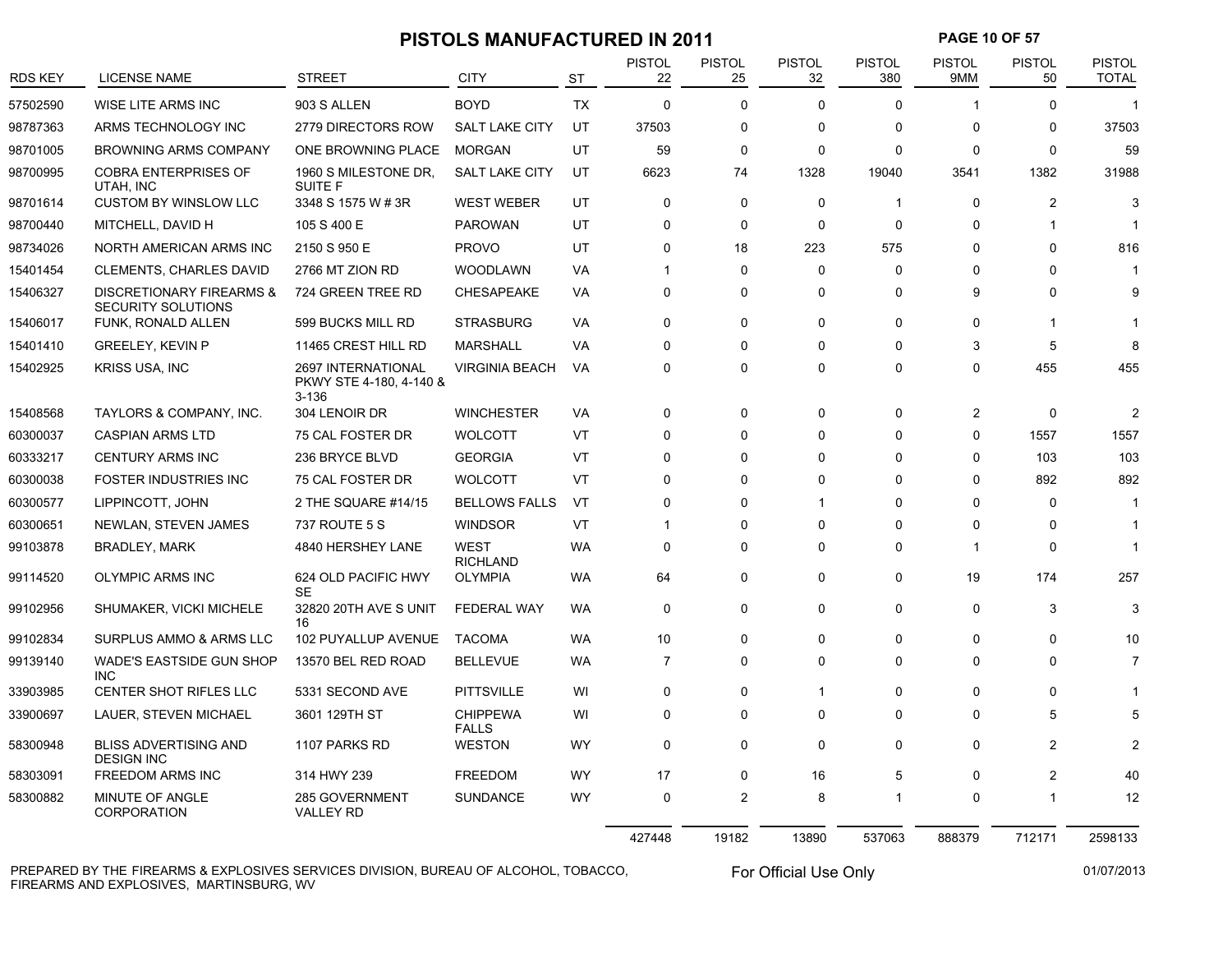#### **REVOLVERS MANUFACTURED IN 2011**

**PAGE 11 OF 57**

| <b>RDS KEY</b> | <b>LICENSE NAME</b>                                              | <b>STREET</b>                          | <b>CITY</b>                    | ST        | <b>RVLR 22</b> | <b>RVLR 32</b> | <b>RVLR 357</b> | RVLR 38        | RVLR 44        |             | RVLR 50 RVLR TOTL |
|----------------|------------------------------------------------------------------|----------------------------------------|--------------------------------|-----------|----------------|----------------|-----------------|----------------|----------------|-------------|-------------------|
| 98638426       | REEDER, GARY NELSON                                              | 2599 7TH AVE                           | <b>FLAGSTAFF</b>               | AZ        | $\Omega$       | $\mathbf 0$    | $\mathbf 0$     | $\mathbf 0$    | 3              | 6           | 9                 |
| 98604753       | <b>TACTICAL OPS LLC</b>                                          | 5980 EAST CALLE DE<br><b>VITA</b>      | <b>TUCSON</b>                  | AZ        | $\Omega$       | 0              | -1              | $\overline{c}$ | $\Omega$       | 1           | 4                 |
| 60635936       | CHARCO 2000 INC                                                  | <b>18 BREWSTER LANE</b>                | <b>SHELTON</b>                 | <b>CT</b> | 3132           | 404            | 1738            | 14673          | 3898           | 0           | 23845             |
| 60633345       | COLT'S MANUFACTURING CO<br><b>LLC</b>                            | 545 NEWPARK AVE                        | <b>WEST</b><br><b>HARTFORD</b> | <b>CT</b> | $\mathbf 0$    | 10             | 20              | 13             | 313            | 1098        | 1454              |
| 60600482       | US FIREARMS MFG CO                                               | 445-453 LEDYARD ST                     | <b>HARTFORD</b>                | <b>CT</b> | 10             | 0              | 0               | 5              | 14             | 19          | 48                |
| 15941170       | <b>HERITAGE MFG INC</b>                                          | 4600 NW 135TH ST                       | OPA LOCKA                      | FL        | 66871          | 0              | 331             | $\Omega$       | 984            | $\mathbf 0$ | 68186             |
| 15840168       | <b>MEGGITT TRAINING SYSTEMS</b><br><b>INC</b>                    | 296 BROGDON RD                         | <b>SUWANEE</b>                 | GA        | $\mathbf 0$    | 0              | $\mathbf 0$     | 3              | 2              | $\mathbf 0$ | 5                 |
| 33702864       | HAMRA, SAMUEL T AND<br>STEFANO, FRANK JR                         | 2408 S 6TH                             | <b>SPRINGFIELD</b>             | IL.       | 0              | $\mathbf 0$    | $\mathbf 0$     | $\overline{c}$ | 0              | 0           | $\overline{c}$    |
| 43503207       | SMITH METAL FINISHING INC                                        | 6912 DEREK DR                          | <b>FORT WAYNE</b>              | IN        | $\Omega$       | $\mathbf 0$    | 13              | $\mathbf{0}$   | $\Omega$       | 0           | 13                |
| 60401684       | SMITH & WESSON CORP                                              | 2100 ROOSEVELT AVE                     | SPRINGFIELD                    | МA        | 9010           | 352            | 42088           | 149457         | 12072          | 24667       | 237646            |
| 34103314       | <b>MAGNUM RESEARCH INC</b>                                       | 12602 33RD AVE SW                      | <b>PILLAGER</b>                | MN        | -1             | 52             | 41              | $\mathbf 0$    | 31             | 549         | 674               |
| 15603066       | APPALACHIAN GUNSMITHING<br>INC.                                  | 8 SNAPFINGER DR                        | WEAVERVILLE                    | <b>NC</b> | 11             | 10             | 3               | 13             | 5              | $\mathbf 0$ | 42                |
| 54734146       | <b>CYLINDER &amp; SLIDE INC</b>                                  | 245 E 4TH ST                           | <b>FREMONT</b>                 | <b>NE</b> | $\Omega$       | $\mathbf 0$    | 2               | 0              | 0              | 0           | $\mathfrak{p}$    |
| 60201484       | STURM, RUGER & COMPANY,<br><b>INC</b>                            | 411 SUNAPEE ST                         | <b>NEWPORT</b>                 | NΗ        | 31305          | 4348           | 77129           | 41792          | 18364          | 20087       | 193025            |
| 61601079       | <b>CZ-USA INC</b>                                                | 5169 RT 12 S                           | <b>NORWICH</b>                 | <b>NY</b> | $\overline{2}$ | $\mathbf 0$    | -1              | 0              | $\Omega$       | 0           | 3                 |
| 61601135       | TURNBULL MANUFACTURING<br><b>COMPANY</b>                         | 6680 RT 5-20                           | <b>BLOOMFIELD</b>              | NY        | 4              | 1              | -1              | 5              | 6              | 86          | 103               |
| 43101810       | <b>CHIAPPA FIREARMS LTD</b>                                      | 6785 W THIRD ST                        | <b>DAYTON</b>                  | <b>OH</b> | 3857           | 0              | 3804            | $\mathbf 0$    | 10             | $\mathbf 0$ | 7671              |
| 99302489       | <b>HAMLEYS LLC</b>                                               | 30 SE COURT AVE                        | PENDLETON                      | 0R        | 0              | 0              | $\mathbf 0$     | $\mathbf{0}$   | $\mathbf 0$    | 1           | $\overline{1}$    |
| 16204234       | <b>BOJE CORNILS</b>                                              | 5895 E AJ HIGHWAY                      | <b>RUSSELLVILLE</b>            | TN        | 37             | 0              | 0               | $\mathbf 0$    | 0              | 0           | 37                |
| 57503567       | RIDDLE, GROVER GLEN                                              | 7749 COUNTY ROAD 409                   | <b>GRANDVIEW</b>               | TX        |                | $\mathbf 0$    | 0               | $\Omega$       | $\Omega$       | 0           | -1                |
| 57601795       | WHITE, MELTON RAY                                                | 7412 JOHN RALSTON RD                   | HOUSTON                        | TX        | $\Omega$       | $\mathbf 0$    |                 | $\overline{c}$ |                | $\mathbf 0$ |                   |
| 98700995       | COBRA ENTERPRISES OF UTAH.<br><b>INC</b>                         | 1960 S MILESTONE DR.<br><b>SUITE F</b> | SALT LAKE CITY                 | UT        | $\Omega$       | $\mathbf 0$    | $\Omega$        | 223            | $\Omega$       | $\Omega$    | 223               |
| 98734026       | NORTH AMERICAN ARMS INC                                          | 2150 S 950 E                           | <b>PROVO</b>                   | UT        | 39465          | $\mathbf 0$    | $\Omega$        | $\mathbf{0}$   | $\Omega$       | $\mathbf 0$ | 39465             |
| 15401454       | <b>CLEMENTS, CHARLES DAVID</b>                                   | 2766 MT ZION RD                        | <b>WOODLAWN</b>                | VA        | $\mathbf 0$    | 0              | 0               | 0              | 2              | 0           | $\overline{2}$    |
| 15406327       | <b>DISCRETIONARY FIREARMS &amp;</b><br><b>SECURITY SOLUTIONS</b> | 724 GREEN TREE RD                      | CHESAPEAKE                     | VA        | $\mathbf 0$    | $\mathbf 0$    | $\overline{2}$  | $\mathbf{0}$   | 0              | 0           | 2                 |
| 99103269       | SWEZEY, GREGORY PHILLIP                                          | 108 SOUTH FORK GOLD<br><b>CREEK RD</b> | CARLTON                        | WA        | $\Omega$       | $\mathbf 0$    | $\mathbf 0$     | $\mathbf 1$    | 1              | 0           | 2                 |
| 58303091       | <b>FREEDOM ARMS INC</b>                                          | 314 HWY 239                            | <b>FREEDOM</b>                 | WY        | 43             | 5              | 62              | 0              | 83             | 193         | 386               |
| 58300557       | JEFFERSON, NORMAN RUSSELL 1694 US HIGHWAY 20 S                   |                                        | <b>MANDERSON</b>               | WY.       | 0              | 0              | $\mathbf 0$     | 0              | $\overline{2}$ | $\mathbf 0$ | 2                 |
|                |                                                                  |                                        |                                |           | 153749         | 5182           | 125237          | 206191         | 35791          | 46707       | 572857            |

PREPARED BY THE FIREARMS & EXPLOSIVES SERVICES DIVISION, BUREAU OF ALCOHOL, TOBACCO, FIREARMS AND EXPLOSIVES, MARTINSBURG, WV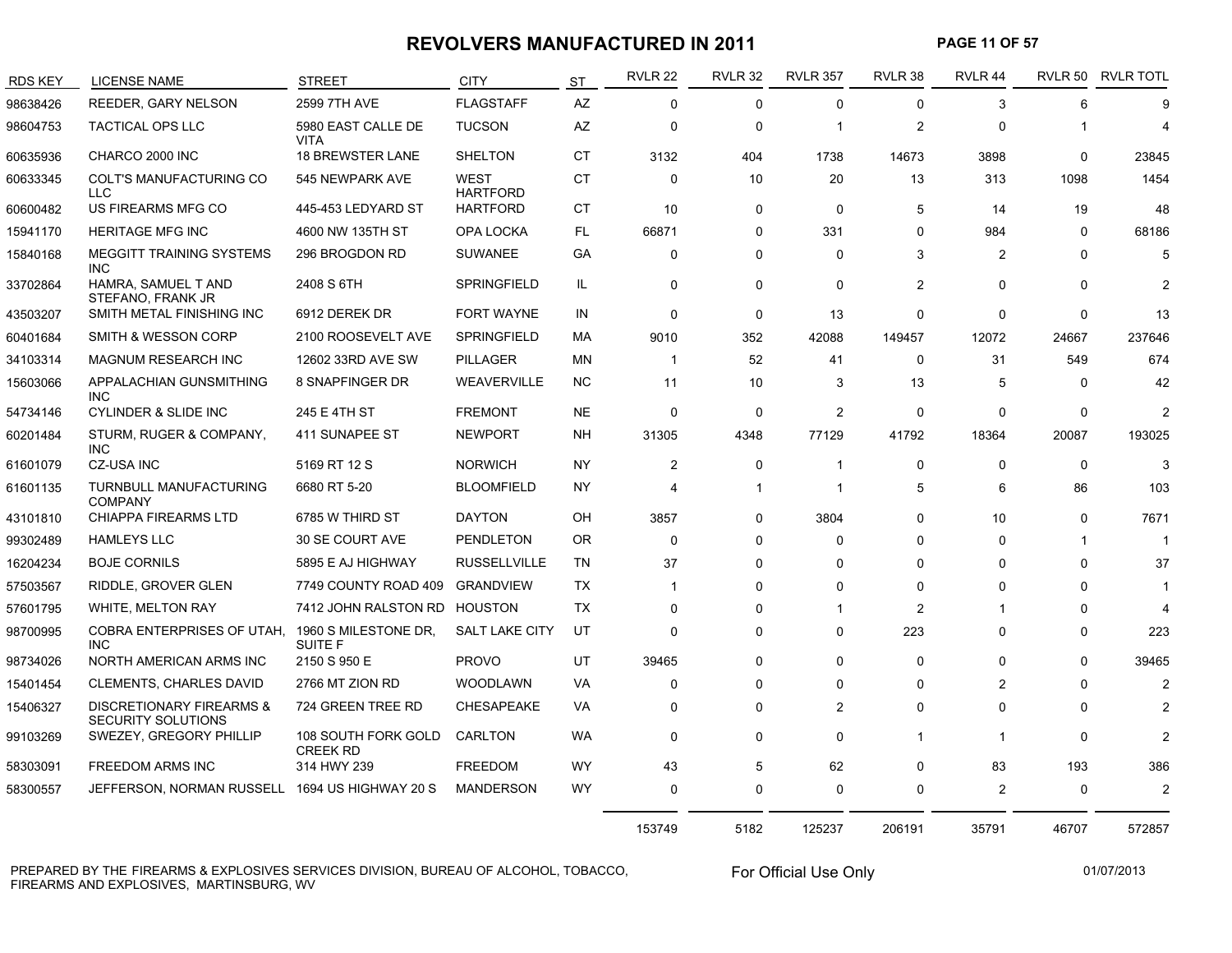#### **RIFLES MANUFACTURED IN 2011 PAGE 12 OF 57**

| <b>RDS KEY</b> | <b>LICENSE NAME</b>                                          | <b>STREET</b>                  | <b>CITY</b>           | S <sub>T</sub> | <b>RIFLE MFG</b> |
|----------------|--------------------------------------------------------------|--------------------------------|-----------------------|----------------|------------------|
| 99201534       | <b>BLACK DOG FIREARMS LLC</b>                                | 35911 KENAI SPUR HWY., UNIT 12 | <b>SOLDOTNA</b>       | AK             | 19               |
| 99201641       | <b>FOLEY, JAMES ERIC</b>                                     | 3543 ALEXANDER AVE             | <b>ANCHORAGE</b>      | AK             |                  |
| 99201617       | SMITH, CHRISTOPHER JAMES                                     | 171 FALCON DR                  | <b>FAIRBANKS</b>      | AK             |                  |
| 99201736       | TREFREN, JOSEPH ALLEN                                        | 38630 FANNIE MAE AVE           | <b>SOLDOTNA</b>       | AK             |                  |
| 99201566       | <b>VALLEY ARMORY LLC</b>                                     | 1140 EAST ESTY CIR             | <b>PALMER</b>         | AK             |                  |
| 16303109       | C / S CUSTOM MACHINE LLC                                     | 1755 BULL BRANCH RD            | <b>COFFEE SPRINGS</b> | AL             |                  |
| 16303616       | CAUSEY, BEVERLY G & VANCE L                                  | 4281 HWY 22                    | <b>STANTON</b>        | AL             | $\overline{2}$   |
| 16303219       | CHATTAHOOCHEE GUN WORKS, LLC                                 | 312 LEE RD 553                 | PHENIX CITY           | AL             | 13               |
| 16303111       | <b>CLARK, GREGORY E</b>                                      | 1157 PHILLIPS RD               | LANETT                | AL             | 3                |
| 16303988       | CRAIG'S GUNS & TACTICAL INC.                                 | 1802 HWY 72 EAST SUITE E       | <b>ATHENS</b>         | AL             | 12               |
| 16337359       | ELLIS, JEFFERY OWEN                                          | 17943 GROUND HOG RD            | ADGER                 | AL             | 14               |
| 16303477       | KARVASALE, MARK AUGUSTUS                                     | 1157 S PHILLIPS RD             | LANETT                | AL             | 11               |
| 16303768       | NEVER YIELD GEAR LLC                                         | 11861 IVES LN                  | <b>MOBILE</b>         | AL             | $\overline{2}$   |
| 16300154       | OPFOR, LLC                                                   | 1958 CARTER GROVE RD           | <b>HAZEL GREEN</b>    | AL             | 10               |
| 16303634       | PETTWAY, ERIC ANDRE                                          | 7335-J AIRPORT BLVD            | <b>MOBILE</b>         | AL             | 9                |
| 16301684       | WHITE, RODGERS S                                             | 8348 EMERALD LAKE DR W         | <b>PINSON</b>         | AL             | 3                |
| 57103023       | A & B PAWN & JEWELRY INC                                     | 2021 ALMA HIGHWAY              | <b>VAN BUREN</b>      | AR             | 5                |
| 57103264       | ALPHA ARMS GUN WORKS INC                                     | 61 KANEY RIDGE RD              | <b>GREENBRIER</b>     | AR             |                  |
| 57103205       | <b>BIG OAK CORPORATION</b>                                   | 131 BASS RD                    | <b>VILONIA</b>        | AR             | 9                |
| 57102051       | <b>BLANKENSHIP, SCOTTY L</b>                                 | 1223 HWY 412 W                 | <b>SILOAM SPRINGS</b> | AR             | 25               |
| 57103276       | <b>BUCHANON, DAVID LANCE</b>                                 | 216 TINKLE CIRCLE              | <b>MOUNTAIN VIEW</b>  | AR             |                  |
| 57100301       | COTTER, JAYSON                                               | 115 COUNTY ROAD 546            | <b>MOUNTAIN HOME</b>  | AR             |                  |
| 57102795       | D & S GUNWORKS, INC.                                         | 14625 HWY 71 SOUTH             | <b>FORT SMITH</b>     | AR             |                  |
| 57103077       | GOETZ DESIGN AND MANUFACTURING LLC                           | 20997 HWY 16 E                 | <b>SILOAM SPRINGS</b> | AR             |                  |
| 57102287       | LAKESIDE MACHINE LLC                                         | 1213 INDUSTRIAL ST             | <b>HORSESHOE BEND</b> | AR             |                  |
| 57102854       | LOVELL, MICHAEL I                                            | 2726 LINN FERRY RD             | <b>TEXARKANA</b>      | AR             |                  |
| 57101118       | POWELL, JOSEPH DONALD                                        | BOX 160 CTY RD 2622            | LAMAR                 | AR             |                  |
| 57102840       | RODRIGUES, SHANNON MCCAIN & MORRISON,<br><b>WILLIAM CORB</b> | <b>120 HWY 74 EAST</b>         | <b>MARSHALL</b>       | AR             | 6                |
| 57103065       | <b>SHURLEY BROTHERS LLC</b>                                  | 1060 HEBER SPRINGS RD SOUTH    | <b>HEBER SPRINGS</b>  | AR             | 36               |
| 57103179       | SOLID ROCK PROPERTIES LLC                                    | 2007 CATHARINE COVE            | <b>JONESBORO</b>      | AR             | 11               |
| 57102487       | THOMAS, BENTON DELANE                                        | 344 HWY 124                    | <b>JERUSALEM</b>      | AR             | 1                |
| 57103401       | <b>WILKES, BARRY ELTON</b>                                   | 275 N RAINEY LN                | <b>CAVE CITY</b>      | AR             | 6                |
| 57134716       | WILSONS GUN SHOP INC                                         | 2234 CR 719                    | <b>BERRYVILLE</b>     | <b>AR</b>      | 315              |

PREPARED BY THE FIREARMS & EXPLOSIVES SERVICES DIVISION, BUREAU OF ALCOHOL, TOBACCO, FIREARMS AND EXPLOSIVES, MARTINSBURG, WV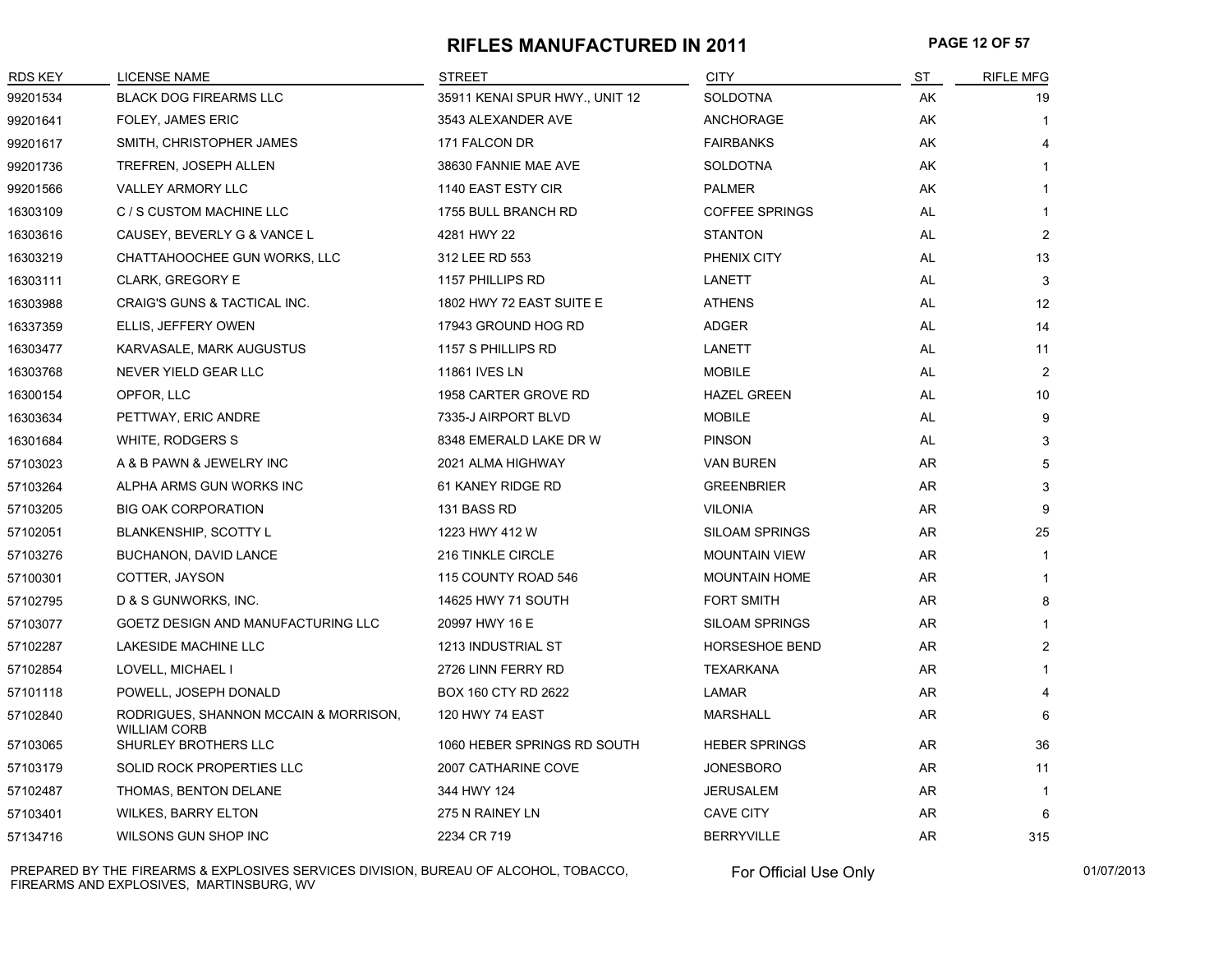#### **RIFLES MANUFACTURED IN 2011 PAGE 13 OF 57**

| <b>RDS KEY</b> | <b>LICENSE NAME</b>                                 | <b>STREET</b>                         | <b>CITY</b>          | <b>ST</b>              | <b>RIFLE MFG</b> |
|----------------|-----------------------------------------------------|---------------------------------------|----------------------|------------------------|------------------|
| 98600962       | ABRAMS AIRBORNE MFG, INC.                           | 3735 N ROMERO RD                      | <b>TUCSON</b>        | AZ                     | 110              |
| 98602515       | AMERICAN SPIRIT ARMS LLC                            | 16001 N GREENWAY HAYDEN LOOP STE<br>B | <b>SCOTTSDALE</b>    | AZ                     | 257              |
| 98604052       | ANTEATER ENTERPRISES LLC                            | 1923 S FALCON DR                      | <b>GILBERT</b>       | AZ                     | $\overline{1}$   |
| 98602530       | ARIZONA ARMORY, LLC                                 | 2114 W FILLMORE                       | <b>PHOENIX</b>       | AZ                     | 19               |
| 98604426       | AZ EAST VALLEY CLASS 3 LLC                          | 10444 E APACHE TRL                    | APACHE JUNCTION      | AZ                     | 24               |
| 98603200       | <b>BAR-S MACHINE INC</b>                            | 2575 N HWY 89                         | CHINO VALLEY         | AZ                     | 21               |
| 98603998       | <b>BEST SHOT LLC</b>                                | 7314 W COLUMBINE DR                   | <b>PEORIA</b>        | $\mathsf{A}\mathsf{Z}$ | 4                |
| 98603616       | <b>BOHICA ARMS INC</b>                              | 10009 WEST JOMAX RD                   | <b>PEORIA</b>        | AZ                     | 22               |
| 98604864       | <b>BOND, MARK WILLIAM</b>                           | 3778 S PONDEROSA DR                   | <b>GILBERT</b>       | AZ                     | 5                |
| 98604112       | <b>CATS ARMS LLC</b>                                | 5118 E PIMA ST                        | <b>TUCSON</b>        | AZ                     | 48               |
| 98604143       | <b>CROOKS, STEPHEN LEE</b>                          | 1864 W NAVARRO AVE                    | <b>MESA</b>          | <b>AZ</b>              | $\overline{2}$   |
| 98601942       | DANE ARMORY LLC                                     | 305 E COMSTOCK DR STE 5               | <b>CHANDLER</b>      | AZ                     | 2                |
| 98604682       | DESERT FOX OUTFITTERS LLC                           | 835 AIRCLETA DRIVE                    | <b>WICKENBURG</b>    | AZ                     | 5                |
| 98603408       | DIAMONDBACK POLICE SUPPLY CO INC                    | 170 S KOLB RD                         | <b>TUCSON</b>        | AZ                     | 18               |
| 98601582       | DOUBLE DIAMOND LAW ENFORCEMENT SUPPLY<br><b>LLC</b> | 1101 W GRANT STE 202                  | <b>TUCSON</b>        | AZ                     | $\mathbf{1}$     |
| 98602190       | <b>EAST BLOC IMPORTS</b>                            | 4245 N MORNING DOVE CIRCLE            | <b>MESA</b>          | AZ                     | $\overline{4}$   |
| 98601748       | ELMORE, KENNETH EMRY                                | 465 E CHILTON DR #4                   | <b>CHANDLER</b>      | AZ                     | 48               |
| 98601973       | EXCEL MANUFACTURING INC                             | 2580 LANDON DR UNIT E                 | <b>BULLHEAD CITY</b> | AZ                     | 79               |
| 98604616       | FIRELINE RIDGE GUNWORKS LLC                         | 17439 N 57TH AVE                      | <b>GLENDALE</b>      | AZ                     |                  |
| 98604304       | <b>HOGAN MANUFACTURING LLC</b>                      | 5625 N 53RD AVE                       | <b>GLENDALE</b>      | AZ                     | 783              |
| 98602957       | HUFFMAN, DEREK                                      | 17426 E HUNT HWY                      | <b>QUEEN CREEK</b>   | AZ                     | 28               |
| 98603898       | <b>INTERCONNECT INC</b>                             | 914 N 73RD PLACE                      | <b>SCOTTSDALE</b>    | AZ                     | $\mathbf 1$      |
| 98604091       | K PART INDUSTRIES INC                               | 3266 W GALVESTON DR STE 103           | APACHE JUNCTION      | AZ                     | $\overline{7}$   |
| 98637328       | LAZZERONI, INC                                      | 1415 S CHERRY                         | <b>TUCSON</b>        | AZ                     | 11               |
| 98603934       | MCGUIRE, JEREMY SCOTT                               | 19395 N JOHN WAYNE PARKWAY            | <b>MARICOPA</b>      | AZ                     | 3                |
| 98602487       | MCMILLAN, FIREARMS MANUFACTURING, LLC               | 1638 W KNUDSEN DR                     | <b>PHOENIX</b>       | AZ                     | 314              |
| 98604419       | <b>MLS ARMS LLC</b>                                 | 19615 N 15TH AVE                      | <b>PHOENIX</b>       | AZ                     |                  |
| 98604987       | <b>MODERN ARMS LLC</b>                              | 1220 WEST ALAMEDA DR SUITE 111        | <b>TEMPE</b>         | AZ                     | 27               |
| 98603536       | PALESE PROTO TECH INC                               | 7775 N CASA GRANDE HWY #155           | <b>TUCSON</b>        | AZ                     | 16               |
| 98600788       | PATRIOT ORDNANCE FACTORY INC                        | 23011 N 16TH LANE                     | <b>PHOENIX</b>       | AZ                     | 918              |
| 98601124       | PIECE OF HISTORY FIREARMS, LLC                      | 926 W PRINCE RD                       | <b>TUCSON</b>        | AZ                     | 4                |
| 98604805       | PRECISION FIREARM SERVICE AND SALES LLC             | 3220 E REDWOOD LN                     | <b>PHOENIX</b>       | AZ                     | $\mathbf{1}$     |
| 98604129       | PREDATOR TACTICAL LLC                               | 2103 E CEDAR ST STE 3                 | <b>TEMPE</b>         | AZ                     | $\mathbf{1}$     |

PREPARED BY THE FIREARMS & EXPLOSIVES SERVICES DIVISION, BUREAU OF ALCOHOL, TOBACCO, FIREARMS AND EXPLOSIVES, MARTINSBURG, WV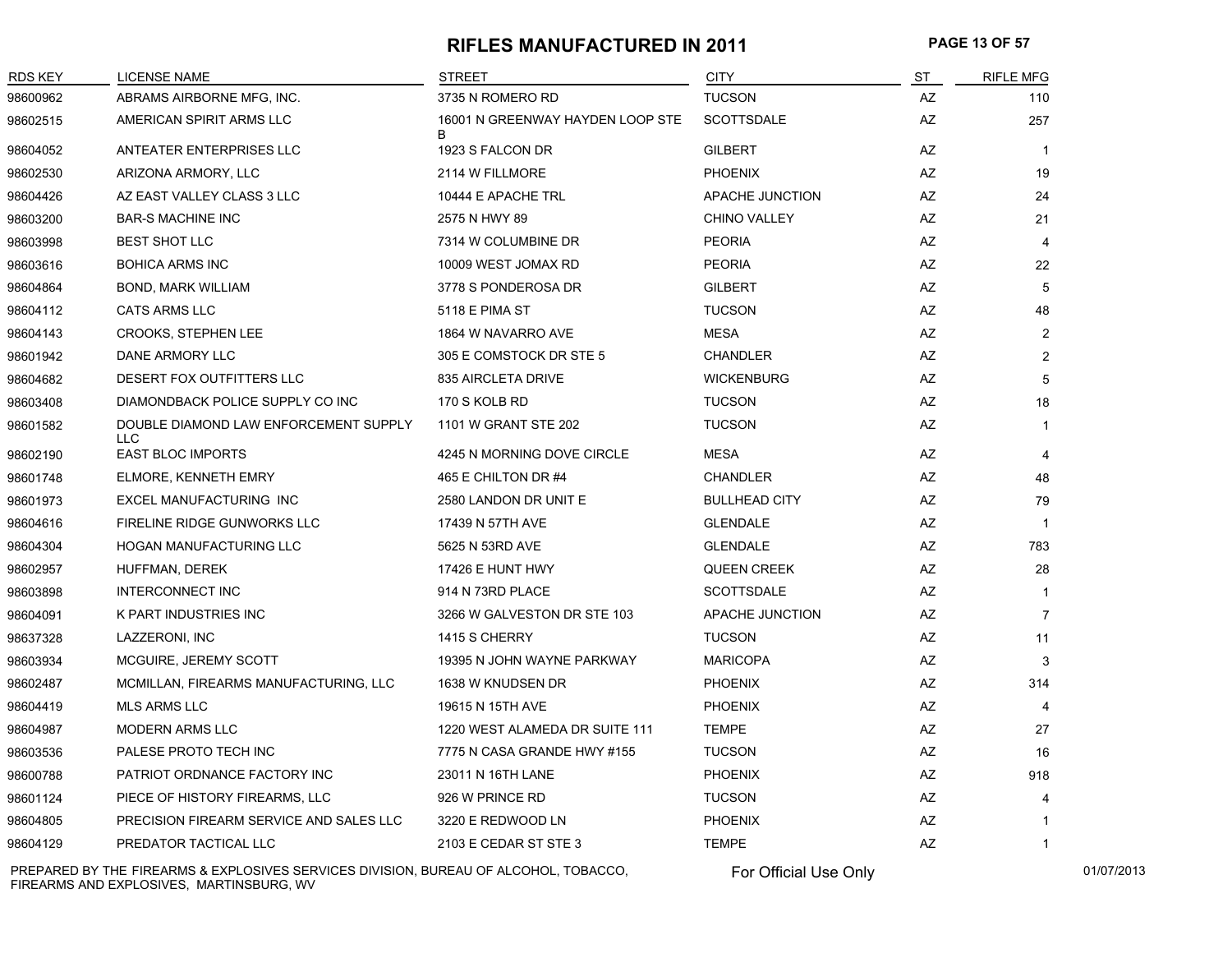#### **RIFLES MANUFACTURED IN 2011 PAGE 14 OF 57**

| RDS KEY  | <b>LICENSE NAME</b>               | <b>STREET</b>                | <b>CITY</b>             | S <sub>T</sub> | <b>RIFLE MFG</b> |
|----------|-----------------------------------|------------------------------|-------------------------|----------------|------------------|
| 98603707 | <b>QUENTIN LASER LLC</b>          | 761 N MONTEREY ST STE 104    | <b>GILBERT</b>          | AZ             | 25               |
| 98602822 | RIM COUNTRY RIFLES LLC            | 13515 E KINGS DEER RD        | <b>PARKS</b>            | AZ             | 5                |
| 98636542 | ROBAR COMPANIES, INC              | 21438 N 7TH AVE SUITE B      | <b>PHOENIX</b>          | AZ             | 9                |
| 98605107 | SENSENEY, MICHAEL E               | 10962 NORTH LOCUST ST        | <b>FLORENCE</b>         | AZ             | $\overline{2}$   |
| 98602441 | SISKU GUN WORKS LLC               | 3780 E 44TH ST #102          | <b>TUCSON</b>           | AZ             | 2                |
| 98601115 | SOURCE MANUFACTURING LLC          | 2920 EAST MOHAWK LN STE 112  | <b>PHOENIX</b>          | AZ             | 48               |
| 98603663 | SOUTHWEST PRECISON LLC            | 1490 PARK TERRACE AVE        | <b>LAKE HAVASU CITY</b> | AZ             | $\overline{2}$   |
| 98603446 | SPECIALIZED DYNAMICS LLC          | 925 N CALIFORNIA ST          | <b>CHANDLER</b>         | AZ             | 8                |
| 98600489 | <b>STRONG, ALTON MICHAEL</b>      | 41 WEST PLATA STREET         | <b>TUCSON</b>           | AZ             | 5                |
| 98601907 | SUMMA RESEARCH LLC                | 1300 N MCCLINTOCK DR E 13    | <b>CHANDLER</b>         | AZ             | $\mathbf{1}$     |
| 98602020 | SUN DEVIL MANUFACTURING LLC       | 663 W 2ND AVE STE 16         | <b>MESA</b>             | AZ             | 22               |
| 98604753 | <b>TACTICAL OPS LLC</b>           | 5980 EAST CALLE DE VITA      | <b>TUCSON</b>           | AZ             | $\overline{4}$   |
| 98638255 | TATOM, DONALD LEE                 | 4739 RANCH RD                | <b>SIERRA VISTA</b>     | AZ             | 150              |
| 98605085 | VALLEY ORDNANCE WORKS LLC         | 10009 WEST JOMAX RD          | <b>PEORIA</b>           | AZ             | 4                |
| 98637461 | VAN HORN, DAVID A                 | 1302 E RAWHIDE               | <b>GILBERT</b>          | AZ             |                  |
| 98602792 | <b>VENOM TACTICAL LLC</b>         | 7252 E CONCHO DR STE C-13    | <b>KINGMAN</b>          | AZ             |                  |
| 98605090 | WAYNE WYNN ENTERPRISES LLC        | 1734 E MAIN ST STE 7         | <b>MESA</b>             | AZ             | 8                |
| 98603942 | <b>XENOLITH ARMORY LLC</b>        | 3233 E ENID AVE              | <b>MESA</b>             | AZ             | $\overline{4}$   |
| 98603590 | YAMPA PRECISION MFG INC           | 2420 N 5TH ST                | PRESCOTT VALLEY         | AZ             | 670              |
| 98637956 | YOUNG MANUFACTURING INC           | 5528 N 51ST AVE              | <b>GLENDALE</b>         | AZ             | $\overline{2}$   |
| 98603237 | ZIMMERMAN ARMS LLC                | 540 SIXTH ST # F             | <b>PRESCOTT</b>         | AZ             | 13               |
| 96802268 | ANDERSON, ROBERT AND GAIL         | 103 MAIN ST                  | <b>PLACERVILLE</b>      | CA             | 28               |
| 97702131 | <b>BRECHMANN, ROBERT</b>          | 1508 TOLLHOUSE RD STE A      | <b>CLOVIS</b>           | CA             | 3                |
| 93303548 | <b>BRIDGES, BRADFORD WILLIAM</b>  | 27601 FORBES #17             | <b>LAGUNA NIGUEL</b>    | CA             | $\overline{4}$   |
| 97702070 | <b>CBEINC</b>                     | 18430 TECHNOLOGY DR UNIT A   | <b>MORGAN HILL</b>      | CA             | 462              |
| 96802224 | CAL ARMORY, LLC                   | 3440 BRADEN RD               | CAMINO                  | CA             | 15               |
| 97702456 | COX, RYAN F                       | 725 POLLASKY #109            | <b>CLOVIS</b>           | CA             | 28               |
| 93303316 | <b>CREC INVESTMENTS INC</b>       | 6734 DOOLITTLE AVENUE UNIT H | <b>RIVERSIDE</b>        | CA             | 50               |
| 93303902 | DELATORRE, STEVEN                 | 1376 PURDUE ST               | <b>UPLAND</b>           | <b>CA</b>      | 2                |
| 93340727 | <b>EXCEL INDUSTRIES INC</b>       | 4510 CARTER CT               | <b>CHINO</b>            | CA             | 464              |
| 97702039 | <b>GRISWOLD, TODD &amp; TRENT</b> | 2057 GOODYEAR AVE UNIT D     | <b>VENTURA</b>          | CA             | 12               |
| 96802577 | <b>GUNTLY, JAMES CHARLES</b>      | 6750 HWY 20                  | <b>UKIAH</b>            | CA             | 4                |
| 97702008 | HOULDING AND KAUFMANN IRONWORKS   | 2980 FALCON                  | <b>MADERA</b>           | CA             | 19               |

PREPARED BY THE FIREARMS & EXPLOSIVES SERVICES DIVISION, BUREAU OF ALCOHOL, TOBACCO, FIREARMS AND EXPLOSIVES, MARTINSBURG, WV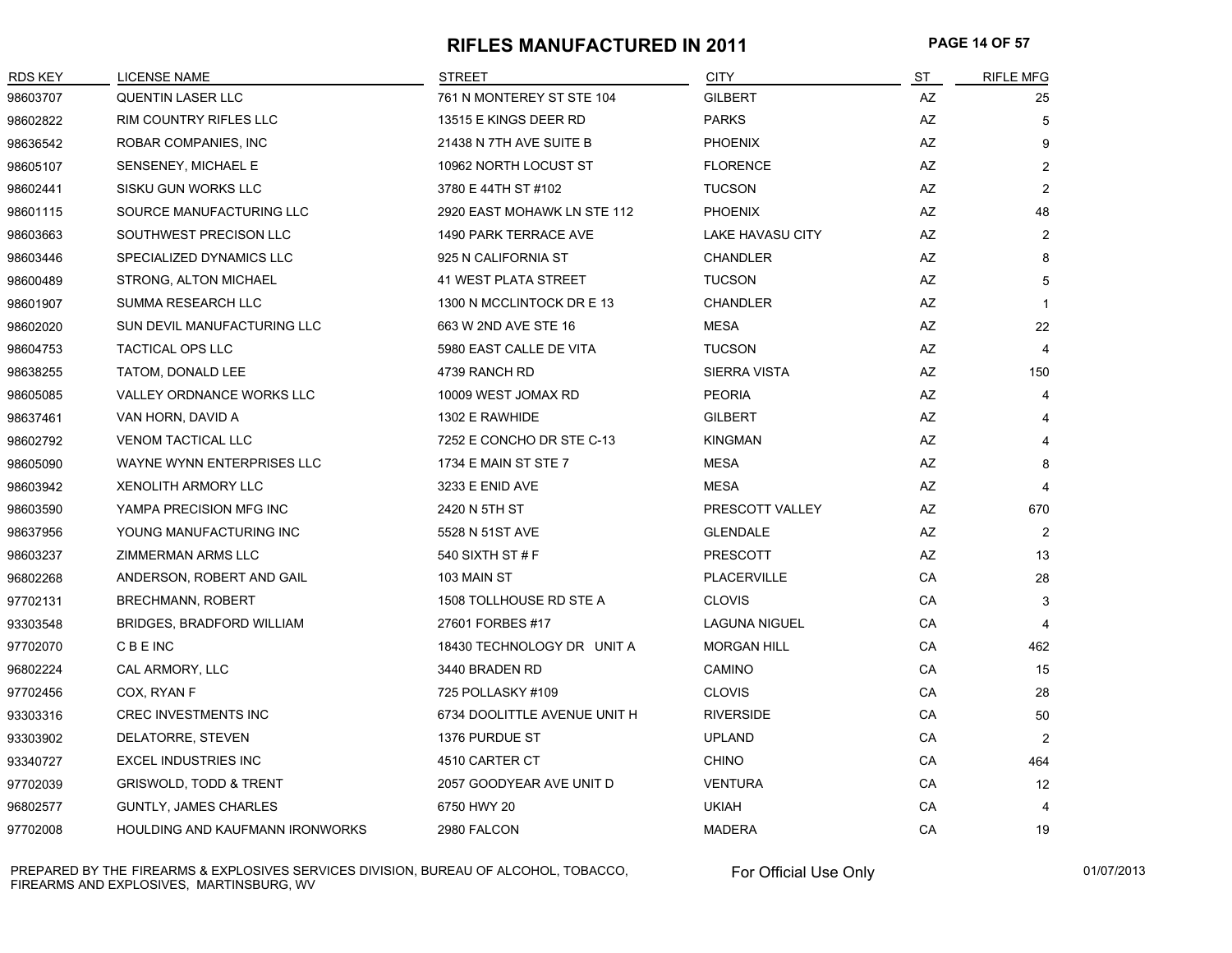#### **RIFLES MANUFACTURED IN 2011 PAGE 15 OF 57**

| <b>RDS KEY</b> | <b>LICENSE NAME</b>                                         | <b>STREET</b>               | <b>CITY</b>            | <b>ST</b> | <b>RIFLE MFG</b> |
|----------------|-------------------------------------------------------------|-----------------------------|------------------------|-----------|------------------|
| 96802683       | JOHNSON, ROBERT EUGENE                                      | 2710 BROADWAY               | <b>EUREKA</b>          | CA        | 11               |
| 97702642       | KUEHL, FRANCIS TERRY                                        | 8744 WOODLAND HEIGHTS LN    | <b>SALINAS</b>         | CA        | $\mathbf{1}$     |
| 93302759       | LEDESMA, PAUL                                               | 13552 CENTRAL AVE, UNIT C   | <b>CHINO</b>           | CA        | 35               |
| 97702525       | LOMBARDI, PHILIP JOHN                                       | 5553 W BARSTOW AVE          | <b>FRESNO</b>          | CA        | 3                |
| 93302624       | MAXIMUM WHOLESALE INC                                       | 15979 S PIUMA AVE           | <b>CERRITOS</b>        | CA        |                  |
| 96802966       | MICHEL, JEFFREY BRIAN                                       | 4578 EXCELSIOR RD           | <b>MATHER</b>          | CA        | 5                |
| 97701704       | MULLEN, JEFFREY GERALD                                      | 5530 E LAMONA AVE #103      | <b>FRESNO</b>          | CA        | 32               |
| 93302580       | <b>NEMESIS ARMS INC</b>                                     | 1090 5TH ST UNIT 110        | <b>CALIMESA</b>        | СA        | 109              |
| 97702726       | NORMAN HANSON FIREARMS LLC                                  | 20810 SOUTH ST UNIT 5       | <b>TEHACHAPI</b>       | СA        | 15               |
| 97702320       | PARGA, RAYMOND MARTIN                                       | 224A REINDOLLAR AVE         | <b>MARINA</b>          | CA        | $\overline{2}$   |
| 93303672       | PATTERSON, HAROLD MICHAEL                                   | 159 BLOOMFIELD LANE         | RANCHO SANTA MARGARITA | СA        | 10               |
| 97702465       | SALVATORE, DYLAN J                                          | 2949 LARKIN AVE             | <b>CLOVIS</b>          | CA        | $\mathbf{1}$     |
| 96802680       | SOULIE, MARC B                                              | 1065 SHARY CIR STE E        | CONCORD                | СA        | 15               |
| 96802982       | SWORD INTERNATIONAL INC                                     | 4911 WINDPLAY DR UNIT #4    | EL DORADO HILLS        | СA        | 24               |
| 96802648       | TACTICAL DEFENSE SURVIVAL LLC                               | 2264B SIERRA MEADOWS DR     | <b>ROCKLIN</b>         | CA        | 41               |
| 93303622       | UBER INC                                                    | 18065 MOUNT SHAY            | <b>FOUNTAIN VALLEY</b> | CA        | $\mathbf{1}$     |
| 97702192       | VELLA, TIMOTHY; GONZALEZ, JAIME; GONZALEZ,<br><b>JAVIER</b> | 1751 HOURET CT              | <b>MILPITAS</b>        | CA        | 24               |
| 96802766       | WARD, RAYMOND GLEN                                          | 2301 VEHICLE DR#E           | RANCHO CORDOVA         | CA        | 5                |
| 93303854       | WEST COAST RIFLE COMPANY LLC                                | 53013 CLIMBER CT            | <b>LAKE ELSINORE</b>   | СA        | 3                |
| 96802943       | WHITE, CLIFFORD GENE                                        | 1370 WAGSTAFF RD            | <b>PARADISE</b>        | CA        | $\overline{7}$   |
| 58403468       | AVALANCHE DEFENSIVE TACTICS LLC                             | 697 TAPEDERO RD             | <b>HARTSEL</b>         | CO.       |                  |
| 58402128       | BERNARD, LEO JOHN                                           | 1930 RAILROAD AVE #9        | <b>RIFLE</b>           | CO.       | 3                |
| 58403531       | BOWERS, DAVID S                                             | 47 BAKER HILL PL            | <b>PARACHUTE</b>       | CO.       | 3                |
| 58401710       | COOK, GERALD M                                              | 1600 RAPID CT               | <b>BERTHOUD</b>        | CO.       | 6                |
| 58403287       | <b>GRE-TAN RIFLES LLC</b>                                   | 24005 HWY 13                | <b>MEEKER</b>          | CO.       | 25               |
| 58401115       | <b>HILTON FIREARMS INC</b>                                  | 265 BLUE SPRUCE DR          | <b>PINE</b>            | CO.       | $\mathbf{1}$     |
| 58401989       | HOFMEISTER, CHRISTIAN AND MELINDA                           | 16499 COUNTY RD 75 1        | <b>TRINIDAD</b>        | CO.       |                  |
| 58403293       | <b>JKW ARMS &amp; AMMO</b>                                  | 20915 E GIRARD PL           | <b>AURORA</b>          | CO.       | 1                |
| 58401987       | <b>MALISH, ANDREW BRIAN</b>                                 | 310 PARK AVE                | <b>KREMMLING</b>       | CO.       | 1                |
| 58403448       | MCDUFFEE, SHAUN MICHAEL                                     | 1030 E 91ST AVE             | <b>THORNTON</b>        | CO.       | 26               |
| 58400531       | MCKINNEY, RICHARD PHILLIP                                   | 1523 W HIGHWAY 34           | LOVELAND               | CO.       | 3                |
| 58403688       | OSHMYANSKY, SEMYON                                          | 8250 W COAL MINE AVE UNIT 2 | <b>LITTLETON</b>       | CO.       | $\overline{2}$   |
| 58402428       | RKL SOLO INC                                                | 650 GARLAND                 | <b>LAKEWOOD</b>        | CO        | 11               |

PREPARED BY THE FIREARMS & EXPLOSIVES SERVICES DIVISION, BUREAU OF ALCOHOL, TOBACCO, FIREARMS AND EXPLOSIVES, MARTINSBURG, WV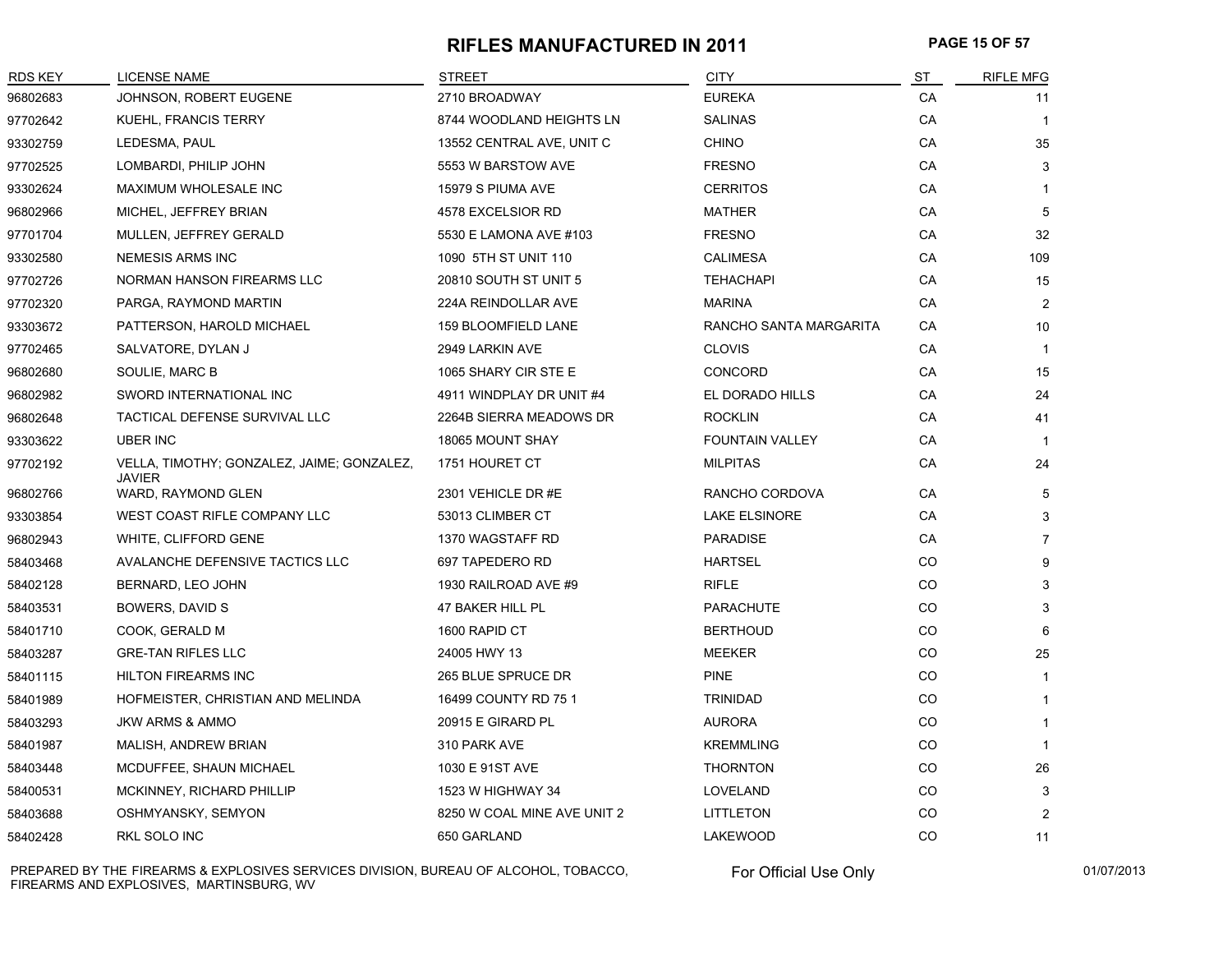#### **RIFLES MANUFACTURED IN 2011 PAGE 16 OF 57**

| <b>RDS KEY</b> | <b>LICENSE NAME</b>                        | <b>STREET</b>                | <b>CITY</b>          | <b>ST</b> | <b>RIFLE MFG</b> |
|----------------|--------------------------------------------|------------------------------|----------------------|-----------|------------------|
| 58403800       | SOLYMOSSY, MARTIN                          | 263 S FETZER ST              | <b>BYERS</b>         | CO.       | 5                |
| 58433821       | STURTEVANT, WILLIAM F & PAMELA M           | 30 GREENHORN DR              | <b>PUEBLO</b>        | CO        | 2                |
| 60601143       | <b>B M L TOOL &amp; MANUFACTURING CORP</b> | 67 ENTERPRISE DRIVE          | <b>MONROE</b>        | <b>CT</b> | 2                |
| 60600520       | <b>COLT DEFENSE LLC</b>                    | 547 NEW PARK AVE             | <b>WEST HARTFORD</b> | CT        | 16419            |
| 60634862       | CONNECTICUT SHOTGUN MANUFACTURING CO       | <b>100 BURRITT STREET</b>    | <b>NEW BRITAIN</b>   | <b>CT</b> | -1               |
| 60600102       | D & T ARMS LLC                             | <b>18 LILY POND TRAIL</b>    | <b>NEW MILFORD</b>   | <b>CT</b> | 3                |
| 60601238       | <b>JOJOS GUNWORKS LLC</b>                  | 122 SPRING ST D9             | SOUTHINGTON          | <b>CT</b> | $\mathbf 1$      |
| 60600773       | O F MOSSBERG & SONS INC                    | 7 GRASSO AVE                 | <b>NORTH HAVEN</b>   | <b>CT</b> | 3657             |
| 60601096       | PTR-91 INC                                 | 1451 NEW BRITAIN AVE         | <b>FARMINGTON</b>    | <b>CT</b> | 2141             |
| 60600729       | <b>STAG ARMS LLC</b>                       | 515 JOHN DOWNEY DR           | <b>NEW BRITAIN</b>   | CT        | 34211            |
| 85100390       | PERRY'S GUN REPAIR, LLC                    | 22957 DEEP BRANCH RD         | <b>GEORGETOWN</b>    | DE        | 12               |
| 15907305       | AD TEK OF TALLAHASSEE INC                  | 2700 POWER MILL COURT BLDG 3 | TALLAHASSEE          | FL.       | 23               |
| 15912791       | ADEQ FIREARMS COMPANY                      | 4921 WEST CYPRESS STREET     | <b>TAMPA</b>         | FL        | 35               |
| 15901343       | AK-USA MANUFACTURING INC                   | 3112-1 PALM AVENUE           | <b>FORT MYERS</b>    | FL.       | $\overline{4}$   |
| 15905746       | AMERICAN VINTAGE GUN AND PAWN, INC         | 4920 LENA RD UNIT 102        | <b>BRADENTON</b>     | FL.       | 39               |
| 15909126       | AMMO DUMP INTERNATIONAL LLC                | 1556 S STATE ROAD 53         | <b>MADISON</b>       | FL        | $\overline{2}$   |
| 15939794       | <b>B &amp; K DIVING SYSTEMS INC</b>        | 1328 CLEMENTS WOODS LN       | <b>JACKSONVILLE</b>  | FL.       | 2                |
| 15910996       | <b>B&amp;S FIREARMS INC</b>                | 2335 63RD AVE E STE M        | <b>BRADENTON</b>     | FL.       | 24               |
| 15915094       | <b>BLACK OPS ARMOURY INC</b>               | 1512 OLD DAYTONA CT          | DELAND               | FL.       | $\mathbf{1}$     |
| 15903256       | CARBONE, THOMAS ROBERT                     | 6810 FRONT STREET            | <b>KEY WEST</b>      | FL.       | $\mathbf{1}$     |
| 15913096       | CENTRAL FLORIDA GUN & TACTICAL LLC         | 320 EXECUTIVE BLVD           | <b>LEESBURG</b>      | FL.       | $\mathbf 1$      |
| 15907948       | CHARLES W JENKINS, LLC                     | 977 18TH AVE SW              | <b>VERO BEACH</b>    | FL        | 8                |
| 15915017       | <b>CWJC ENTERPRISES LLC</b>                | 1505 POINSETTIA DR # H-6     | DELRAY BEACH         | FL.       | 8                |
| 15910002       | DAN'S GUNS & STUFF LLC                     | 21200 HIGHTOWER RD           | <b>FOUNTAIN</b>      | FL.       | $\mathbf{1}$     |
| 15913859       | EAST COAST CUSTOM TACTICAL LLC             | 2600 INDUSTRIAL ST           | <b>LEESBURG</b>      | FL        | 21               |
| 15911384       | <b>ECR FLORIDA LLC</b>                     | 863 PIERCE RD                | <b>WAUCHULA</b>      | FL.       | 4                |
| 15911763       | EVOLUTION WEAPONRY LLC                     | 14257 NW 10TH RD             | <b>NEWBERRY</b>      | FL        | $\overline{2}$   |
| 15913700       | <b>FRANKER ENTERPRISES INC</b>             | 1621 N CROFT AVE             | <b>INVERNESS</b>     | FL        | 3                |
| 15914434       | GAINESVILLE TARGET RANGE INC               | 1610 NW 65TH PLACE           | <b>GAINESVILLE</b>   | FL        | 6                |
| 15909552       | GOOD TIME OUTDOORS INC                     | 4600 W HIGHWAY 326           | <b>OCALA</b>         | FL.       | 879              |
| 15901002       | GUN SMOKE ENTERPRISES INC                  | 506 NE 3RD ST                | <b>OKEECHOBEE</b>    | FL        | 14               |
| 15940806       | <b>KEL TEC CNC INDUSTRIES INC</b>          | 1475 COX ROAD                | <b>COCOA</b>         | FL.       | 14835            |
| 15905675       | <b>KGB ARMAMENT LLC</b>                    | 2215 W MCNABB ROAD UNIT 51   | POMPANO BEACH        | <b>FL</b> | 2                |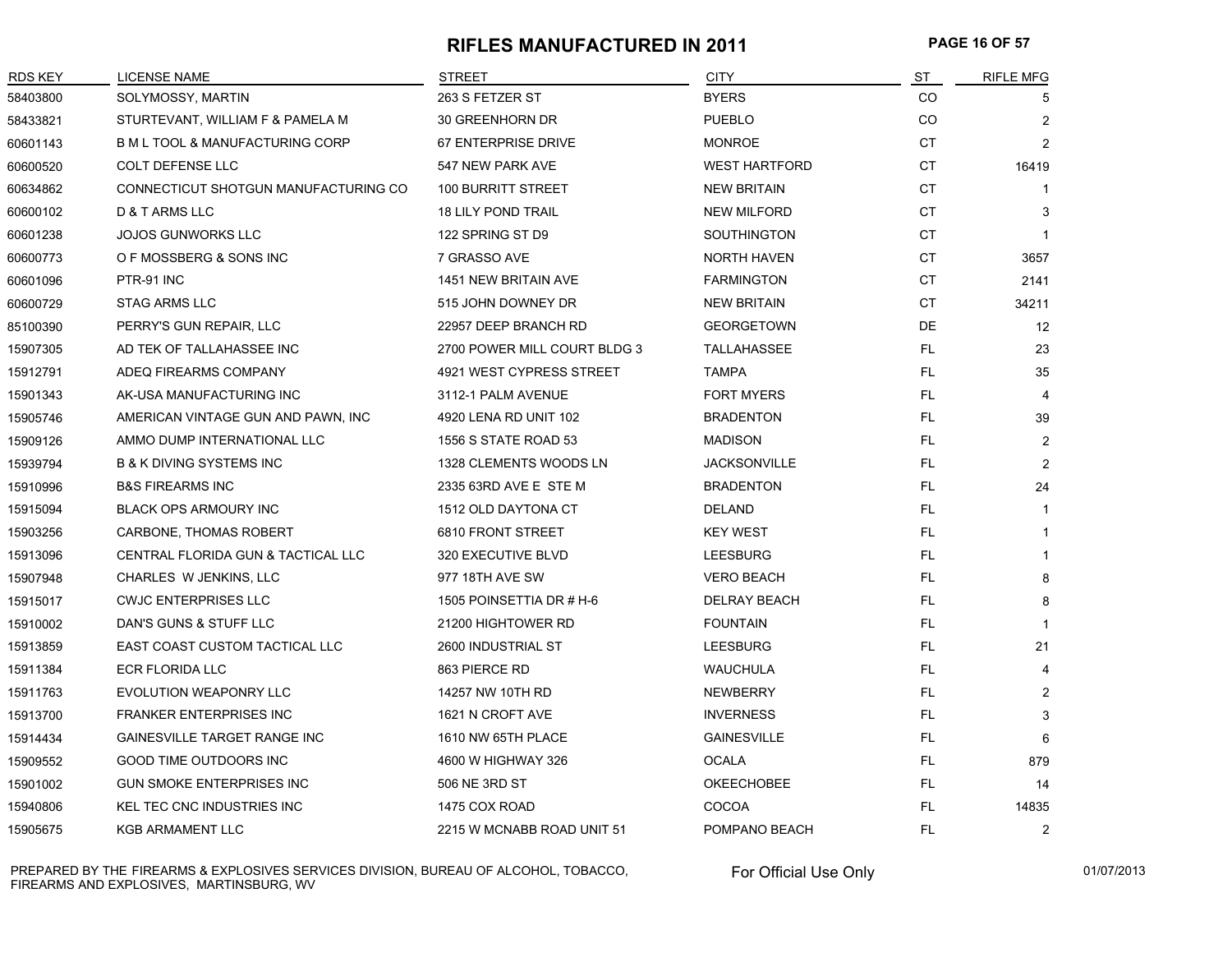#### **RIFLES MANUFACTURED IN 2011 PAGE 17 OF 57**

| <b>RDS KEY</b> | <b>LICENSE NAME</b>                | <b>STREET</b>                     | <b>CITY</b>        | <b>ST</b> | <b>RIFLE MFG</b> |
|----------------|------------------------------------|-----------------------------------|--------------------|-----------|------------------|
| 15917454       | KNIGHT, CHARLES REED JR            | 701 COLUMBIA BLVD                 | <b>TITUSVILLE</b>  | FL.       | 1118             |
| 15940998       | KNIGHTS MANUFACTURING CO           | 701 COLUMBIA BLVD                 | <b>TITUSVILLE</b>  | <b>FL</b> | 214              |
| 15913148       | LEONIDAS CUSTOMS INCORPORATED      | 1054 LARCH WAY                    | <b>WELLINGTON</b>  | FL.       | 9                |
| 15909528       | LIBERTY GUN WORKS INC              | 3103 81ST COURT E #104            | <b>BRADENTON</b>   | FL.       | 41               |
| 15914787       | MANTA MACHINING COMPANY LLC        | 510B EAST ALFRED ST               | <b>TAVARES</b>     | <b>FL</b> | $\mathbf 1$      |
| 15913676       | MOBILE VILLA PROPERTIES LLC        | 5433 MOBILE VILLA DR              | <b>SEFFNER</b>     | FL        | $\overline{2}$   |
| 15914621       | MT SHARK ROD & TACKLE INC          | 1474 SW THELMA ST                 | <b>PALM CITY</b>   | <b>FL</b> | $\mathbf{1}$     |
| 15914376       | PERFORMANCE ARMAMENT CORP          | 3130 SW 19 ST #461                | PEMBROKE PARK      | FL.       | $\mathbf{1}$     |
| 15948454       | PICKETT WEAPONRY SERVICE INC       | 25220 W NEWBERRY RD               | <b>NEWBERRY</b>    | <b>FL</b> | 11               |
| 15914390       | POSITIVE CONTROL INTERNATIONAL LLC | 13499 CHAMBORD ST                 | <b>BROOKSVILLE</b> | FL        | 5                |
| 15908443       | PROJECT GUNS LLC                   | 1727 NW ARCADIA WAY               | <b>BOCA RATON</b>  | FL        | 28               |
| 15906597       | REESE, CHRISTOPHER MICHAEL         | 6750 106TH ST N                   | <b>SEMINOLE</b>    | FL.       | $\overline{2}$   |
| 15914244       | <b>RMW XTREME INC</b>              | 328 45TH ST CT WEST               | <b>PALMETTO</b>    | FL.       | 5                |
| 15903855       | SAFETY HARBOR FIREARMS INC         | 985 HARBOR LAKE DR UNIT 14        | SAFETY HARBOR      | FL.       | 48               |
| 15913808       | <b>SCHLAFLY, PATRICK J</b>         | 16 S ANDROS RD                    | <b>KEY LARGO</b>   | <b>FL</b> | 20               |
| 15911757       | SCORPIO TACTICAL INC               | 2201 S BAY ST STE B               | <b>EUSTIS</b>      | <b>FL</b> | 12               |
| 15914419       | SDNB ENTERPRISES LLC               | 1311 ASHBORO CIR SE               | PALM BAY           | FL.       | 3                |
| 15946787       | <b>SERBU FIREARMS INC</b>          | 6001 JOHNS RD #144                | <b>TAMPA</b>       | FL        | 44               |
| 15913173       | SPECIAL OPS TACTICAL LLC           | 515 COOPER COMMERCE DR STE 180    | <b>APOPKA</b>      | FL.       | 60               |
| 15913642       | <b>TACTICAL AMBUSH LLC</b>         | 3852 N JOHN YOUNG PKWY UNIT 17    | <b>ORLANDO</b>     | <b>FL</b> | 9                |
| 15913058       | TACTICAL ARMS MANUFACTURER INC     | 2233 PARK AVE STE 201             | <b>ORANGE PARK</b> | FL.       | $\mathbf 1$      |
| 15908014       | TACTICAL MACHINING, LLC            | 1270 BISCAYNE BLVD STE #5         | DELAND             | <b>FL</b> | 21               |
| 15908821       | <b>TACTICAL RIFLES INC</b>         | 4918 AIRPORT RD                   | <b>ZEPHYRHILLS</b> | FL.       | 111              |
| 15911778       | TACTICAL TRAINING SOLUTIONS LLC    | 3821 SW SAVONA BLVD               | PORT SAINT LUCIE   | FL.       | $\overline{4}$   |
| 15907190       | <b>TACTICAL WEAPONS INC</b>        | 3805 FOWLER ST                    | <b>FORT MYERS</b>  | FL.       | 46               |
| 15909619       | TACTICAL WEAPONS SOLUTIONS COMPANY | 2578 CLARK ST UNIT 1              | <b>APOPKA</b>      | <b>FL</b> | 949              |
| 15913220       | TIDWELL, KRISTOPHER                | 5711 S FLORIDA AVE SUITE 4        | LAKELAND           | FL.       |                  |
| 15911611       | TOM & COMPANY LLC                  | 1101 W HIBISCUS BLVD #103A        | <b>MELBOURNE</b>   | FL        | $\overline{4}$   |
| 15905974       | WARREN, ROBERT WAYNE               | 2236 WARREN WOODS LN              | <b>COTTONDALE</b>  | FL.       | 6                |
| 15902773       | WOMACK, SCOTT AARON                | 302 MISSOURI AVE                  | <b>LYNN HAVEN</b>  | FL        | 6                |
| 15913795       | X RING ACCURACY & DESIGN INC       | 4711 KEY DEER TERR                | <b>PARRISH</b>     | <b>FL</b> | 21               |
| 15807146       | ACCURATE ORDNANCE LLC              | 724 PATRICK INDUSTRIAL LN STE 100 | <b>WINDER</b>      | GA        | 18               |
| 15804769       | <b>ACRW LLC</b>                    | 1788-B LYTLE RD                   | CHICKAMAUGA        | GA        | 4                |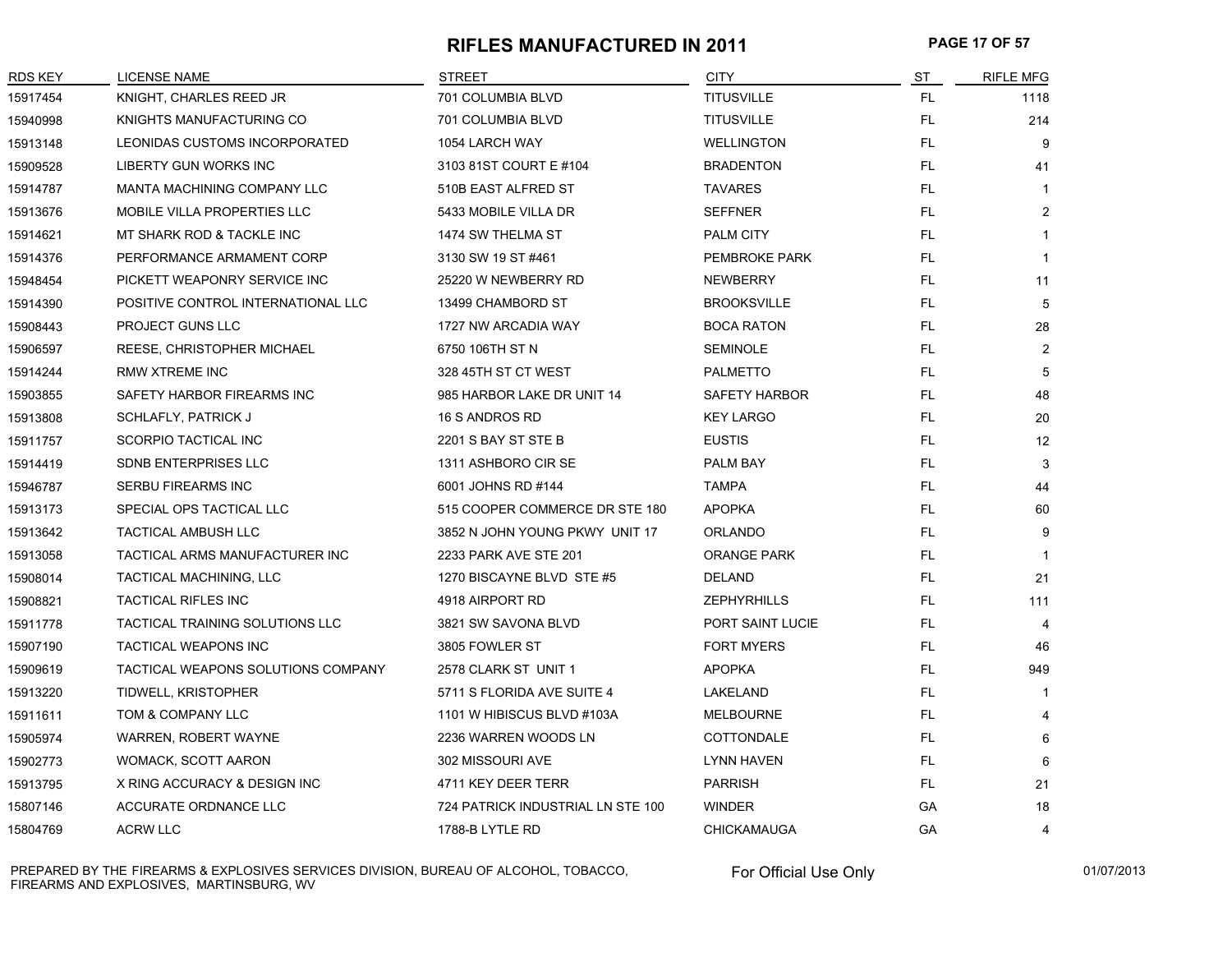**RIFLES MANUFACTURED IN 2011 PAGE 18 OF 57**

| <b>RDS KEY</b> | LICENSE NAME                       | STREET                                           | <b>CITY</b>           | ST        | <b>RIFLE MFG</b> |
|----------------|------------------------------------|--------------------------------------------------|-----------------------|-----------|------------------|
| 15806236       | ADVANCED ARMAMENT CORP LLC         | 2408 TECH CENTER PARKWAY BUILDING<br>H SUITE 150 | <b>LAWRENCEVILLE</b>  | GA        | 515              |
| 15805214       | AMERICAN PRECISION ARMS, LLC       | 55 LYLE FIELD ROAD                               | <b>JEFFERSON</b>      | GA        | 32               |
| 15805926       | <b>BLACK FOREST GUNWURKS LLC</b>   | 121 HODGES STREET                                | <b>CORNELIA</b>       | GA        | 31               |
| 15802643       | BP FIREARMS COMPANY LLC            | 1685 BOGGS ROAD SUITE 300                        | <b>DULUTH</b>         | GA        | 15586            |
| 15804628       | C 3 DEFENSE, INC                   | 3587 EAST PAULDING DRIVE, SUITE 205              | DALLAS                | GA        | 27               |
| 15807415       | CHEYTAC USA LLC                    | 541 HAZEL AVE                                    | <b>NASHVILLE</b>      | GA        | -1               |
| 15806154       | <b>COLLIER RIFLES LLC</b>          | 4236 NEWTON RD SOUTH                             | <b>MILLEN</b>         | <b>GA</b> | 27               |
| 15806912       | COMPETITIVE SHOOTER SERVICES LLC   | 890 SHURLEY RD                                   | <b>WARRENTON</b>      | GA        | 3                |
| 15805934       | <b>CUSTOM DIGITAL DESIGNS LP</b>   | 115 ENTERPRISE DR STE 115A                       | <b>CUMMING</b>        | <b>GA</b> |                  |
| 15800675       | DANIEL DEFENSE INC                 | 101 WARFIGHTER WAY                               | <b>BLACK CREEK</b>    | <b>GA</b> | 6911             |
| 15806454       | DEFENSE RESEARCH & DEVELOPMENT LLC | 268 CADILLAC PKWY STE 104                        | <b>DALLAS</b>         | GA        | 15               |
| 15806917       | DELTA THREE TACTICAL LLC           | 115 SEATTLE SLEW WALK                            | <b>JEFFERSON</b>      | GA        | 16               |
| 15804577       | DULONG, RONALD STEVENS             | 439 RIVERBEND DR                                 | <b>MACON</b>          | GA        | 253              |
| 15805973       | <b>HEAD DOWN PRODUCTS LLC</b>      | 268 CADILLAC PARKWAY STE 108                     | <b>DALLAS</b>         | GA        | 38               |
| 15800115       | <b>HERITAGE CUSTOM ARMS, LLC</b>   | 250 KELLER RD                                    | <b>ROSSVILLE</b>      | GA        | $\overline{1}$   |
| 15801270       | <b>HISTORIC ARMS LLC</b>           | 1486 CHERRY RD                                   | <b>FRANKLIN</b>       | GA        | 10               |
| 15803294       | J WHIDDEN RIFLEWORKS LLC           | 2282 MARK WATSON ROAD                            | <b>NASHVILLE</b>      | GA        | 19               |
| 15806481       | <b>KAVOD CUSTOM LLC</b>            | 110 E MEADOWS ST                                 | <b>VIDALIA</b>        | GA        | 42               |
| 15806824       | <b>KCO ENTERPRISES INC</b>         | 4606 ELK RIDGE CT SUITE H                        | <b>FLOWERY BRANCH</b> | GA        | $\overline{1}$   |
| 15805501       | <b>MA CUSTOMS LLC</b>              | 1255 E CHERRY STREET                             | <b>JESUP</b>          | <b>GA</b> | 30               |
| 15805361       | MARCH, DAVID ALAN                  | 234 AMBERWOOD TRAIL                              | <b>KINGSTON</b>       | GA        | 2                |
| 15806354       | MCWHORTER, WILLIAM TIMOTHY         | 1549 HOWELL RD                                   | <b>DOERUN</b>         | GA        | 39               |
| 15840168       | MEGGITT TRAINING SYSTEMS INC       | 296 BROGDON RD                                   | <b>SUWANEE</b>        | GA        | 141              |
| 15807176       | NB2 DISTRIBUTING LLC               | 268 CADILLAC PARKWAY SUITE 107                   | <b>DALLAS</b>         | GA        | 3                |
| 15806045       | ORTIZ CUSTOM GUNS LLC              | 7 E MONTGOMERY CROSS ROADS                       | SAVANNAH              | GA        | $\mathbf{1}$     |
| 15806009       | PAYNE, JAMES M & CASHIN, PHILIP A  | 105 A KINGBRIDGE DR                              | CARROLLTON            | GA        | 303              |
| 15807234       | ROGERS GUN WORKS, INC              | 130 WHITE OAK CT                                 | <b>FAYETTEVILLE</b>   | GA        | $\mathbf{1}$     |
| 15806820       | <b>SECTION 8 LLC</b>               | 316 LYONS ST                                     | <b>JACKSON</b>        | GA        | $\overline{2}$   |
| 15806362       | SEMPER FI ARMS LLC                 | 310 PINE TRAIL                                   | <b>CANTON</b>         | GA        | 15               |
| 15804927       | WALKER TOOL & MFG, INC             | <b>1300 ROSS RD</b>                              | <b>SHADY DALE</b>     | GA        | $\overline{7}$   |
| 15807254       | <b>XSIVE INC</b>                   | 5493 WESTMORELAND PLAZA STE D400                 | <b>DOUGLASVILLE</b>   | <b>GA</b> | 19               |
| 99900359       | OMBROS LLC, THE                    | 808 AHUA ST UNIT 3351                            | <b>HONOLULU</b>       | HI        | 1                |
| 54200445       | <b>ACCUCAST INC</b>                | 12590 RABBIT RUN RD                              | <b>OTTUMWA</b>        | IA        | 5                |

PREPARED BY THE FIREARMS & EXPLOSIVES SERVICES DIVISION, BUREAU OF ALCOHOL, TOBACCO, FIREARMS AND EXPLOSIVES, MARTINSBURG, WV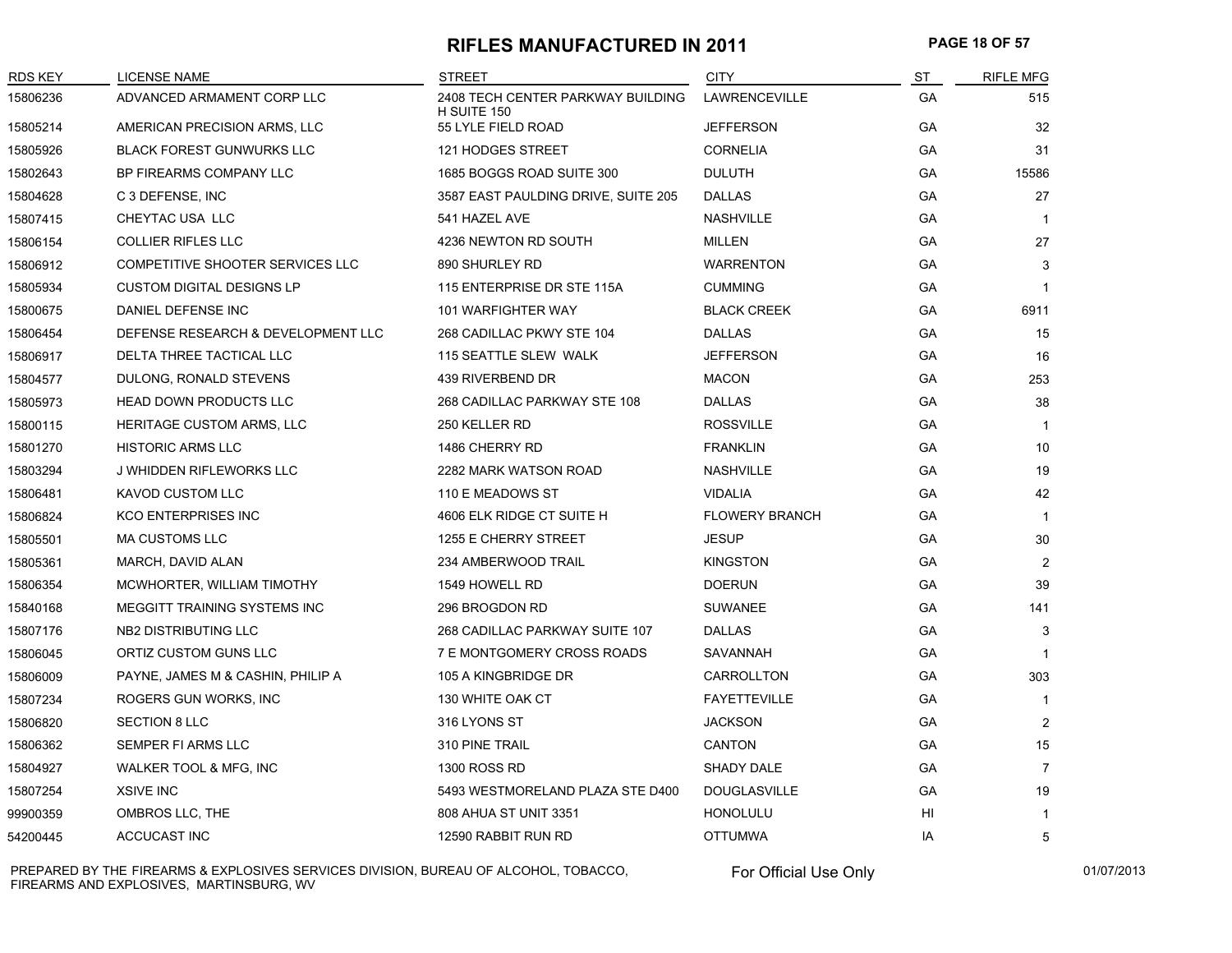### **RIFLES MANUFACTURED IN 2011 PAGE 19 OF 57**

| <b>RDS KEY</b> | <b>LICENSE NAME</b>               | <b>STREET</b>                | <b>CITY</b>           | <b>ST</b> | <b>RIFLE MFG</b> |
|----------------|-----------------------------------|------------------------------|-----------------------|-----------|------------------|
| 54202428       | AMERICAN SPECIALIZED LLC          | 4110 KINGBIRD AVE            | <b>ALTON</b>          | IA        |                  |
| 54201699       | BETTIN, TODD                      | 3090 NEEDHAM AVE             | <b>LAKE VIEW</b>      | IA        | 6                |
| 54200356       | GAGE, GEORGE DEAN                 | 700 E GLENN MILLER DR        | <b>CLARINDA</b>       | IA        |                  |
| 54202116       | <b>GCG ENTERPRISES LLC</b>        | 1344 HAZEL ST                | <b>PELLA</b>          | IA        | 6                |
| 54201706       | LES BAER CUSTOM INC               | <b>1804 IOWA DR</b>          | LE CLAIRE             | IA        | 623              |
| 54202120       | MCFARLAND, KENNETH DANIEL         | 526 CLOVER CIR               | <b>FREDERICKSBURG</b> | IA        | $\mathbf 1$      |
| 54201425       | MIDWEST METAL CREATIONS, LLC      | 743 ADAMS AVE                | <b>LISBON</b>         | IA        | 36               |
| 54202424       | PIERCISION RIFLES LLC             | 3525 GUADALAJARA RD SW       | <b>CEDAR RAPIDS</b>   | IA        | -1               |
| 54201644       | SNYDER, ROBERT W                  | 330 2ND ST                   | <b>MANNING</b>        | IA        | 21               |
| 54202443       | THOMPSON, ZACHARY ALLEN           | 1708 310TH ST                | <b>MELBOURNE</b>      | IA        | $\overline{2}$   |
| 54201889       | <b>V CUSTOM INC</b>               | 24276 240TH ST               | CARROLL               | IA        | 1322             |
| 98201681       | ANODIZERS INC                     | 504 E. 46TH ST               | <b>GARDEN CITY</b>    | ID        | 345              |
| 98235032       | BAT MACHINE CO INC                | 11550 N-BRUSS RD             | RATHDRUM              | ID        | 569              |
| 98201593       | BROCKMAN, JAMES W                 | 2165 S 1800 E                | <b>GOODING</b>        | ID        | 12               |
| 98200317       | CDQ SOLUTIONS, LLC                | 2772 S VICTORY VIEW WAY      | <b>BOISE</b>          | ID        | 575              |
| 98201457       | ERVIN, LAWRENCE R                 | 705 WYOMING ST               | <b>GOODING</b>        | ID        | $\mathbf 1$      |
| 98235118       | <b>EVOLUTION INC</b>              | 357 YELLOW WOLF RD           | <b>WHITE BIRD</b>     | ID        | 5                |
| 98200341       | FORBORD, MARK PHILLIP             | 1285 BEAR AVE                | <b>IDAHO FALLS</b>    | ID        |                  |
| 98201483       | G & B ARMS INC                    | 206 NW WILSON CIR            | <b>MTN HOME</b>       | ID        | 4                |
| 98201554       | <b>GOSNELL, HANK</b>              | 1011 D ST                    | <b>LEWISTON</b>       | ID        | 2                |
| 98201711       | HARROLD, VICKIE MARIE             | 1024 BRYDEN AVE SUITE 11-12  | <b>LEWISTON</b>       | ID        | 18               |
| 98201817       | <b>IDAHO ARMORY, LLC</b>          | 665 NORTH 4128 EAST          | <b>RIGBY</b>          | ID        | 49               |
| 98201754       | <b>INTACTO ARMS, LLC</b>          | 7165 OVERLAND ROAD           | <b>BOISE</b>          | ID        | 3                |
| 98201766       | K-5 GUNS & AMMO, LLC              | 18863 N. FANTASY LOOP        | <b>RATHDRUM</b>       | ID        | 11               |
| 98200913       | <b>KRONE, ROBERT MITCHELL</b>     | 201 N KINGS RD #101          | <b>NAMPA</b>          | ID        | $\overline{2}$   |
| 98201746       | LOCK AND LOAD SHOOTING RANGE, LLC | 2885 N TEGAN DR              | <b>IDAHO FALLS</b>    | ID        | 6                |
| 98201213       | LONE WOLF R & D LLC               | 57 SHEPARD RD                | <b>OLDTOWN</b>        | ID        |                  |
| 98201729       | MARTIN, MATTHEW THOMAS            | 32366 B N 9TH                | <b>SPIRIT LAKE</b>    | ID        | 7                |
| 98200820       | MILLER, DONALD T                  | 295 LODGE POLE RD            | <b>ATHOL</b>          | ID        | $\overline{2}$   |
| 98201675       | MT IDAHO MACHINE LLC              | 529 MT IDAHO GRADE RD        | <b>GRANGEVILLE</b>    | ID        | $\overline{2}$   |
| 98201736       | NEXT GENERATION ARMS LLC          | 11836 N TRACEY RD            | <b>HAYDEN</b>         | ID        | 49               |
| 98201252       | PRIMARY WEAPONS SYSTEMS INC       | 800 E CITATION COURT SUITE C | <b>BOISE</b>          | ID        | 1481             |
| 98201623       | PRO-PRECISION RIFLES, LLC         | 2397 E GARBER DR             | <b>MERIDIAN</b>       | ID        | 4                |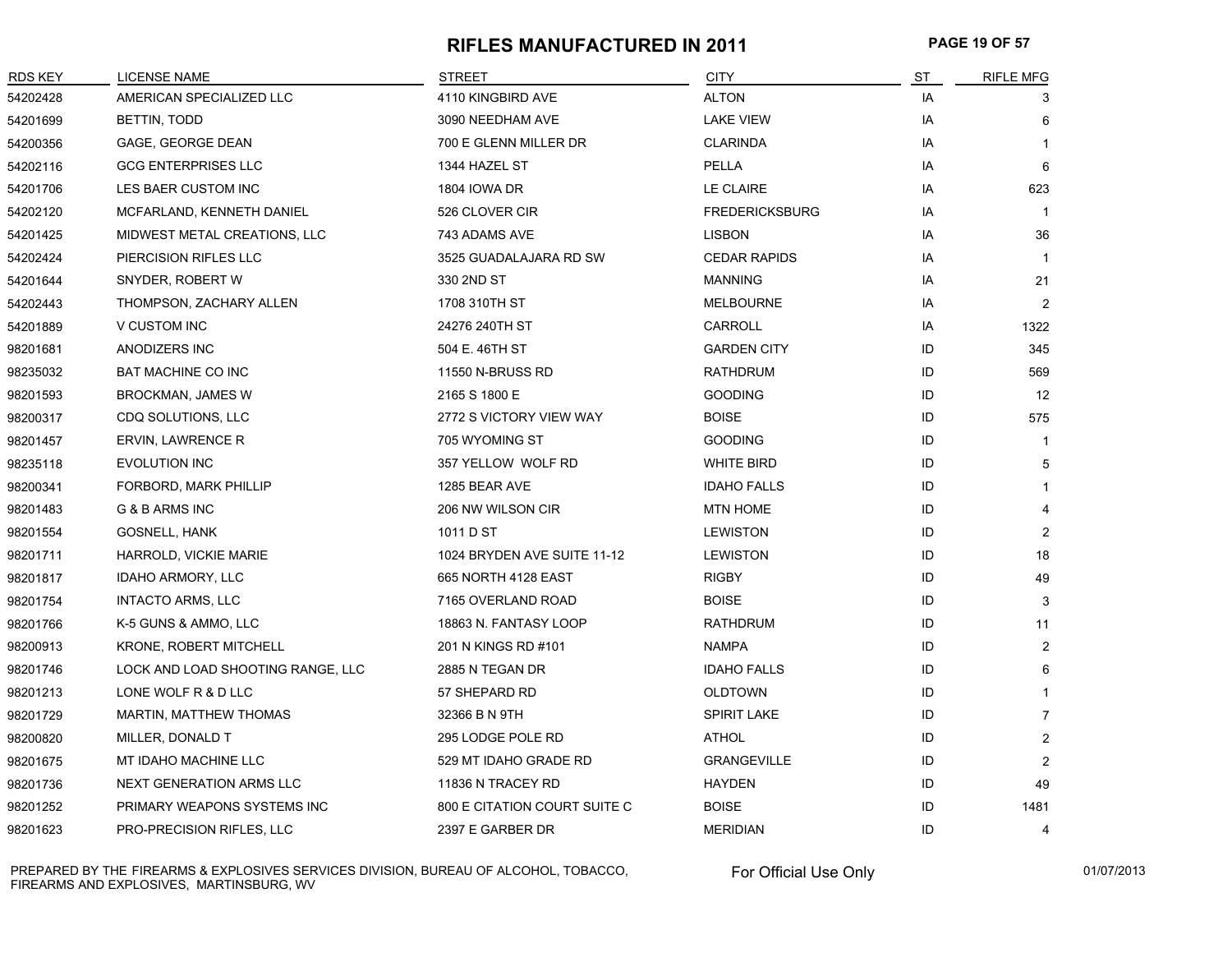#### **RIFLES MANUFACTURED IN 2011 PAGE 20 OF 57**

| <b>RDS KEY</b> | <b>LICENSE NAME</b>                   | <b>STREET</b>            | <b>CITY</b>            | S <sub>T</sub> | <b>RIFLE MFG</b> |
|----------------|---------------------------------------|--------------------------|------------------------|----------------|------------------|
| 98201498       | <b>QUALITY ARMS IDAHO LLC</b>         | 350 N 3RD W              | <b>RIGBY</b>           | ID             | 186              |
| 98201873       | R K GUNSMITHING, LLC                  | 201 N. KINGS RD, #101    | <b>NAMPA</b>           | ID             | 6                |
| 98201763       | RIVERMAN, LLC                         | 405 N 2ND ST             | <b>COEUR D ALENE</b>   | ID             | $\overline{4}$   |
| 98233354       | S D MEACHAM TOOL & HARDWARE CO INC    | 37052 EBERHARDT RD       | <b>PECK</b>            | ID             | $\mathbf{1}$     |
| 98201392       | SEEKINS, GLEN DALE                    | 1708 6TH AVE. N. SUITE D | <b>LEWISTON</b>        | ID             | 43               |
| 98201243       | SHOOTERS WHOLESALE INC                | 2995 N MERIDIAN RD       | <b>MERIDIAN</b>        | ID             | 103              |
| 98200569       | TACTICAL INNOVATIONS INC              | 345 SUNRISE RD           | <b>BONNERS FERRY</b>   | ID             | 29               |
| 98201460       | THOMPSON ARMAMENT, LLC                | 102 S. BOYER             | SANDPOINT              | ID             | 4                |
| 33636039       | <b>ARMALITE INC</b>                   | 745 S HANFORD ST         | <b>GENESEO</b>         | IL.            | 12253            |
| 33702498       | CLASSEN, JAMES K                      | 2551 TROUT CAMP RD       | <b>WATERLOO</b>        | IL.            | 12               |
| 33637390       | DS ARMS INC                           | 27W990 INDUSTRIAL AVE    | <b>LAKE BARRINGTON</b> | IL.            | 2496             |
| 33702340       | FINFROCK, MICHAEL KIETH               | 620 EAST LAKESHORE DR    | SPRINGFIELD            | IL.            | $\mathbf 1$      |
| 33702864       | HAMRA, SAMUEL T AND STEFANO, FRANK JR | 2408 S 6TH               | <b>SPRINGFIELD</b>     | IL.            | 5                |
| 33602532       | <b>HOCKINGS, PATRICK</b>              | 214 E SAINT PAUL ST      | <b>SPRING VALLEY</b>   | IL.            | 13               |
| 33635626       | <b>KREBS CUSTOM INC</b>               | 1000 N RAND RD #106      | <b>WAUCONDA</b>        | IL.            | 3                |
| 33637243       | LEWIS MACHINE & TOOL CO               | 1305 W 11TH ST           | <b>MILAN</b>           | IL.            | 4998             |
| 33602789       | MARAVOLA, ANTHONY MICHAEL             | 1071 CHADWICK DR         | <b>GRAYSLAKE</b>       | IL.            | 10               |
| 33735964       | OTTE, MICHAEL M                       | 200 SECOND AVE           | <b>EDWARDSVILLE</b>    | IL             | 8                |
| 33601415       | RDO SPECIALTIES LLC                   | 3522 HALE LANE           | <b>ISLAND LAKE</b>     | IL.            | 6                |
| 33600873       | RESEARCH AND TESTING WORX INC         | 112 EAST HITT ST         | <b>MT MORRIS</b>       | IL.            | 31               |
| 33637004       | ROCK RIVER ARMS INC                   | 1042 CLEVELAND RD        | <b>COLONA</b>          | IL.            | 33781            |
| 33601205       | SPORTSWEREUS INC                      | 140 N WESTERN AVE STE B  | CARPENTERSVILLE        | IL.            | 265              |
| 33635798       | SPRINGFIELD INC                       | 420 W MAIN ST            | <b>GENESEO</b>         | IL.            | 18791            |
| 43504274       | CF GUNWORKS LLC                       | 9660 E COUNTY RD 500 N   | <b>FOREST</b>          | IN             | 4                |
| 43503134       | DIVA ARSENAL LLC                      | 221 N STOCKWELL RD       | <b>EVANSVILLE</b>      | IN             | 17               |
| 43503837       | ENGLE, DANE R                         | 1882 E STATE RD 236      | <b>MARSHALL</b>        | IN             | 3                |
| 43503859       | FRIED, ROBERT E & FRIED, ROBERT P     | 265 QUARRY LINE RD SW    | <b>CORYDON</b>         | IN             | $\overline{2}$   |
| 43502456       | GIERKE, CARL                          | 5868 HAVERFORD AVE       | <b>INDIANAPOLIS</b>    | IN             |                  |
| 43502389       | HEDGEHOG MANUFACTURING LLC            | 1031 COLUMBIA AVE        | FT WAYNE               | IN             | 9                |
| 43503958       | HIS & HERS TARGET SPORTS LLC          | 408 SOUTH MAIN ST        | SHERIDAN               | IN             | 19               |
| 43500341       | PARKER, KENT E                        | 5689 N OLD HWY 39        | LA PORTE               | IN             | $\overline{7}$   |
| 43502927       | SUMNER, BRUCE DAVID                   | 472 N UNION ST           | <b>RUSSIAVILLE</b>     | IN             | 8                |
| 43503586       | TEN RING LLC                          | 8671 STATE RD 135        | VALLONIA               | IN             | 13               |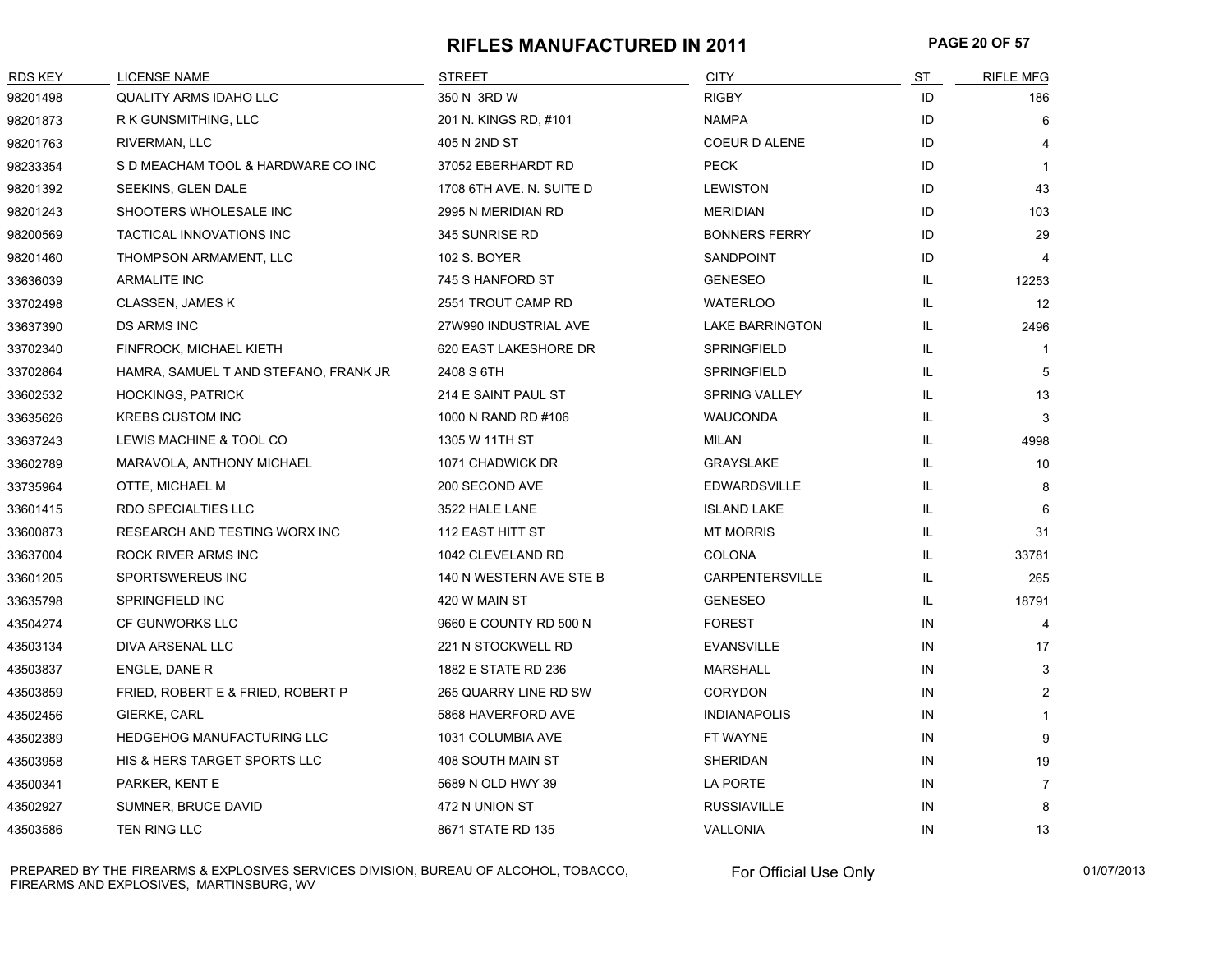### **RIFLES MANUFACTURED IN 2011 PAGE 21 OF 57**

| <b>RDS KEY</b> | <b>LICENSE NAME</b>                            | <b>STREET</b>             | <b>CITY</b>          | $ST$      | <b>RIFLE MFG</b> |
|----------------|------------------------------------------------|---------------------------|----------------------|-----------|------------------|
| 43503505       | WISLEY CUSTOMS GUNS LLC                        | 806 MUNDELL CHURCH RD     | <b>HELTONVILLE</b>   | IN        | 12               |
| 43503810       | YELTON, JEFFREY J                              | 5225 E ELENOR ST          | <b>INDIANAPOLIS</b>  | IN        | 4                |
| 54801458       | <b>BILYEU, RICHARD WAYNE</b>                   | 24063 11TH RD             | <b>ARKANSAS CITY</b> | KS        | $\overline{2}$   |
| 54802015       | DIRTY MARTIN ARMS INC                          | 900 NORTH ST              | <b>HALSTEAD</b>      | KS        | 16               |
| 54802204       | KESSINGER, JOHSUA THOMAS                       | 736 EVERGREEN             | <b>GRENOLA</b>       | <b>KS</b> | $\mathbf{1}$     |
| 54802518       | KNAPP WEAPONRY LLC                             | 2901 W CENTRAL            | <b>WICHITA</b>       | KS        | 1                |
| 54802542       | <b>KT KUSTOMS LLC</b>                          | 503 S H ST                | <b>WELLINGTON</b>    | KS        | 2                |
| 54801846       | MALONEY, JIMMY JOE                             | 2176 ELLIS TERRACE        | <b>PRINCETON</b>     | KS        | $\overline{2}$   |
| 54800322       | RAFFERTY, PETER PAUL & RAFFERTY, RAMONA<br>ANN | 5657 SW CARLSON           | <b>TOPEKA</b>        | KS        |                  |
| 54802214       | REEVES, ROBBY DALE                             | 806 NORTH STEVER ST       | <b>ULYSSES</b>       | KS        | 14               |
| 54802261       | RUPERT, CHRISTOPHER LEE                        | 833 E 10TH ST             | <b>CONCORDIA</b>     | KS        | 19               |
| 54802314       | SAND CREEK OUTFITTING LLC                      | <b>111 E MAIN</b>         | <b>HARPER</b>        | KS        | $\overline{2}$   |
| 54802302       | <b>SCHAFFER, ROBERT JAMES</b>                  | 1212 SCHWARZ RD           | LAWRENCE             | KS        | 1                |
| 54802676       | SNYDER, CLARENCE BARTON                        | 3005 PETER PAN RD         | <b>INDEPENDENCE</b>  | KS        |                  |
| 54802674       | <b>TCGS LLC</b>                                | 1100 W KANSAS             | <b>MC PHERSON</b>    | KS        | 30               |
| 54800618       | VAN DYKE, JOHN WILLIAM                         | 2324 17 ROAD              | PLAINVILLE           | KS        | 4                |
| 54802105       | <b>WEST TEK INC</b>                            | 2047 SW TOPEKA BLVD       | <b>TOPEKA</b>        | KS        | $\overline{2}$   |
| 54802348       | WHITE OAK SPECIALTY LLC                        | 2015 E STRATFORD RD       | <b>OLATHE</b>        | KS        |                  |
| 46103421       | ACCURATE TOOL & MFG CO INC                     | 1108 S BROADWAY           | <b>LEXINGTON</b>     | KY.       |                  |
| 46104184       | ALLEN, ROGER                                   | 8373 ST LOUIS BLVD        | <b>UNION</b>         | KY        |                  |
| 46102904       | COLE DISTRIBUTING INC                          | 3191 SPEARS RD            | <b>SCOTTSVILLE</b>   | KY        | 49               |
| 46102135       | <b>CUSTOM SHOOTING TECHNOLOGIES INC</b>        | 8794 ELMBURG ROAD         | <b>BAGDAD</b>        | KY        | 26               |
| 46100511       | DOUBLE STAR CORP                               | 5600 BYBEE RD             | <b>WINCHESTER</b>    | KY.       | 1620             |
| 46137351       | DUTY, SHANE PATRICK                            | 264 BIG RUN RD            | <b>LEXINGTON</b>     | KY.       | 121              |
| 46104121       | ESTEP, DANIEL                                  | 288 STILLHOUSE HOLLOW     | VAN LEAR             | KY        | 23               |
| 46103593       | <b>GRIMM BROTHERS ARMORY LLC</b>               | 1810 JEFFERSON AVE        | <b>LOUISVILLE</b>    | KY.       | $\mathbf 1$      |
| 46103820       | <b>KEYSTONE MANUFACTURING LLC</b>              | 1108 S BROADWAY           | <b>LEXINGTON</b>     | KY.       | 153              |
| 46133576       | LANDEN, RANDAL S                               | 1200 ONEAL RD             | <b>LONDON</b>        | KY.       | 5                |
| 46104350       | LOUISVILLE PATRIOT GROUP LLC                   | 730 W MARKET ST SUITE 100 | <b>LOUISVILLE</b>    | KY.       | 4                |
| 46103837       | LYNCH, JOHN DAVID                              | 6123 W 5TH STREET RD      | <b>OWENSBORO</b>     | KY        | 3                |
| 46103796       | MARLIN FIREARMS COMPANY, THE                   | 22 RIFLE TRL              | <b>HICKORY</b>       | KY.       | 74879            |
| 46103814       | <b>METALS N MORE INC</b>                       | 1040 OLD BARREN RIVER RD  | <b>BOWLING GREEN</b> | KY        | $\overline{4}$   |
| 46101973       | REMINGTON ARMS COMPANY LLC                     | 22 RIFLE TRAIL            | <b>HICKORY</b>       | KY        | 253756           |

PREPARED BY THE FIREARMS & EXPLOSIVES SERVICES DIVISION, BUREAU OF ALCOHOL, TOBACCO, FIREARMS AND EXPLOSIVES, MARTINSBURG, WV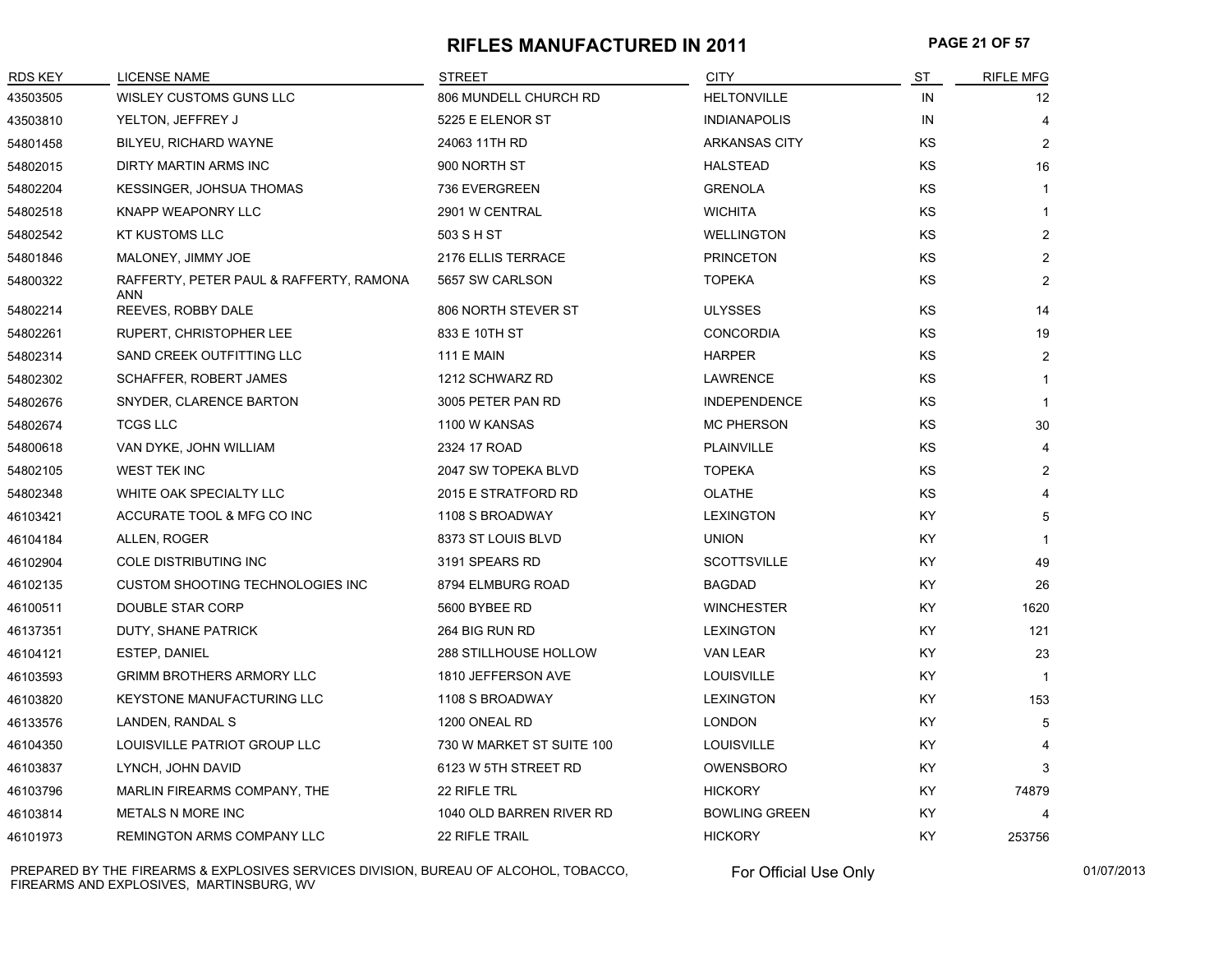#### **RIFLES MANUFACTURED IN 2011 PAGE 22 OF 57**

| RDS KEY  | <b>LICENSE NAME</b>             | <b>STREET</b>                | <b>CITY</b>             | ST        | <b>RIFLE MFG</b> |
|----------|---------------------------------|------------------------------|-------------------------|-----------|------------------|
| 46104162 | S & S HOBBIES LLC               | 4605 LEESBURG CT             | LOUISVILLE              | KY        |                  |
| 46104270 | SOUTHERN ARMAMENT LLC           | 201 EASTERN WOOD CT          | <b>LOUISVILLE</b>       | KY.       | 34               |
| 46103273 | STIDHAM, WILLIAM WESLEY JR      | <b>104 WHITESBURG PLAZA</b>  | <b>WHITESBURG</b>       | KY.       | $\mathbf 1$      |
| 46103033 | SUPERIOR TACTICAL SOLUTIONS INC | 5438 HWY 1078 N              | <b>HENDERSON</b>        | KY        | 14               |
| 46103520 | WM C ANDERSON INC               | 1743 ANDERSON BLVD           | <b>HEBRON</b>           | KY        | 563              |
| 57203368 | CAJUN TACTICAL LLC              | 226 EL PASO DR               | <b>HOUMA</b>            | LA        | 14               |
| 57203050 | CATAHOULA CUSTOM GUN WORKS LLC  | 486 FRENCH FORK RD           | <b>JONESVILLE</b>       | LA        | $\mathbf 1$      |
| 57202879 | ELITE TACTICAL WEAPONS LLC      | 5905 FINANCIAL DR STE 800    | <b>SHREVEPORT</b>       | LA        | 6                |
| 57203147 | EVANS, DAVID W AND COLIN M      | 7600 FERN AVE BLDG 1200      | <b>SHREVEPORT</b>       | LA        | 30               |
| 57203215 | MUSICK, PAUL LOWELL SR          | 108 WINDCREEK LN             | YOUNGSVILLE             | LA        | $\overline{2}$   |
| 57203043 | RED JACKET FIREARMS LLC         | 9653 MAMMOTH AVE             | <b>BATON ROUGE</b>      | LA        | 26               |
| 57202323 | SCOTTACTICAL LLC                | 3485 ALMA RD                 | <b>SHREVEPORT</b>       | LA        | 3                |
| 57203429 | SPECIALTIES OF ACADIANA LLC     | 511 WALTER DR                | LAFAYETTE               | LA        | 2                |
| 57203056 | TALLMAN, JOHN PATRICK           | 1003 LAKERIDGE LN            | <b>LAKE CHARLES</b>     | LA        | 2                |
| 57202835 | <b>VINTAGE SEASONS INC</b>      | 132 BEAUREGARD AVE           | <b>SULPHUR</b>          | LA        | 3                |
| 60401275 | EARLE, STEVEN M                 | 24 PALMER RD                 | <b>PLYMPTON</b>         | МA        | 25               |
| 60403406 | INDEPENDENT PLATING COMPANY INC | 35 NEW ST                    | <b>WORCESTER</b>        | МA        | 412              |
| 60402500 | ROVELTO, WILLIAM O III          | 273 WINTER STREET #5         | <b>HANOVER</b>          | МA        |                  |
| 60435456 | SAEILO, INC                     | 130 GODDARD MEMORIAL DR      | <b>WORCESTER</b>        | МA        | 4429             |
| 60433152 | SAVAGE ARMS, INC                | 100 SPRINGDALE RD            | <b>WESTFIELD</b>        | МA        | 219177           |
| 60401684 | SMITH & WESSON CORP             | 2100 ROOSEVELT AVE           | SPRINGFIELD             | МA        | 156705           |
| 60401163 | <b>TAUGWANK SPUR CORP</b>       | 1670 MAIN ST                 | AGAWAM                  | МA        | 25               |
| 60404099 | <b>TROY INDUSTRIES INC</b>      | 151D CAPITAL DR              | <b>WEST SPRINGFIELD</b> | МA        | 20               |
| 60436644 | YANKEE HILL MACHINE CO INC      | 20 LADD AVE STE 1            | <b>FLORENCE</b>         | MA        | 135              |
| 85203603 | ADCOR DEFENSE INC               | 234 S HAVEN ST               | <b>BALTIMORE</b>        | <b>MD</b> | 2572             |
| 85202902 | ADCOR INDUSTRIES INC            | 234 S HAVEN ST               | <b>BALTIMORE</b>        | <b>MD</b> | 911              |
| 85201223 | <b>BRP CORP</b>                 | 7590 COMMERCE LANE           | <b>CLINTON</b>          | <b>MD</b> | 20               |
| 85202227 | JAMES RIVER MANUFACTURING INC   | 3601 COMMERCE DR STE 110     | <b>BALTIMORE</b>        | MD        | 18               |
| 85202711 | LITTLE, MICHAEL HAMILTON        | 7558 AMERICAN CORNER RD      | <b>PRESTON</b>          | MD        | 6                |
| 85202358 | LWRC INTERNATIONAL LLC          | 815 CHESAPEAKE DRIVE         | CAMBRIDGE               | MD        | 5701             |
| 85211500 | MC KEE, INC                     | 8725 BOLLMAN PLACE #1        | SAVAGE                  | MD        | 135              |
| 85203875 | SECKMAN, DANIEL O'NEIL II       | 3601 COMMERCE DRIVE STE. 110 | <b>HALETHORPE</b>       | MD        | 8                |
| 60101613 | COLLINS, JAMES M                | 156 CEDAR STREET #1          | <b>BANGOR</b>           | <b>ME</b> | 27               |

PREPARED BY THE FIREARMS & EXPLOSIVES SERVICES DIVISION, BUREAU OF ALCOHOL, TOBACCO, FIREARMS AND EXPLOSIVES, MARTINSBURG, WV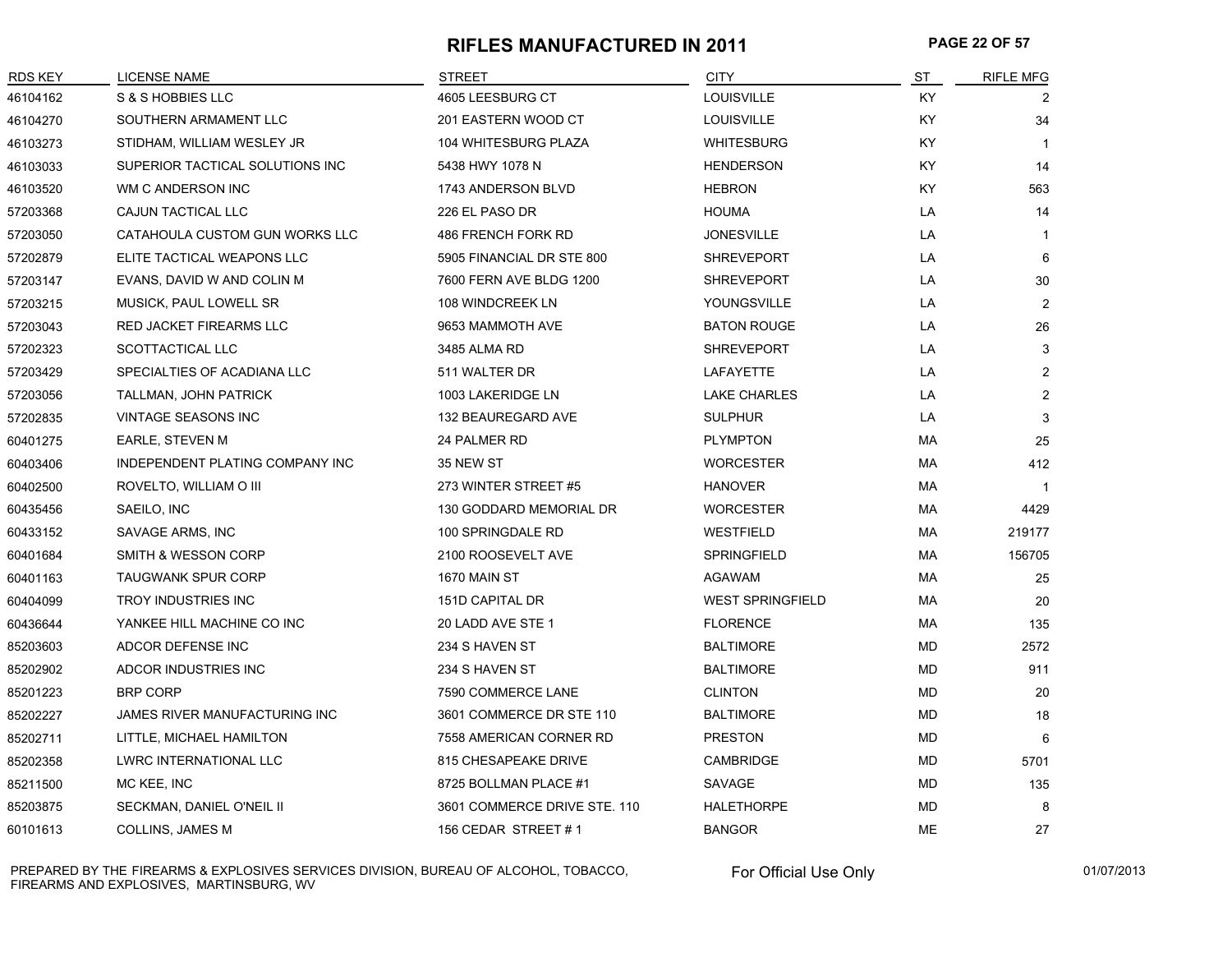#### **RIFLES MANUFACTURED IN 2011 PAGE 23 OF 57**

| <b>RDS KEY</b> | <b>LICENSE NAME</b>                     | <b>STREET</b>                   | <b>CITY</b>           | <b>ST</b> | <b>RIFLE MFG</b> |
|----------------|-----------------------------------------|---------------------------------|-----------------------|-----------|------------------|
| 60101652       | <b>GENTILE, DAMON FRANCIS</b>           | 398 PLAINS RD                   | <b>HOLLIS CENTER</b>  | МE        |                  |
| 60101041       | HUBERT, JAMES ALLEN                     | 18 LITHGOW ST                   | <b>WINSLOW</b>        | ME        | $\mathbf 1$      |
| 60101137       | NORTHEAST ARMS LLC                      | 328 MAIN ST                     | <b>FORT FAIRFIELD</b> | ME        | $\mathbf{1}$     |
| 60101351       | <b>WEAPONCRAFT LLC</b>                  | 34 RAINMAKER DR STE 3           | <b>PORTLAND</b>       | ME        | $\overline{7}$   |
| 60101661       | WINDHAM WEAPONRY INC                    | 999 ROOSEVELT TRAIL BUILDING #3 | <b>WINDHAM</b>        | ME        | 5494             |
| 43805723       | ARFAB LLC                               | 406 E CLAY ST                   | <b>SCHOOLCRAFT</b>    | MI        | 3                |
| 43804221       | <b>BALLARD RIFLE &amp; CARTRIDGE CO</b> | 9562 SAND LAKE HWY              | ONSTED                | MI        | 3                |
| 43805143       | FEEK, JOHN CHARLES                      | 163 W MAIN STREET               | <b>MENDON</b>         | MI        | 6                |
| 43804707       | <b>FOSNAUGH CUSTOMS, LLC</b>            | 4530 ANN ST                     | <b>LUNA PIER</b>      | MI        | $\mathbf 1$      |
| 43842898       | GARBARINO, GARY M                       | 14236 BARNES RD                 | <b>BYRON</b>          | MI        | $\overline{2}$   |
| 43804650       | <b>GUN OUTFITTERS LLC</b>               | 8100 FORRISTER RD               | <b>ADRIAN</b>         | MI        | $\overline{2}$   |
| 43803198       | KAMPFELD CUSTOM INC                     | 12846 CLINTON RD                | <b>CLINTON</b>        | MI        | 8                |
| 43804956       | KENDALL, BRADLEY TAYLOR                 | 3320 CRIMSON OAK AVE            | <b>KALAMAZOO</b>      | MI        | 10               |
| 43805547       | NATIONAL FIREARM REPAIR LLC             | 15178 HANOVER AVE               | <b>ALLEN PARK</b>     | MI        | $\mathbf 1$      |
| 43800250       | PIERCE ENGINEERING LTD                  | 5122 N GRAND RIVER              | LANSING               | MI        | 12               |
| 43803551       | RED OAK GUNSMITHING, LTD                | 6872 COLLINS ROAD               | <b>ONAWAY</b>         | MI        | $\mathbf 1$      |
| 43805978       | SERVICE BAG LLC, THE                    | 2625 104TH AVE                  | <b>ALLEGAN</b>        | MI        | 3                |
| 43805441       | SHAMROCK SENTINEL CORP                  | 3520 MEADOW RIDGE               | <b>HOWELL</b>         | MI        | 84               |
| 43804970       | SHUFF'S PARKERIZING LLC                 | 8300 WALWORTH RD                | <b>JEROME</b>         | MI        | 15               |
| 43805373       | STOPPIELLO, JOSEPH FRANK III            | 8495 RONDA DRIVE                | <b>CANTON</b>         | MI        | $\mathbf 1$      |
| 43805736       | TECHZOO LLC                             | 9490 ALMENA DR                  | <b>KALAMAZOO</b>      | ΜI        | $\mathbf 1$      |
| 34101337       | ATEK PRODUCTS LLC                       | 210 NE 10TH AVE                 | <b>BRAINERD</b>       | <b>MN</b> | 1230             |
| 34101308       | BRINDLEY, JOHN WESLEY                   | 23378 N RIVERFRONT DR           | <b>MANKATO</b>        | MN        | 6                |
| 34102490       | DPMS FIREARMS LLC                       | 3312 12TH ST SE                 | ST CLOUD              | ΜN        | 39411            |
| 34137259       | E ARTHUR BROWN CO INC                   | 4088 COUNTY ROAD 40 NW          | <b>GARFIELD</b>       | MN        | 58               |
| 34103044       | <b>K2 MACHINE LLC</b>                   | 3540 KILKENNY LANE              | MEDINA                | ΜN        | 52               |
| 34103303       | KIES FIREARMS LLC                       | 804 W LAUREL ST                 | <b>STILLWATER</b>     | MN        | 12               |
| 34103319       | LUCKY 13 MANUFACTURING INC              | 1879 REANEY AVE E               | <b>SAINT PAUL</b>     | MN        | $\overline{2}$   |
| 34103314       | <b>MAGNUM RESEARCH INC</b>              | 12602 33RD AVE SW               | <b>PILLAGER</b>       | ΜN        | 796              |
| 34102156       | MICHAELSON, ANDREW PAUL                 | 5491 FENIAN COURT               | <b>NORTH BRANCH</b>   | MN.       | 46               |
| 34136939       | NARTRON, INC                            | 324 KNOPP VALLEY DR             | <b>WINONA</b>         | MN        |                  |
| 34103305       | NORDIC COMPONENTS INC                   | 1156 HWY 7 EAST                 | <b>HUTCHINSON</b>     | MN        | 151              |
| 34103584       | REMINGTON ARMS COMPANY LLC              | 3312 12TH ST SE                 | <b>SAINT CLOUD</b>    | MN        | 40146            |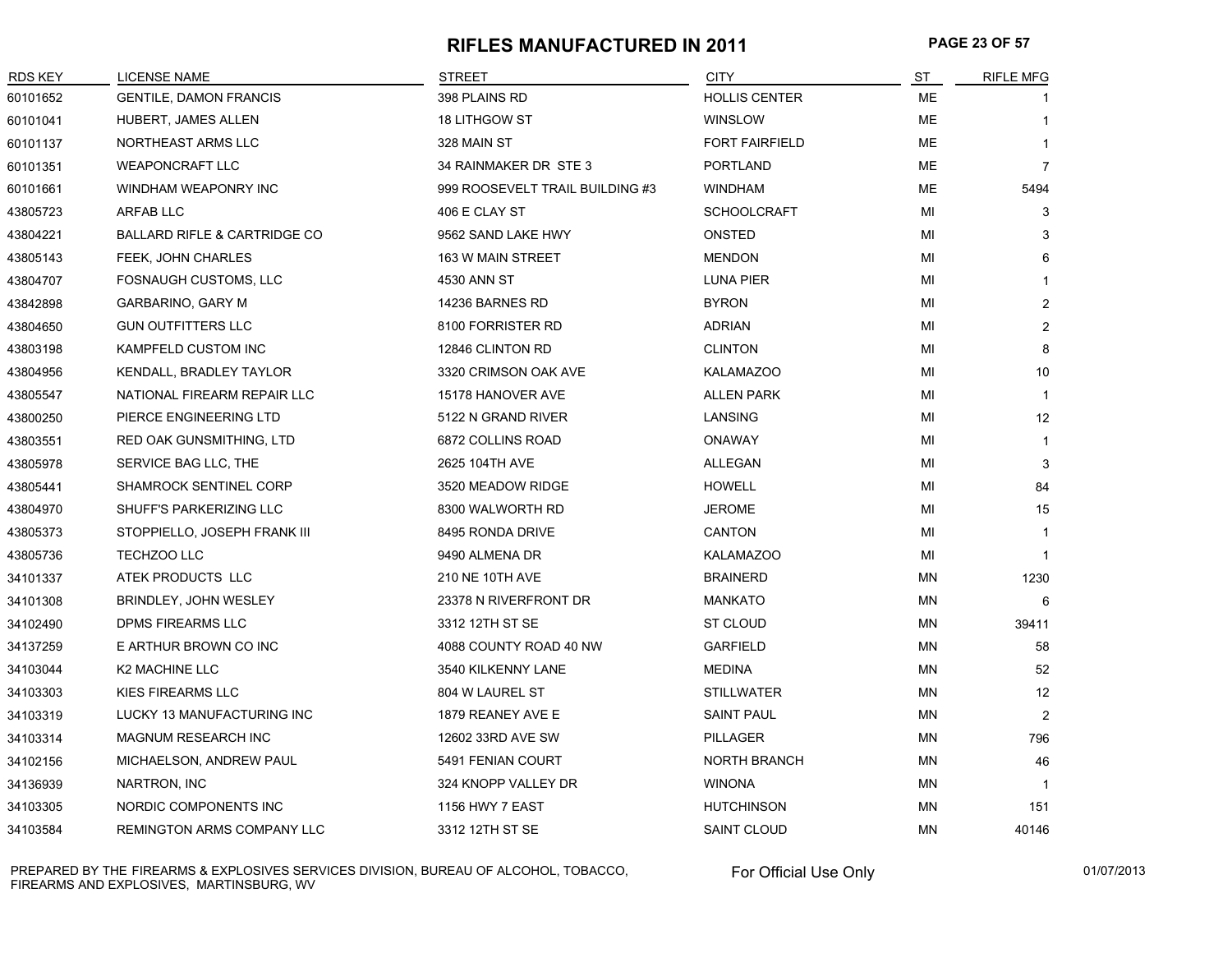### **RIFLES MANUFACTURED IN 2011 PAGE 24 OF 57**

| <b>RDS KEY</b> | <b>LICENSE NAME</b>                | <b>STREET</b>           | <b>CITY</b>                | ST        | <b>RIFLE MFG</b>        |
|----------------|------------------------------------|-------------------------|----------------------------|-----------|-------------------------|
| 34102621       | <b>SIX SIGMA ARMS LLC</b>          | 9911 FARMING ROAD       | <b>BRAHAM</b>              | MN        | -1                      |
| 34102652       | <b>SLR15 RIFLES INC</b>            | 1319 RICE CREEK RD      | <b>FRIDLEY</b>             | ΜN        | 15                      |
| 34102463       | <b>VELOCITY LLC</b>                | 6315 RICE LAKE ROAD     | DULUTH                     | ΜN        | 265                     |
| 34100800       | <b>VULCAN GROUP INC</b>            | 9487 INVER GROVE TR     | <b>INVER GROVE HEIGHTS</b> | ΜN        | 280                     |
| 54303752       | ABSOLUTE ACCURACY LLC              | 812 N KURZWEIL RD       | <b>RAYMORE</b>             | MO.       | $\overline{4}$          |
| 54301575       | AMERICAN MANUFACTURING LLC         | 4648 HWY Z              | <b>WENTZVILLE</b>          | <b>MO</b> | $\boldsymbol{\Delta}$   |
| 54305437       | <b>BADGER ORDNANCE LLC</b>         | 1209 SWIFT ST           | <b>NO KANSAS CITY</b>      | <b>MO</b> | 84                      |
| 54307711       | BARBER, ANTHONY ROBERT             | 414 OLIVE ST            | <b>NEW HAVEN</b>           | <b>MO</b> | -1                      |
| 54306466       | <b>BLACK DAWN INDUSTRIES LLC</b>   | 807 S MARSHALL          | SEDALIA                    | <b>MO</b> | 43                      |
| 54306127       | <b>BLACK RAIN ORDNANCE INC</b>     | 11685 GATEWAY DR        | <b>NEOSHO</b>              | <b>MO</b> | 611                     |
| 54305482       | CEDAR FALLS TACTICAL, LLC          | <b>1111 E MAIN ST</b>   | <b>PARK HILLS</b>          | <b>MO</b> | 32                      |
| 54303997       | CGR LLC                            | <b>10816 EWING</b>      | <b>KANSAS CITY</b>         | MO.       | $\overline{\mathbf{A}}$ |
| 54301610       | <b>CMMG INC</b>                    | 620 COUNTY ROAD 118     | <b>FAYETTE</b>             | <b>MO</b> | 8165                    |
| 54303892       | COMPETITIVE EDGE GUN WORKS LLC     | 17154 CR 180            | <b>BOGARD</b>              | <b>MO</b> | 9                       |
| 54306958       | D&C GUN COMPANY LLC                | 2301 S FRANKLIN         | <b>KIRKSVILLE</b>          | <b>MO</b> |                         |
| 54306585       | DELASHMUTT, RAYMOND                | 916 CR 281              | <b>AUXVASSE</b>            | <b>MO</b> | 30                      |
| 54306426       | DIE TECH MACHINE LLC               | 10003 OLD SCENIC DR     | <b>NEOSHO</b>              | <b>MO</b> | $\overline{2}$          |
| 54339122       | ED BROWN PRODUCTS, INC.            | 43825 MULDROW TRAIL     | <b>PERRY</b>               | <b>MO</b> | 8                       |
| 54303217       | <b>G A PRECISION LLC</b>           | 1141 SWIFT ST           | NORTH KANSAS CITY          | МO        | 287                     |
| 54307532       | <b>GARY'S SERVICE / REPAIR LLC</b> | 105 CHESTNUT            | <b>DIAMOND</b>             | <b>MO</b> | $\overline{2}$          |
| 54304601       | <b>GRANDMASTERS LLC</b>            | 29739 HWY J             | <b>GRAVOIS MILLS</b>       | МO        | $\mathbf 1$             |
| 54304643       | JACKSON SERVICES LLC               | 4680 A STATE HWY 74     | <b>CAPE GIRARDEAU</b>      | MO.       | 43                      |
| 54308741       | <b>JACOBS, JOHN ALBERT</b>         | RR 1 BOX 246A           | RICH HILL                  | <b>MO</b> | 2                       |
| 54305900       | <b>JWB MACHINE LLC</b>             | 20170 CO RD 525         | <b>BLOOMFIELD</b>          | <b>MO</b> | 3                       |
| 54306842       | LAWSON, ROBERT D                   | 1830 COLBURN RD         | CABOOL                     | <b>MO</b> | 5                       |
| 54338894       | MCELYEA, BRUCE E                   | 910 E BLUFF DR          | SPRINGFIELD                | <b>MO</b> |                         |
| 54307799       | PANTHER CREEK GUN WORKS LLC        | 9577 E FARM ROAD 160    | <b>ROGERSVILLE</b>         | МO        |                         |
| 54308538       | PARTISAN ARMORY LLC                | 1001 LEMAY FERRY RD     | <b>SAINT LOUIS</b>         | <b>MO</b> |                         |
| 54308153       | PATRIOT SUPPLY LLC                 | 105 EAST SIDE DR        | <b>ASHLAND</b>             | <b>MO</b> | 14                      |
| 54303230       | RALEIGH, DARIN EUGENE              | 18622 AUDRAIN CO RD 937 | <b>MEXICO</b>              | MO.       | 186                     |
| 54306984       | SEMO GUN SALES LLC                 | 125 RIVER RIDGE LN      | <b>CAPE GIRARDEAU</b>      | <b>MO</b> | 8                       |
| 54308049       | STEELE POINT GUNS INC              | 1126 E CHERRY ST        | <b>TROY</b>                | <b>MO</b> | $\overline{2}$          |
| 54305838       | SULLIVAN GUN WORKS, LLC.           | 727 VIRGINIA            | <b>JOPLIN</b>              | <b>MO</b> | 23                      |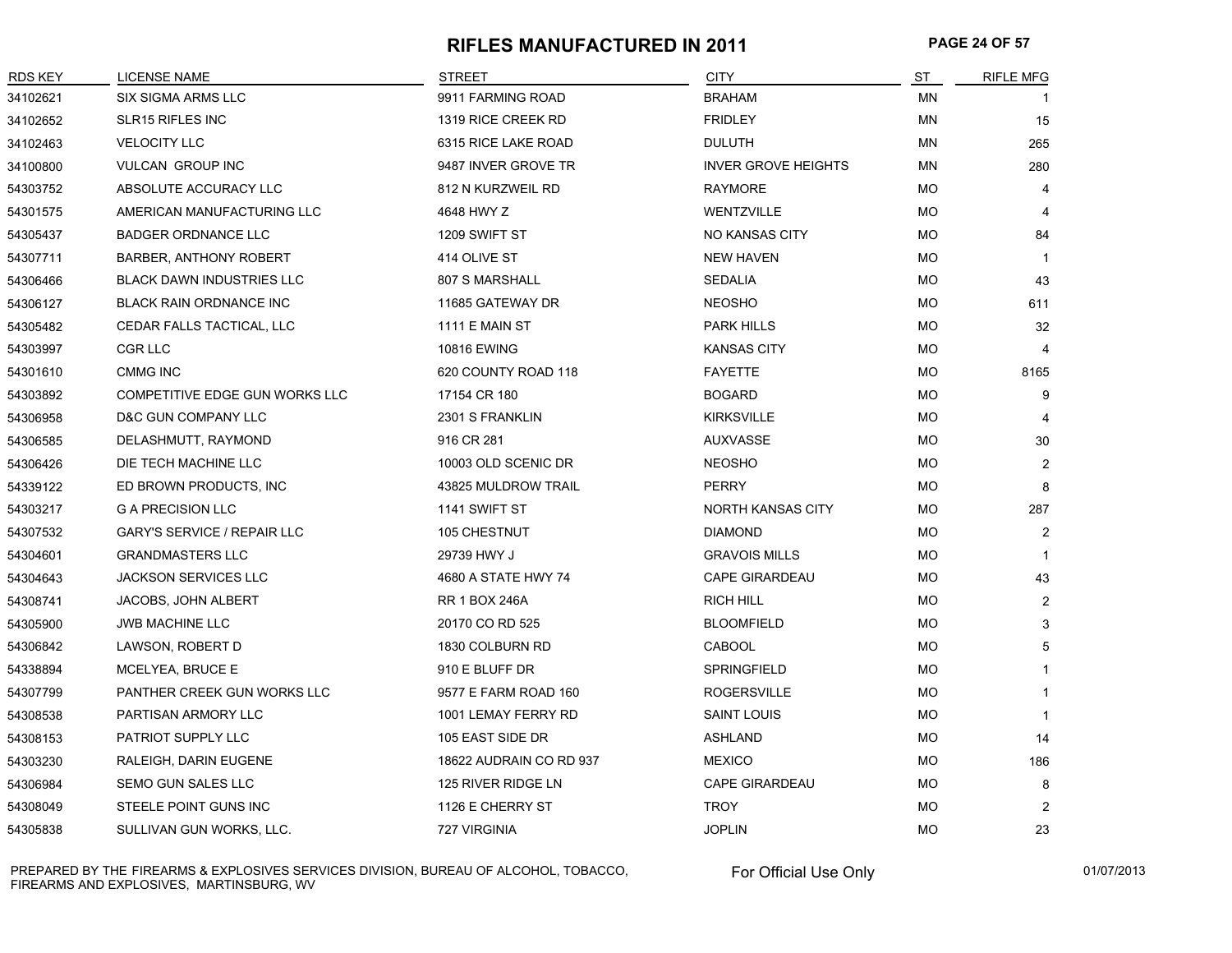#### **RIFLES MANUFACTURED IN 2011 PAGE 25 OF 57**

| <b>RDS KEY</b> | LICENSE NAME                                         | <b>STREET</b>                   | <b>CITY</b>           | ST        | <b>RIFLE MFG</b> |
|----------------|------------------------------------------------------|---------------------------------|-----------------------|-----------|------------------|
| 54306554       | TEAM ACTION GEAR/KANSAS CITY GUN WORKS<br><b>LLC</b> | 2103 FOREST AVE                 | <b>KANSAS CITY</b>    | <b>MO</b> |                  |
| 54305823       | TRIPLE RIVER GUNSMITHING LLC                         | 619 COMMERCIAL ST               | <b>WARSAW</b>         | <b>MO</b> | 210              |
| 54306071       | WATSON, ROY ALLEN                                    | 705 SOUTH J J HWY               | <b>JASPER</b>         | <b>MO</b> | 10               |
| 16402440       | ADVANCED TACTICAL ORDNANCE LLC                       | 226 COUNTY RD 235               | ABBEVILLE             | MS        | 2                |
| 16402806       | BRIDGETOWN GUN SHOP, LLC                             | 4300 PLEASANT HILL RD           | <b>NESBIT</b>         | МS        | 5                |
| 16401960       | WOODS, WILLIAM S JR                                  | 63047 HWY 25 N                  | <b>AMORY</b>          | <b>MS</b> | 3                |
| 98101051       | ALLEN, KIRBY LEROY                                   | 99 STEVENSON RD                 | <b>FORT SHAW</b>      | <b>MT</b> | 28               |
| 98101324       | AMERICAN HUNTING RIFLES INC                          | 1711 MOUNTAIN VIEW ORCHARD RD   | <b>CORVALLIS</b>      | MT        | 4                |
| 98101549       | <b>BARKER MACHINE WORKS LLC</b>                      | 1369 US HWY 93 NORTH #9         | <b>VICTOR</b>         | МT        | 3                |
| 98101515       | <b>BLACKOPS TECHNOLOGIES LLC</b>                     | 196 SUNRISE CREEK LOOP SUITE 55 | <b>COLUMBIA FALLS</b> | MT        | 5                |
| 98155388       | C SHARPS ARMS CO INC                                 | 100 CENTENNIAL DR               | <b>BIG TIMBER</b>     | MT        | 212              |
| 98101132       | COOPER FIREARMS OF MONTANA INC                       | 3662 US HWY 93 NORTH            | <b>STEVENSVILLE</b>   | MT        | 2513             |
| 98101169       | FEMLING, ARTHUR O                                    | 309 N HAZEL ST                  | <b>PLENTYWOOD</b>     | МT        | $\mathbf 1$      |
| 98101025       | <b>GENTRY CUSTOM LLC</b>                             | 314 N HOFFMAN ST                | <b>BELGRADE</b>       | MT        | 8                |
| 98101104       | GORDNER, GENE FRANKLIN                               | 646 S FOYS LAKE DR              | <b>KALISPELL</b>      | MT        | 11               |
| 98100958       | <b>GRIZZLY CUSTOM GUNS LLC</b>                       | 325 PATTERSON RANCH LN          | <b>COLUMBIA FALLS</b> | MT        | 28               |
| 98101043       | <b>JENSE PRECISION LLC</b>                           | 24 JELLISON LANE STE A          | <b>COLUMBIA FALLS</b> | MT        | 23               |
| 98101174       | KING MACHINE SERVICE LTD                             | 100 DUSTY TRL                   | <b>KILA</b>           | MT        | $\overline{2}$   |
| 98100366       | <b>LAWTON MACHINE LLC</b>                            | 580 1/2 NORTH MONTANA STREET    | <b>DILLON</b>         | MT        | 11               |
| 98101538       | LUKE, NATHAN LEROY & MARTIN, DUSTIN LEE              | 101 BLACKTAIL ROAD              | <b>LAKESIDE</b>       | <b>MT</b> | 3                |
| 98100184       | MERICA, TIMOTHY TYLER                                | <b>459 PRINCETON PLACE</b>      | <b>BOZEMAN</b>        | МT        | 2                |
| 98101590       | MILLER, BRANDON WADE                                 | 3979 HWY 35                     | KALISPELL             | MT        | 9                |
| 98101151       | <b>MONTANA RIFLE COMPANY</b>                         | 3174 MT HWY 35                  | <b>KALISPELL</b>      | МT        | 67               |
| 98133799       | POWDER RIVER RIFLE CO INC                            | 201 CENTENNIAL DR               | <b>BIG TIMBER</b>     | MT        | 547              |
| 98135405       | PURSLEY, AARON & OTTO, RONALD ROBERT                 | <b>159 2ND AVE</b>              | <b>BIG SANDY</b>      | MT        | 9                |
| 98101163       | SI DEFENSE INC                                       | 2902 HIGHWAY 93 N               | KALISPELL             | МT        | 26               |
| 98101226       | SNOWY MOUNTAIN RIFLE COMPANY LLC                     | 9889 GARRYMORE LN               | <b>MISSOULA</b>       | МT        | $\overline{7}$   |
| 98100120       | STARNES, JOE B                                       | 7 SOUTH WISCONSIN               | <b>CONRAD</b>         | MT        | $\overline{2}$   |
| 98101199       | TEMPLAR TACTICAL ARMS LLC                            | 26 A SHAWNEE WAY                | <b>BOZEMAN</b>        | MT        | 11               |
| 98101499       | <b>XTREME PRECISION ARMAMENT INC</b>                 | 10 WESTERN VILLAGE LANE         | <b>COLUMBIA FALLS</b> | MT        | 8                |
| 15605915       | ALPHATECH INC                                        | 388 CANE CREEK RD               | <b>FLETCHER</b>       | <b>NC</b> | 10               |
| 15602923       | AMERICAN TACTICAL & PAWN, INC                        | 808 S DEKALB ST                 | <b>SHELBY</b>         | <b>NC</b> | $\overline{1}$   |
| 15603066       | APPALACHIAN GUNSMITHING INC                          | 8 SNAPFINGER DR                 | WEAVERVILLE           | <b>NC</b> | 120              |

PREPARED BY THE FIREARMS & EXPLOSIVES SERVICES DIVISION, BUREAU OF ALCOHOL, TOBACCO, FIREARMS AND EXPLOSIVES, MARTINSBURG, WV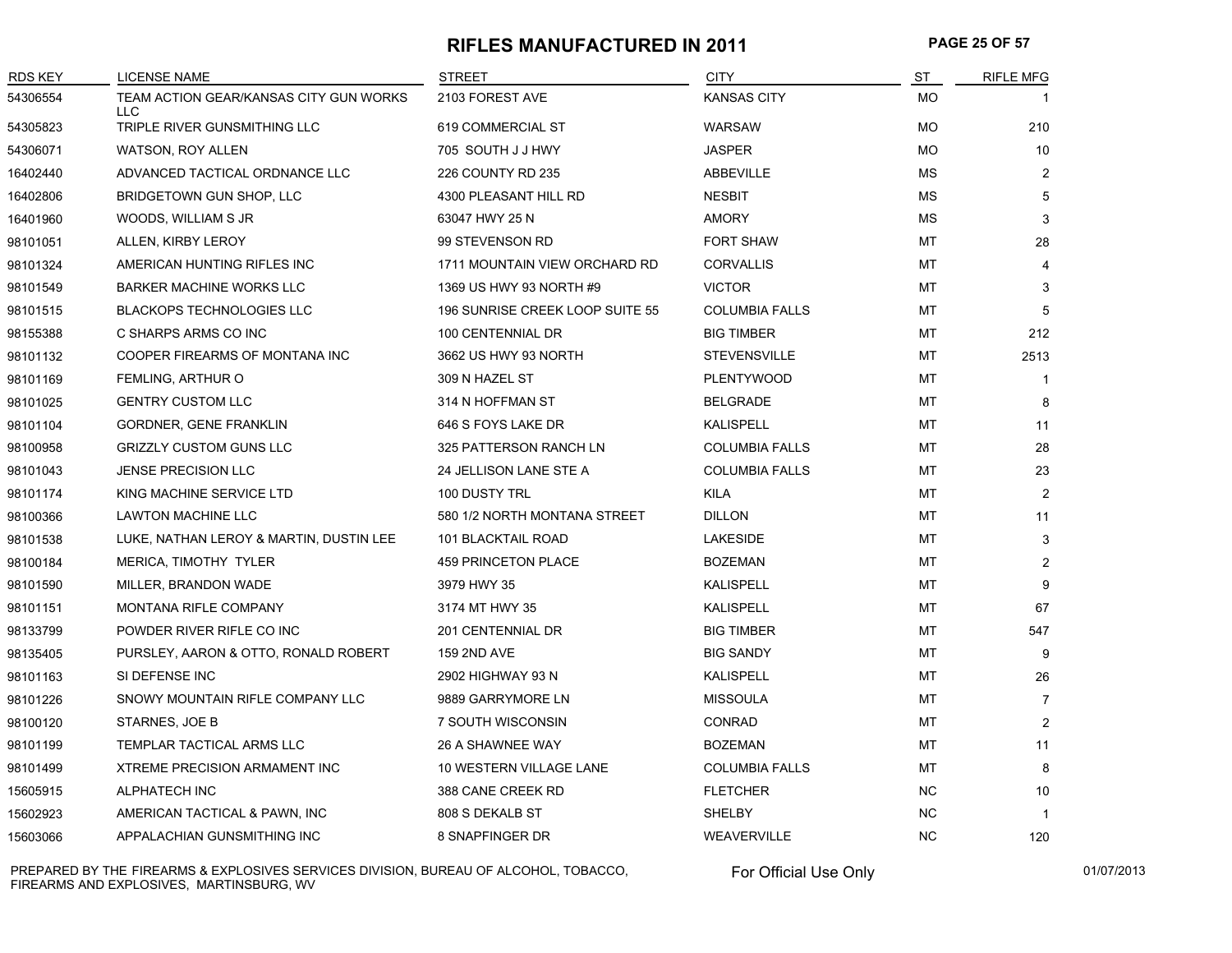#### **RIFLES MANUFACTURED IN 2011 PAGE 26 OF 57**

| <b>RDS KEY</b> | <b>LICENSE NAME</b>                                 | <b>STREET</b>                  | <b>CITY</b>             | ST        | <b>RIFLE MFG</b> |
|----------------|-----------------------------------------------------|--------------------------------|-------------------------|-----------|------------------|
| 15605319       | AQUILLA CUSTOM GUN WORKS LLC                        | 6104 AQUILLA CREEK RD          | <b>EAST BEND</b>        | <b>NC</b> |                  |
| 15605765       | <b>B &amp; B ARMS LLC</b>                           | 9283 US HWY 220 BUSINESS NORTH | <b>RANDLEMAN</b>        | <b>NC</b> | $\overline{7}$   |
| 15604383       | <b>BAITY'S CUSTOM GUNWORKS</b>                      | 2623 BOONE TRAIL               | <b>NORTH WILKESBORO</b> | <b>NC</b> | 25               |
| 15604638       | <b>BARNES PRECISION MACHINE INC</b>                 | 1434 FARRINGTON RD             | <b>APEX</b>             | <b>NC</b> | 219              |
| 15639696       | CHANDLER, NORMAN A                                  | 100 RADCLIFFE CIRCLE           | <b>JACKSONVILLE</b>     | <b>NC</b> | 7                |
| 15604330       | <b>CHATHAM ARMS LLC</b>                             | 130 MINT SPRINGS RD            | <b>PITTSBORO</b>        | <b>NC</b> | 3                |
| 15604306       | <b>CLOWDIS PRECISION INC</b>                        | 9283 BUS 220 N                 | <b>RANDLEMAN</b>        | <b>NC</b> | $\overline{2}$   |
| 15602965       | <b>CNC WARRIOR LLC</b>                              | 605 TODDVILLE RD               | <b>CHARLOTTE</b>        | <b>NC</b> | 3                |
| 15606556       | COOPER TECHNICAL SERVICES INC                       | 4527 HWY 117 S                 | <b>ROSE HILL</b>        | <b>NC</b> | $\overline{c}$   |
| 15604818       | DAVIS CUSTOM RIFLE & MACHINE, LLC                   | 133 CASTLE LN                  | <b>ZIONVILLE</b>        | <b>NC</b> | $\overline{7}$   |
| 15606056       | DAVIS, JOSH & RONNIE PARTNERSHIP, LLP               | 1901 LIBERTY DR                | <b>THOMASVILLE</b>      | <b>NC</b> | 98               |
| 15603403       | DEL-TON, INC                                        | 330 AVIATION PARKWAY           | <b>ELIZABETHTOWN</b>    | <b>NC</b> | 4854             |
| 15603266       | DICKS GUN REPAIR INC                                | 421 LAKE DR                    | <b>WINSTON SALEM</b>    | <b>NC</b> | $\overline{2}$   |
| 15605383       | ELITE CUSTOM PLATING & WEAPONRY LLC                 | 1920 B TOWER INDUSTRIAL DR     | <b>MONROE</b>           | <b>NC</b> | 699              |
| 15605343       | <b>GLOVER, DANIEL CARTER</b>                        | 473 ROBBINS RD                 | YOUNGSVILLE             | <b>NC</b> | 5                |
| 15640357       | HILTS, RICHARD JAY                                  | 413 WHITE HAT RD               | <b>HERTFORD</b>         | <b>NC</b> | 2                |
| 15602808       | I.O. INC                                            | 3305 WESTWOOD INDUSTRIAL DR    | <b>MONROE</b>           | <b>NC</b> | 1737             |
| 15605461       | MINUTEMAN TACTICAL LLC                              | 1107 N BRAGG BLVD STE 105      | <b>SPRING LAKE</b>      | <b>NC</b> | 2                |
| 15605034       | MOORES MACHINE COMPANY OF SANFORD INC               | 1604 BOONE TRAIL RD            | <b>SANFORD</b>          | <b>NC</b> | 139              |
| 15604184       | OATES, MICHEAL MARTIN                               | 108 S HILL ST                  | <b>FAISON</b>           | NC        | 6                |
| 15601231       | OGLESBY, DONALD J                                   | 1001 W B MCLEAN BLVD           | <b>CAPE CARTERET</b>    | <b>NC</b> | 3                |
| 15605357       | OUTPOST SPORTS & PAWN LLC, THE                      | 1302 W MAIN ST                 | <b>FOREST CITY</b>      | <b>NC</b> | 26               |
| 15604309       | <b>PARA USA INC</b>                                 | 10620 SOUTHERN LOOP BLVD       | <b>PINEVILLE</b>        | NC.       | 1415             |
| 15605980       | PRODIVER LLC                                        | 6104-118 WESTGATE RD           | <b>RALEIGH</b>          | <b>NC</b> | 20               |
| 15604185       | PSS ARMS LLC                                        | 306 MARCHMONT DR               | <b>ADVANCE</b>          | <b>NC</b> | $\overline{2}$   |
| 15604372       | RIFLEMAN CONSULTING LLC                             | <b>201 REMINGTON LANE</b>      | <b>CARTHAGE</b>         | <b>NC</b> | 16               |
| 15604881       | ROOKS, SANDRA MEDLIN                                | 19810 NC HIGHWAY 210           | ROCKY POINT             | <b>NC</b> | 410              |
| 15606183       | SAWYER, ROBERT COLE & SELBY EDGAR<br><b>WALLACE</b> | 70 ORMOND RD                   | <b>BATH</b>             | NC.       | 3                |
| 15640626       | TAYLOR, GEORGE JOSEPH                               | 424 PETERSBURG RD              | <b>RICHLANDS</b>        | <b>NC</b> | 4                |
| 15604129       | TEMPLAR CONSULTING LLC                              | <b>104 BUTTERMILK WAY</b>      | <b>APEX</b>             | <b>NC</b> | 6                |
| 15604121       | THE GUNSLINGER LLC                                  | 4004 MOSER CIRCLE UNIT B       | <b>INDIAN TRAIL</b>     | <b>NC</b> | 2                |
| 15604740       | <b>TOOLEY CUSTOM RIFLES LLC</b>                     | 3317 CANDLEWICK WAY            | <b>GASTONIA</b>         | <b>NC</b> | 24               |
| 15604887       | USA TACTICAL FIREARMS LLC                           | 933 MEACHAM RD                 | <b>STATESVILLE</b>      | <b>NC</b> | $\mathbf{1}$     |

PREPARED BY THE FIREARMS & EXPLOSIVES SERVICES DIVISION, BUREAU OF ALCOHOL, TOBACCO, FIREARMS AND EXPLOSIVES, MARTINSBURG, WV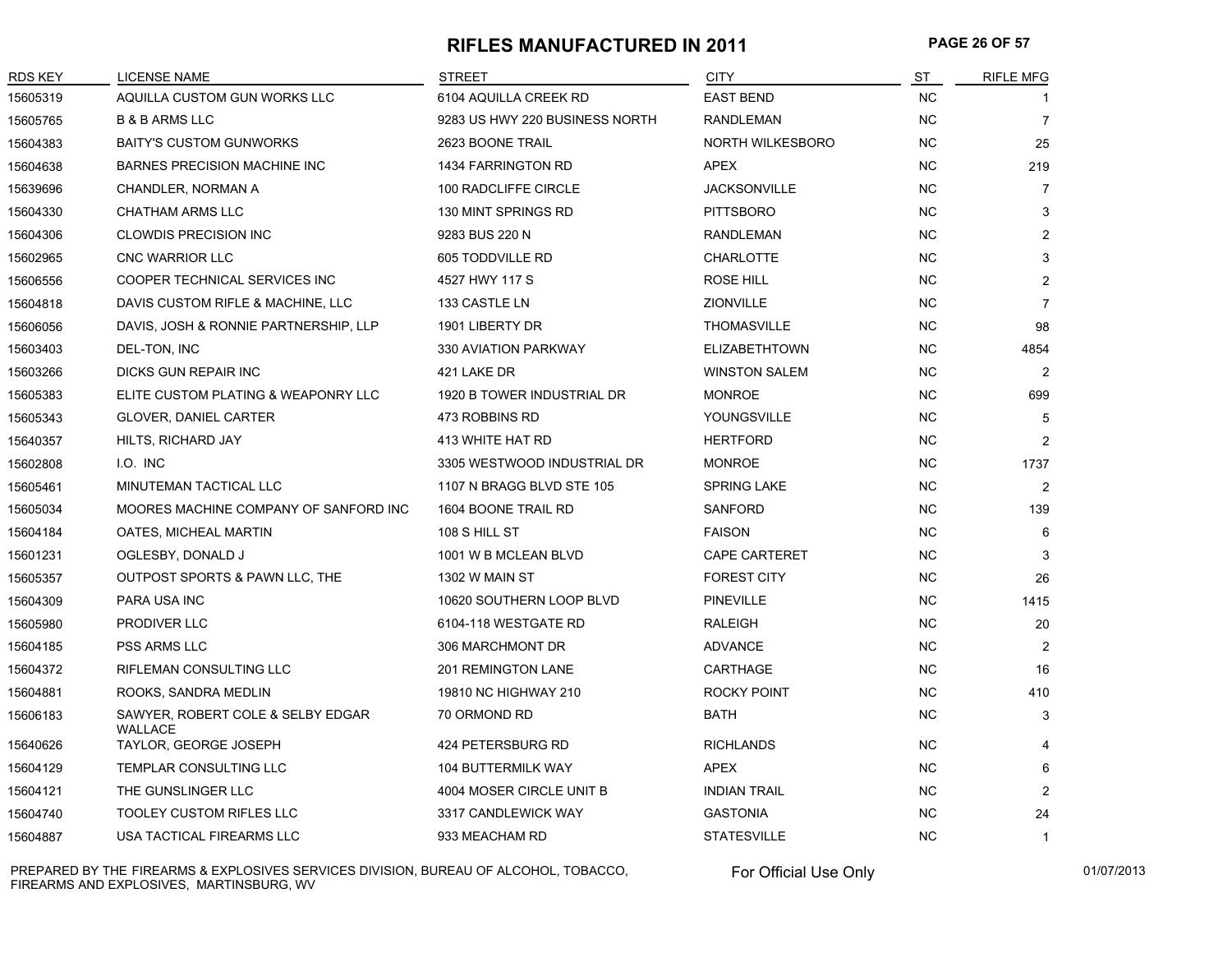#### **RIFLES MANUFACTURED IN 2011 PAGE 27 OF 57**

| <b>RDS KEY</b> | <b>LICENSE NAME</b>                  | <b>STREET</b>                      | <b>CITY</b>          | S <sub>T</sub> | <b>RIFLE MFG</b> |
|----------------|--------------------------------------|------------------------------------|----------------------|----------------|------------------|
| 15605539       | WAR SPORT INDUSTRIES LLC             | 135 FOREST HILLS PL                | <b>ROBBINS</b>       | <b>NC</b>      |                  |
| 15602801       | <b>WATSON, JOEL FRANKLIN</b>         | 8656 BAILEY RD                     | <b>SIMS</b>          | <b>NC</b>      | $\mathbf 1$      |
| 15604098       | WOLFE, JONATHAN YORK                 | 1335 BLANTON ST                    | <b>COLUMBUS</b>      | $NC$           | 19               |
| 34500555       | NODAK ARMS INC                       | 601 104TH STREET SE                | <b>MINOT</b>         | <b>ND</b>      | 5                |
| 54701050       | AMERICAN REAPER ARMS LLC             | 2402 13TH SUITE L4W                | <b>COLUMBUS</b>      | <b>NE</b>      | 3                |
| 54701164       | CHAMBERS, JIMMIE JOE III             | 2175 COUNTY RD K                   | <b>CRETE</b>         | <b>NE</b>      | 3                |
| 54701183       | <b>FCW LLC</b>                       | 5370 HWY 77                        | <b>CORTLAND</b>      | <b>NE</b>      | 39               |
| 54700906       | HARMS, GORDON LEE                    | 3671 N ROAD                        | DAVID CITY           | NE             | 1                |
| 54733630       | HATCHER, TODD M                      | 76650 RD 342                       | <b>ELSIE</b>         | <b>NE</b>      | -1               |
| 54700082       | HINELINE, DAVID CARL                 | 724 E 15TH ST                      | SOUTH SIOUX CITY     | <b>NE</b>      | $\mathbf{1}$     |
| 54700948       | MCCUMBERS, CHAD ALLEN                | 348 LIBERTY OIL RD                 | <b>MORRILL</b>       | <b>NE</b>      | $\overline{7}$   |
| 54701178       | R & B ARMS LLC                       | 631 OVERLOOK LN                    | <b>BEATRICE</b>      | <b>NE</b>      | 3                |
| 60201009       | <b>HECKLER &amp; KOCH INC</b>        | 27 PISCATAQUA DR                   | <b>NEWINGTON</b>     | <b>NH</b>      | 3426             |
| 60201543       | INTERGRATED DESIGN & MANUFACTURE LLC | <b>15 INTERSTATE DR</b>            | <b>SOMERSWORTH</b>   | <b>NH</b>      | 600              |
| 60201128       | SIG SAUER INC                        | 12 & 18 INDUSTRIAL DR              | <b>EXETER</b>        | <b>NH</b>      | 31025            |
| 60201484       | STURM, RUGER & COMPANY, INC          | 411 SUNAPEE ST                     | <b>NEWPORT</b>       | NH             | 308282           |
| 60200897       | THOMPSON CENTER ARMS CO INC          | 400 NORTH MAIN STREET              | <b>ROCHESTER</b>     | <b>NH</b>      | 31708            |
| 60201259       | UMLAUT INDUSTRIES LLC                | 30 HENNIKER ST #9                  | CONCORD              | <b>NH</b>      |                  |
| 60201189       | WARNER TOOL COMPANY INC              | 201 OLD HOMESTEAD HIGHWAY          | <b>SWANZEY</b>       | <b>NH</b>      | 3                |
| 60201355       | WHITE MOUNTAINS FIREARMS LLC         | <b>1305 WHITE MOUNTAIN HIGHWAY</b> | NORTH CONWAY         | NH             | 26               |
| 82200281       | <b>GRIFFIN &amp; HOWE INC</b>        | 33 CLAREMONT RD                    | <b>BERNARDSVILLE</b> | <b>NJ</b>      | -1               |
| 82200698       | HENRY RAC HOLDING CORP               | 59 E 1ST ST                        | <b>BAYONNE</b>       | <b>NJ</b>      | 169553           |
| 58534601       | BEDEAUX, ROY                         | 8203 GUADALUPE TRL NW UNIT A       | LOS RANCHOS          | ΝM             | 4                |
| 58500280       | <b>BORCHARDT RIFLE CORP</b>          | 9732 HWY 180 W                     | SILVER CITY          | <b>NM</b>      | 8                |
| 58501251       | DORIAN, WINSTON FAYETTE              | 12408 PRISTINE CT NE               | <b>ALBUQUERQUE</b>   | <b>NM</b>      | -1               |
| 58501481       | ELYSIUM ARMS LLC                     | 101 BACON ST                       | <b>RATON</b>         | <b>NM</b>      | $\overline{1}$   |
| 58500357       | <b>ENGLE, ROBERT BLAINE</b>          | 11520 SAN BERNARDINO DR NE         | ALBUQUERQUE          | <b>NM</b>      | 25               |
| 58501228       | FREEDOM MACHINE AND GUNWORKS LLC     | 83 COUNTY RD B26                   | <b>HOLMAN</b>        | NM             | 15               |
| 58501401       | <b>G &amp; R GUNS LLC</b>            | 662 HIDDEN VALLEY RD               | <b>JEMEZ SPRINGS</b> | <b>NM</b>      | 8                |
| 58501430       | <b>GRIFFIN, TONY DEAN</b>            | 112 LERMUSEAUX LANE                | <b>BERNALILLO</b>    | <b>NM</b>      | $\overline{2}$   |
| 58501194       | HAYES, STANLEY EDWARD                | 415 KOLLEEN CT                     | LOS ALAMOS           | <b>NM</b>      | $\mathbf 1$      |
| 58501046       | LAMBERT, JAMES E JR & CROOK, RANDY   | 28 COUNTY RD BO27                  | <b>MOUNTAINAIR</b>   | <b>NM</b>      | 12               |
| 58501474       | POWELL, DENNIS GLEN                  | 104 SOUTH WILLOW ROAD              | <b>RUIDOSO</b>       | <b>NM</b>      | 5                |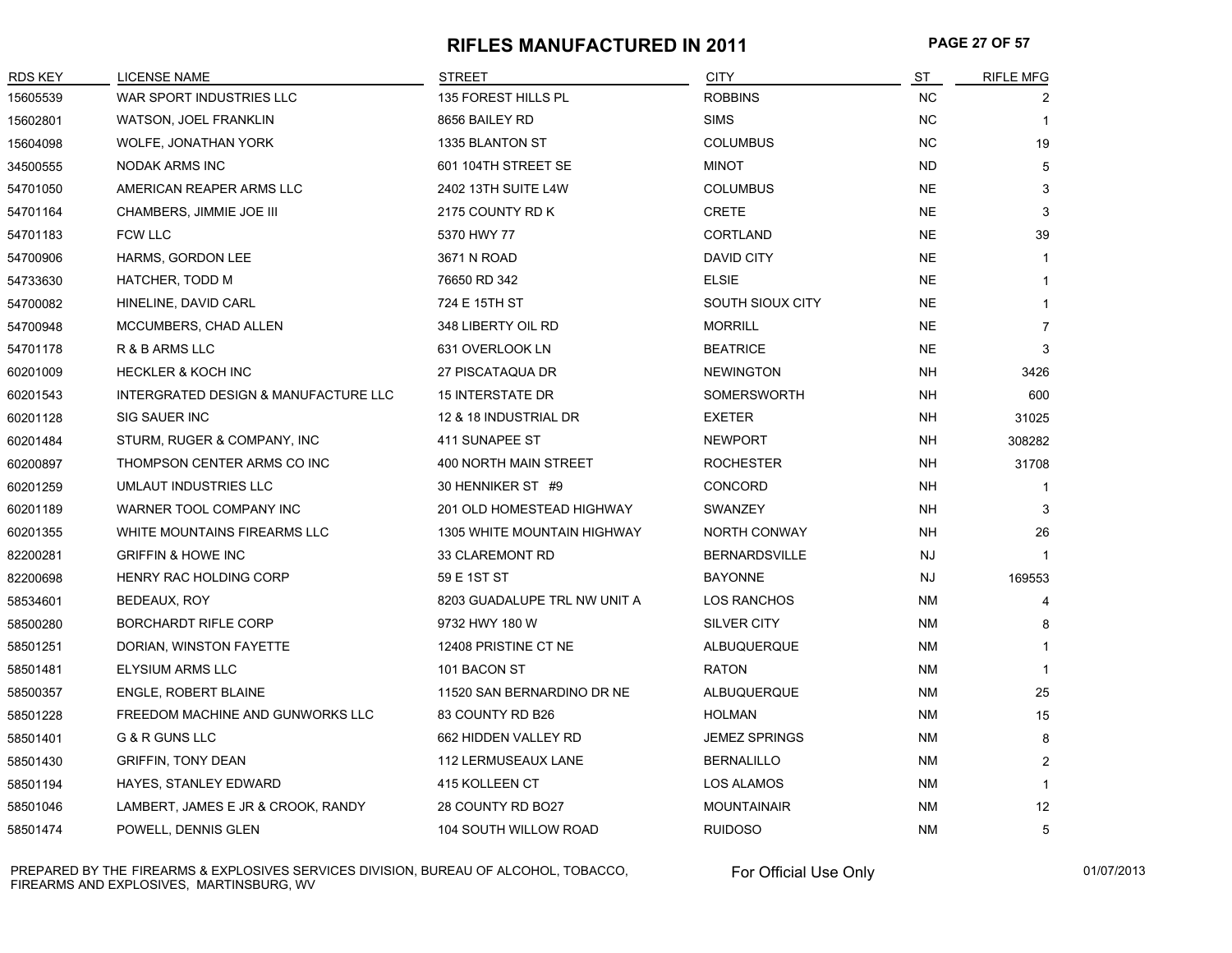#### **RIFLES MANUFACTURED IN 2011 PAGE 28 OF 57**

| <b>RDS KEY</b> | <b>LICENSE NAME</b>                          | STREET                        | <b>CITY</b>         | ST        | <b>RIFLE MFG</b> |
|----------------|----------------------------------------------|-------------------------------|---------------------|-----------|------------------|
| 58534617       | ROBERTSON, CHARLES R                         | 9812-A COCHITI SE             | <b>ALBUQUERQUE</b>  | <b>NM</b> | 11               |
| 58501541       | US EQUIPMENT LLC                             | 11 LA JOYA RD                 | <b>GLORIETA</b>     | <b>NM</b> | 1                |
| 98800094       | ARSENAL INC                                  | 4395 W POST RD UNIT 100       | <b>LAS VEGAS</b>    | <b>NV</b> | 117              |
| 98802091       | <b>BARNES, MICHAEL OWEN</b>                  | 1004 E ROBINSON ST            | <b>CARSON CITY</b>  | <b>NV</b> | 46               |
| 98800975       | BLACK BEARD RESEARCH & DEVELOPMENT LLC       | 904 VISTA PARK DR             | <b>CARSON CITY</b>  | NV        | 2                |
| 98835584       | <b>BRENGMAN, RICHARD LEE</b>                 | 1422-A INDUSTRIAL WAY         | <b>GARDNERVILLE</b> | NV        | 5                |
| 98801121       | DESERT ORDNANCE LLC                          | 300 SYDNEY DRIVE #102         | <b>MCCARRAN</b>     | <b>NV</b> | 44               |
| 98833020       | GUN STORE INC, THE                           | 2900 E TROPICANA              | <b>LAS VEGAS</b>    | <b>NV</b> | 9                |
| 98801081       | HENDERSON DEFENSE INDUSTRIES LLC             | 2771 INDUSTRIAL ROAD          | <b>LAS VEGAS</b>    | <b>NV</b> | 6                |
| 98801996       | <b>MCRC ENTERPRISES LLC</b>                  | 4351 CORPORATE CENTER DR #304 | NORTH LAS VEGAS     | NV        | 44               |
| 98801723       | MILITARY MANUFACTURING CORPORATION           | 6560 S SPENCER ST #A3/115     | <b>LAS VEGAS</b>    | NV        |                  |
| 98802240       | NEW FRONTIER ARMORY LLC                      | 150 E CENTENNIAL PKWY STE 110 | NORTH LAS VEGAS     | <b>NV</b> | 48               |
| 98801543       | NEW HORIZON CONSTRUCTION LLC                 | 2550 CHANDLER AVE UNIT 50     | <b>LAS VEGAS</b>    | <b>NV</b> | 3                |
| 98801549       | US FIREARMS ACADEMY LLC                      | 294 MOANA LANE SUITE B18      | <b>RENO</b>         | <b>NV</b> | 27               |
| 98800453       | US ORDNANCE INC                              | 300 SYDNEY DRIVE              | <b>MCCARRAN</b>     | <b>NV</b> | 11               |
| 61602182       | MARLIN FIREAMRS COMPANY, THE                 | <b>14 HOEFLER AVE</b>         | <b>ILION</b>        | NY.       | 34289            |
| 61601909       | ALLSTAR TACTICAL, LLC                        | 1041 GRAVEL RD                | <b>WEBSTER</b>      | NY.       | 26               |
| 61602323       | <b>BUSHMASTER FIREARMS INTERNATIONAL LLC</b> | 14 HOEFLER AVE                | <b>ILION</b>        | NY        | 38075            |
| 61602422       | DALE, RYAN JAMES                             | 6234 SWARTZ RD                | <b>DANSVILLE</b>    | NY        | 163              |
| 61602026       | FAY, PETER E                                 | 8026 BRIMFIELD ST             | <b>CLINTON</b>      | NY        |                  |
| 61601854       | H&R 1871, LLC                                | <b>14 HOEFLER AVENUE</b>      | <b>ILION</b>        | NY        | 18831            |
| 61600463       | HOJNICKI, DAVID                              | 2720 MERKLE RD                | <b>ATTICA</b>       | NY.       | 6                |
| 61602170       | <b>JUST RIGHT CARBINES LLC</b>               | 231 SALTONSTALL ST            | CANANDAIGUA         | NY        | 3047             |
| 61602305       | JVC ENTERPRISES LLC                          | 586 MAIN STREET               | <b>EAST AURORA</b>  | NY.       | 1                |
| 61334276       | KIMBER MFG INC                               | 1 LAWTON ST                   | <b>YONKERS</b>      | NY        | 4578             |
| 61100308       | LRB OF LONG ISLAND INC                       | 96 CHERRY LANE                | <b>FLORAL PARK</b>  | NY        | 5053             |
| 61400873       | MANEY, MICHAEL THOMAS                        | 35 LOCUST GROVE RD            | SARATOGA SPRINGS    | NY        | 2                |
| 61602230       | MILLER, RYAN DWAYNE                          | 3189 STATE ROUTE 17C          | <b>BARTON</b>       | NY        | 1                |
| 61600727       | <b>REMINGTON ARMS CO INC</b>                 | 14 HOEFLER AVE                | <b>ILION</b>        | NY        | 75577            |
| 61602475       | REMINGTON ARMS COMPANY LLC                   | 14 HOEFLER AVE                | <b>ILION</b>        | <b>NY</b> | 276074           |
| 61602403       | REYNOLDS, DIANE L & JEFFREY D                | 5405 ROUTE 62                 | CONEWANGO VALLEY    | NY        |                  |
| 61602351       | ROGUE MANUFACTURING LLC                      | 8556 HARPERS FERRY RD         | <b>SPRINGWATER</b>  | NY.       |                  |
| 61601135       | TURNBULL MANUFACTURING COMPANY               | 6680 RT 5-20                  | <b>BLOOMFIELD</b>   | <b>NY</b> | 17               |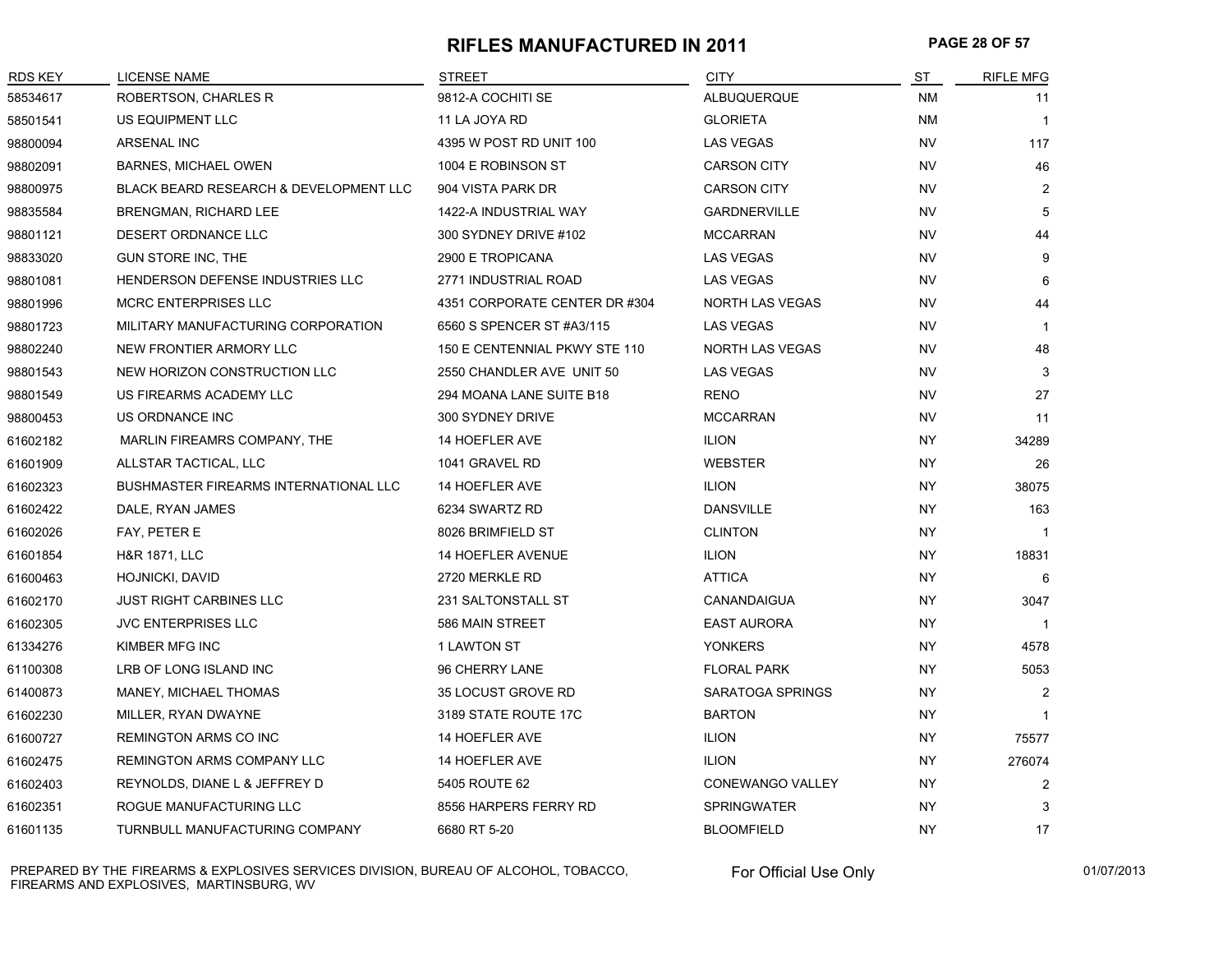### **RIFLES MANUFACTURED IN 2011 PAGE 29 OF 57**

| <b>RDS KEY</b> | <b>LICENSE NAME</b>                      | <b>STREET</b>                                               | <b>CITY</b>           | ST        | <b>RIFLE MFG</b> |
|----------------|------------------------------------------|-------------------------------------------------------------|-----------------------|-----------|------------------|
| 61602057       | <b>XLI CORPORATION</b>                   | 55 VANGUARD PKWY                                            | <b>ROCHESTER</b>      | <b>NY</b> | 900              |
| 43402033       | 7.62MM FIREARMS, LLC                     | 220 NORTH HIGH ST                                           | <b>WADSWORTH</b>      | OH        | 47               |
| 43101268       | ANDERSON, BARRY                          | 219 ORCHARD ST                                              | <b>LEWISBURG</b>      | OH        | 3                |
| 43409588       | ARES INC                                 | <b>BUILDING 818 FRONT ST ERIE</b><br><b>INDUSTRIAL PARK</b> | PORT CLINTON          | OH        | $\mathbf{1}$     |
| 43403136       | ASA LLC                                  | 9 S MAIN ST                                                 | <b>RITTMAN</b>        | OH        | $\mathbf{1}$     |
| 43435702       | <b>BEEMILLER INC</b>                     | 1015 SPRINGMILL RD                                          | <b>MANSFIELD</b>      | OH        | 36700            |
| 43402133       | CADIZ ENTERPRISES LLC                    | 90735 JEWETT GERMANO RD SUITE B                             | JEWETT                | OH        | $\mathbf{1}$     |
| 43101810       | <b>CHIAPPA FIREARMS LTD</b>              | 6785 W THIRD ST                                             | <b>DAYTON</b>         | OH        | 2606             |
| 43402755       | <b>CUSTOM BLUE LLC</b>                   | 75215 JOHNSON RUN RD                                        | NEWCOMERSTOWN         | OH        | 8                |
| 43102409       | DAVIDSON, MICHAEL JAMES                  | 205 N MAIN ST                                               | <b>CASSTOWN</b>       | <b>OH</b> | 5                |
| 43402170       | <b>EASTSIDE ARMS LLC</b>                 | 1114 COLUMBUS AVE                                           | <b>ASHTABULA</b>      | OH        | $\overline{1}$   |
| 43101446       | FOREMAN, TIMOTHY KURT                    | 6990 ELIZABETH BETHEL RD                                    | <b>TIPP CITY</b>      | OH        | 12               |
| 43102214       | <b>GUN WORKS NOW LLC</b>                 | 13827 MARSHALL RD                                           | <b>ROCKBRIDGE</b>     | <b>OH</b> | $\overline{c}$   |
| 43102690       | <b>HATFIELD, MARK D</b>                  | 582 N FAIRFIELD DR                                          | <b>BEAVERCREEK</b>    | OH        | 36               |
| 43437450       | JAMES BALOGH, INC                        | 13566 INDIAN HOLLOW RD                                      | <b>GRAFTON</b>        | OH        | 6                |
| 43100615       | JOHNSON, JAMES DOUGLAS                   | 8141 ST RT 245                                              | <b>DE GRAFF</b>       | OH        | 59               |
| 43102471       | JONA CUSTOM STOCKS AND RIFLES LLC        | 1546 LAWSON STREET                                          | <b>WHEELERSBURG</b>   | OH        | $\overline{2}$   |
| 43436235       | JONES, JOHNDAVID                         | 590 WOODVUE LANE                                            | <b>WINTERSVILLE</b>   | OH        | 12               |
| 43437065       | KELBLY'S RIFLE RANGE INC                 | 7222 DALTON FOX LAKE RD                                     | <b>NORTH LAWRENCE</b> | OH        | 52               |
| 43103352       | LAWSON, EVAN CRAIG                       | 621 S BREIEL BLVD UNIT 14                                   | <b>MIDDLETOWN</b>     | OH        | 3                |
| 43402106       | LINDEMAN, BRADLEY N & ROMAN, DONALD M JR | 296 HIGH ST                                                 | <b>DOYLESTOWN</b>     | OH        | $\overline{1}$   |
| 43401741       | LINKE, RICHARD WILLIAM                   | 310 JUDSON RD                                               | KENT                  | OH        | 2                |
| 43401419       | LORENZ, THOMAS E                         | 110 S TUSCARAWAS AVE                                        | <b>DOVER</b>          | OH        | 47               |
| 43102967       | <b>LUXUS ARMS LLC</b>                    | 222 HOMAN WAY                                               | <b>MOUNT ORAB</b>     | OH        | 23               |
| 43437809       | MARINO, RICHARD LOUIS                    | 2065 CROSSHAVEN RD NW                                       | <b>CANTON</b>         | OH        | $\overline{4}$   |
| 43403100       | <b>MAUNZ MATCH RIFLES LLC</b>            | 13600 RIVER RD RT 24                                        | <b>GRAND RAPIDS</b>   | OH        | 46               |
| 43402507       | MILLIGAN, DENNIS                         | 2640 HOLTZ RD                                               | <b>SHELBY</b>         | OH        | $\mathbf 1$      |
| 43401651       | OHIO ORDNANCE WORKS INC                  | 305 AND 310 PARK DR                                         | <b>CHARDON</b>        | OH        | 287              |
| 43403241       | PARTISAN ENTERPRISES LLC                 | 28915 LORAIN RD                                             | <b>NORTH OLMSTED</b>  | OH        | -1               |
| 43437827       | RAIFFE, DAVID M                          | 10007 FRANCHESTER RD                                        | <b>BURBANK</b>        | OH        | $\overline{4}$   |
| 43402882       | SHORT ACTION CUSTOMS LLC                 | 201 ERIE ST STE 1                                           | <b>WELLINGTON</b>     | OH        | 12               |
| 43402981       | <b>SKLIROS, STEVEN</b>                   | 26933 KINGSTON CIR                                          | <b>NORTH OLMSTED</b>  | OH        | $\mathbf 1$      |
| 43403015       | SLABE MACHINE PRODUCTS                   | 4659 HAMANN PKWY                                            | <b>WILLOUGHBY</b>     | OH        | 3128             |

PREPARED BY THE FIREARMS & EXPLOSIVES SERVICES DIVISION, BUREAU OF ALCOHOL, TOBACCO, FIREARMS AND EXPLOSIVES, MARTINSBURG, WV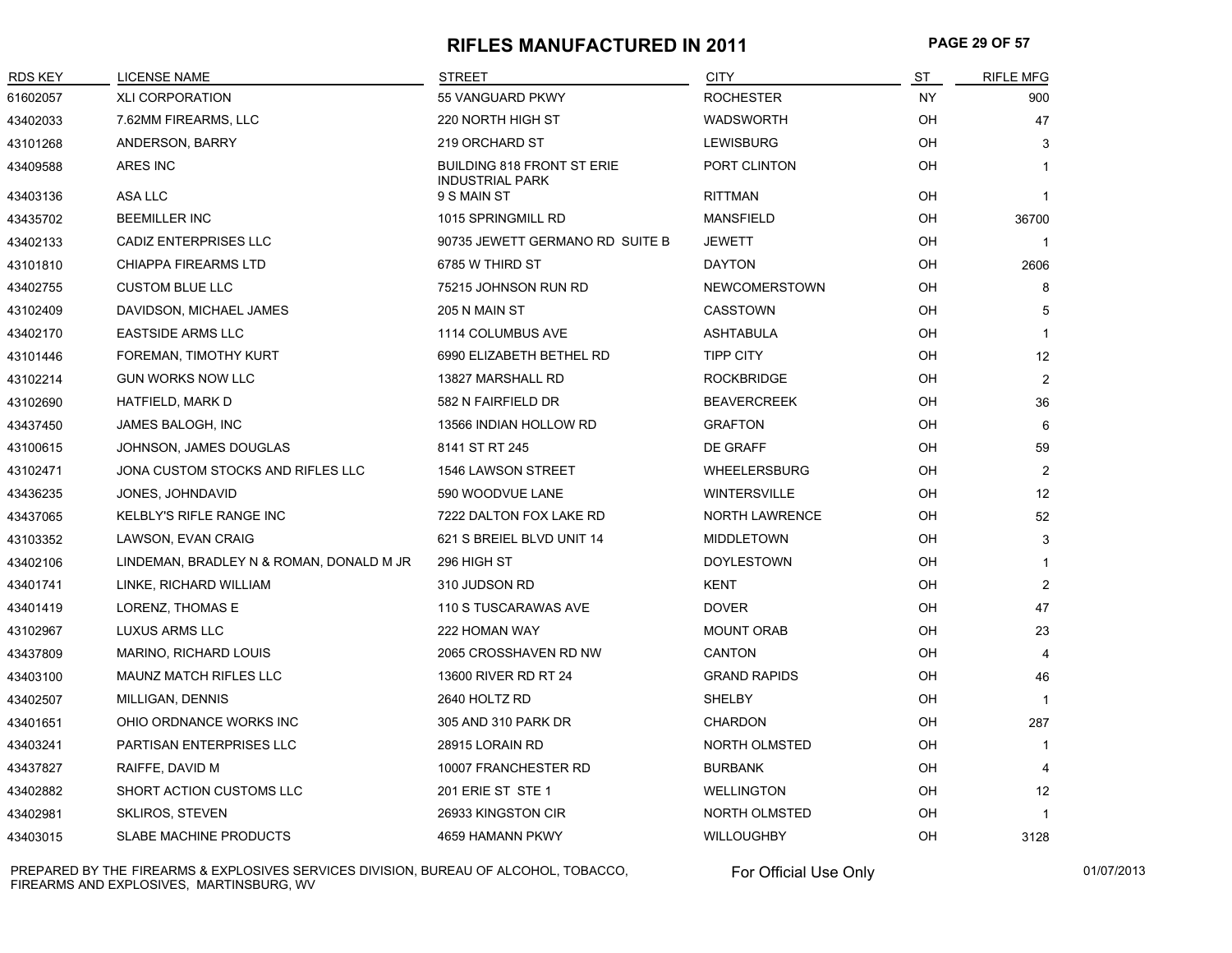#### **RIFLES MANUFACTURED IN 2011 PAGE 30 OF 57**

| <b>RDS KEY</b> | LICENSE NAME                         | <b>STREET</b>                  | <b>CITY</b>          | ST        | <b>RIFLE MFG</b> |
|----------------|--------------------------------------|--------------------------------|----------------------|-----------|------------------|
| 43102059       | STOUTS GUN SHOP & REPAIR, LLC        | 5452 CR 26                     | <b>BELLEFONTAINE</b> | <b>OH</b> | 14               |
| 43402826       | <b>VALKYRIE ARMAMENT LLC</b>         | 7850 ROOT RD                   | NORTH RIDGEVILLE     | OH        | 2                |
| 43403465       | <b>VALLEY FORGE DEFENSE LLC</b>      | 597 BRIDGESIDE DR              | <b>AVON LAKE</b>     | OH        | 2                |
| 43402521       | <b>VALOR ARMS LLC</b>                | 2812 RIVERVIEW RD              | <b>AKRON</b>         | OH        | 8                |
| 43103023       | <b>VELOCITY HOUSE LTD</b>            | 102 NORTH MIAMI AVE #3         | <b>CLEVES</b>        | OH        | $\mathbf{1}$     |
| 43400683       | <b>VERHOFF, DARRIN</b>               | 242 W 4TH ST                   | <b>OTTAWA</b>        | OH        | 21               |
| 43437699       | WALTER, JAMES F                      | 19605 NICKLE PLATE DIAGONAL RD | <b>WELLINGTON</b>    | OH        | 11               |
| 43102512       | X-TREME SHOOTING PRODUCTS LLC        | 2000A FORD CIRCLE              | <b>MILFORD</b>       | OH        | 75               |
| 57303844       | 2 VET ARMS CO LLC                    | 316 E BK 1204 RD               | <b>STIGLER</b>       | OK        | 48               |
| 57302562       | <b>ACCURATE IRON LLC</b>             | 12804 BUCKBOARD RD             | <b>JONES</b>         | OK        |                  |
| 57303394       | ADAMS, ARNOLD LEE III                | 15324 ELIZABETH DR             | <b>PIEDMONT</b>      | OK        | $\overline{2}$   |
| 57303768       | <b>BDC ARMS &amp; AMMUNITION LLC</b> | 1210 GORDON COOPER             | <b>SHAWNEE</b>       | OK        | $\mathbf{1}$     |
| 57303570       | <b>CLASS 3 DESIGNS LLC</b>           | 1339 W EMERALD WAY             | <b>MUSTANG</b>       | OK        | $\mathbf 1$      |
| 57302390       | <b>CUTTING EDGE ARMS LLC</b>         | 6840 NW 11TH STREET            | <b>OKLAHOMA CITY</b> | OK        | $\mathbf 1$      |
| 57303279       | DYKES, LESLIE W                      | 601 S MAIN ST                  | LEEDEY               | OK        |                  |
| 57337041       | FLEMING, JAMES                       | HC 63 BOX 196                  | <b>RED OAK</b>       | OK        | $\overline{2}$   |
| 57303304       | FRANSON, DONALD                      | 6813 EAST 15TH ST              | <b>TULSA</b>         | OK        | 10               |
| 57336993       | FRIEND, MICHAEL L                    | 69400 E HWY 60                 | WYANDOTTE            | OK        | 12               |
| 57302947       | HAWKINS, RUSSELL BRENT               | 402 ASH RD                     | <b>CHOCTAW</b>       | OK        | 6                |
| 57303737       | <b>ISRAEL, HENRY DON</b>             | 818 W MAIN                     | <b>YUKON</b>         | OK        |                  |
| 57303206       | LAKESIDE PRODUCTS LLC                | 116 LOCHVIEW LN                | CANADIAN             | OK        | 12               |
| 57303164       | LOKI WEAPON SYSTEMS INC              | 320 NW INDUSTRIAL RD           | <b>ATOKA</b>         | OK        | 46               |
| 57302643       | OKLAHOMA ARQUEBUS LLC                | 5504 N HUNTERS RIDGE           | <b>STILLWATER</b>    | OK        | 2                |
| 57303649       | REDNECK FIREARMS INC                 | 19891 SE 15TH ST               | <b>HARRAH</b>        | OK        | $\mathbf 1$      |
| 57302942       | <b>RIJAS SERVICES LLC</b>            | 10204 E 450 RD                 | <b>CLAREMORE</b>     | OK        | 47               |
| 57303090       | SIERRA 1 GUN WORKS LLC               | 8604 NW 155 PL                 | <b>EDMOND</b>        | OK        | 37               |
| 57302130       | SMITH, CRAIG ALLEN                   | 502 S LOGAN STREET             | <b>BOISE CITY</b>    | OK        |                  |
| 57300150       | SPACE-CONSYSTEMS INC                 | 6567 E 21ST PL #A, B, C, D, E  | <b>TULSA</b>         | OK        | 38               |
| 57301293       | <b>SURGEON RIFLES LLC</b>            | 48955 MOCCASIN TRAIL RD        | <b>PRAGUE</b>        | OK        | 159              |
| 57301381       | T M ENTERPRISES INC                  | 26103 WILSON RD                | <b>HENRYETTA</b>     | OK        | $\mathbf{1}$     |
| 57302525       | TEDS CUSTOM SHOP LLC                 | 117 BLUE STEM                  | <b>WEATHERFORD</b>   | OK.       | 2                |
| 57303329       | <b>TWO RIVERS ARMS LLC</b>           | 3921 S BRYANT                  | OKLAHOMA CITY        | OK.       | 42               |
| 57303469       | WHITE SHELL LLC                      | 11233 S 212TH E AVE            | <b>BROKEN ARROW</b>  | OK        | 22               |

PREPARED BY THE FIREARMS & EXPLOSIVES SERVICES DIVISION, BUREAU OF ALCOHOL, TOBACCO, FIREARMS AND EXPLOSIVES, MARTINSBURG, WV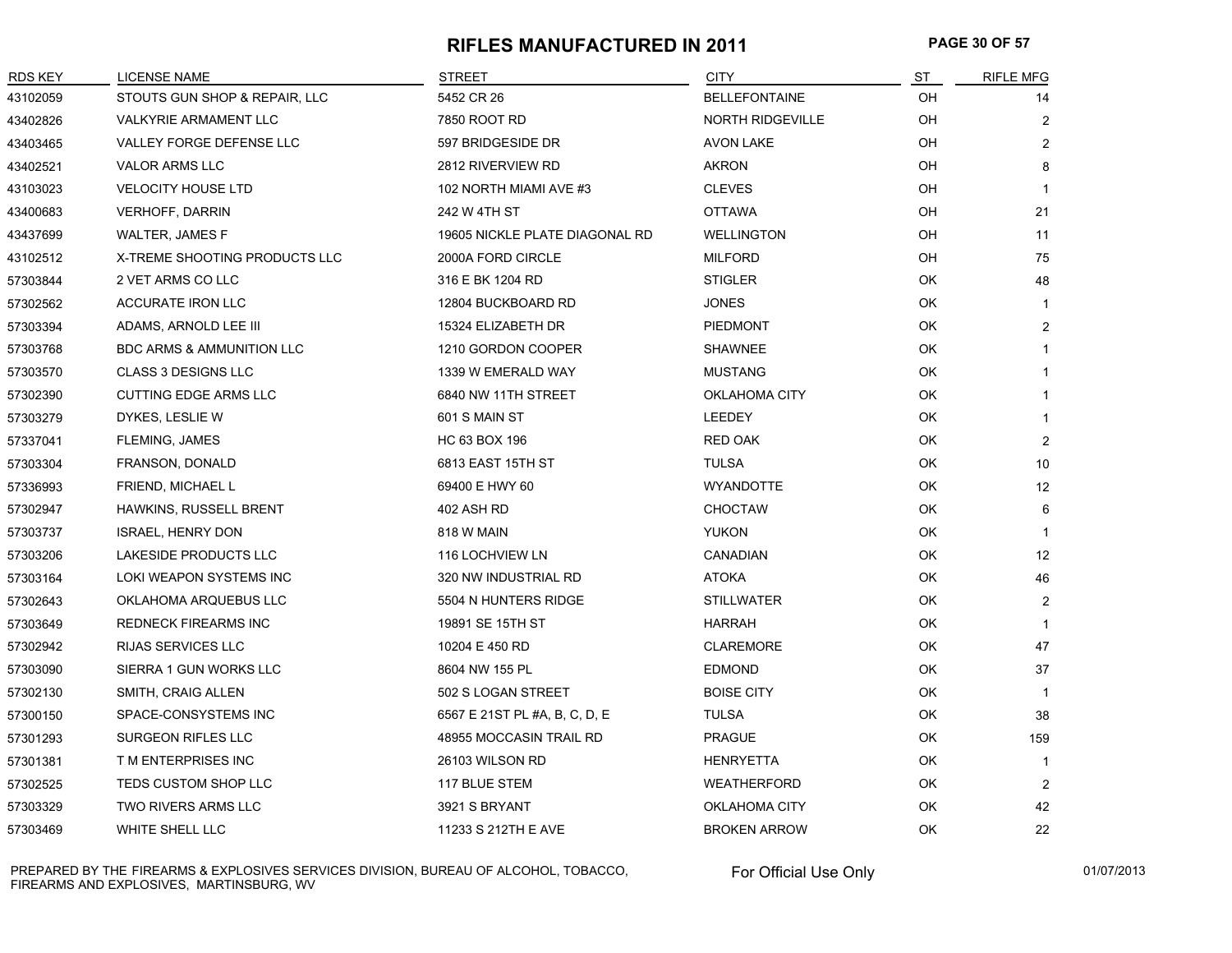#### **RIFLES MANUFACTURED IN 2011 PAGE 31 OF 57**

| <b>RDS KEY</b> | LICENSE NAME                      | STREET                              | <b>CITY</b>                | <b>ST</b>  | <b>RIFLE MFG</b> |
|----------------|-----------------------------------|-------------------------------------|----------------------------|------------|------------------|
| 57336699       | ZIMMERMAN, DAN B                  | 3840 SW 113TH                       | OKLAHOMA CITY              | OK         |                  |
| 99303056       | ATTERO ARMS AND ACCESSORIES LLC   | 8235 N KERBY AVE                    | <b>PORTLAND</b>            | OR.        | $\overline{1}$   |
| 99302497       | <b>AXTS INC</b>                   | 1851 CORDON RD SE                   | <b>SALEM</b>               | <b>OR</b>  | 175              |
| 99302569       | <b>BLACK RIFLE COMPANY LLC</b>    | 15140 SE 82ND DR STE 350            | <b>CLACKAMAS</b>           | OR.        | 23               |
| 99303103       | <b>BUEHLER, RETO</b>              | 4706 TABLE ROCK RD UNIT F           | <b>CENTRAL POINT</b>       | <b>OR</b>  | 4                |
| 99302906       | CAYLOR, DUANE JAYSON              | 11311 SE MILKY WAY                  | <b>PRINEVILLE</b>          | OR.        | $\overline{2}$   |
| 99303044       | <b>CHAZKAT LLC</b>                | 2000 SE 4TH AVE                     | <b>CANBY</b>               | OR.        | 14               |
| 99303200       | DOUBLE TAP LLC                    | 1034 SE CASTLEWOOD DR               | <b>BEND</b>                | ${\sf OR}$ | $\mathbf{1}$     |
| 99301629       | FORT MOE ARMS LLC                 | 3678 SE WILLAMETTE AVE              | <b>MILWAUKIE</b>           | OR.        | $\overline{c}$   |
| 99303060       | FOX, JOHN STEPHEN                 | 12992 SE WHERE ELSE LANE            | <b>MILWAUKIE</b>           | OR.        | 19               |
| 99302489       | <b>HAMLEYS LLC</b>                | 30 SE COURT AVE                     | <b>PENDLETON</b>           | OR.        | 1                |
| 99302091       | <b>J M WELDING LLC</b>            | 7070 NW NARCISSA LN BLDG B          | <b>CROOKED RIVER RANCH</b> | OR.        | $\overline{4}$   |
| 99303354       | JOHN RIGBY & CO LLC               | 19883 8TH ST                        | <b>BEND</b>                | OR.        | $\overline{2}$   |
| 99303087       | <b>MSY ENTERPRISES LLC</b>        | 5377 MCINTOSH CT N                  | <b>KEIZER</b>              | 0R         | $\mathbf 1$      |
| 99301142       | NOSLER, INC                       | 107 SW COLUMBIA ST                  | <b>BEND</b>                | OR.        | 509              |
| 99301001       | NOVESKE RIFLEWORKS LLC            | 594 NE E ST                         | <b>GRANTS PASS</b>         | OR.        | 1437             |
| 99301752       | POWDER RIVER PRECISION INC        | 3835 23RD STREET                    | <b>BAKER CITY</b>          | OR.        | -1               |
| 99301566       | <b>RAY'S ORDNANCE LLC</b>         | 15212 SE STEPHENS CT                | <b>PORTLAND</b>            | OR.        | $\mathbf{1}$     |
| 99302881       | STS ARMS LLC                      | 625 N BAY BLVD #5                   | <b>TOLEDO</b>              | 0R         | 79               |
| 99301710       | STUBBORN MULE OUTDOOR SUPPLY, LLC | 484 PLEASANT VALLEY RD              | <b>GRANTS PASS</b>         | OR.        | 1                |
| 99302152       | TACTICAL MANUFACTURING INC        | 57319 HAZEN RD                      | <b>WARREN</b>              | OR.        | 48               |
| 99337182       | TNW FIREARMS INC                  | 55325 TIMBER RD                     | <b>VERNONIA</b>            | OR.        | 1135             |
| 99301937       | <b>TORNADO TECHNOLOGIES LLC</b>   | 2020 NW ALOCLEK DRIVE SUITE 102     | <b>HILLSBORO</b>           | OR.        | 3                |
| 99302820       | <b>TRIBB333 ENTERPRISES LLC</b>   | 1375 3RD ST NW                      | SALEM                      | 0R         | $\mathbf 1$      |
| 99303052       | WEYAND, JOHN L                    | 52261 KELLY SPRINGS RD              | <b>MAUPIN</b>              | OR.        | 3                |
| 99302863       | WYATTS OUTDOOR INC                | 4856 PIONEER RD                     | <b>MEDFORD</b>             | OR.        | $\mathbf 1$      |
| 99302088       | YEAMANS, MATTHEW B                | 480 ROGUE RIVER PKWY                | <b>TALENT</b>              | OR.        | 88               |
| 82502166       | ACCURATE RIFLEWORKS, LLC          | 11938 1/2 ROUTE 19 NORTH            | <b>WATERFORD</b>           | <b>PA</b>  | 8                |
| 82304672       | ACU SECURE ENTERPRISE LLC         | 26 W BROAD STE 105                  | <b>BETHLEHEM</b>           | <b>PA</b>  | 5                |
| 82304950       | BANSNERS ULTIMATE RIFLES LLC      | 261 E MAIN ST                       | ADAMSTOWN                  | <b>PA</b>  | 45               |
| 82338992       | BORDEN, JAMES F                   | 1325 SHELDON HILL ROAD              | <b>SPRINGVILLE</b>         | <b>PA</b>  | 44               |
| 82301687       | CLYMERS ULTRA DESERT RIFLES, LLC  | 1045 NW END BLVD LOT 326 2 MAPLE DR | QUAKERTOWN                 | <b>PA</b>  | 3                |
| 82503611       | CONTI, RONALD ALAN                | 2340 COPPER VALLEY RD               | <b>SHELOCTA</b>            | PA         | $\mathbf{1}$     |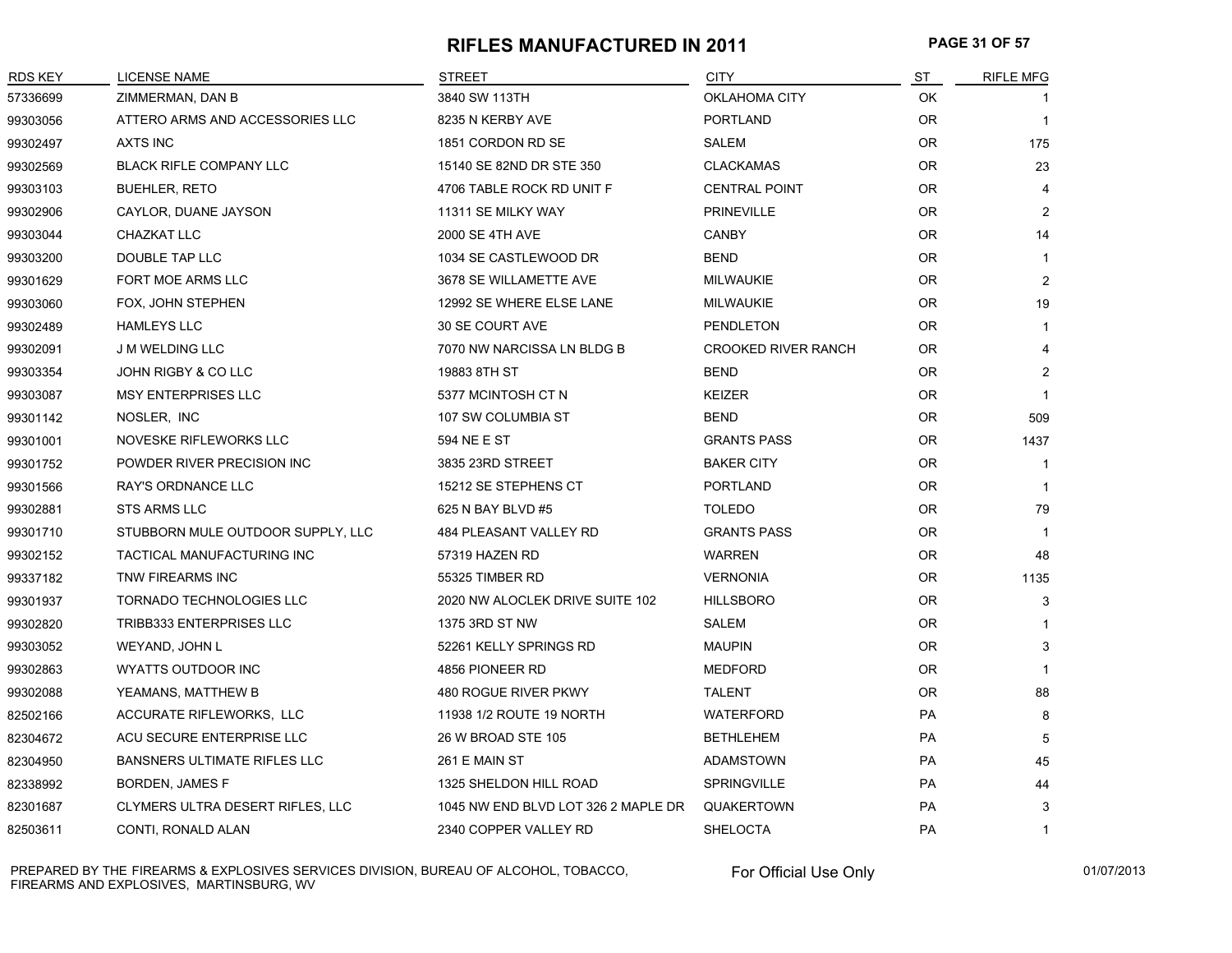#### **RIFLES MANUFACTURED IN 2011 PAGE 32 OF 57**

| <b>RDS KEY</b> | <b>LICENSE NAME</b>                  | <b>STREET</b>               | <b>CITY</b>         | ST        | <b>RIFLE MFG</b>        |
|----------------|--------------------------------------|-----------------------------|---------------------|-----------|-------------------------|
| 82503004       | DAVE BRUNO PRECISION RIFLES LLC      | 919 KITTANNING AVE          | <b>DAYTON</b>       | PA        | 15                      |
| 82508282       | ER SHAW INC                          | 5312 THOMS RUN RD           | <b>BRIDGEVILLE</b>  | PA        | 261                     |
| 82304536       | <b>GAMELAND GUNS LLC</b>             | 327 GAMELAND RD             | NEWVILLE            | PA        | 6                       |
| 82300848       | GOODLING, SIDNEY J                   | 1950 STOVERSTOWN RD         | <b>SPRING GROVE</b> | PA        | 10                      |
| 82503370       | GORELLI, KAITLYN B & GOLEM, RACHEL D | 1168 HIGHLAND AVE           | <b>VANDERGRIFT</b>  | PA        | 2                       |
| 82301232       | <b>HALO ARMS LLC</b>                 | 1396 NATHAN HALE DR         | PHOENIXVILLE        | PA        |                         |
| 82339102       | HAMMONDS, CLARENCE H                 | 415 GREENWAY                | <b>RED LION</b>     | PA        | $\overline{4}$          |
| 82302834       | <b>KEYSTONE SPORTING ARMS LLC</b>    | 155 SODOM RD                | <b>MILTON</b>       | PA        | 54934                   |
| 82304013       | KING, MARK S                         | 238 NOTCH RD                | DUNCANNON           | PA        | 13                      |
| 82304234       | LANCER SYSTEMS LP                    | 7566 MORRIS CT STE 300      | <b>ALLENTOWN</b>    | PA        | 117                     |
| 82302810       | M & B CUSTOM FIREARMS INC            | 58 VILLAGE RD               | ETTERS              | <b>PA</b> | 9                       |
| 82503096       | MASTERPIECE FENCE & DECK CO          | 311 WALTON STREET           | <b>PHILIPSBURG</b>  | PA        | $\mathbf 1$             |
| 82304762       | MUIR HOLLAND ENTERPRISES INC         | 180 CENTER HALL RD          | <b>COCHRANVILLE</b> | PA        | $\overline{2}$          |
| 82304026       | PHILADELPHIA ORDNANCE INC            | 222 ROESCH AVE              | ORELAND             | PA        | 3                       |
| 82300479       | PNEU DART INC                        | 15223 STATE ROUTE 87        | WILLIAMSPORT        | PA        | 991                     |
| 82503101       | ROBINSON CUSTOM GUNS LLC             | 861 RIDGE RD                | WAYNESBURG          | PA        | 8                       |
| 82304402       | ROCK RIDGE MACHINE WORKS INC         | 871 N READING RD            | <b>EPHRATA</b>      | PA        | 822                     |
| 82503544       | ROWLEY, GEORGE EDWARD JR             | 203 CLARENCE ST             | <b>HYNDMAN</b>      | PA        | $\overline{1}$          |
| 82300267       | SINGLE SHOT RIFLES INC               | 419 EMERY RD                | DINGMANS FERRY      | PA        | 48                      |
| 82303517       | STEMPLINGER, BERNARD A               | 134 SOUTH 9TH ST            | <b>AKRON</b>        | <b>PA</b> | $\overline{\mathbf{4}}$ |
| 82304974       | SURVIVAL TACTICAL SURPLUS ARMS LLC   | 521 WALKER HILL RD          | <b>NEWPORT</b>      | PA        | 5                       |
| 82502168       | SWATSWORTH, WILLIAM JOHN             | 156 BAKER RD                | DU BOIS             | PA        | 12                      |
| 82501196       | TWO CLCS INC                         | 280 GALECREST LANE          | <b>SOMERSET</b>     | <b>PA</b> | $\overline{1}$          |
| 82303270       | U S ARMAMENT CORP                    | 121 VALLEY VIEW DR          | EPHRATA             | PA        | 16                      |
| 82501855       | VERONESI, ANTHONY P & GEORGE R       | 205 OAK AVE                 | <b>SEMINOLE</b>     | PA        | 5                       |
| 82502999       | <b>XTREME MACHINING LLC</b>          | 6506 KYLERTOWN DRIFTING HWY | <b>DRIFTING</b>     | PA        | 49                      |
| 15703513       | BIG G OUTDOOR SPORTS LLC             | 1004 NORTH PARK SQ          | LANCASTER           | <b>SC</b> | -1                      |
| 15703141       | BUCK RUN HUNTING LODGE LLC           | 620 BENS ROAD               | ESTILL              | SC        | 7                       |
| 15703200       | CAROLINA CUSTOM RIFLES LLC           | 1162 CHINQUAPIN CHURCH RD   | <b>BATESBURG</b>    | <b>SC</b> | 24                      |
| 15701554       | CHANG, BILLY WILLS                   | 692 BROUGHTON ST SE         | <b>ORANGEBURG</b>   | SC        | 3                       |
| 15702640       | FN MANUFACTURING LLC                 | 751 OLD CLEMSON RD          | <b>COLUMBIA</b>     | SC        | 11082                   |
| 15702581       | FN MANUFACTURING, LLC                | 797 OLD CLEMSON ROAD        | <b>COLUMBIA</b>     | SC        | 696                     |
| 15702231       | <b>GORDON SPECIALTY ARMS LLC</b>     | 2A CUSTOM MILL CT           | <b>GREENVILLE</b>   | SC        | 15                      |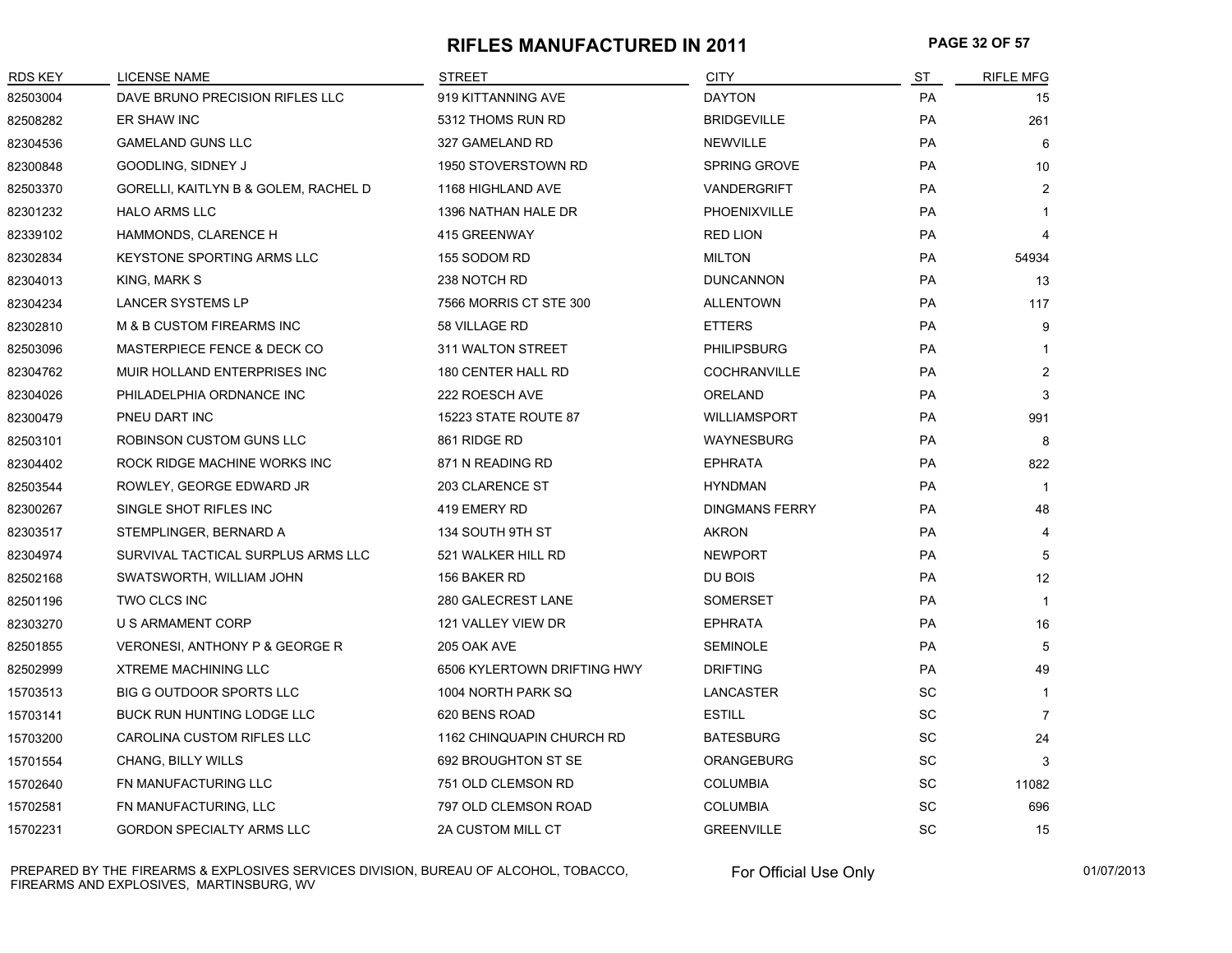#### **RIFLES MANUFACTURED IN 2011 PAGE 33 OF 57**

| <b>RDS KEY</b> | <b>LICENSE NAME</b>                | <b>STREET</b>                | <b>CITY</b>         | $ST$      | <b>RIFLE MFG</b> |
|----------------|------------------------------------|------------------------------|---------------------|-----------|------------------|
| 15701803       | JARRETT RIFLES INC                 | 383 BROWN RD                 | <b>JACKSON</b>      | SC        | 69               |
| 15702815       | JOHN W HEATON INC                  | 1158 PINE LOG ROAD EAST      | <b>AIKEN</b>        | SC        | 12353            |
| 15703176       | KNIESS, DIANA & JUSTIN             | 116 HIGH BRIDGE RD           | <b>SUMMERVILLE</b>  | SC        | 2                |
| 15736279       | ON TARGET INC                      | 1117 BELLREIVE DR            | <b>AIKEN</b>        | SC        | 22               |
| 15702546       | PALMETTO STATE ARMORY, LLC         | 3760 B FERNANDINA RD         | <b>COLUMBIA</b>     | SC        | 18163            |
| 15702946       | PALMETTO, STATE DEFENSE LLC        | 555 E SUBER RD               | <b>GREER</b>        | SC        | 32               |
| 15702747       | <b>WHEATON ARMS INC</b>            | 133 KIOWA LN                 | <b>PIEDMONT</b>     | SC        | $\overline{2}$   |
| 15701450       | WHITE, DAVID E                     | 373 PARKS FARM RD            | <b>JONESVILLE</b>   | SC        | $\overline{2}$   |
| 34600713       | AKERS, ROBERT WESLEY               | 1350 NEVA WAY                | <b>RAPID CITY</b>   | SD        |                  |
| 34600742       | DA ACQUISITIONS LLC                | 1310 INDUSTRY RD             | <b>STURGIS</b>      | SD        | 87               |
| 34600815       | DEEP CREEK OUTFITTERS LLC          | 19258 213TH ST               | <b>CREIGHTON</b>    | SD        | $\mathbf{1}$     |
| 34633475       | H S PRECISION INC                  | 1301 TURBINE DR              | <b>RAPID CITY</b>   | SD        | 577              |
| 34600677       | JONES, JAMES AARON                 | 2221 S PLAZA UNIT 15         | <b>RAPID CITY</b>   | <b>SD</b> | 4                |
| 34633933       | MAYER, LOUIS                       | 422 N MAIN                   | <b>ISABEL</b>       | SD        | $\mathbf{1}$     |
| 34600746       | MILLER MANUFACTURING LLC           | 150 PURL ST                  | <b>SAINT ONGE</b>   | <b>SD</b> | $\overline{2}$   |
| 34600847       | MORCCO INC                         | 18636 HORSE CREEK LANE       | <b>NEWELL</b>       | SD        | 3                |
| 34600878       | REMINGTON ARMS COMPANY LLC         | 1310 INDUSTRY RD             | <b>STURGIS</b>      | <b>SD</b> | 455              |
| 34600644       | SATTERLEE ARMS LLC                 | 21593 PAHKAMAA RD            | <b>DEADWOOD</b>     | SD        | 12               |
| 34600087       | SHILLING, BENJAMIN L               | 14870 229TH ST               | <b>RAPID CITY</b>   | SD        | $\mathbf{1}$     |
| 34600508       | STAM, ERIC JAMES & DAWN MICHELLE   | 100 MAJOR DR                 | <b>TIMBER LAKE</b>  | <b>SD</b> | 1                |
| 16236907       | <b>BARRETT FIREARMS MFG INC</b>    | 5926 MILLER LANE             | <b>MURFREESBORO</b> | <b>TN</b> | 1866             |
| 16203463       | BRAVO 5 LLC                        | 2404 WALNUT GROVE RD         | <b>CHRISTIANA</b>   | <b>TN</b> | 3                |
| 16204956       | DRESNER, MICHAEL JACOB             | 203 W SOUTHWOOD LN           | OAK RIDGE           | TN        | 6                |
| 16205051       | HANKES, BRET ARNOLD                | 988 CHEEKWOOD TRAIL          | <b>CLARKSVILLE</b>  | <b>TN</b> | 64               |
| 16205478       | <b>HERO GEAR INC</b>               | 521 S COLLEGE ST             | <b>WINCHESTER</b>   | <b>TN</b> |                  |
| 16204731       | <b>IRONWORKS MFG LLC</b>           | 1812 NORTH BROAD ST STE 2    | <b>TAZEWELL</b>     | TN        | 43               |
| 16204086       | <b>JAMES LYLE GRAHAM</b>           | 995 MOHAWK CREEK RD          | <b>MIDWAY</b>       | <b>TN</b> | 100              |
| 16202247       | MATHIS, RANDALL R                  | 45 JENELLE DR                | <b>PARIS</b>        | <b>TN</b> | 3                |
| 16203266       | MCGUIRE, JOHN B                    | 206 PARKVIEW DR              | <b>MC MINNVILLE</b> | <b>TN</b> | 13               |
| 16203450       | MILLER, JEFFERY ALLEN              | <b>1117 RATTLESNAKE ROAD</b> | <b>MC MINNVILLE</b> | <b>TN</b> | 22               |
| 16204224       | MOSSY CREEK ARMS INC               | 3647 F TROUSDALE DR          | <b>NASHVILLE</b>    | TN        | 3                |
| 16203559       | PERSIMMON RIDGE ENTERPRISES INC    | 1104 E CHURCH ST SUITE 1     | <b>GREENEVILLE</b>  | <b>TN</b> |                  |
| 16204945       | PICKLER COMPREHENSIVE SECURITY LLC | 11652 BELLE MANOR DR         | <b>ARLINGTON</b>    | <b>TN</b> | 12               |

PREPARED BY THE FIREARMS & EXPLOSIVES SERVICES DIVISION, BUREAU OF ALCOHOL, TOBACCO, FIREARMS AND EXPLOSIVES, MARTINSBURG, WV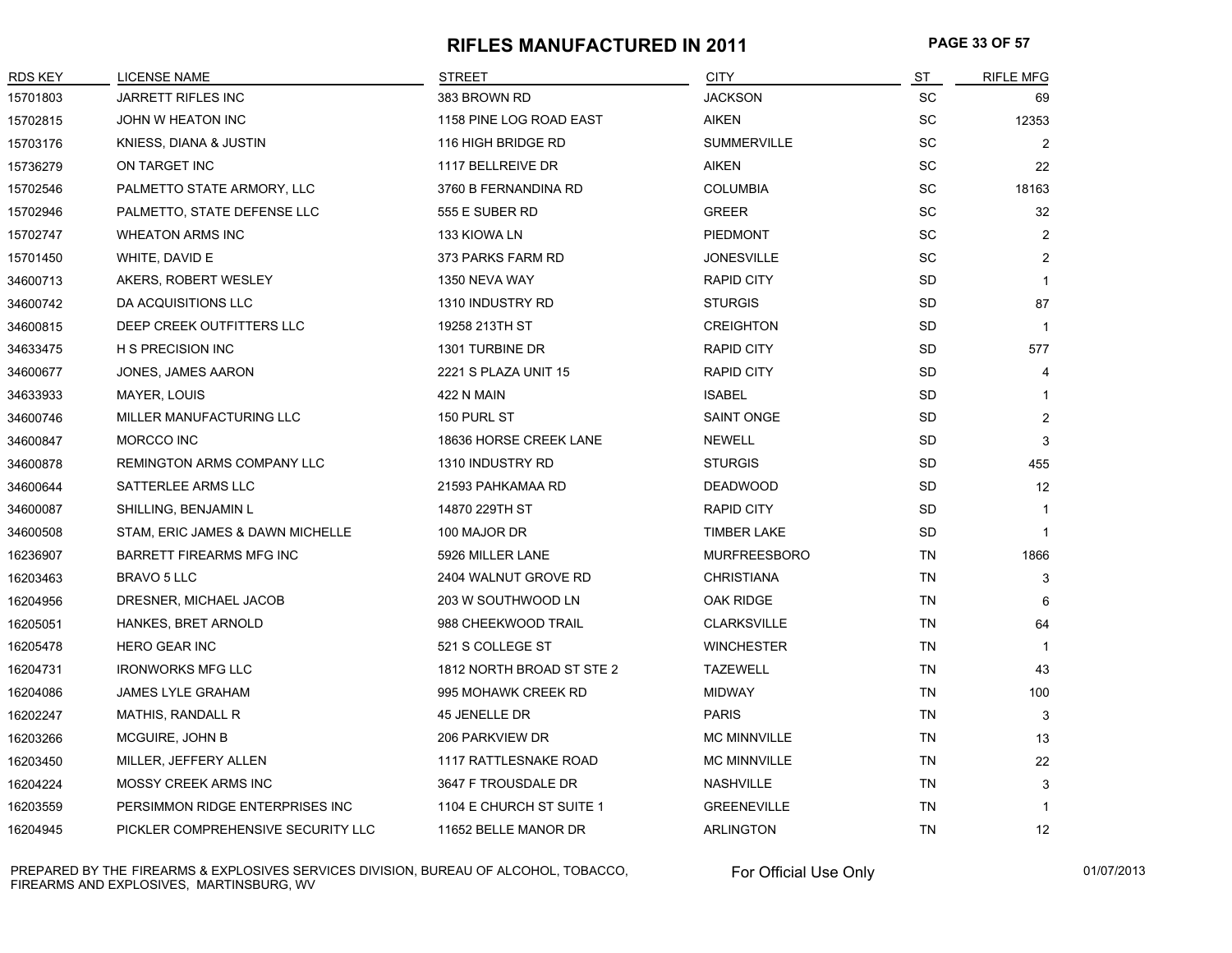#### **RIFLES MANUFACTURED IN 2011 PAGE 34 OF 57**

| <b>RDS KEY</b> | LICENSE NAME                                  | <b>STREET</b>                 | <b>CITY</b>         | ST        | <b>RIFLE MFG</b> |
|----------------|-----------------------------------------------|-------------------------------|---------------------|-----------|------------------|
| 16205022       | Patriot Defense Arms LLC                      | 5148 Elmore Rd, STE 1         | <b>MEMPHIS</b>      | TN        | 28               |
| 16204750       | RIFLE SPECIALIST INC, THE                     | 179 BROOKSTONE RD             | PARROTTSVILLE       | <b>TN</b> | 9                |
| 16201563       | RUIZ, JIMMY JOE                               | 3550 PAPERMILL DR             | <b>KNOXVILLE</b>    | TN        | 38               |
| 16200053       | SELLARS, TROY                                 | 1048 EAGLE VIEW DR            | <b>KODAK</b>        | TN        | 6                |
| 16201595       | TG INTERNATIONAL INC                          | 3260 NORTH BEND CIRCLE BLDG 4 | <b>ALCOA</b>        | <b>TN</b> | 147              |
| 16202715       | <b>USELTON ARMS INC</b>                       | 390 SOUTHWINDS DR             | <b>FRANKLIN</b>     | TN        | 5                |
| 16205116       | WILKEY, CARL JOSEPH                           | 2224 OGDEN RD                 | <b>DAYTON</b>       | <b>TN</b> | 1                |
| 57505779       | 545 LLC                                       | 1590 U S HWY 259 S            | <b>DAINGERFIELD</b> | TX        | 1                |
| 57602577       | 74U LLC                                       | 17 HICKORY CT                 | <b>RICHWOOD</b>     | TX        | 3                |
| 57602759       | A M ROBERTS LLC                               | 19515 WIED RD SUITE D         | <b>SPRING</b>       | TX        | 15               |
| 57503538       | AAA CLASSICS OF AMERICA LLC                   | 12390 RENDON RD               | <b>BURLESON</b>     | TX        | 50               |
| 57404880       | ANTUNEZ, CARLOS                               | 1224 TANGO                    | <b>SAN ELIZARIO</b> | TX        | 3                |
| 57603264       | ASHLEY, TOMMY E                               | 3607 TIDALWOOD DR             | <b>MANVEL</b>       | TX        | 1                |
| 57504682       | ATWELL FINISHES LLC                           | 1207 MELROSE DR               | <b>RICHARDSON</b>   | TX        | 13               |
| 57401497       | AUSTIN PRECISION PRODUCTS INC                 | 850 CR 177                    | <b>LEANDER</b>      | TX        | 1536             |
| 57402409       | <b>BASS TO BUFFALO LP</b>                     | 12434 BEE CAVE RD             | <b>BEE CAVE</b>     | TX        | $\mathbf{1}$     |
| 57602538       | BEASLEY, DAVID W                              | 10558 SETTLERS CROSSING       | CONROE              | TX        | 3                |
| 57505606       | BITTNER, MATTHEW CHASE                        | 501 S DUMAS AVE               | <b>DUMAS</b>        | TX        | $\overline{2}$   |
| 57600679       | <b>BODINE, WILLIAM ETCYL</b>                  | 1305 EVERGLADE                | PASADENA            | TX        | 1                |
| 57504822       | <b>BRADSHAW, BAILEY</b>                       | PR 2114                       | <b>GILMER</b>       | TX        | 3                |
| 57504967       | <b>BRADY, ANDREW SCOTT</b>                    | 6207 RENWOOD DR               | <b>FORT WORTH</b>   | TX        | 10               |
| 57505789       | <b>BRAZOS ARMS LLC</b>                        | 360 SPUR 1189                 | <b>WEATHERFORD</b>  | <b>TX</b> | 32               |
| 57403754       | <b>BURNS, TIPTON MICHAEL</b>                  | 225 NEAL LN                   | <b>CANYON LAKE</b>  | TX        | 5                |
| 57404902       | <b>BUSINESS INITIATIVES OF ROUND ROCK LLC</b> | 3935 WHITEY FORD WAY          | <b>ROUND ROCK</b>   | <b>TX</b> | 1                |
| 57540686       | C A M III CORPORATION                         | CO RD 410                     | <b>OZONA</b>        | <b>TX</b> | $\overline{c}$   |
| 57402463       | CACTUS WEAPONS SYSTEMS, INC                   | 109 PIERCE STREET             | DEL RIO             | TX        | 2                |
| 57504943       | CLIFTON, JEFFREY RAY & PAMELA KAY             | 248 E NEW BOSTON RD           | <b>NASH</b>         | TX        | 49               |
| 57402337       | CROWLEY, CHARLES S JR                         | 550 CR 412                    | <b>TAYLOR</b>       | TX        | $\mathbf{1}$     |
| 57603079       | <b>CUSTOM DESIGNED COMPUTERS LLC</b>          | 24540 I-45 C4                 | <b>SPRING</b>       | TX        | 22               |
| 57403825       | DUKE, SAM BLALOCK                             | 6720 N LITTLE CREEK RD        | <b>UTOPIA</b>       | TX        | 1                |
| 57602230       | <b>ESG GUNWORKS LLC</b>                       | 3000 N MAIN #3B               | <b>BAYTOWN</b>      | TX        | 24               |
| 57438309       | EXO-DIMENSIONAL INC                           | 2315 COUNTY ROAD 414          | SPICEWOOD           | TX        | -1               |
| 57600160       | FIREARMS INTERNATIONAL INC                    | 5151 MITCHELLDALE B11-B14     | <b>HOUSTON</b>      | TX        | 1941             |

PREPARED BY THE FIREARMS & EXPLOSIVES SERVICES DIVISION, BUREAU OF ALCOHOL, TOBACCO, FIREARMS AND EXPLOSIVES, MARTINSBURG, WV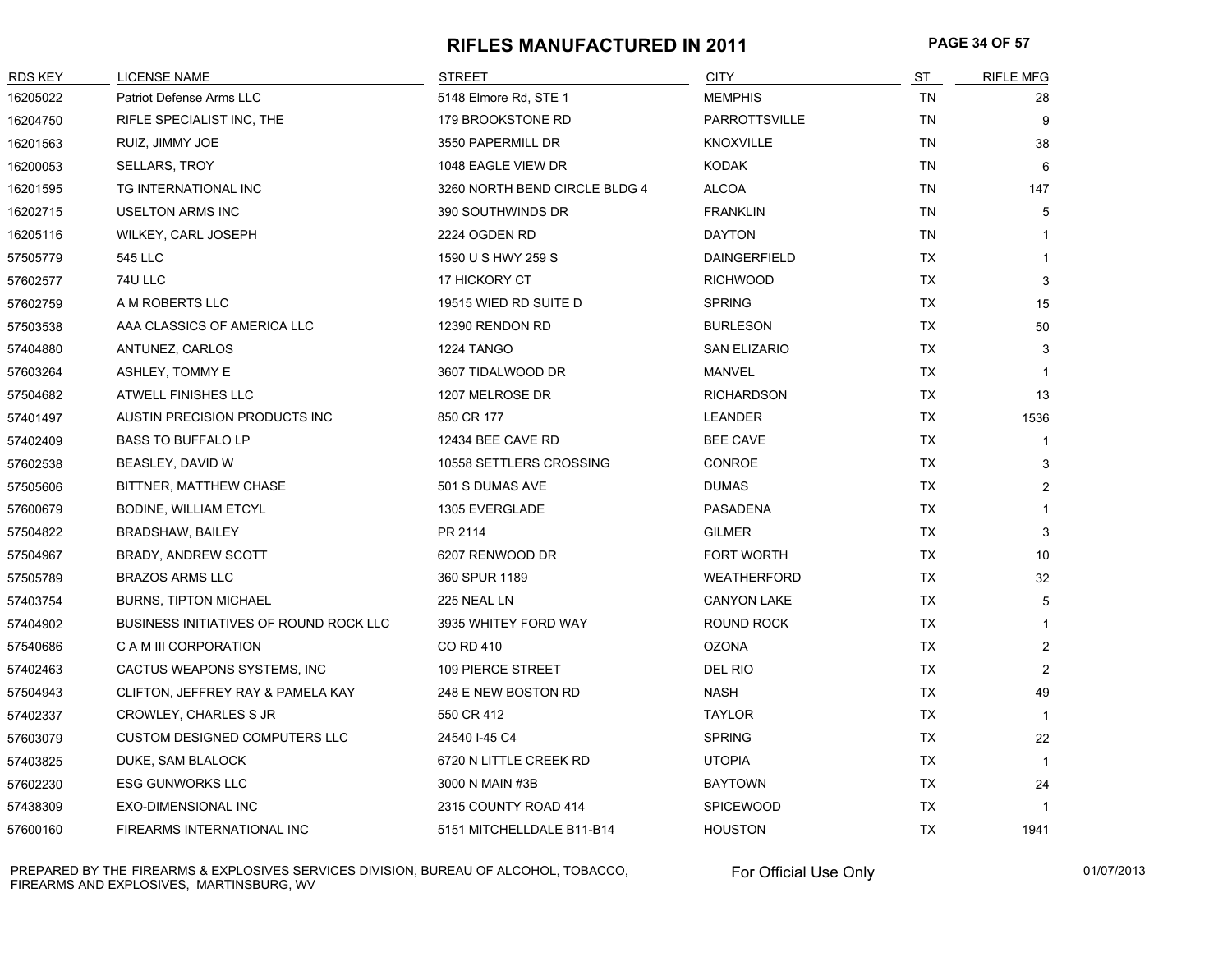#### **RIFLES MANUFACTURED IN 2011 PAGE 35 OF 57**

| <b>RDS KEY</b> | <b>LICENSE NAME</b>                | <b>STREET</b>                                     | <b>CITY</b>           | ST        | <b>RIFLE MFG</b>      |
|----------------|------------------------------------|---------------------------------------------------|-----------------------|-----------|-----------------------|
| 57403973       | <b>FIVE FOUR TACTICAL</b>          | 2843 HAYDEN RANCH RD                              | <b>FREDERICKSBURG</b> | <b>TX</b> | 38                    |
| 57404554       | FOX KNIGHT TACTICAL LLC            | 6805 FM 306                                       | <b>NEW BRAUNFELS</b>  | TX        | $\overline{7}$        |
| 57506778       | <b>GEORGE, MICHAEL</b>             | 1491 CR 4520                                      | <b>WOLFE CITY</b>     | TX        | 22                    |
| 57403810       | <b>GROMATZKY, RODNEY</b>           | 125 BAIRD ST                                      | <b>OGLESBY</b>        | TX        | 3                     |
| 57601816       | HACKETT, RICHARD                   | 11778 CLINT PARKER RD                             | CONROE                | TX        | 17                    |
| 57403762       | HALL, CORBY VINCENT                | 2405 LIFEJAUS INDUSTRIAL DRIVE, SUITE<br>101      | <b>NEW BRAUNFELS</b>  | <b>TX</b> | 3                     |
| 57401043       | HCR INC                            | 5726 SAFARI DR                                    | <b>NEW BRAUNFELS</b>  | TX        | 73                    |
| 57636527       | HIGH STANDARD MANUFACTURING CO INC | 5151 MITCHELLDALE STE B11-B14                     | <b>HOUSTON</b>        | TX        | 562                   |
| 57404444       | HILL COUNTRY BLACK RIFLES LLC      | 3965 THOUSAND OAKS DR STE 4                       | <b>SAN ANTONIO</b>    | TX        | 31                    |
| 57404897       | JEP FIREARMS LLC                   | 330 NATIVE OAKS                                   | <b>AXTELL</b>         | TX        | $\mathbf{1}$          |
| 57601653       | <b>JBJ CUSTOM GUNS LLC</b>         | 54 GILLEY RD                                      | <b>NEW WAVERLY</b>    | <b>TX</b> | $\overline{2}$        |
| 57602853       | <b>JBRYANT ENTERPRISES INC</b>     | 311 RIDGECREST ST                                 | <b>MAGNOLIA</b>       | TX        | 5                     |
| 57405133       | JOHN MAPLES & COMPANY              | 881 BURR OAK RD                                   | <b>HUNT</b>           | TX        | $\mathbf{2}^{\prime}$ |
| 57504664       | JOHNSON GUNSMITHING LLC            | 252 BLUEBONNET DR E                               | <b>CRESSON</b>        | TX        | $\mathbf{1}$          |
| 57403373       | JOHNSON, GERALD WILLIAM JR         | 3317 FOREST TRAIL                                 | <b>BANDERA</b>        | ТX        | $\overline{c}$        |
| 57602684       | JOHNSTON, PAUL RICHARD             | 355 LINWOOD                                       | CONROE                | <b>TX</b> | $\mathbf{2}$          |
| 57404251       | <b>KELTEC SYSTEMS INC</b>          | 346 HOFFMAN RD                                    | <b>BASTROP</b>        | TX        | $\mathbf 1$           |
| 57601289       | <b>KENCO ARMS LLC</b>              | 10111 CHAMPION FOREST LOOP                        | <b>CONROE</b>         | <b>TX</b> | 11                    |
| 57403453       | KIDD INNOVATIVE DESIGN LLC         | 2633 TERMINAL LOOP RD                             | <b>MCQUEENEY</b>      | TX        | 245                   |
| 57505560       | KILLOUGH ENTERPRISES INC           | 5999 US HWY 83                                    | <b>WINTERS</b>        | TX        | $\mathbf{1}$          |
| 57601443       | KLEIBER ENTERPRISES INC            | 6200 N SHEPHERD                                   | <b>HOUSTON</b>        | TX        | 15                    |
| 57500776       | KNIPSTEIN, ROBERT CHARLES          | <b>1721 VENETIAN CIRCLE</b>                       | <b>ARLINGTON</b>      | TX        | 3                     |
| 57403286       | <b>KNS PRECISION INC</b>           | 112 MARSCHALL CREEK RD                            | <b>FREDERICKSBG</b>   | <b>TX</b> | $\overline{7}$        |
| 57602714       | <b>KRAZ ARMS INC</b>               | 501 N RICHEY                                      | PASADENA              | TX        | $\mathbf{1}$          |
| 57602933       | KURZADKOWSKI, CHRISTOPHER          | 4469 SHADY LAKE DR                                | <b>SEABROOK</b>       | <b>TX</b> | 33                    |
| 57542125       | LAU, MICHAEL RICHARD               | 34280 N STATE HWY 108                             | <b>MINGUS</b>         | TX        | 17                    |
| 57404175       | LIBERTY ARMS INTERNATIONAL LLC     | 2802 DELMAR DR STE A,B,F                          | <b>VICTORIA</b>       | TX        | 21                    |
| 57637564       | LONE STAR RIFLE CO INC             | 11231 ROSE ROAD                                   | <b>CONROE</b>         | <b>TX</b> | 10                    |
| 57602377       | MARTIN, GARY L                     | 18000 GROSCHKE ROAD B1                            | <b>HOUSTON</b>        | TX        | 5                     |
| 57434208       | <b>MAVERICK ARMS, INC</b>          | INDUSTRIAL BLVD MAVERICK CO DEVLPT<br><b>PARK</b> | <b>EAGLE PASS</b>     | <b>TX</b> | 51794                 |
| 57505898       | MAYS, RICHARD TODD                 | 1405 COLUMBIA DR                                  | <b>MIDLOTHIAN</b>     | TX        | $\mathbf{1}$          |
| 57602488       | MG ARMS, INC                       | 6030 TREASCHWIG                                   | <b>SPRING</b>         | <b>TX</b> | 10                    |
| 57502754       | MICHENER, DAVID BENJAMIN           | 2205 HANDLEY EDERVILLE RD                         | <b>FORT WORTH</b>     | TX        | 4                     |

PREPARED BY THE FIREARMS & EXPLOSIVES SERVICES DIVISION, BUREAU OF ALCOHOL, TOBACCO, FIREARMS AND EXPLOSIVES, MARTINSBURG, WV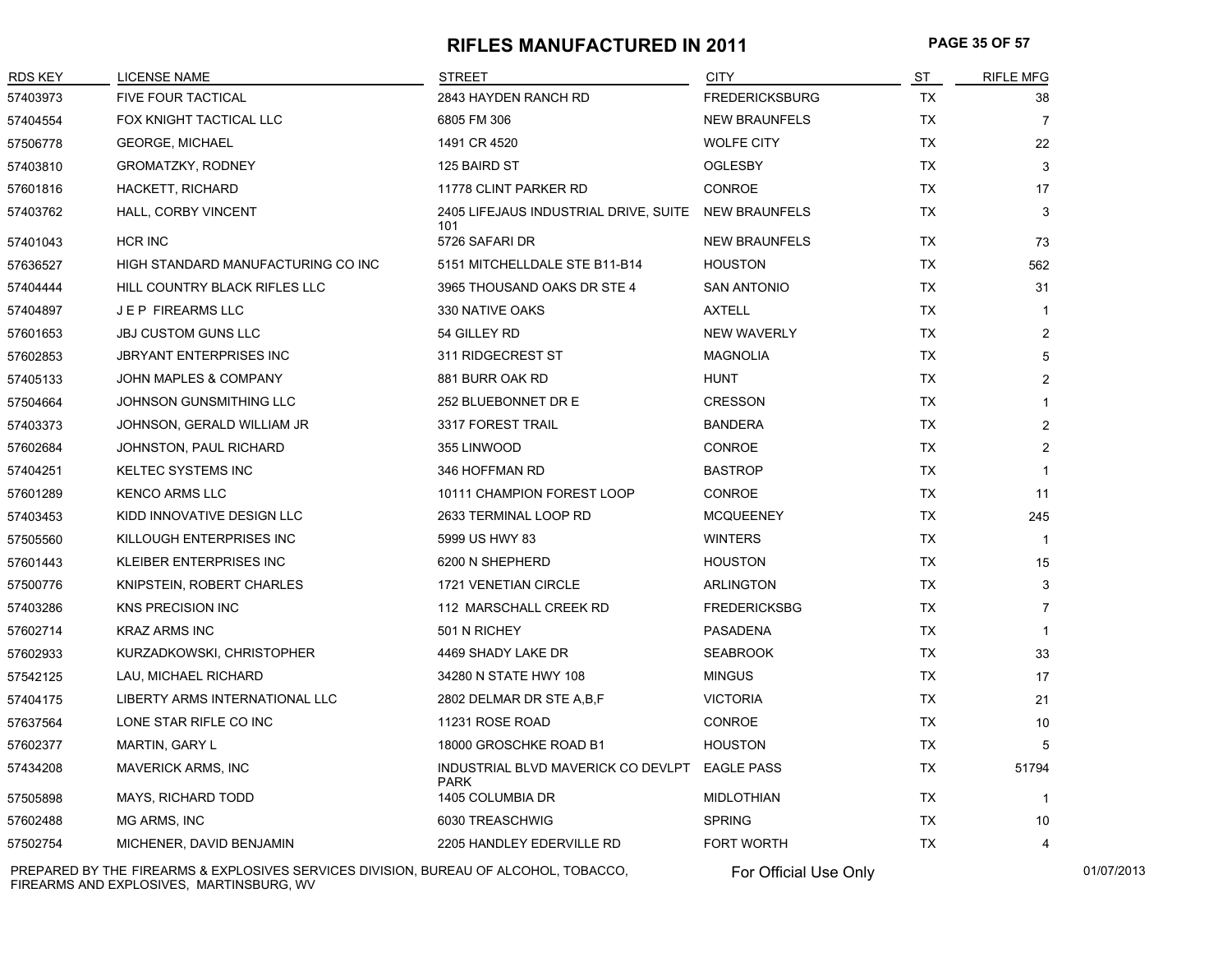#### **RIFLES MANUFACTURED IN 2011 PAGE 36 OF 57**

| <b>RDS KEY</b> | <b>LICENSE NAME</b>                                 | <b>STREET</b>               | <b>CITY</b>          | <b>ST</b> | <b>RIFLE MFG</b> |
|----------------|-----------------------------------------------------|-----------------------------|----------------------|-----------|------------------|
| 57505190       | MITCHELL CUSTOM GUNS AND BULLET WORKS<br><b>LLC</b> | 5967 FM 576 E               | <b>BRECKENRIDGE</b>  | TX        | 8                |
| 57404504       | OZIMEK, GREGORY G                                   | <b>15561 BUCKWHEAT ST</b>   | EL PASO              | <b>TX</b> | 16               |
| 57505297       | PEINE CUSTOM FIREARMS INC                           | 1600 SOUTH COUNTY ROAD 1133 | <b>MIDLAND</b>       | <b>TX</b> | 2                |
| 57402334       | PITCHFORD CUSTOM GUNWORKS, LLC                      | 28703 MARGERSTADT           | <b>WALLER</b>        | <b>TX</b> | 16               |
| 57602655       | POWERS METAL WORKS LLC                              | 10827 CLUBHOUSE CIR         | <b>MAGNOLIA</b>      | <b>TX</b> | 2                |
| 57505507       | PRECISION MATTERS LLC                               | 3120 KIMBLE DR              | <b>PLANO</b>         | <b>TX</b> | 3                |
| 57500624       | PRIORITY TOOL & MACHINE INC                         | 897 MIDNIGHT PASS           | <b>ROCKWALL</b>      | <b>TX</b> | $\overline{7}$   |
| 57503567       | RIDDLE, GROVER GLEN                                 | 7749 COUNTY ROAD 409        | <b>GRANDVIEW</b>     | TX        | 4                |
| 57504587       | RINGE, LOUIS J                                      | 113 S FORK DR               | <b>HUDSON OAKS</b>   | TX        | 26               |
| 57505880       | ROBERTS, JIMMY RAY JR                               | 2311 PALMER DR              | <b>DENTON</b>        | TX        | 3                |
| 57501654       | RODGERS, JIMMY E & RODGERS, TERESE B                | 21852 FM 449 SUITE A        | <b>LONGVIEW</b>      | TX        | 32               |
| 57505080       | ROSS, CHARLES EDWARD JR                             | 11629 WINDING BROOK DR      | <b>KELLER</b>        | <b>TX</b> | 20               |
| 57504178       | S & S PRECISION, INC                                | 2126 HAMILTON DR #490       | ARGYLE               | TX        | 38               |
| 57506568       | SAM ROBINS INCORPORATED                             | 12009 LAKE JUNE RD          | <b>BALCH SPRINGS</b> | TX        | 8                |
| 57404420       | SCORPION TACTICAL INC                               | 10949 E CRYSTAL FALLS PKWY  | <b>LEANDER</b>       | <b>TX</b> | 8                |
| 57602623       | SET TAC PROVIDERS INC                               | 21515 HUFSMITH - KOHRVILLE  | <b>TOMBALL</b>       | <b>TX</b> | 1                |
| 57506328       | <b>SHARK PRECISION LLC</b>                          | 2544 COOLWATER DR           | <b>PLANO</b>         | <b>TX</b> | $\mathbf{1}$     |
| 57503419       | SHILEN RIFLES INC                                   | 205 METRO PARK BLVD         | <b>ENNIS</b>         | TX        | 2                |
| 57602120       | SMITH, MICHAEL STUART                               | 2241 JEFFERSON DR           | PORT ARTHUR          | TX        | 14               |
| 57503222       | SMITH, RICKY G                                      | 1033 CR 4380                | <b>DECATUR</b>       | TX        | 52               |
| 57506049       | SOARING EXPECTATIONS LLC                            | <b>48 SUMMIT DR</b>         | CANYON               | <b>TX</b> | 3                |
| 57504879       | SOUTHWEST GUN WORKS INC                             | 401 RIVERPATH               | COLLEYVILLE          | <b>TX</b> | $\mathbf{1}$     |
| 57506393       | STAY SAFE LLC                                       | 211 A S CROCKETT ST         | AMARILLO             | <b>TX</b> | 31               |
| 57506230       | STONE CHIMNEY CREEK TRADING COMPANY LLC             | 1209 CR 3601                | <b>BULLARD</b>       | TX        | 48               |
| 57603088       | <b>TAC 47 INDUSTRIES LLC</b>                        | 5407 LOUETTA RD STE H       | <b>SPRING</b>        | <b>TX</b> | 3                |
| 57602197       | <b>TAZEWELL ENTERPRISES INC</b>                     | 730 SARTARTIA RD            | <b>SUGAR LAND</b>    | <b>TX</b> | $\overline{2}$   |
| 57505348       | <b>TCS TARGETS &amp; SUPPLIES LLC</b>               | 415 W WALL ST SUITE 418     | <b>MIDLAND</b>       | <b>TX</b> | 1                |
| 57506335       | TEXARKANA JACKSON ARMORY LLC                        | 898 LEARY RD                | <b>TEXARKANA</b>     | <b>TX</b> | 1                |
| 57601901       | <b>TEXAS RIVER ARMORY LLC</b>                       | 4902 WELLS RD               | <b>BRAZORIA</b>      | TX        | 11               |
| 57503226       | TIGHE, MICHAEL JOHN                                 | 10320 CR 505                | <b>ANNA</b>          | <b>TX</b> | 2                |
| 57506150       | TPR HOLDINGS INC                                    | 4316 MAIN ST, SUITE 210     | THE COLONY           | TX        | 35               |
| 57404909       | ULTRA STEEL TACTICAL LLC                            | 330 POSEY PASS              | <b>NEW BRAUNFELS</b> | <b>TX</b> | 11               |
| 57602214       | WITSLLC                                             | 1979 W MCKINNEY             | <b>HOUSTON</b>       | <b>TX</b> | 3                |

PREPARED BY THE FIREARMS & EXPLOSIVES SERVICES DIVISION, BUREAU OF ALCOHOL, TOBACCO, FIREARMS AND EXPLOSIVES, MARTINSBURG, WV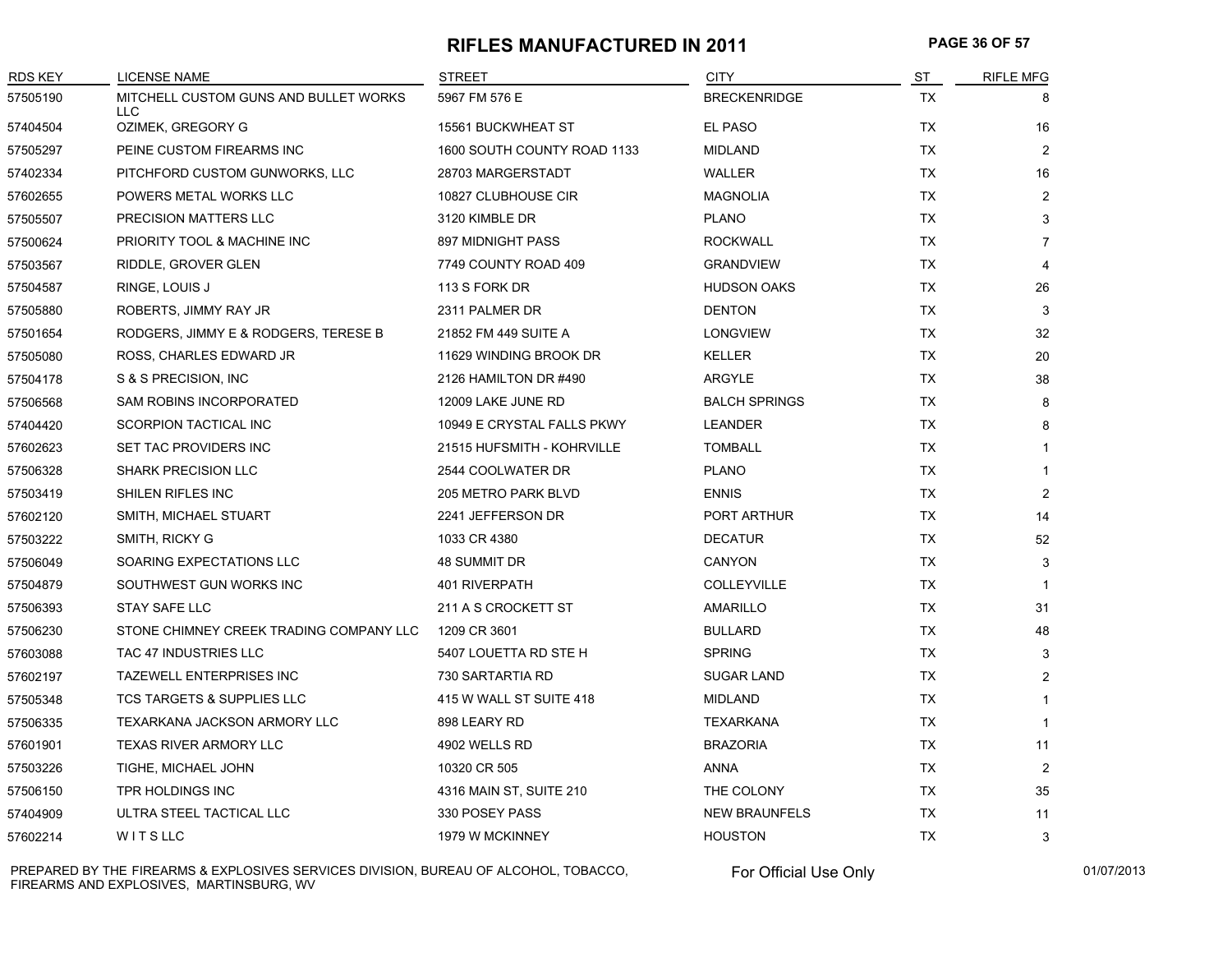#### **RIFLES MANUFACTURED IN 2011 PAGE 37 OF 57**

| <b>RDS KEY</b> | <b>LICENSE NAME</b>                                   | <b>STREET</b>                       | <b>CITY</b>           | <b>ST</b> | <b>RIFLE MFG</b> |
|----------------|-------------------------------------------------------|-------------------------------------|-----------------------|-----------|------------------|
| 57602343       | W N ENTERPRISES LLC                                   | 14602 QUAIL FARMS RD                | <b>CYPRESS</b>        | TX        | 6                |
| 57603050       | <b>WARTHOG FIREARMS LLC</b>                           | 28411 RYANS RIDGE LN                | <b>SPRING</b>         | TX        | $\overline{2}$   |
| 57505688       | WEBSTER, EDWARD MARSHALL                              | 625 BRIARWOOD TRAIL                 | <b>JOSHUA</b>         | TX        | $\overline{4}$   |
| 57504958       | WEST TEXAS ORDNANCE INC                               | 17801 NORTH FM 2230                 | <b>ACKERLY</b>        | TX        | 16               |
| 57601795       | <b>WHITE, MELTON RAY</b>                              | 7412 JOHN RALSTON RD                | <b>HOUSTON</b>        | TX        | 6                |
| 57501803       | WHITSON, JON DAVID                                    | 2544 COOLWATER DR                   | <b>PLANO</b>          | <b>TX</b> | 12               |
| 57502590       | WISE LITE ARMS INC                                    | 903 S ALLEN                         | <b>BOYD</b>           | <b>TX</b> | 72               |
| 57402595       | <b>WORRELL, CHARLES H</b>                             | 10479 FM 2093 TIVYDALE RD           | <b>FREDERICKSBURG</b> | <b>TX</b> | 3                |
| 57506014       | <b>WYER, DAVID STILES</b>                             | 213 S 1ST ST                        | <b>MULESHOE</b>       | TX        | $\overline{2}$   |
| 98701432       | ALLEN PRECISION MACHINE & WELDING INC                 | 125 SOUTH 44 WEST                   | <b>TEASDALE</b>       | UT        | $\mathbf 1$      |
| 98701528       | AMERICAN FIREARMS MANUFACTURING<br><b>COMPANY LLC</b> | 10 S GARNET ST BUILDING 669 SUITE 2 | <b>TOOELE</b>         | UT        | 24               |
| 98787363       | ARMS TECHNOLOGY INC                                   | 2779 DIRECTORS ROW                  | <b>SALT LAKE CITY</b> | UT        | 899              |
| 98700716       | CHILD, LELAND VERL                                    | 4175 SOUTH 4300 WEST                | <b>WEST HAVEN</b>     | UT        | 43               |
| 98701611       | CHIVERS, DOUGLAS RAY                                  | 6789 WEST 13100 SOUTH               | <b>HERRIMAN</b>       | UT        | 2                |
| 98701532       | <b>CROSS CANYON ARMS LLC</b>                          | 2020 S PAINTER LANE                 | <b>WEST HAVEN</b>     | UT        | 30               |
| 98701384       | <b>CRUSADER WEAPONRY LLC</b>                          | 5323 S BAKER ST                     | <b>MURRAY</b>         | UT        | 11               |
| 98700554       | <b>D'ARCY ECHOLS &amp; COMPANY</b>                    | 98 WEST 300 SOUTH - UNIT #25        | MILLVILLE             | UT        | 5                |
| 98701385       | DESERT TECHNOLOGY & MFG LLC                           | 1995 WEST ALEXANDER STREET          | <b>SALT LAKE CITY</b> | UT        | 276              |
| 98701067       | EDM ARMS, INC                                         | 2410 WEST 350 NORTH BLDG #6         | <b>HURRICANE</b>      | UT        | 75               |
| 98701371       | <b>GURR, BRANDT R</b>                                 | 3928 N 2800 W                       | <b>FARR WEST</b>      | UT        | $\overline{2}$   |
| 98706281       | LAR MANUFACTURING INC                                 | 4133 WEST FARM RD                   | <b>WEST JORDAN</b>    | UT        | 74               |
| 98700778       | MACHINE GUN ARMORY LLC                                | 1216 LAVON CIRCLE (3420 SOUTH)      | <b>SALT LAKE CITY</b> | UT        | 36               |
| 98701475       | MICHEL, CHRISTOPHER D                                 | 771 S CANYON VIEW DR                | <b>ST GEORGE</b>      | UT        | 5                |
| 98701245       | MOUTAIN VIEW MACHINE AND WELDING INC                  | 2485 SOUTH 1350 WEST                | LOGAN                 | UT        | 50               |
| 98701518       | OS INC                                                | 280 WEST CENTRAL AVE                | <b>MURRAY</b>         | UT        | $\mathbf 1$      |
| 98701375       | OS, INC                                               | 280 WEST CENTRAL AVE                | <b>MURRAY</b>         | UT        | 15               |
| 98701000       | PAWELEC, RICHARD S                                    | 512 NORTH MAIN ST                   | <b>KANARRAVILLE</b>   | UT        | 5                |
| 98701370       | SMITH, DANNEY ALAN                                    | 681 SOUTH 1600 WEST                 | <b>LEWISTON</b>       | UT        | 3                |
| 98701148       | SPECIALIZED TACTICAL SYSTEMS LLC                      | 2743 N PARKLAND BLVD                | <b>OGDEN</b>          | UT        | 20               |
| 98700383       | STAIR, BRAD S                                         | 3621 A SOUTH 4700 WEST              | <b>WEST HAVEN</b>     | UT        | 9                |
| 98701055       | THRUSTLINE MANUFACTURING INCORPORATED                 | 2930 PENNSYLVANIA AVE #92           | <b>OGDEN</b>          | UT        | $\mathbf{1}$     |
| 98734724       | ZDF IMPORT/EXPORT, LLC                                | 925 W 100 N SUITE A                 | NORTH SALT LAKE       | UT        | 541              |
| 15406297       | ALANS ARMORY LLC                                      | 216 JOCELYN LN                      | <b>WAYNESBORO</b>     | VA        | 4                |

PREPARED BY THE FIREARMS & EXPLOSIVES SERVICES DIVISION, BUREAU OF ALCOHOL, TOBACCO, FIREARMS AND EXPLOSIVES, MARTINSBURG, WV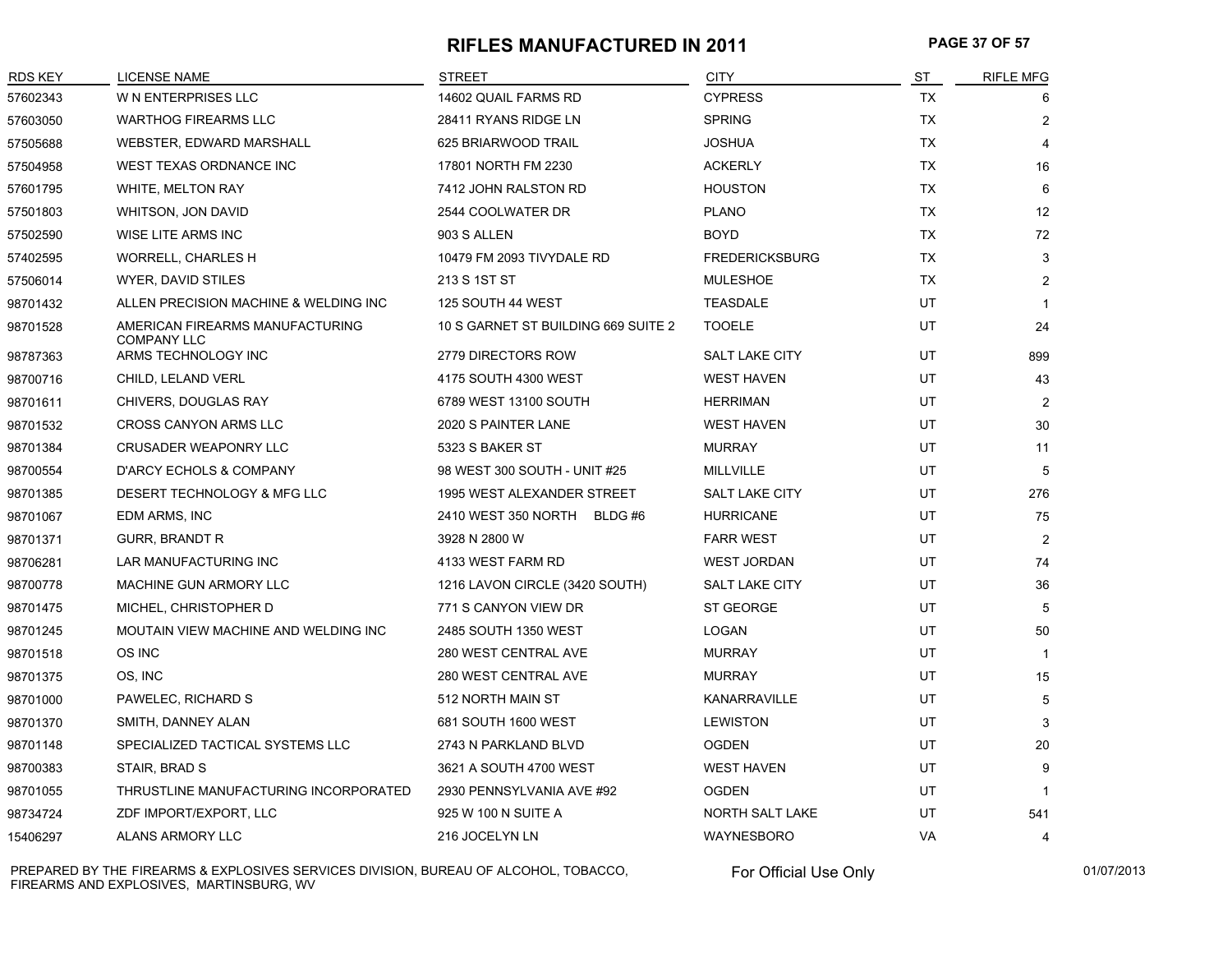#### **RIFLES MANUFACTURED IN 2011 PAGE 38 OF 57**

| <b>RDS KEY</b> | LICENSE NAME                                           | <b>STREET</b>                                        | <b>CITY</b>           | ST        | <b>RIFLE MFG</b> |
|----------------|--------------------------------------------------------|------------------------------------------------------|-----------------------|-----------|------------------|
| 15403245       | ALEXANDER INDUSTRIES INC                               | US ARMY RADFORD ARSENAL RTE 114<br><b>BLDG 3701</b>  | <b>RADFORD</b>        | <b>VA</b> | 845              |
| 15406852       | BURFIELD, WILLIAM EDWARD                               | 8750 LANDMARK RD                                     | <b>HENRICO</b>        | VA        | 3                |
| 15403090       | CAMPBELL, ALLEN WAYNE                                  | 264 BENCHREST LN                                     | <b>CONCORD</b>        | <b>VA</b> | $\overline{4}$   |
| 15404061       | CRISTEA, SIMEON N                                      | 3063 GREEN LEVEL RD                                  | <b>SCOTTSBURG</b>     | VA        | 5                |
| 15406327       | DISCRETIONARY FIREARMS & SECURITY<br><b>SOLUTIONS</b>  | 724 GREEN TREE RD                                    | <b>CHESAPEAKE</b>     | VA        | 78               |
| 15408513       | DUBLIN PAWN, LLC                                       | 246 W MAIN ST                                        | <b>DUBLIN</b>         | VA        | $\mathbf{1}$     |
| 15406017       | FUNK, RONALD ALLEN                                     | 599 BUCKS MILL RD                                    | <b>STRASBURG</b>      | VA        | -1               |
| 15401410       | <b>GREELEY, KEVIN P</b>                                | 11465 CREST HILL RD                                  | <b>MARSHALL</b>       | VA        | 3                |
| 15402723       | HARDGEAR, LLC                                          | 31 EAST JUBAL EARLY DR                               | <b>WINCHESTER</b>     | <b>VA</b> | 3                |
| 15407814       | <b>IMMORTAL Q LLC</b>                                  | 9398 JAMESONS MILL RD                                | <b>CULPEPER</b>       | <b>VA</b> | 8                |
| 15402925       | KRISS USA, INC                                         | 2697 INTERNATIONAL PKWY STE 4-180, 4-<br>140 & 3-136 | <b>VIRGINIA BEACH</b> | VA        | 1674             |
| 15400508       | MCPEAKE, TIMOTHY & MCPEAKE JEFFREY                     | 1500 STAPLES ST LOT 1                                | <b>RADFORD</b>        | VA        | $\overline{4}$   |
| 15407425       | MORAN, JOEY DEAN                                       | 2865 STONEY BATTERY RD                               | <b>TROUTVILLE</b>     | VA        | $\mathbf{1}$     |
| 15409086       | NEW RIVER SPORTS, LLC                                  | 3376 KIRBY RD                                        | <b>DRAPER</b>         | VA        | 3                |
| 15407627       | OCCOQUAN CUSTOM GUNS LLC                               | 11645 SANDAL WOOD LANE                               | <b>MANASSAS</b>       | VA        | $\mathbf 1$      |
| 15405553       | OWENS, RANDELL SAM                                     | 339 ELLEN DR                                         | <b>GATE CITY</b>      | <b>VA</b> | 6                |
| 15407566       | RYLIN TACTICAL TRAINING AND RESEARCH, LLC              | 1800 LIGHTWOOD LN                                    | <b>NORFOLK</b>        | VA        | -1               |
| 15406989       | STERLING ARSENAL WORKS & TACTICAL SUPPLY<br><b>LLC</b> | 201 DAVIS DRIVE UNIT FF                              | <b>STERLING</b>       | VA        | 40               |
| 15408527       | STONE MOUNTAIN GUNWORKS, LLC                           | 812 OLD WOODWAY RD                                   | <b>DRYDEN</b>         | VA        | 5                |
| 15408568       | TAYLORS & COMPANY, INC.                                | 304 LENOIR DR                                        | <b>WINCHESTER</b>     | <b>VA</b> | 3                |
| 15409065       | TERMINAL PERFORMANCE ASSOCIATES, LLC                   | 23239 JOHNSTOWN LANE                                 | <b>RUTHER GLEN</b>    | VA        | 40               |
| 15405679       | UNIQUE ARMAMENT CREATIONS LLC                          | 35198 GENERAL MAHONE BLVD                            | <b>IVOR</b>           | VA        | $\overline{2}$   |
| 15405180       | US TACTICAL INC                                        | 2735 VALESTRA CIR                                    | <b>OAKTON</b>         | VA        | 13               |
| 15406514       | <b>UXB INTERNATIONAL INC</b>                           | 2020 KRAFT DR STE 2100                               | <b>BLACKSBURG</b>     | VA        | 3                |
| 15405690       | <b>WALT'S AUTO REPAIR INC</b>                          | 8391-C EUCLID AVE                                    | <b>MANASSAS PARK</b>  | VA        | $\overline{4}$   |
| 15405971       | WEATHERFORD, MICHAEL K                                 | 5003 ADMIRAL WRIGHT ROAD                             | <b>VIRGINIA BEACH</b> | VA        | 10               |
| 15409067       | WEBSTER, EDDIE LEE                                     | 3607 ALEAN RD                                        | <b>BOONES MILL</b>    | VA        | 2                |
| 60300433       | AREOTEK INDUSTRIES LLC                                 | <b>153 STAFFORD AVE</b>                              | <b>MORRISVILLE</b>    | <b>VT</b> | 17762            |
| 60333217       | <b>CENTURY ARMS INC</b>                                | 236 BRYCE BLVD                                       | <b>GEORGIA</b>        | <b>VT</b> | 18987            |
| 60300537       | <b>FAIRFAX FIREARMS REPAIR, LLC</b>                    | <b>86 WEST STREET ROAD</b>                           | <b>FAIRFAX</b>        | VT        | -1               |
| 60300651       | <b>NEWLAN, STEVEN JAMES</b>                            | 737 ROUTE 5 S                                        | <b>WINDSOR</b>        | VT        | 10               |
| 99101098       | AERO PRECISION INC                                     | 2338 HOLGATE ST                                      | <b>TACOMA</b>         | <b>WA</b> | 39565            |

PREPARED BY THE FIREARMS & EXPLOSIVES SERVICES DIVISION, BUREAU OF ALCOHOL, TOBACCO, FIREARMS AND EXPLOSIVES, MARTINSBURG, WV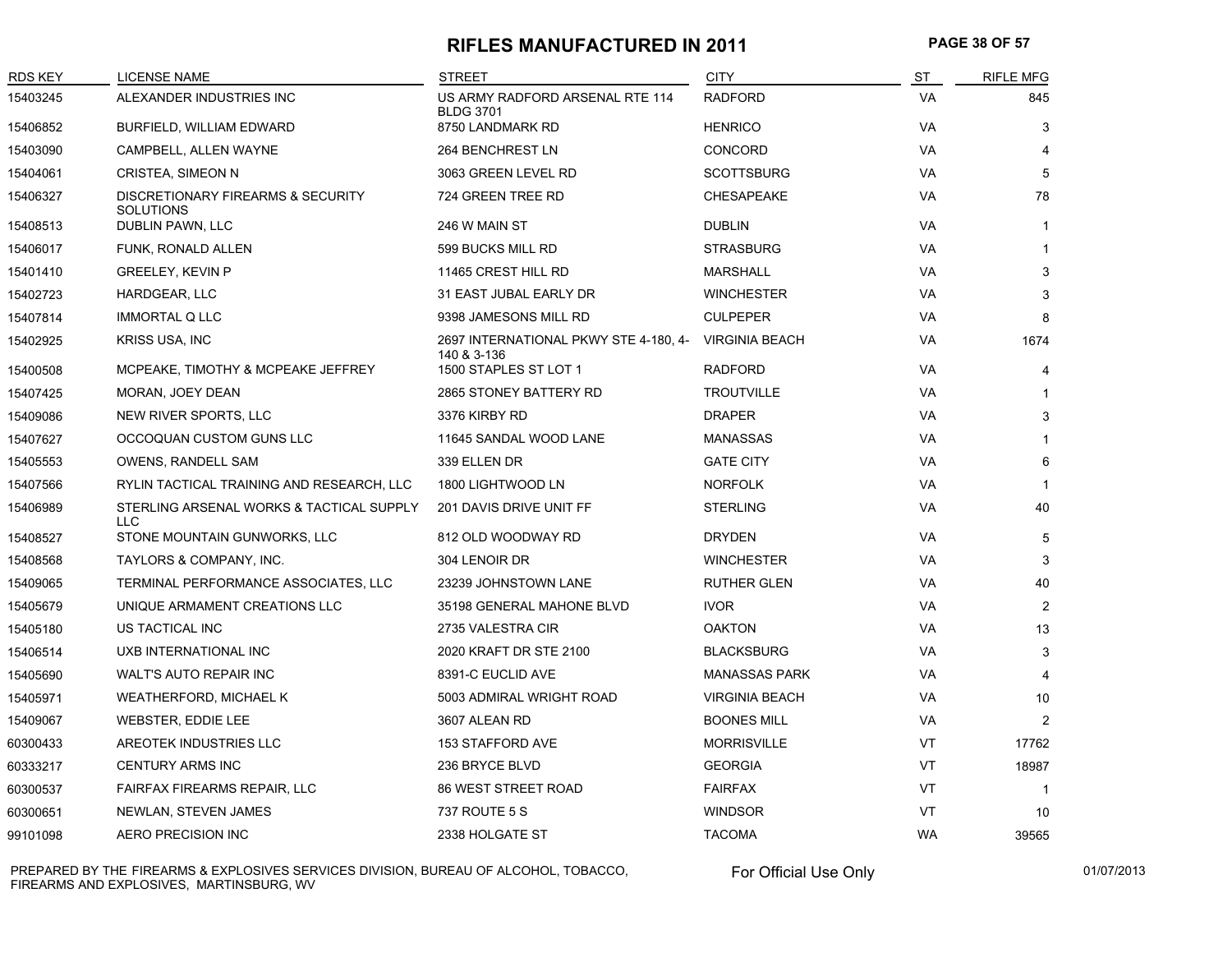#### **RIFLES MANUFACTURED IN 2011 PAGE 39 OF 57**

| <b>RDS KEY</b> | LICENSE NAME                     | <b>STREET</b>                  | <b>CITY</b>          | ST        | <b>RIFLE MFG</b> |
|----------------|----------------------------------|--------------------------------|----------------------|-----------|------------------|
| 99101775       | <b>BLACKWELL INDUSTRIES INC</b>  | 16552 121 AVE SE               | <b>RENTON</b>        | <b>WA</b> |                  |
| 99103878       | <b>BRADLEY, MARK</b>             | 4840 HERSHEY LANE              | <b>WEST RICHLAND</b> | WA        | $\overline{2}$   |
| 99102799       | CROSSROADS PRECISION RIFLES, LLC | 2614 NE 176 AVE                | <b>VANCOUVER</b>     | WA        | 14               |
| 99103462       | DOWNING, SHAYNE EDWARD           | 2807 WEST WASHINGTON AVE STE W | YAKIMA               | <b>WA</b> | 13               |
| 99103764       | GATORS CUSTOM GUNS INC           | 300 N 1ST AVE                  | <b>KELSO</b>         | WA        | $\mathbf{1}$     |
| 99104264       | HIGH MOUNTAIN HUNTING SUPPLY LLC | 12238 FRONTAGE RD E            | <b>MOSES LAKE</b>    | <b>WA</b> | $\overline{c}$   |
| 99103482       | <b>MEGA ARMS LLC</b>             | 5323 JOPPA SW                  | <b>TUMWATER</b>      | <b>WA</b> | 3195             |
| 99100750       | MEGA MACHINE SHOP INC            | 5323 JOPPA STREET SW           | <b>TUMWATER</b>      | <b>WA</b> | 40               |
| 99103243       | MODERN ARMS COMPANY LLC          | 12913 US HWY 12                | <b>PACKWOOD</b>      | WA        | 3                |
| 99114520       | <b>OLYMPIC ARMS INC</b>          | 624 OLD PACIFIC HWY SE         | <b>OLYMPIA</b>       | WA        | 5044             |
| 99102043       | ORTWEIN INTERNATIONAL LLC        | 7902 NE ST JOHNS ROAD STE 107B | <b>VANCOUVER</b>     | <b>WA</b> | 6                |
| 99103729       | PDK CUSTOM RIFLES LLC            | 7503 6TH AVE SE                | <b>OLYMPIA</b>       | <b>WA</b> | -1               |
| 99103743       | PERRY, FRANK RICHARD             | 1403 N GREENE ST STE 2         | <b>SPOKANE</b>       | <b>WA</b> | 16               |
| 99138696       | PLOYHAR, MARK J                  | 518 S LONG RD                  | SPOKANE VALLEY       | <b>WA</b> | $\mathbf{1}$     |
| 99103294       | R BROS RIFLES LLC                | 136 MOX CHEHALIS RD            | <b>ELMA</b>          | <b>WA</b> | 11               |
| 99102421       | <b>RAINIER ARMS LLC</b>          | 3802 AUBURN WAY N #305         | <b>AUBURN</b>        | WA        | 48               |
| 99102807       | ROBISON, MARK A                  | 2587 LONG LAKE RD              | PORT ORCHARD         | WA        | $\mathbf 1$      |
| 99102834       | SURPLUS AMMO & ARMS LLC          | 102 PUYALLUP AVENUE            | <b>TACOMA</b>        | WA        | 30               |
| 99103269       | SWEZEY, GREGORY PHILLIP          | 108 SOUTH FORK GOLD CREEK RD   | CARLTON              | <b>WA</b> | 12               |
| 99101631       | VERWEST, MARK J                  | 1920 S TAFT ST                 | <b>KENNEWICK</b>     | <b>WA</b> | 2                |
| 99139140       | WADE'S EASTSIDE GUN SHOP INC     | 13570 BEL RED ROAD             | <b>BELLEVUE</b>      | WA        | 21               |
| 33904002       | ALL WEAPONS ONE LLC              | 5744 S LAKE ST FRONTAGE        | <b>BRULE</b>         | WI        | 13               |
| 33903743       | BRAVO COMPANY MFG INC            | 635 CARDINAL LN                | <b>HARTLAND</b>      | WI        | 1202             |
| 33903985       | CENTER SHOT RIFLES LLC           | 5331 SECOND AVE                | <b>PITTSVILLE</b>    | WI        | 8                |
| 33904862       | <b>CRYWOLF ENTERPRISES LLC</b>   | 310 N COURT ST                 | <b>SPARTA</b>        | WI        |                  |
| 33904626       | <b>CUSTOM SERVICES LLC</b>       | 259 SOUTH PINE STREET          | <b>FALL CREEK</b>    | WI        | $\overline{7}$   |
| 33900732       | EAST RIDGE GUN CO INC            | 6319 5TH AVE                   | <b>BANCROFT</b>      | WI        | 22               |
| 33901982       | <b>GARY'S GUNS INC</b>           | W 226 N 1455 NORTH AVENUE      | <b>WAUKESHA</b>      | WI        | 10               |
| 33901266       | HAYWOOD, LEROY EDWARD            | 8540 HWY 153                   | <b>ELAND</b>         | WI        | 19               |
| 33903956       | JOHNSON, CHARLES BENJAMIN III    | W 324 N 8340 NORTHCREST DR     | <b>HARTLAND</b>      | WI        | $\mathbf{1}$     |
| 33904438       | KUHL, SCOTT                      | 2144 HWY 14 WEST               | <b>JANESVILLE</b>    | WI        | 32               |
| 33903006       | KUREK, DAVID C                   | N1976 RIVER OAKS RD            | <b>REESEVILLE</b>    | WI        | 4                |
| 33904776       | <b>KUSTOM ARMS LLC</b>           | 1408 SOUTHRIDGE DR             | <b>NEW LONDON</b>    | WI        | 6                |

PREPARED BY THE FIREARMS & EXPLOSIVES SERVICES DIVISION, BUREAU OF ALCOHOL, TOBACCO, FIREARMS AND EXPLOSIVES, MARTINSBURG, WV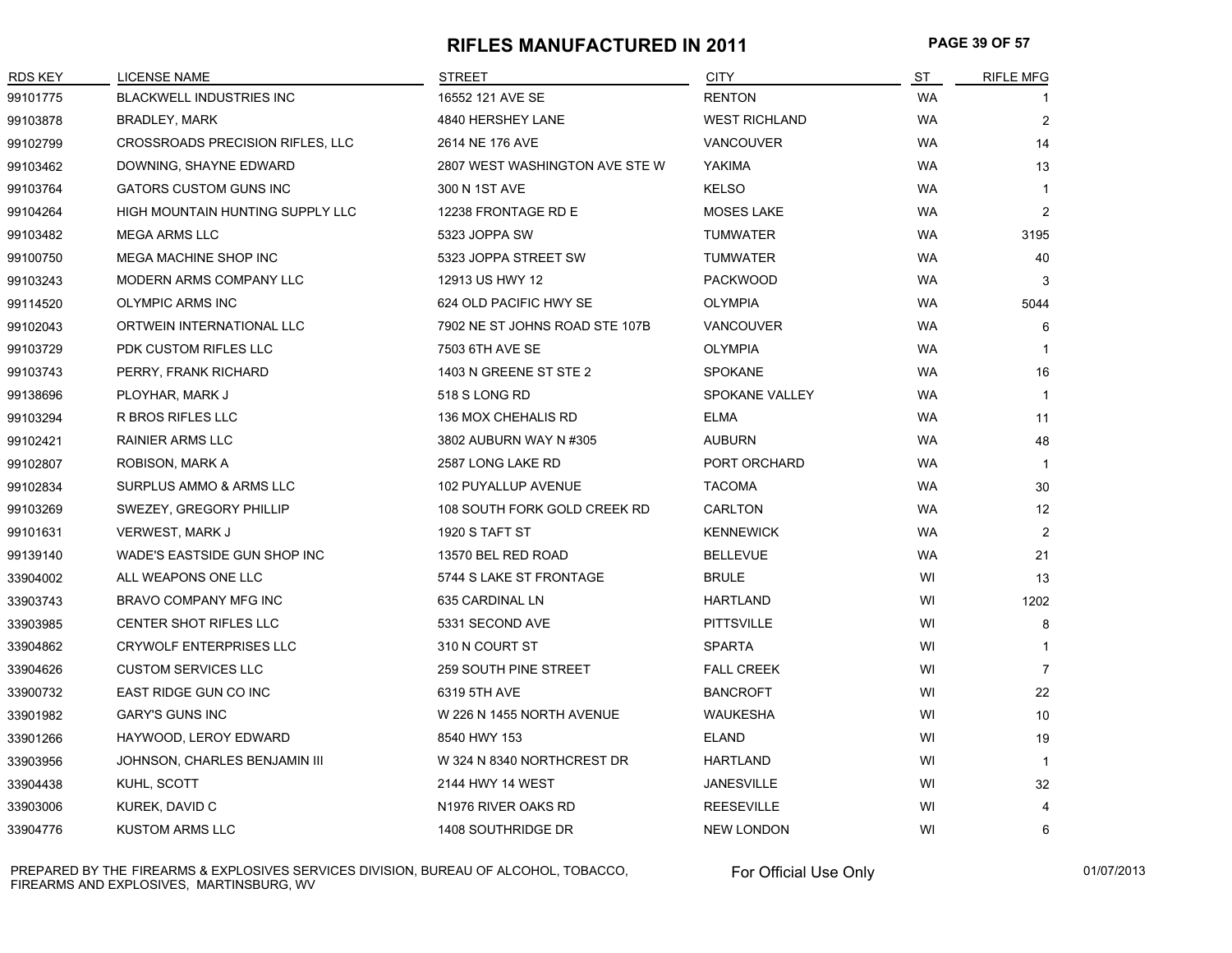#### **RIFLES MANUFACTURED IN 2011 PAGE 40 OF 57**

| <b>RDS KEY</b> | LICENSE NAME                     | <b>STREET</b>              | <b>CITY</b>           | ST        | <b>RIFLE MFG</b> |
|----------------|----------------------------------|----------------------------|-----------------------|-----------|------------------|
| 33900697       | LAUER, STEVEN MICHAEL            | 3601 129TH ST              | <b>CHIPPEWA FALLS</b> | WI        | 246              |
| 33905085       | LEHMANN, LAVERNE J               | 112 EAST ST                | <b>POTOSI</b>         | WI        |                  |
| 33903873       | LONG RANGE RIFLES LLC            | 5331 SECOND AVE            | <b>PITTSVILLE</b>     | WI        | 25               |
| 33903655       | MARSHALL, LARRY ELON             | N 2851 ANTONY RD           | <b>BANGOR</b>         | WI        | 6                |
| 33904451       | MARTHENZE, GEORGE CHRISTOPHER IV | N194 BRANDENBURG AVE       | <b>MERRILL</b>        | WI        | -1               |
| 33904963       | NAKIELSKI, TOMMY DALE SR         | 140 N MAIN ST              | PARDEEVILLE           | WI        | 5                |
| 33904240       | NORTHERN COMPETITION LLC         | 8332 196TH AVE             | <b>BRISTOL</b>        | WI        | 5                |
| 33904561       | REAPER TACTICAL LLC              | 838 WEST MAIN ST           | <b>HORTONVILLE</b>    | WI        | 3                |
| 33904639       | <b>SCOTSMAN ARMS LLC</b>         | 320 PUTNAM STREET SUITE 7  | <b>EAU CLAIRE</b>     | WI        | 16               |
| 33903955       | THUREON DEFENSE LLC              | 2118 WISCONSIN AVE         | <b>NEW HOLSTEIN</b>   | WI        | 29               |
| 45501946       | ALLEGANY TACTICAL RIFLES, LLC    | RT 1 BOX 68AA              | <b>BURLINGTON</b>     | WV        | 7                |
| 45500959       | BLACKHEART INTERNATIONAL LLC     | RR 3, BOX 115              | <b>PHILIPPI</b>       | WV        | 51               |
| 45501161       | COLSMANN, ERNEST                 | 35 AXLE AVE                | <b>MORGANTOWN</b>     | <b>WV</b> | $\overline{2}$   |
| 45501621       | LIGHTNING STRIKE TECHNOLOGY LLC  | 62 SKY RD                  | <b>WILLIAMSTOWN</b>   | <b>WV</b> | 15               |
| 45536010       | PRECISION WEAPONS CORP           | 112 SURPLUS LN             | <b>BRADLEY</b>        | <b>WV</b> | 14               |
| 45501641       | VINTEC MANUFACTURING LLC         | 387A MIDLAND TRAIL         | <b>GAULEY BRIDGE</b>  | WV        | $\mathbf 1$      |
| 58301081       | BEST OF THE WEST PRODUCTIONS LLC | 115 YELLOWSTONE HWY        | <b>CODY</b>           | <b>WY</b> | 46               |
| 58300948       | BLISS ADVERTISING AND DESIGN INC | 1107 PARKS RD              | <b>WESTON</b>         | <b>WY</b> | 2                |
| 58300735       | BRYANT, TOMMY E                  | 1451 COUNTY ROAD 103       | <b>EVANSTON</b>       | <b>WY</b> | -1               |
| 58300975       | FORBES, MORGAN                   | 209 WALNUT AVE             | PINE BLUFFS           | <b>WY</b> | 5                |
| 58301034       | GREEN, ROGER M                   | 11611 B EAST TOM SAWYER RD | <b>EVANSVILLE</b>     | <b>WY</b> | 7                |
| 58300591       | <b>GUNWERKS LLC</b>              | 220 MAIN STREET            | <b>BURLINGTON</b>     | <b>WY</b> | 197              |
| 58300973       | HILL, WILLIAM G                  | 217 EL RANCHO              | <b>RAWLINS</b>        | <b>WY</b> | $\overline{2}$   |
| 58300557       | JEFFERSON, NORMAN RUSSELL        | 1694 US HIGHWAY 20 S       | <b>MANDERSON</b>      | <b>WY</b> | $\mathbf 1$      |
| 58301010       | <b>RGS LLC</b>                   | 404 N JACKSON              | <b>CASPER</b>         | <b>WY</b> | 6                |
| 58300619       | ROSENCRANSE, TREVOR S            | 610 SOUTH 8TH ST           | <b>BASIN</b>          | <b>WY</b> | 13               |
| 58300988       | RUBY, JASON TYLER                | 19 SADDLE LN               | <b>SHERIDAN</b>       | <b>WY</b> | $\overline{2}$   |
| 58301065       | SHAIN, BRIAN                     | 3103 ASPEN DR              | <b>CASPER</b>         | <b>WY</b> | $\overline{2}$   |
|                |                                  |                            |                       |           |                  |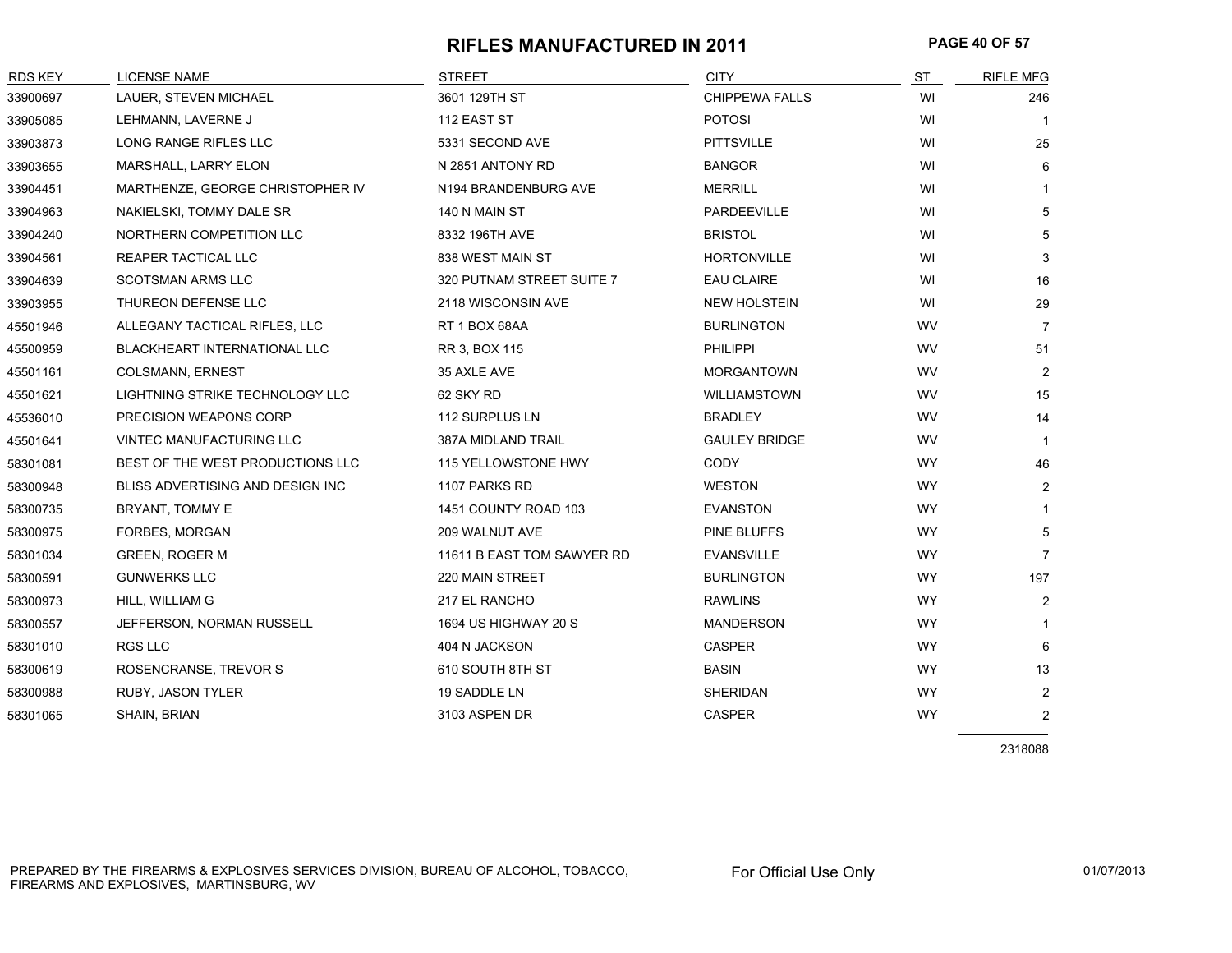# **SHOTGUNS MANUFACTURED IN 2011 PAGE 41 OF 57**

| RDS KEY  | <b>LICENSE NAME</b>                         | <b>STREET</b>              | <b>CITY</b>           | ST        | <b>SHOTGUN MFG</b> |
|----------|---------------------------------------------|----------------------------|-----------------------|-----------|--------------------|
| 57103264 | ALPHA ARMS GUN WORKS INC                    | 61 KANEY RIDGE RD          | <b>GREENBRIER</b>     | AR.       |                    |
| 57134716 | WILSONS GUN SHOP INC                        | 2234 CR 719                | <b>BERRYVILLE</b>     | AR        | 166                |
| 98602814 | <b>SPEED ARMS LLC</b>                       | 1616 E MAIN ST 208C        | MESA                  | AZ        | -1                 |
| 98604753 | <b>TACTICAL OPS LLC</b>                     | 5980 EAST CALLE DE VITA    | <b>TUCSON</b>         | <b>AZ</b> | -1                 |
| 99500839 | <b>BUTLER, CHRISTOPHER W</b>                | 39424 COLCHESTER CT        | PALMDALE              | CA        | $\mathbf{1}$       |
| 96814458 | <b>GENECCO, KENNETH MICHAEL</b>             | 10512 LOWER SACRAMENTO RD  | <b>STOCKTON</b>       | CA        | $\mathbf{1}$       |
| 58403293 | <b>JKW ARMS &amp; AMMO</b>                  | 20915 E GIRARD PL          | <b>AURORA</b>         | <b>CO</b> | $\overline{2}$     |
| 58402428 | RKL SOLO INC                                | 650 GARLAND                | LAKEWOOD              | CO.       | 3                  |
| 60634862 | CONNECTICUT SHOTGUN MANUFACTURING CO        | 100 BURRITT STREET         | <b>NEW BRITAIN</b>    | СT        | 747                |
| 15915017 | <b>CWJC ENTERPRISES LLC</b>                 | 1505 POINSETTIA DR # H-6   | <b>DELRAY BEACH</b>   | <b>FL</b> | 3                  |
| 15940806 | KEL TEC CNC INDUSTRIES INC                  | 1475 COX ROAD              | <b>COCOA</b>          | <b>FL</b> | 282                |
| 15905675 | <b>KGB ARMAMENT LLC</b>                     | 2215 W MCNABB ROAD UNIT 51 | POMPANO BEACH         | FL.       | -1                 |
| 15912743 | WARD 1 GUNS LLC                             | 4489 2 ASHVILLE HWY        | <b>MONTICELLO</b>     | FL.       | 8                  |
| 15802643 | BP FIREARMS COMPANY LLC                     | 1685 BOGGS ROAD SUITE 300  | <b>DULUTH</b>         | GA        | 204                |
| 15805361 | MARCH, DAVID ALAN                           | 234 AMBERWOOD TRAIL        | <b>KINGSTON</b>       | GA        | -1                 |
| 15840168 | MEGGITT TRAINING SYSTEMS INC                | 296 BROGDON RD             | <b>SUWANEE</b>        | GA        | 9                  |
| 98201554 | GOSNELL, HANK                               | 1011 D ST                  | <b>LEWISTON</b>       | ID        | 2                  |
| 98235063 | <b>HOENIG, GEORGE</b>                       | 4357 FROZEN DOG RD         | <b>EMMETT</b>         | ID        | 5                  |
| 98200131 | <b>SRM ARMS, INC</b>                        | 4375-A WEST MCMILLAN       | <b>MERIDIAN</b>       | ID        | 176                |
| 33702864 | HAMRA, SAMUEL T AND STEFANO, FRANK JR       | 2408 S 6TH                 | <b>SPRINGFIELD</b>    | IL        | $\overline{4}$     |
| 33635626 | <b>KREBS CUSTOM INC</b>                     | 1000 N RAND RD #106        | <b>WAUCONDA</b>       | IL        |                    |
| 33733384 | OGLESBY & OGLESBY GUNMAKERS INC             | 744 W ANDREW RD            | SPRINGFIELD           | IL        |                    |
| 33601415 | RDO SPECIALTIES LLC                         | 3522 HALE LANE             | <b>ISLAND LAKE</b>    | IL        | $\overline{2}$     |
| 43503326 | O FISHEL GUNWORKS LLC                       | 9405 SMITH RD              | <b>GOSPORT</b>        | IN        |                    |
| 54800322 | RAFFERTY, PETER PAUL & RAFFERTY, RAMONA ANN | 5657 SW CARLSON            | <b>TOPEKA</b>         | <b>KS</b> |                    |
| 57203086 | TRAVERS, JACK DON                           | 347 NED WOODHAM RD         | <b>LEESVILLE</b>      | LA        | 11                 |
| 60433152 | SAVAGE ARMS, INC                            | 100 SPRINGDALE RD          | <b>WESTFIELD</b>      | МA        | 12974              |
| 60401684 | SMITH & WESSON CORP                         | 2100 ROOSEVELT AVE         | SPRINGFIELD           | MA        | 14                 |
| 85207699 | BERETTA U S A CORPORATION                   | 17601 BERETTA DR           | <b>ACCOKEEK</b>       | MD        | 7204               |
| 85203688 | T FERNEY & COMPANY LLC                      | 14100B DARNESTOWN RD       | <b>DARNESTOWN</b>     | MD        | 30                 |
| 43806137 | AI & P TACTICAL LLC                         | 72 E CHAUVEZ RD            | <b>SCOTTVILLE</b>     | MI        | 19                 |
| 34103242 | <b>CCJ CORPORATION</b>                      | 12055 93RD PLACE NORTH     | <b>MAPLE GROVE</b>    | ΜN        | -1                 |
| 54338023 | ALFERMANN USA INC                           | 1482 POTTERY RD            | <b>WASHINGTON</b>     | <b>MO</b> | 9                  |
| 54301575 | AMERICAN MANUFACTURING LLC                  | 4648 HWY Z                 | WENTZVILLE            | <b>MO</b> | -1                 |
| 98100958 | <b>GRIZZLY CUSTOM GUNS LLC</b>              | 325 PATTERSON RANCH LN     | <b>COLUMBIA FALLS</b> | MT        | 5                  |

PREPARED BY THE FIREARMS & EXPLOSIVES SERVICES DIVISION, BUREAU OF ALCOHOL, TOBACCO, FIREARMS AND EXPLOSIVES, MARTINSBURG, WV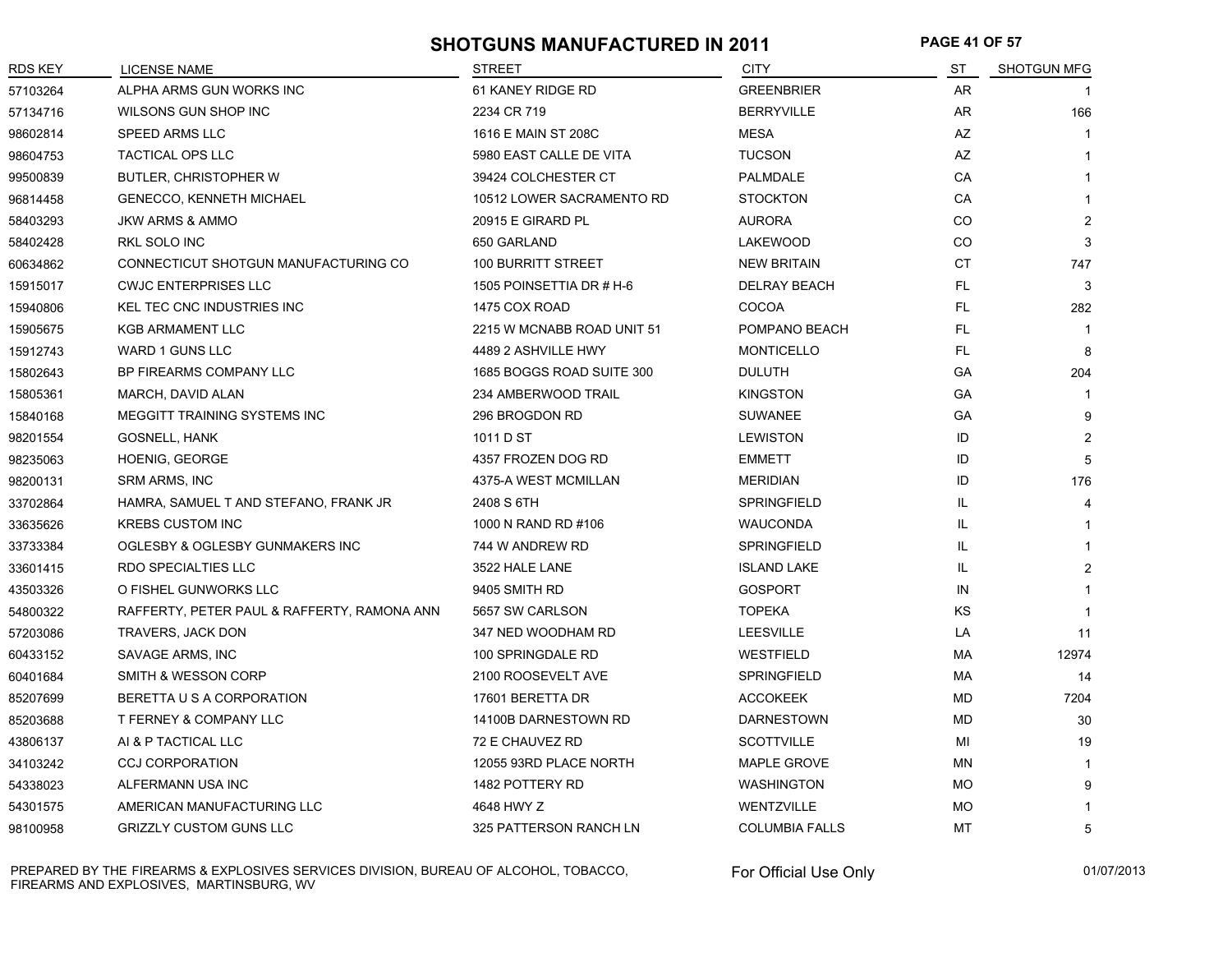# **SHOTGUNS MANUFACTURED IN 2011 PAGE 42 OF 57**

| <b>RDS KEY</b> | <b>LICENSE NAME</b>                  | <b>STREET</b>                   | <b>CITY</b>           | ST        | <b>SHOTGUN MFG</b> |
|----------------|--------------------------------------|---------------------------------|-----------------------|-----------|--------------------|
| 15603066       | APPALACHIAN GUNSMITHING INC          | 8 SNAPFINGER DR                 | <b>WEAVERVILLE</b>    | <b>NC</b> | 57                 |
| 15605765       | <b>B &amp; B ARMS LLC</b>            | 9283 US HWY 220 BUSINESS NORTH  | RANDLEMAN             | <b>NC</b> | $\overline{1}$     |
| 15604372       | RIFLEMAN CONSULTING LLC              | 201 REMINGTON LANE              | CARTHAGE              | <b>NC</b> | $\overline{1}$     |
| 54700948       | MCCUMBERS, CHAD ALLEN                | 348 LIBERTY OIL RD              | <b>MORRILL</b>        | <b>NE</b> | $\mathbf{1}$       |
| 60201484       | STURM, RUGER & COMPANY, INC          | 411 SUNAPEE ST                  | <b>NEWPORT</b>        | NΗ        | 410                |
| 60200897       | THOMPSON CENTER ARMS CO INC          | 400 NORTH MAIN STREET           | <b>ROCHESTER</b>      | NΗ        | 394                |
| 58501251       | DORIAN, WINSTON FAYETTE              | 12408 PRISTINE CT NE            | ALBUQUERQUE           | ΝM        | $\mathbf{1}$       |
| 58501046       | LAMBERT, JAMES E JR & CROOK, RANDY   | 28 COUNTY RD BO27               | <b>MOUNTAINAIR</b>    | ΝM        | 24                 |
| 98801996       | MCRC ENTERPRISES LLC                 | 4351 CORPORATE CENTER DR #304   | NORTH LAS VEGAS       | <b>NV</b> | 5                  |
| 98802240       | NEW FRONTIER ARMORY LLC              | 150 E CENTENNIAL PKWY STE 110   | NORTH LAS VEGAS       | <b>NV</b> | $\overline{2}$     |
| 61602182       | MARLIN FIREAMRS COMPANY, THE         | 14 HOEFLER AVE                  | <b>ILION</b>          | NY        | 442                |
| 61601854       | <b>H&amp;R 1871, LLC</b>             | 14 HOEFLER AVENUE               | <b>ILION</b>          | NY        | 67250              |
| 61600463       | <b>HOJNICKI, DAVID</b>               | 2720 MERKLE RD                  | <b>ATTICA</b>         | NY        | $\mathbf{1}$       |
| 61600727       | <b>REMINGTON ARMS CO INC.</b>        | 14 HOEFLER AVE                  | <b>ILION</b>          | NY        | 167402             |
| 61602475       | REMINGTON ARMS COMPANY LLC           | 14 HOEFLER AVE                  | <b>ILION</b>          | NY        | 178309             |
| 43402133       | <b>CADIZ ENTERPRISES LLC</b>         | 90735 JEWETT GERMANO RD SUITE B | <b>JEWETT</b>         | OН        | 6                  |
| 43101810       | <b>CHIAPPA FIREARMS LTD</b>          | 6785 W THIRD ST                 | <b>DAYTON</b>         | OН        | 92                 |
| 43402108       | <b>ITHACA GUN COMPANY</b>            | 420 N WARPOLE ST                | <b>UPPER SANDUSKY</b> | OН        | 1929               |
| 43402507       | MILLIGAN, DENNIS                     | 2640 HOLTZ RD                   | SHELBY                | OH        | $\mathbf{1}$       |
| 43437827       | RAIFFE, DAVID M                      | 10007 FRANCHESTER RD            | <b>BURBANK</b>        | OH        | 1                  |
| 57302390       | <b>CUTTING EDGE ARMS LLC</b>         | 6840 NW 11TH STREET             | OKLAHOMA CITY         | OK        | $\mathbf 1$        |
| 57303737       | <b>ISRAEL, HENRY DON</b>             | 818 W MAIN                      | <b>YUKON</b>          | OK        | $\overline{1}$     |
| 57303469       | WHITE SHELL LLC                      | 11233 S 212TH E AVE             | <b>BROKEN ARROW</b>   | OK        | $\mathbf{1}$       |
| 99301629       | FORT MOE ARMS LLC                    | 3678 SE WILLAMETTE AVE          | <b>MILWAUKIE</b>      | <b>OR</b> | 2                  |
| 99302709       | R & R RACING INC                     | 45823 OAK ST                    | <b>LYONS</b>          | 0R        | 71                 |
| 82503370       | GORELLI, KAITLYN B & GOLEM, RACHEL D | 1168 HIGHLAND AVE               | VANDERGRIFT           | PA        | $\mathbf{1}$       |
| 82302834       | <b>KEYSTONE SPORTING ARMS LLC</b>    | 155 SODOM RD                    | <b>MILTON</b>         | <b>PA</b> | 11                 |
| 82501196       | TWO CLCS INC                         | 280 GALECREST LANE              | <b>SOMERSET</b>       | PA        | $\mathbf{1}$       |
| 15702231       | <b>GORDON SPECIALTY ARMS LLC</b>     | 2A CUSTOM MILL CT               | <b>GREENVILLE</b>     | SC        | 6                  |
| 34600742       | DA ACQUISITIONS LLC                  | 1310 INDUSTRY RD                | <b>STURGIS</b>        | <b>SD</b> | $\mathbf{1}$       |
| 34600815       | DEEP CREEK OUTFITTERS LLC            | 19258 213TH ST                  | <b>CREIGHTON</b>      | <b>SD</b> | $\overline{1}$     |
| 34600181       | NIP MANUFACTURING INC                | 3541 MAYER AVENUE               | <b>STURGIS</b>        | SD        | 2                  |
| 34600878       | REMINGTON ARMS COMPANY LLC           | 1310 INDUSTRY RD                | <b>STURGIS</b>        | <b>SD</b> |                    |
| 16200523       | <b>LEINAD INC</b>                    | 1801 HWY 68                     | <b>DUCKTOWN</b>       | TN        | 102                |
| 16201595       | TG INTERNATIONAL INC                 | 3260 NORTH BEND CIRCLE BLDG 4   | <b>ALCOA</b>          | <b>TN</b> | 45                 |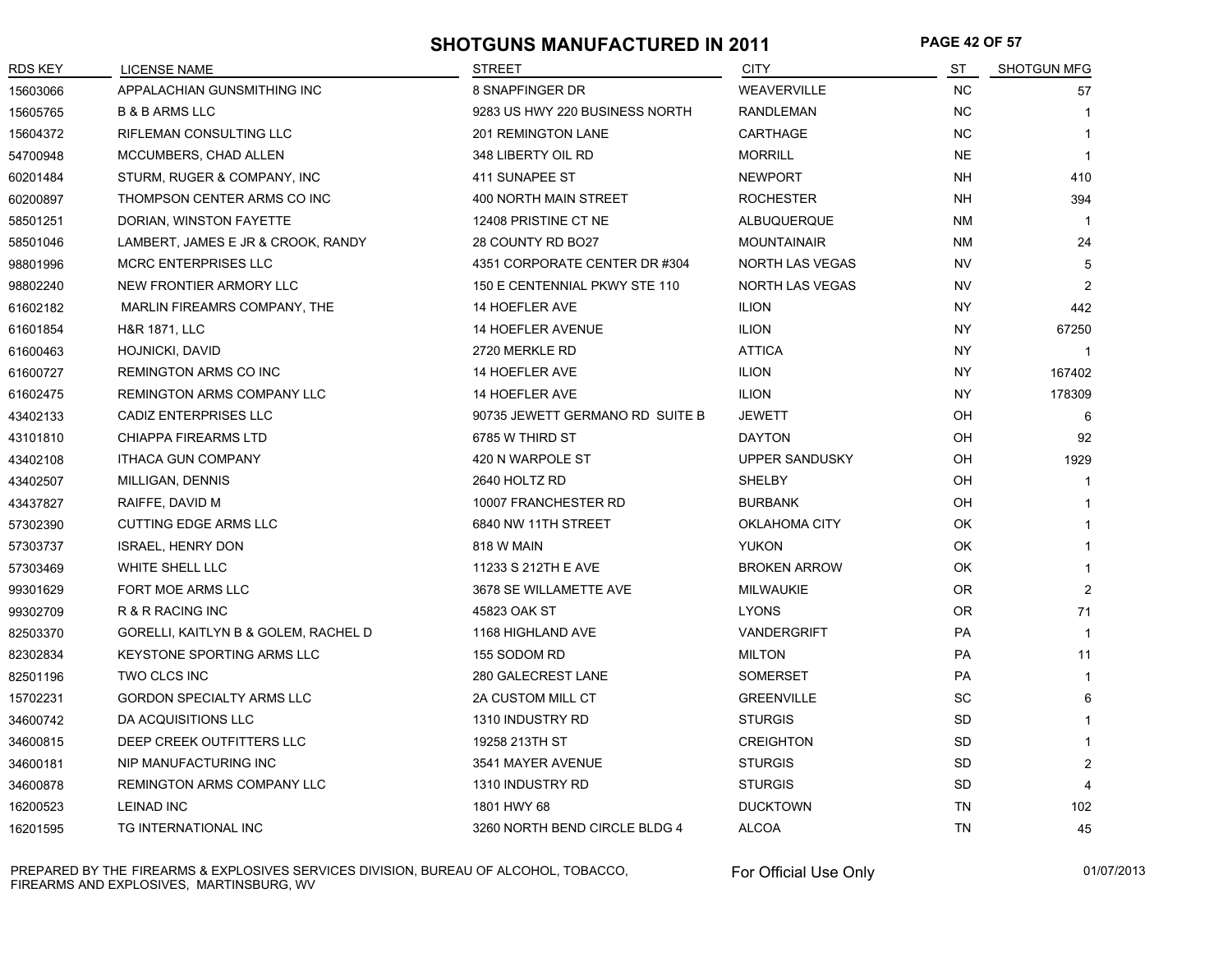### **SHOTGUNS MANUFACTURED IN 2011 PAGE 43 OF 57**

| <b>RDS KEY</b> | <b>LICENSE NAME</b>                         | <b>STREET</b>                                     | <b>CITY</b>           | <b>ST</b> | <b>SHOTGUN MFG</b> |
|----------------|---------------------------------------------|---------------------------------------------------|-----------------------|-----------|--------------------|
| 57602230       | <b>ESG GUNWORKS LLC</b>                     | 3000 N MAIN #3B                                   | <b>BAYTOWN</b>        | <b>TX</b> |                    |
| 57501532       | LEE, JEFFREY DAVID                          | 3401 W PIONEER DRIVE #2                           | <b>IRVING</b>         | <b>TX</b> |                    |
| 57434208       | <b>MAVERICK ARMS, INC</b>                   | INDUSTRIAL BLVD MAVERICK CO DEVLPT<br><b>PARK</b> | <b>EAGLE PASS</b>     | <b>TX</b> | 423570             |
| 57602879       | MIXON, MATTHEW J                            | 1110 PENNSYLVANIA                                 | SOUTH HOUSTON         | <b>TX</b> | 1                  |
| 57500624       | <b>PRIORITY TOOL &amp; MACHINE INC</b>      | 897 MIDNIGHT PASS                                 | <b>ROCKWALL</b>       | <b>TX</b> | $\overline{2}$     |
| 57505880       | ROBERTS, JIMMY RAY JR                       | 2311 PALMER DR                                    | <b>DENTON</b>         | TX        |                    |
| 57501654       | RODGERS, JIMMY E & RODGERS, TERESE B        | 21852 FM 449 SUITE A                              | <b>LONGVIEW</b>       | <b>TX</b> | 5                  |
| 57505080       | ROSS, CHARLES EDWARD JR                     | 11629 WINDING BROOK DR                            | <b>KELLER</b>         | <b>TX</b> | 1                  |
| 57602623       | SET TAC PROVIDERS INC                       | 21515 HUFSMITH - KOHRVILLE                        | <b>TOMBALL</b>        | <b>TX</b> | 15                 |
| 57602120       | SMITH, MICHAEL STUART                       | 2241 JEFFERSON DR                                 | PORT ARTHUR           | <b>TX</b> | $\mathbf{1}$       |
| 57603088       | TAC 47 INDUSTRIES LLC                       | 5407 LOUETTA RD STE H                             | <b>SPRING</b>         | <b>TX</b> | 5                  |
| 57505264       | TACTICAL CONSTRUCTION LLC                   | 3525 BREWSTER DR                                  | <b>PLANO</b>          | <b>TX</b> | $\mathbf{1}$       |
| 57603050       | <b>WARTHOG FIREARMS LLC</b>                 | 28411 RYANS RIDGE LN                              | <b>SPRING</b>         | <b>TX</b> | $\overline{2}$     |
| 57601795       | WHITE, MELTON RAY                           | 7412 JOHN RALSTON RD                              | <b>HOUSTON</b>        | <b>TX</b> |                    |
| 98701384       | <b>CRUSADER WEAPONRY LLC</b>                | 5323 S BAKER ST                                   | <b>MURRAY</b>         | UT        | 3                  |
| 98701518       | OS INC                                      | 280 WEST CENTRAL AVE                              | <b>MURRAY</b>         | UT        | 6                  |
| 98701375       | OS, INC                                     | 280 WEST CENTRAL AVE                              | <b>MURRAY</b>         | UT        | $\overline{7}$     |
| 15439776       | <b>BEIGEL, WILLIAM A</b>                    | 2529 BROAD BAY RD                                 | <b>VIRGINIA BEACH</b> | VA        |                    |
| 15406327       | DISCRETIONARY FIREARMS & SECURITY SOLUTIONS | 724 GREEN TREE RD                                 | <b>CHESAPEAKE</b>     | <b>VA</b> | 4                  |
| 15406017       | FUNK, RONALD ALLEN                          | 599 BUCKS MILL RD                                 | <b>STRASBURG</b>      | VA        | $\overline{2}$     |
| 15407848       | J & L GUNSMITHING, LLC                      | 645 MARGARET DR                                   | CHESAPEAKE            | VA        | 13                 |
| 99104284       | <b>LJUTIC LLC</b>                           | 2401 W J STREET STE A                             | YAKIMA                | <b>WA</b> | 57                 |
| 99138696       | PLOYHAR, MARK J                             | 518 S LONG RD                                     | <b>SPOKANE VALLEY</b> | <b>WA</b> | -1                 |
| 99103269       | SWEZEY, GREGORY PHILLIP                     | 108 SOUTH FORK GOLD CREEK RD                      | CARLTON               | <b>WA</b> | 2                  |
| 99104259       | TIER 1 GUNS LLC                             | 3915 E FRANCIS SUITE C5                           | <b>SPOKANE</b>        | <b>WA</b> | $\mathbf{1}$       |
| 33933175       | US COMPETITION ARMS INC                     | 1925 ROOSEVELT AVE                                | <b>RACINE</b>         | WI        | 220                |
| 45536010       | PRECISION WEAPONS CORP                      | 112 SURPLUS LN                                    | <b>BRADLEY</b>        | WV        | -1                 |
| 58301065       | SHAIN, BRIAN                                | 3103 ASPEN DR                                     | <b>CASPER</b>         | <b>WY</b> | 2                  |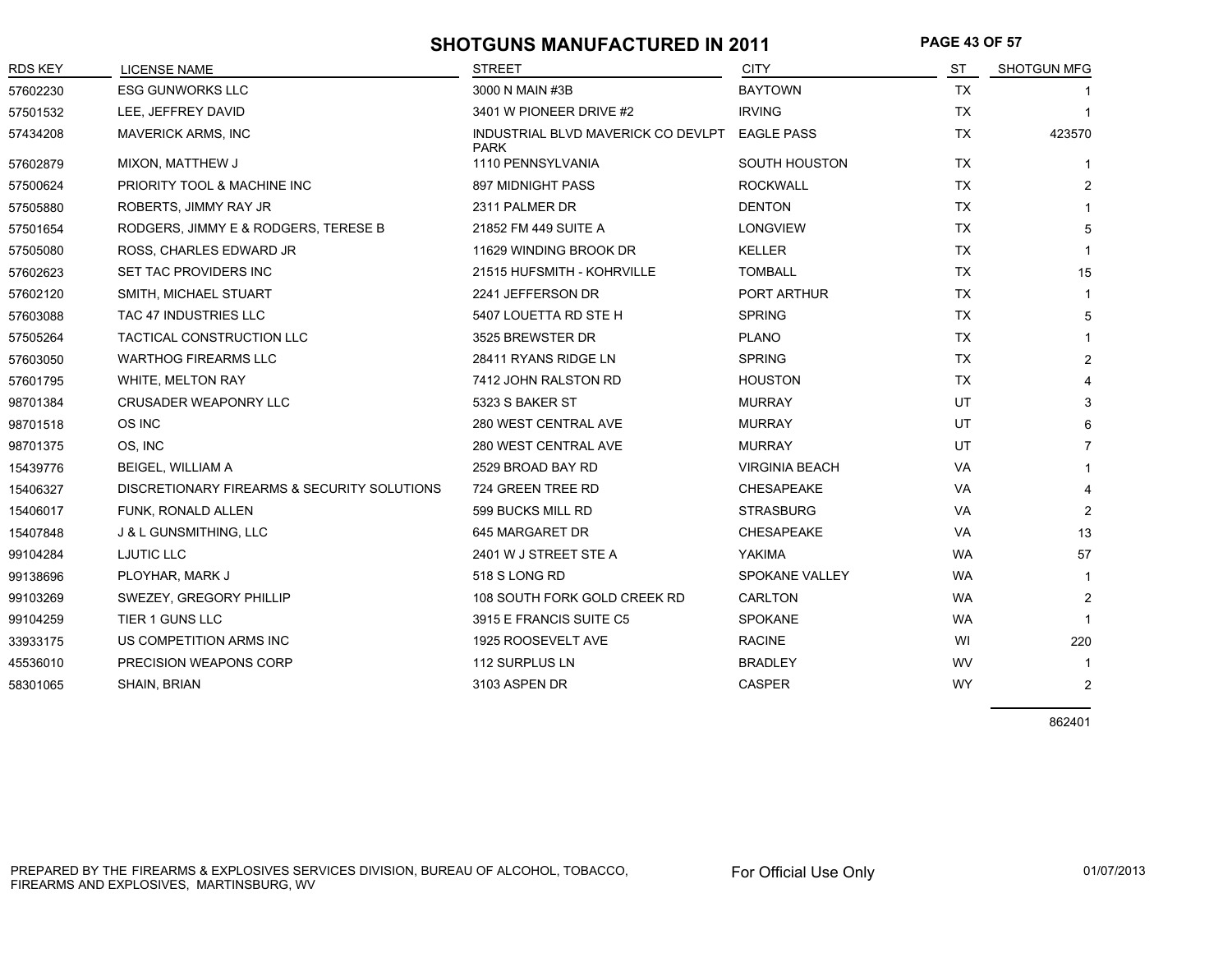# **MISC. FIREARMS MANUFACTURED IN 2011 PAGE 44 OF 57**

| <b>RDS KEY</b> | <b>LICENSE NAME</b>                                              | <b>STREET</b>                         | <b>CITY</b>             | ST        | MISC FA MFG    |
|----------------|------------------------------------------------------------------|---------------------------------------|-------------------------|-----------|----------------|
| 16301726       | ABERNATHY, JEFFREY DALE                                          | 12622 HENDERSON LANE                  | <b>MADISON</b>          | AL.       | 12             |
| 16303111       | <b>CLARK, GREGORY E</b>                                          | 1157 PHILLIPS RD                      | LANETT                  | AL.       | 9              |
| 16303684       | <b>GUNTER, WILLIAM S</b>                                         | 156 SUMMER FIELD DR                   | <b>DEATSVILLE</b>       | AL        | 2              |
| 16335030       | HOPE, DAVID NICHOLAS                                             | 901 GLAZE DR                          | <b>BESSEMER</b>         | AL        | 47             |
| 57102377       | ELDER, DONALD SHANE                                              | 119 PARK STREET                       | <b>CARLISLE</b>         | <b>AR</b> | 19             |
| 57100388       | <b>GENERAL DYNAMICS ARMAMENT &amp; TECHNICAL</b><br>PRODUCTS INC | 1/2 MI W HWY 303                      | <b>HAMPTON</b>          | <b>AR</b> | 2              |
| 57114579       | <b>JOHN NORRELL INC</b>                                          | 13529 SADDLE HILL DR                  | <b>LITTLE ROCK</b>      | <b>AR</b> | 48             |
| 57102287       | <b>LAKESIDE MACHINE LLC</b>                                      | 1213 INDUSTRIAL ST                    | <b>HORSESHOE BEND</b>   | <b>AR</b> | 9              |
| 98600962       | ABRAMS AIRBORNE MFG, INC.                                        | 3735 N ROMERO RD                      | <b>TUCSON</b>           | AZ        | 242            |
| 98602346       | <b>AGP ARMS INC</b>                                              | 1930 E THIRD ST STE #12               | <b>TEMPE</b>            | AZ        | 222            |
| 98602515       | AMERICAN SPIRIT ARMS LLC                                         | 16001 N GREENWAY HAYDEN LOOP STE<br>В | <b>SCOTTSDALE</b>       | AZ        | 269            |
| 98602530       | ARIZONA ARMORY, LLC                                              | 2114 W FILLMORE                       | <b>PHOENIX</b>          | AZ        | 58             |
| 98603579       | ARMS TECH LTD                                                    | 7150 WEST ROOSEVELT ST #167           | <b>PHOENIX</b>          | AZ        | 4              |
| 98601582       | DOUBLE DIAMOND LAW ENFORCEMENT SUPPLY LLC                        | 1101 W GRANT STE 202                  | <b>TUCSON</b>           | AZ        | 380            |
| 98602315       | GG & G INC                                                       | 3602 E 42ND STRAVENUE                 | <b>TUCSON</b>           | AZ        | 3              |
| 98602313       | <b>MARGARET RACHEL WELLS</b>                                     | 110 N SUMMIT ST                       | <b>PRESCOTT</b>         | <b>AZ</b> | 2              |
| 98603934       | MCGUIRE, JEREMY SCOTT                                            | 19395 N JOHN WAYNE PARKWAY            | <b>MARICOPA</b>         | AZ        | 15             |
| 98603321       | MCINERNEY, EDWARD A III                                          | 3550 N PALOVERDE BLVD                 | LAKE HAVASU CITY        | <b>AZ</b> | 14454          |
| 98600788       | PATRIOT ORDNANCE FACTORY INC                                     | 23011 N 16TH LANE                     | <b>PHOENIX</b>          | AZ        | 420            |
| 98603707       | <b>QUENTIN LASER LLC</b>                                         | 761 N MONTEREY ST STE 104             | <b>GILBERT</b>          | AZ        | 369            |
| 98633332       | R & R SPORTING ARMS INC                                          | 15481 N TWIN LAKES DR                 | <b>TUCSON</b>           | AZ        | $\mathbf{1}$   |
| 98604768       | R T D E ENGINEERING                                              | 3020 BOWIE DR                         | <b>LAKE HAVASU CITY</b> | AZ        | 28             |
| 98603142       | RENSCHLER, JASON                                                 | 751 N MONTEREY ST SUITE 115           | <b>GILBERT</b>          | AZ        | $\overline{1}$ |
| 98602330       | SMITH ENTERPRISE INC                                             | 1701 W 10TH ST 14                     | <b>TEMPE</b>            | AZ        | 6              |
| 98633895       | SPECIAL TECHNOLOGIES GROUP, INC                                  | 23606 N 19TH AVE STE 10               | <b>PHOENIX</b>          | <b>AZ</b> | 1322           |
| 98603446       | SPECIALIZED DYNAMICS LLC                                         | 925 N CALIFORNIA ST                   | <b>CHANDLER</b>         | AZ        | 14             |
| 98602020       | SUN DEVIL MANUFACTURING LLC                                      | 663 W 2ND AVE STE 16                  | <b>MESA</b>             | AZ        | 1999           |
| 98603237       | ZIMMERMAN ARMS LLC                                               | 540 SIXTH ST # F                      | PRESCOTT                | AZ        | 155            |
| 97701370       | AIRCRAFT ARMAMENTS, INC                                          | 18205 LAVERNE DR                      | LOS GATOS               | CA        | 2              |
| 97702070       | <b>CBEINC</b>                                                    | 18430 TECHNOLOGY DR UNIT A            | <b>MORGAN HILL</b>      | CA        | 870            |
| 96801682       | CHRISTENSEN, CRAIG ALLEN                                         | 710 3RD STREET                        | <b>MARYSVILLE</b>       | CA        | $\overline{7}$ |
| 93304160       | <b>HELMICK, BRENT ZIEGLER</b>                                    | 24011 QUAIL WAY                       | <b>LAKE FOREST</b>      | CA        | 4              |
| 96801531       | <b>REH INDUSTRIES LLC</b>                                        | 710 3RD ST                            | <b>MARYSVILLE</b>       | CA        | 43             |
| 93301038       | SUREFIRE, LLC                                                    | 18300 MT BALDY CIRCLE                 | <b>FOUNTAIN VALLEY</b>  | CA        | 5665           |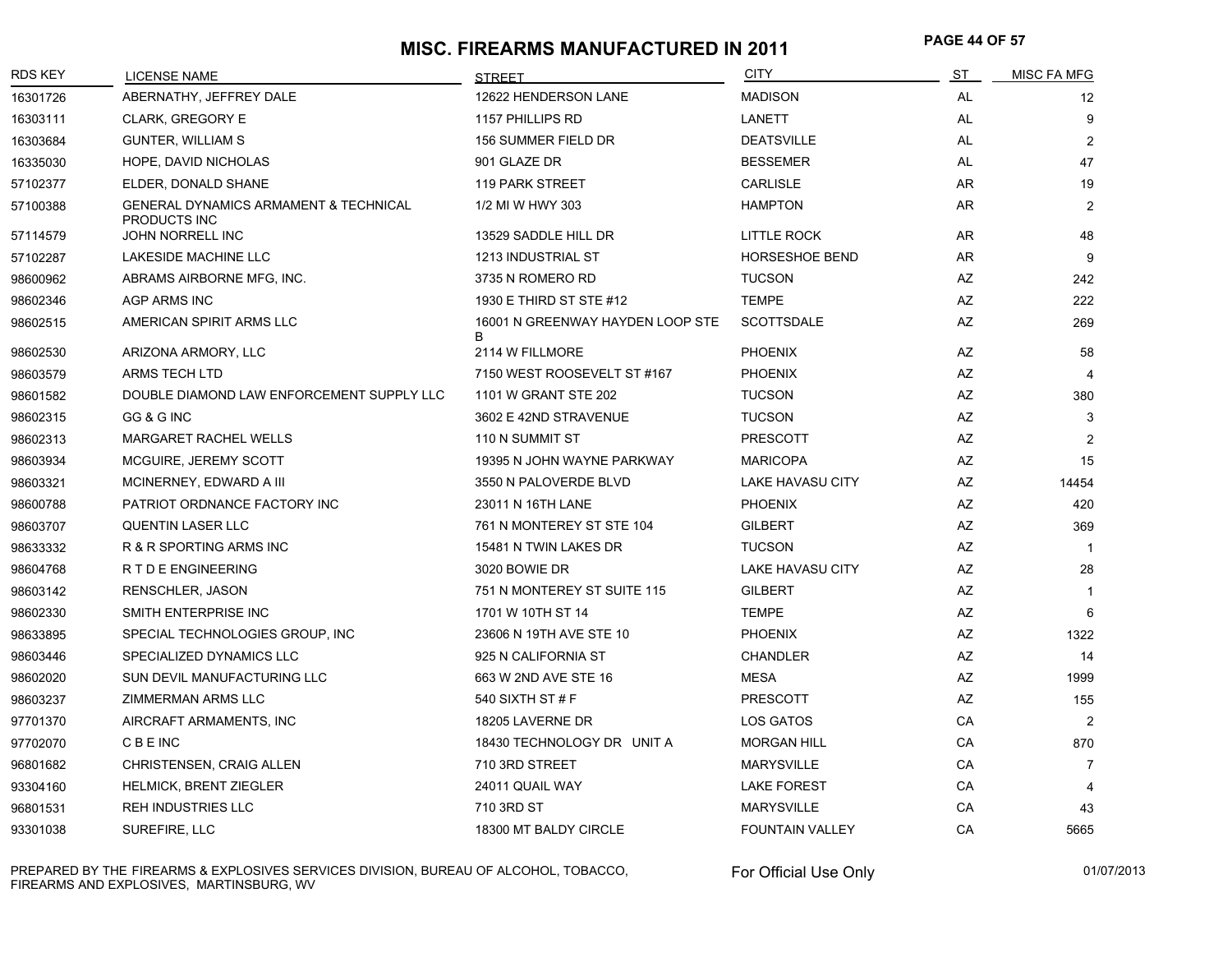# **MISC. FIREARMS MANUFACTURED IN 2011 PAGE 45 OF 57**

| <b>RDS KEY</b> | <b>LICENSE NAME</b>                   | <b>STREET</b>                     | <b>CITY</b>              | ST        | <b>MISC FA MFG</b> |
|----------------|---------------------------------------|-----------------------------------|--------------------------|-----------|--------------------|
| 96802648       | TACTICAL DEFENSE SURVIVAL LLC         | 2264B SIERRA MEADOWS DR           | <b>ROCKLIN</b>           | CA        | 10                 |
| 58402447       | ACCURACY SYSTEMS INC                  | 1661 BEHRENS ROAD                 | <b>BYERS</b>             | CO.       | 5                  |
| 58401869       | <b>GODDARD ENTERPRISES LLC</b>        | 8495 WELD COUNTY ROAD 2           | <b>BRIGHTON</b>          | <b>CO</b> | 89                 |
| 58403038       | INNOVATIVE TACTICAL SYSTEMS LLC       | 67 N SILICON DR STE 150           | PUEBLO WEST              | <b>CO</b> | 50                 |
| 60600520       | <b>COLT DEFENSE LLC</b>               | 547 NEW PARK AVE                  | <b>WEST HARTFORD</b>     | <b>CT</b> | 37                 |
| 15909552       | GOOD TIME OUTDOORS INC                | 4600 W HIGHWAY 326                | <b>OCALA</b>             | FL.       | 3341               |
| 15901002       | <b>GUN SMOKE ENTERPRISES INC</b>      | 506 NE 3RD ST                     | <b>OKEECHOBEE</b>        | FL.       | 808                |
| 15904057       | HOFFMAN, RICHARD C                    | 145 SHERIDAN AVE                  | <b>LONGWOOD</b>          | FL.       | $\overline{5}$     |
| 15917454       | KNIGHT, CHARLES REED JR               | 701 COLUMBIA BLVD                 | <b>TITUSVILLE</b>        | FL.       | 3334               |
| 15947048       | QUINNELL, DONALD LEE                  | 3112-3 PALM AVE                   | <b>FORT MYERS</b>        | FL.       | 4                  |
| 15908014       | TACTICAL MACHINING, LLC               | 1270 BISCAYNE BLVD STE #5         | DELAND                   | FL.       | 1215               |
| 15905765       | THOMPSON, RICHARD N                   | 172 CENTER ST                     | <b>PANACEA</b>           | FL.       | 1478               |
| 15912135       | <b>WADCO INDUSTRIES LLC</b>           | 700 S JOHN RODES BLVD UNIT A-6    | <b>MELBOURNE</b>         | FL.       | 4                  |
| 15801270       | <b>HISTORIC ARMS LLC</b>              | 1486 CHERRY RD                    | <b>FRANKLIN</b>          | GA        | $\mathbf{1}$       |
| 15807443       | INTEGRITY ARMS & SURVIVAL, LLC        | 6591 GREENSBORO HWY               | <b>WATKINSVILLE</b>      | GA        | 6                  |
| 54201822       | CONTROLLED CHAOS ARMS LLC             | 8401 HWY S52 N                    | <b>BAXTER</b>            | IA        | 26                 |
| 54200689       | <b>JARD INC</b>                       | 3149 NEST AVE                     | SHELDON                  | IA        | 21                 |
| 98200317       | CDQ SOLUTIONS, LLC                    | 2772 S VICTORY VIEW WAY           | <b>BOISE</b>             | ID        | 1119               |
| 98200696       | PIRANHA CORP                          | 1151 ADDISON AVE W                | <b>TWIN FALLS</b>        | ID        | 58                 |
| 98201392       | SEEKINS, GLEN DALE                    | 1708 6TH AVE. N. SUITE D          | <b>LEWISTON</b>          | ID        | 343                |
| 98200569       | TACTICAL INNOVATIONS INC              | 345 SUNRISE RD                    | <b>BONNERS FERRY</b>     | ID        | 2289               |
| 33637390       | <b>DS ARMS INC</b>                    | 27W990 INDUSTRIAL AVE             | <b>LAKE BARRINGTON</b>   | IL        | 8                  |
| 33702864       | HAMRA, SAMUEL T AND STEFANO, FRANK JR | 2408 S 6TH                        | <b>SPRINGFIELD</b>       | IL        | $\mathbf{1}$       |
| 33637243       | LEWIS MACHINE & TOOL CO               | 1305 W 11TH ST                    | <b>MILAN</b>             | IL.       | 1780               |
| 33602759       | <b>MANDUS GROUP LTD</b>               | 2408 4TH AVE                      | <b>ROCK ISLAND</b>       | IL.       | $\overline{1}$     |
| 43502711       | ALLIANCE MACHINE LLC                  | 1077 MT GILEAD RD                 | <b>BOONVILLE</b>         | IN        | 290                |
| 43500047       | ANTIQUE & MODERN ARMS LLC             | 6309 NORTH HENRY COUNTY LINE ROAD | <b>HAGERSTOWN</b>        | IN        | 2                  |
| 43501191       | HAVERKAMP, THOMAS J                   | 4850 N 13TH ST                    | <b>TERRE HAUTE</b>       | IN        | 23                 |
| 43503322       | <b>REO ENGINEERING INC</b>            | 1252 N UNION ST                   | <b>KOKOMO</b>            | IN        | 76                 |
| 43502017       | SUPPRESSED ARMAMENT SYSTEMS LLC       | 1531 N HEIDELBACH AVE             | <b>EVANSVILLE</b>        | IN        | 337                |
| 54801362       | EXTRA SENSORY PROTECTION INC          | 5700 WEST 84TH ST                 | <b>OVERLAND PARK</b>     | KS        | 5                  |
| 46100511       | DOUBLE STAR CORP                      | 5600 BYBEE RD                     | <b>WINCHESTER</b>        | KY.       | 2061               |
| 46102771       | <b>IDEAL PRODUCTS INC</b>             | 126 CAPITAL CT                    | NICHOLASVILLE            | KY.       | 393                |
| 46104350       | LOUISVILLE PATRIOT GROUP LLC          | 730 W MARKET ST SUITE 100         | <b>LOUISVILLE</b>        | KY.       | 19                 |
| 57202952       | <b>T CUSTOMS LLC</b>                  | 15725 CHANOVE AVE                 | <b>GREENWELL SPRINGS</b> | LA        | $\overline{4}$     |

PREPARED BY THE FIREARMS & EXPLOSIVES SERVICES DIVISION, BUREAU OF ALCOHOL, TOBACCO, FIREARMS AND EXPLOSIVES, MARTINSBURG, WV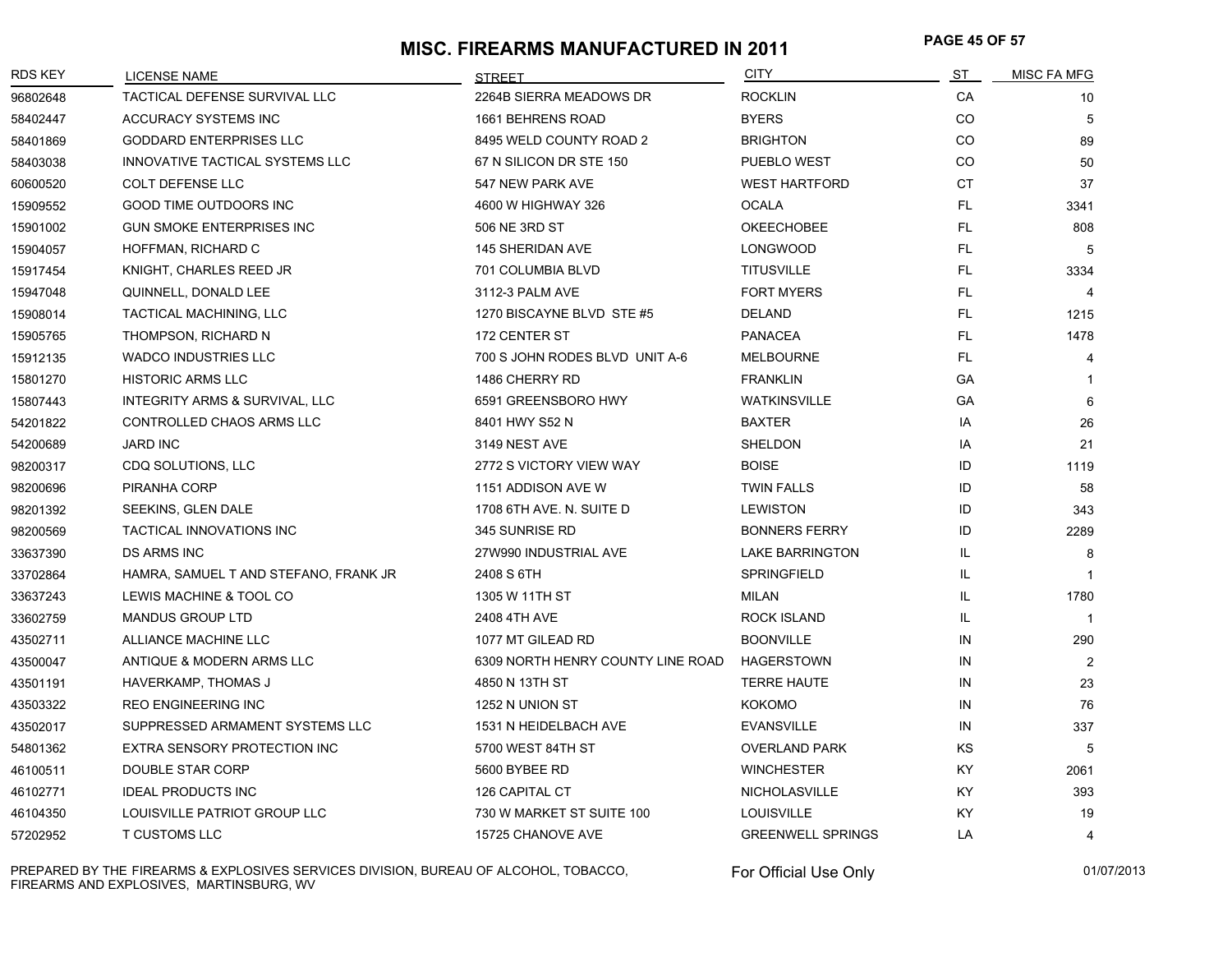# **MISC. FIREARMS MANUFACTURED IN 2011 PAGE 46 OF 57**

| <b>RDS KEY</b> | <b>LICENSE NAME</b>                   | <b>STREET</b>             | <b>CITY</b>             | ST        | <b>MISC FA MFG</b> |
|----------------|---------------------------------------|---------------------------|-------------------------|-----------|--------------------|
| 57202835       | <b>VINTAGE SEASONS INC</b>            | 132 BEAUREGARD AVE        | <b>SULPHUR</b>          | LA        | 18                 |
| 60401337       | PALLETT ASSOCIATES                    | 127 WINCHESTER RD         | <b>ARLINGTON</b>        | МA        | 5                  |
| 60401684       | SMITH & WESSON CORP                   | 2100 ROOSEVELT AVE        | SPRINGFIELD             | МA        | 736                |
| 60404099       | <b>TROY INDUSTRIES INC</b>            | 151D CAPITAL DR           | <b>WEST SPRINGFIELD</b> | МA        | 2                  |
| 85202358       | <b>LWRC INTERNATIONAL LLC</b>         | 815 CHESAPEAKE DRIVE      | CAMBRIDGE               | <b>MD</b> | 189                |
| 85211500       | MC KEE, INC                           | 8725 BOLLMAN PLACE #1     | <b>SAVAGE</b>           | <b>MD</b> | 590                |
| 43804997       | CENTRAL SCREW PRODUCTS CO INC         | 1070 MAPLELAWN            | <b>TROY</b>             | MI        | $\overline{1}$     |
| 43803907       | HUGHES PRECISION PRODUCTS LLC         | 924 E MULLETT LAKE RD     | <b>INDIAN RIVER</b>     | MI        | 417                |
| 43800250       | PIERCE ENGINEERING LTD                | 5122 N GRAND RIVER        | LANSING                 | MI        | 143                |
| 43801425       | SAGE CONTROL ORDNANCE INC             | 6340 NORTH SAGE ST        | <b>OSCODA</b>           | MI        | 2                  |
| 43805981       | SPECIAL WEAPONS INC                   | 17127 HICKORY STREET      | <b>SPRING LAKE</b>      | MI        | 69                 |
| 34101144       | FLITSCH, RONALD EUGENE                | 12156 COUNTY RD 31 NW     | PINE ISLAND             | MN        | 5                  |
| 34101861       | NODAK SPUD LLC                        | 7683 WASHINGTON AVE S     | <b>EDINA</b>            | <b>MN</b> | 3265               |
| 34103228       | SUB ZERO CRYOGENICS INC               | 11265 375TH ST            | <b>NORTH BRANCH</b>     | ΜN        | 3                  |
| 54301691       | ARNOLD DEFENSE AND ELECTRONICS LLC    | 3000 ARNOLD TENBROOK RD   | <b>ARNOLD</b>           | МO        | 14                 |
| 54306466       | <b>BLACK DAWN INDUSTRIES LLC</b>      | 807 S MARSHALL            | <b>SEDALIA</b>          | <b>MO</b> | 52                 |
| 54306127       | <b>BLACK RAIN ORDNANCE INC</b>        | 11685 GATEWAY DR          | <b>NEOSHO</b>           | <b>MO</b> | 644                |
| 54340380       | CUTTING EDGE PMS INC, THE             | 11150 PROGRESS ST         | <b>MOUNT VERNON</b>     | <b>MO</b> | $\mathbf{1}$       |
| 54306585       | DELASHMUTT, RAYMOND                   | 916 CR 281                | <b>AUXVASSE</b>         | <b>MO</b> | 29                 |
| 16402440       | ADVANCED TACTICAL ORDNANCE LLC        | 226 COUNTY RD 235         | <b>ABBEVILLE</b>        | <b>MS</b> | 6                  |
| 16401275       | BAE SYSTEMS RO DEFENSE INC            | 48 RAWLS SPRINGS LOOP RD  | <b>HATTIESBURG</b>      | МS        | 115                |
| 16402680       | <b>SELECT FIRE LLC</b>                | 203 ROB REVIERE LN        | <b>COLUMBUS</b>         | МS        | 19                 |
| 16402758       | WHETSTONE, GARY D JR                  | 5854 MS HIGHWAY 569 N     | <b>LIBERTY</b>          | МS        | $\mathbf{1}$       |
| 98101194       | <b>BLACK GOLD CUSTOM ARMS INC</b>     | 461 A JETWAY DR           | <b>BELGRADE</b>         | MT        | 48                 |
| 98101187       | DEFIANCE MACHINE INC                  | 3881 MT HWY 40 W          | <b>COLUMBIA FALLS</b>   | МT        | 242                |
| 98100867       | KOHNKE, WILLIAM MICHAEL               | 905 CIMARRON TRAIL        | <b>ELLISTON</b>         | MT        | 11                 |
| 98101163       | SI DEFENSE INC                        | 2902 HIGHWAY 93 N         | <b>KALISPELL</b>        | MT        | 309                |
| 15603121       | ACADEMI TRAINING CENTER INC           | 850 PUDDIN RIDGE RD       | <b>MOYOCK</b>           | <b>NC</b> | 53                 |
| 15603066       | APPALACHIAN GUNSMITHING INC           | 8 SNAPFINGER DR           | WEAVERVILLE             | <b>NC</b> | 9                  |
| 15604383       | <b>BAITY'S CUSTOM GUNWORKS</b>        | 2623 BOONE TRAIL          | NORTH WILKESBORO        | <b>NC</b> | 85                 |
| 15604638       | <b>BARNES PRECISION MACHINE INC</b>   | 1434 FARRINGTON RD        | <b>APEX</b>             | <b>NC</b> | 290                |
| 15606056       | DAVIS, JOSH & RONNIE PARTNERSHIP, LLP | 1901 LIBERTY DR           | <b>THOMASVILLE</b>      | NC        | 213                |
| 15603403       | DEL-TON, INC                          | 330 AVIATION PARKWAY      | <b>ELIZABETHTOWN</b>    | <b>NC</b> | 4353               |
| 15603179       | <b>STW SYSTEMS INC</b>                | 1765 PEOPLES CREEK RD     | <b>ADVANCE</b>          | <b>NC</b> | 37                 |
| 15604129       | TEMPLAR CONSULTING LLC                | <b>104 BUTTERMILK WAY</b> | <b>APEX</b>             | <b>NC</b> | 93                 |

PREPARED BY THE FIREARMS & EXPLOSIVES SERVICES DIVISION, BUREAU OF ALCOHOL, TOBACCO, FIREARMS AND EXPLOSIVES, MARTINSBURG, WV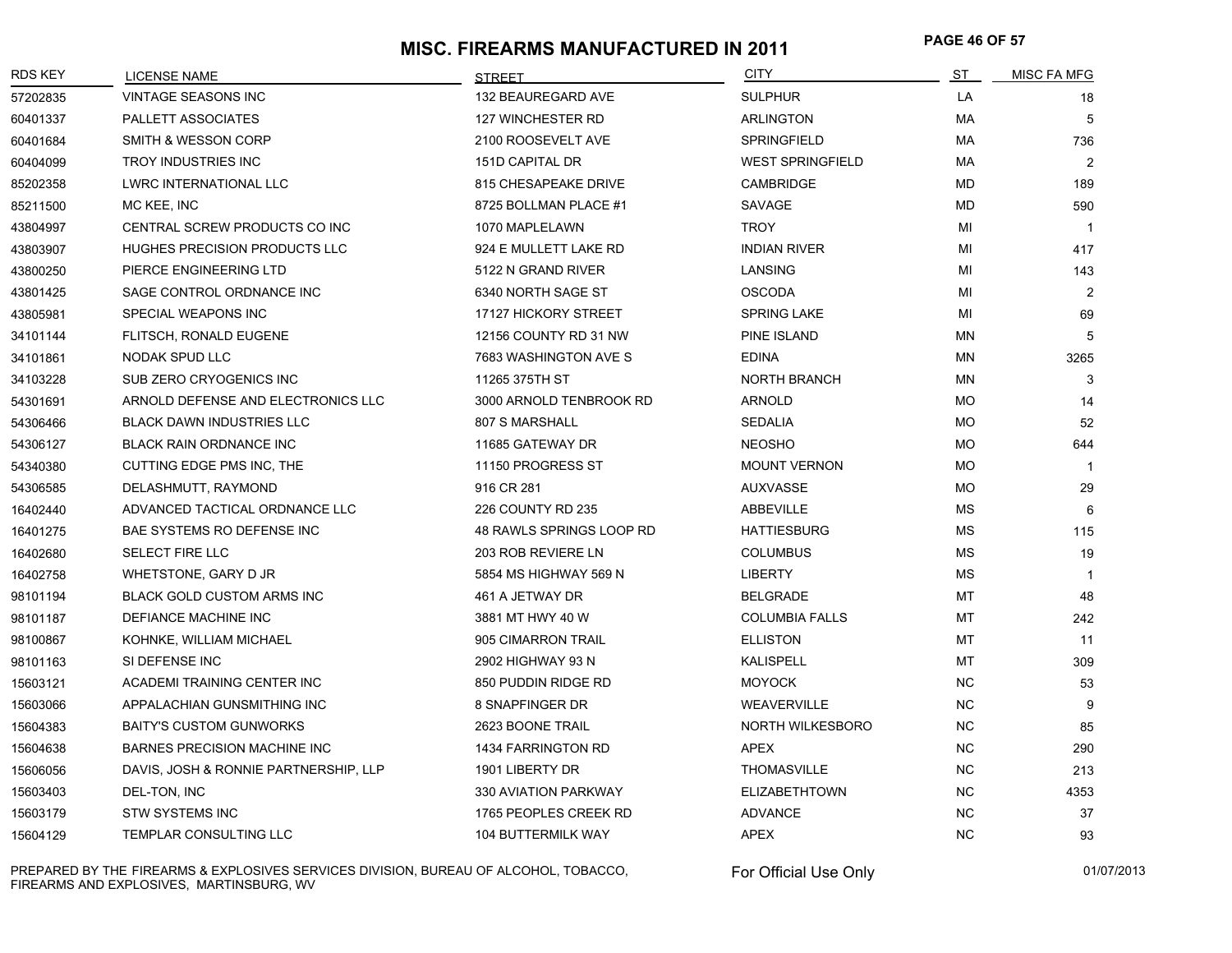# **MISC. FIREARMS MANUFACTURED IN 2011 PAGE 47 OF 57**

| RDS KEY  | <b>LICENSE NAME</b>                       | <b>STREET</b>                 | <b>CITY</b>            | <u>ST</u> | MISC FA MFG    |
|----------|-------------------------------------------|-------------------------------|------------------------|-----------|----------------|
| 15641041 | THOMPSON, LACY MACK JR                    | 7559 BARBERA DR               | <b>KERNERSVILLE</b>    | <b>NC</b> | 31             |
| 15604897 | TOP ENDS ETC INC                          | 6935 WILDWOOD TRL             | <b>THOMASVILLE</b>     | <b>NC</b> | 3              |
| 60234248 | <b>COMPETITOR CORP INC</b>                | 26 KNIGHT STREET, UNIT 3      | <b>JAFFREY</b>         | NH        | $\mathbf{1}$   |
| 60201410 | PRECISION TOOL & MOLDING LLC              | <b>22 MANCHESTER RD</b>       | <b>DERRY</b>           | NΗ        | 62537          |
| 58500757 | DEGROAT TACTICAL ARMAMENTS LLC (DTA)      | 2501 NORTH HWY 605            | <b>MILAN</b>           | <b>NM</b> | -1             |
| 58501481 | <b>ELYSIUM ARMS LLC</b>                   | 101 BACON ST                  | <b>RATON</b>           | <b>NM</b> | 42             |
| 58501046 | LAMBERT, JAMES E JR & CROOK, RANDY        | 28 COUNTY RD BO27             | <b>MOUNTAINAIR</b>     | <b>NM</b> | $\overline{7}$ |
| 98802240 | NEW FRONTIER ARMORY LLC                   | 150 E CENTENNIAL PKWY STE 110 | <b>NORTH LAS VEGAS</b> | <b>NV</b> | 3              |
| 61600954 | AVILA, EDWARD & JUAN C                    | 6162 STATE ROUTE 96           | <b>FARMINGTON</b>      | NY.       | 201            |
| 43111952 | ANDERSON, JOHN L                          | 4325 NEW MARKET-BANTA RD      | <b>LEWISBURG</b>       | OH        | $\overline{2}$ |
| 43403068 | <b>ERDEK, MICHAEL CHRIS</b>               | 638-640 STATE ROUTE 7 NE      | <b>BROOKFIELD</b>      | OH        | 3              |
| 43102690 | HATFIELD, MARK D                          | 582 N FAIRFIELD DR            | <b>BEAVERCREEK</b>     | OH        | 323            |
| 43403347 | J AND J PERFORMANCE INC                   | 410 E WOOD ST                 | <b>SHREVE</b>          | OH        | 11             |
| 43436235 | JONES, JOHNDAVID                          | 590 WOODVUE LANE              | <b>WINTERSVILLE</b>    | OH        | 48             |
| 43437065 | KELBLY'S RIFLE RANGE INC                  | 7222 DALTON FOX LAKE RD       | <b>NORTH LAWRENCE</b>  | OH        | 338            |
| 43401968 | KMP CLASSIC ARMS, INC                     | 556 CALDWELL AVE              | <b>MANSFIELD</b>       | OH        | 59             |
| 43401651 | OHIO ORDNANCE WORKS INC                   | 305 AND 310 PARK DR           | <b>CHARDON</b>         | OH        | $\mathbf{1}$   |
| 43102907 | SCOFIELD, DAVID S                         | 2160 BLUE VALLEY RD           | LANCASTER              | OH        | $\mathbf{1}$   |
| 57355986 | S & H ARMS OF OK INC                      | 18680 E 108TH STREET N        | <b>OWASSO</b>          | OK        | 45             |
| 57301293 | <b>SURGEON RIFLES LLC</b>                 | 48955 MOCCASIN TRAIL RD       | <b>PRAGUE</b>          | OK        | 532            |
| 57301381 | T M ENTERPRISES INC                       | 26103 WILSON RD               | <b>HENRYETTA</b>       | OK        | $\overline{7}$ |
| 99302007 | <b>ARMS LLC</b>                           | 13313 EHLEN RD NE             | <b>AURORA</b>          | 0R        | 40             |
| 99302591 | ASYMMETRIC PRODUCT DEVELOPMENT, LLC       | 2725 19TH ST SE               | <b>SALEM</b>           | 0R        | 8              |
| 99302159 | <b>BEND MACHINE INC</b>                   | 63352 NELS ANDERSON RD        | <b>BEND</b>            | 0R        | 8              |
| 99302569 | <b>BLACK RIFLE COMPANY LLC</b>            | 15140 SE 82ND DR STE 350      | <b>CLACKAMAS</b>       | 0R        | 17             |
| 99302440 | <b>BOWERS GROUP LLC</b>                   | 935 S CHERRY ST#B             | <b>CORNELIUS</b>       | 0R        | 88             |
| 99301728 | <b>HALO MANUFACTURING LLC</b>             | 90785 LINK ROAD               | <b>EUGENE</b>          | 0R        | 82             |
| 99303193 | HILL, DU-WAYNE ORVIL SR                   | 2594 ADAMS LANE SE            | <b>JEFFERSON</b>       | 0R        | 6              |
| 99301979 | LUFF, RICHARD JR                          | 1621 COWLITZ ST               | <b>ST HELENS</b>       | 0R        | 18             |
| 99302775 | SOUTHERN OREGON HYDRO PRINTING LLC        | 1200 ADAMS ST                 | <b>KLAMATH FALLS</b>   | 0R        | 9              |
| 99301710 | STUBBORN MULE OUTDOOR SUPPLY, LLC         | 484 PLEASANT VALLEY RD        | <b>GRANTS PASS</b>     | <b>OR</b> | 61             |
| 82300927 | ARMAMENT SERVICES INTERNATIONAL INC (ASI) | 103 CAMARS DR                 | WARMINSTER             | PA        | $\overline{2}$ |
| 82338992 | BORDEN, JAMES F                           | 1325 SHELDON HILL ROAD        | <b>SPRINGVILLE</b>     | <b>PA</b> | 165            |
| 82503370 | GORELLI, KAITLYN B & GOLEM, RACHEL D      | 1168 HIGHLAND AVE             | VANDERGRIFT            | <b>PA</b> | $\mathbf{1}$   |
| 82303888 | <b>LANCO TACTICAL LLC</b>                 | 498 WEST HIGH STREET          | <b>ELIZABETHTOWN</b>   | <b>PA</b> | 179            |

PREPARED BY THE FIREARMS & EXPLOSIVES SERVICES DIVISION, BUREAU OF ALCOHOL, TOBACCO, FIREARMS AND EXPLOSIVES, MARTINSBURG, WV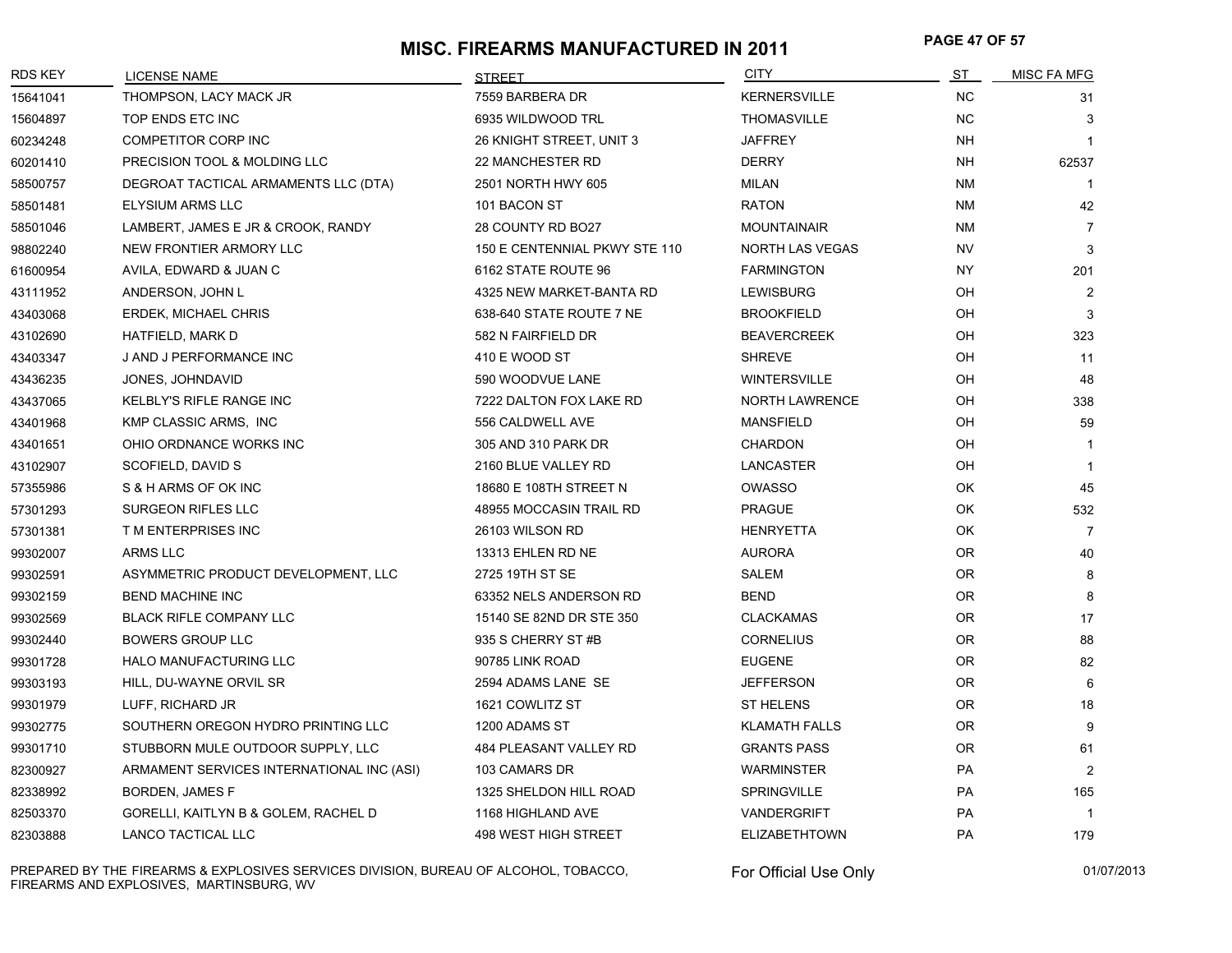# **MISC. FIREARMS MANUFACTURED IN 2011 PAGE 48 OF 57**

| <b>RDS KEY</b> | LICENSE NAME                                                                         | <b>STREET</b>                                                | <b>CITY</b>            | ST        | <b>MISC FA MFG</b> |
|----------------|--------------------------------------------------------------------------------------|--------------------------------------------------------------|------------------------|-----------|--------------------|
| 82502168       | SWATSWORTH, WILLIAM JOHN                                                             | 156 BAKER RD                                                 | DU BOIS                | PA        | 42                 |
| 82303130       | <b>WELLS CUSTOM GUNMAKERS LLC</b>                                                    | 1750 MALONEY HILL RD                                         | <b>NICHOLSON</b>       | PA        | 64                 |
| 82502999       | <b>XTREME MACHINING LLC</b>                                                          | 6506 KYLERTOWN DRIFTING HWY                                  | <b>DRIFTING</b>        | PA        | 3013               |
| 15702495       | HAIRRELL, BYRON DEAN                                                                 | 1363 ERNEST RD                                               | <b>YORK</b>            | SC        | 10                 |
| 15701936       | <b>INNOVATIVE ARMS LLC</b>                                                           | 2506 D GREEN HILL RD                                         | <b>ELGIN</b>           | <b>SC</b> | 456                |
| 15702747       | <b>WHEATON ARMS INC</b>                                                              | 133 KIOWA LN                                                 | PIEDMONT               | SC        | 32                 |
| 34600742       | DA ACQUISITIONS LLC                                                                  | 1310 INDUSTRY RD                                             | <b>STURGIS</b>         | <b>SD</b> | 17                 |
| 34600878       | REMINGTON ARMS COMPANY LLC                                                           | 1310 INDUSTRY RD                                             | <b>STURGIS</b>         | <b>SD</b> | 91                 |
| 16236907       | <b>BARRETT FIREARMS MFG INC</b>                                                      | 5926 MILLER LANE                                             | <b>MURFREESBORO</b>    | <b>TN</b> | 17                 |
| 16204956       | DRESNER, MICHAEL JACOB                                                               | 203 W SOUTHWOOD LN                                           | <b>OAK RIDGE</b>       | <b>TN</b> | 1                  |
| 16205402       | <b>GANTENBEIN, TINA L</b>                                                            | 42 ORCHARD LN                                                | <b>CHESTNUT MOUND</b>  | <b>TN</b> | 3                  |
| 16238797       | MCCAIG, JAMES A JR                                                                   | 211 CEMETERY AVE                                             | <b>COLUMBIA</b>        | <b>TN</b> | 3                  |
| 16203559       | PERSIMMON RIDGE ENTERPRISES INC                                                      | 1104 E CHURCH ST SUITE 1                                     | <b>GREENEVILLE</b>     | <b>TN</b> | $\overline{2}$     |
| 16205022       | Patriot Defense Arms LLC                                                             | 5148 Elmore Rd, STE 1                                        | <b>MEMPHIS</b>         | <b>TN</b> | 107                |
| 57602577       | 74U LLC                                                                              | 17 HICKORY CT                                                | <b>RICHWOOD</b>        | <b>TX</b> | 114                |
| 57506478       | BARR, JAMES I                                                                        | 155 PR 7315                                                  | <b>FRANKSTON</b>       | <b>TX</b> | 6                  |
| 57536062       | <b>BLAYLOCK, DENNIS DALE</b>                                                         | 183 AUTUMN WOOD TRL                                          | <b>GUN BARREL CITY</b> | TX        | $\overline{7}$     |
| 57503595       | <b>BOND ARMS, INC</b>                                                                | 1820 S MORGAN                                                | <b>GRANBURY</b>        | TX        | 14                 |
| 57504967       | BRADY, ANDREW SCOTT                                                                  | 6207 RENWOOD DR                                              | FORT WORTH             | TX        | 16                 |
| 57506177       | DUVAL & ASSOCIATES INC                                                               | 5316 CR 862                                                  | <b>MC KINNEY</b>       | <b>TX</b> | 12                 |
| 57506018       | ELLEDGE, JOSEPH BURTON                                                               | 1607 W MOCKINGBIRD LANE SUITE 101                            | <b>DALLAS</b>          | <b>TX</b> | 100                |
| 57404475       | HIGH TECH TURNINGS LLC                                                               | 4084 HWY 21 W                                                | MADISONVILLE           | <b>TX</b> | 79                 |
| 57603164       | JESS BRILEY MANUFACTURING COMPANY                                                    | 1230 LUMPKIN RD                                              | <b>HOUSTON</b>         | <b>TX</b> | 1                  |
| 57434208       | <b>MAVERICK ARMS, INC</b>                                                            | INDUSTRIAL BLVD MAVERICK CO DEVLPT EAGLE PASS<br><b>PARK</b> |                        | TX        | 58633              |
| 57505190       | MITCHELL CUSTOM GUNS AND BULLET WORKS LLC                                            | 5967 FM 576 E                                                | <b>BRECKENRIDGE</b>    | TX        | 9                  |
| 57600812       | NORMAN, KEITH HAYDEN                                                                 | 169 APRIL COVE                                               | <b>MONTGOMERY</b>      | TX        | 10                 |
| 57506666       | NORMAN, MARCI L                                                                      | 511 E 11TH ST                                                | QUANAH                 | TX        | 1                  |
| 57603138       | PARADIGM SRP LLC                                                                     | 11811 N BRANTLY STE 100                                      | <b>HOUSTON</b>         | TX        | $\mathbf{1}$       |
| 57505531       | POLAR ENTERPRISES LLC                                                                | 6606 3RD ST                                                  | <b>LUBBOCK</b>         | TX        | 21                 |
| 57500624       | PRIORITY TOOL & MACHINE INC                                                          | 897 MIDNIGHT PASS                                            | <b>ROCKWALL</b>        | TX        | 26                 |
| 57404420       | <b>SCORPION TACTICAL INC</b>                                                         | 10949 E CRYSTAL FALLS PKWY                                   | <b>LEANDER</b>         | <b>TX</b> | 42                 |
| 57503419       | SHILEN RIFLES INC                                                                    | 205 METRO PARK BLVD                                          | <b>ENNIS</b>           | TX        | 20                 |
| 57505663       | SHOOTIST ARMS COMPANY LLC                                                            | 1872 MINERAL WELLS HWY #101                                  | WEATHERFORD            | <b>TX</b> | $\mathbf{1}$       |
| 57400177       | SOTELO, GERARDO FELIX                                                                | 1402 BLANCO RD                                               | <b>SAN ANTONIO</b>     | TX        | $\mathbf{1}$       |
| 57541806       | STILLERS PRECISION FIREARMS LLC                                                      | 118 REGENCY DR                                               | <b>WYLIE</b>           | <b>TX</b> | 2714               |
|                | PREPARED BY THE FIREARMS & EXPLOSIVES SERVICES DIVISION, BUREAU OF ALCOHOL, TOBACCO, |                                                              | For Official Use Only  |           | 01/07/2013         |

FIREARMS AND EXPLOSIVES, MARTINSBURG, WV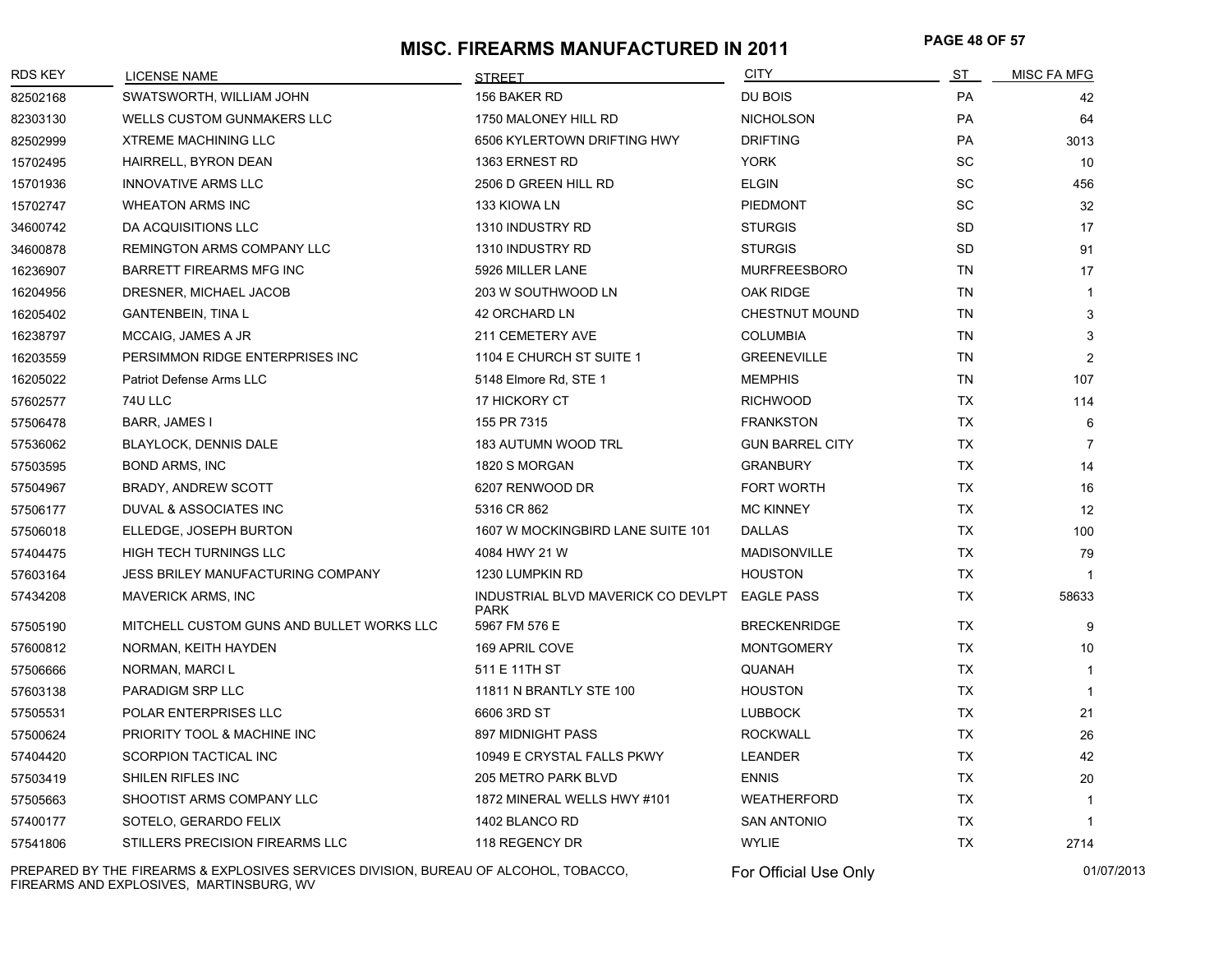# **MISC. FIREARMS MANUFACTURED IN 2011 PAGE 49 OF 57**

| <b>RDS KEY</b> | <b>LICENSE NAME</b>                          | <b>STREET</b>                     | <b>CITY</b>             | ST        | MISC FA MFG    |
|----------------|----------------------------------------------|-----------------------------------|-------------------------|-----------|----------------|
| 57403678       | TIBBETTS, JOHN CHESTER                       | 12371 SUITE A HWY 79 E            | <b>OAKWOOD</b>          | <b>TX</b> | 15             |
| 57404909       | ULTRA STEEL TACTICAL LLC                     | 330 POSEY PASS                    | <b>NEW BRAUNFELS</b>    | <b>TX</b> | 2              |
| 57402906       | WAKAL, ALEXSANDER                            | 1648 PALO ALTO DR                 | <b>VON ORMY</b>         | <b>TX</b> | 301            |
| 57504503       | YOULE, GORDON ELMORE IV & CRUM, JASON DARYL  | 2007 INDUSTRIAL BLVD STE B        | <b>ROCKWALL</b>         | <b>TX</b> | 2              |
| 98701385       | DESERT TECHNOLOGY & MFG LLC                  | <b>1995 WEST ALEXANDER STREET</b> | <b>SALT LAKE CITY</b>   | UT        | 16             |
| 98701375       | OS, INC                                      | 280 WEST CENTRAL AVE              | <b>MURRAY</b>           | UT        | 3              |
| 98701148       | SPECIALIZED TACTICAL SYSTEMS LLC             | 2743 N PARKLAND BLVD              | <b>OGDEN</b>            | UT        | 89             |
| 15406824       | <b>BIGGAR, EDWARD PATRICK</b>                | 2972 KIRBY RD                     | <b>DRAPER</b>           | <b>VA</b> | 1              |
| 15439855       | <b>BRUECKMANN ENTERPRISES INC</b>            | 11263 AIR PARK RD BLDG D          | <b>ASHLAND</b>          | <b>VA</b> | 87             |
| 15406852       | BURFIELD, WILLIAM EDWARD                     | 8750 LANDMARK RD                  | <b>HENRICO</b>          | <b>VA</b> | 227            |
| 15440133       | <b>CCF/SWISS INC</b>                         | 313 BERWICKSHIRE DR               | <b>RICHMOND</b>         | <b>VA</b> | 4              |
| 15406969       | <b>CROSSHARE LLC</b>                         | 102 S MADISON RD                  | ORANGE                  | VA        | 6              |
| 15400508       | MCPEAKE, TIMOTHY & MCPEAKE JEFFREY           | 1500 STAPLES ST LOT 1             | <b>RADFORD</b>          | <b>VA</b> | 46             |
| 15406854       | <b>RAYTHEON</b>                              | 8350 ALBAN RD SUITE 700           | <b>SPRINGFIELD</b>      | <b>VA</b> | 19             |
| 15406989       | STERLING ARSENAL WORKS & TACTICAL SUPPLY LLC | 201 DAVIS DRIVE UNIT FF           | <b>STERLING</b>         | <b>VA</b> | $\overline{c}$ |
| 15402439       | <b>TACTICAL SUPPLY CENTER LLC</b>            | 29434 SECRETARIAT RD              | <b>RUTHER GLEN</b>      | <b>VA</b> | 3              |
| 15405180       | US TACTICAL INC                              | 2735 VALESTRA CIR                 | <b>OAKTON</b>           | <b>VA</b> | 2              |
| 15437411       | <b>WEGMANN USA INC</b>                       | 30 MILL RACE DR                   | <b>LYNCHBURG</b>        | <b>VA</b> | 106            |
| 99103632       | HURRICANE BUTTERFLY MANUFACTURING LLC        | <b>1148 INDUSTRY DRIVE</b>        | <b>TUKWILA</b>          | <b>WA</b> | 50             |
| 99101301       | PLASTIC INJECTION MOLDING INC                | 2695 BATTELLE BLVD                | <b>RICHLAND</b>         | <b>WA</b> | 709            |
| 33901982       | <b>GARY'S GUNS INC</b>                       | W 226 N 1455 NORTH AVENUE         | <b>WAUKESHA</b>         | WI        | 41             |
| 33903554       | JOHNSON, RONALD V                            | 11831 80TH ST S                   | <b>WISCONSIN RAPIDS</b> | WI        | 1              |
| 33904451       | MARTHENZE, GEORGE CHRISTOPHER IV             | N194 BRANDENBURG AVE              | <b>MERRILL</b>          | WI        | 8              |
| 33904639       | <b>SCOTSMAN ARMS LLC</b>                     | 320 PUTNAM STREET SUITE 7         | <b>EAU CLAIRE</b>       | WI        | 79             |
| 58301073       | OLAVESON, DARAN CLINTON                      | 878 STATE HWY 130                 | LARAMIE                 | <b>WY</b> | $\overline{7}$ |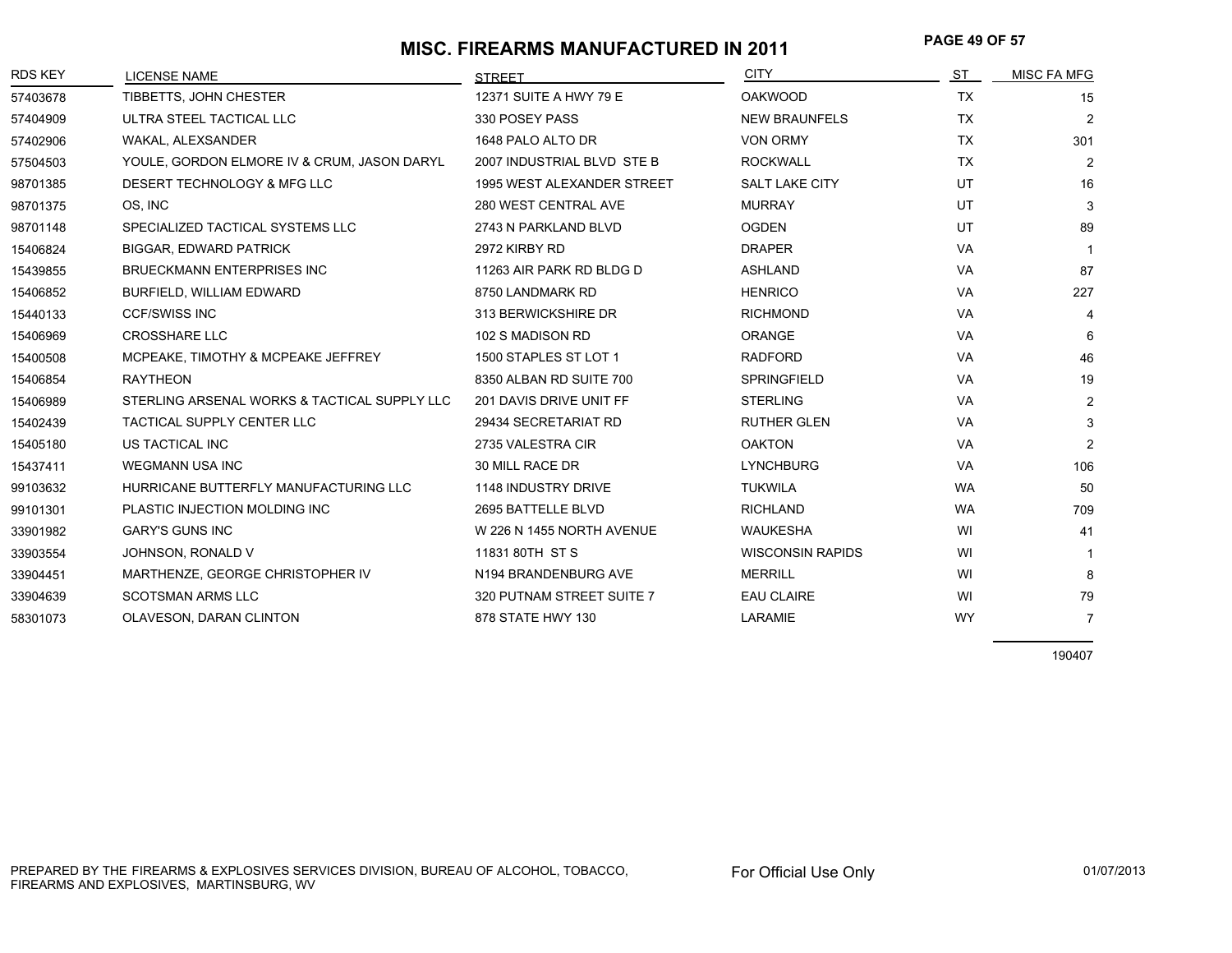#### **PISTOLS EXPORTED IN 2011 PAGE 50 OF 57**

| <b>RDS KEY</b> | <b>LICENSE NAME</b>                    | <b>STREET</b>                | <b>CITY</b>           | ST        | <b>PISTOLS</b> |
|----------------|----------------------------------------|------------------------------|-----------------------|-----------|----------------|
| 57101188       | NIGHTHAWK CUSTOM LLC                   | 1306 W TRIMBLE               | <b>BERRYVILLE</b>     | <b>AR</b> | 86             |
| 57134716       | WILSONS GUN SHOP INC                   | 2234 CR 719                  | <b>BERRYVILLE</b>     | AR        | 46             |
| 98614472       | STURM, RUGER & COMPANY, INC            | 200 RUGER RD                 | <b>PRESCOTT</b>       | AZ        | 13798          |
| 60633345       | COLT'S MANUFACTURING CO LLC            | 545 NEWPARK AVE              | <b>WEST HARTFORD</b>  | <b>CT</b> | 8361           |
| 60600520       | <b>COLT DEFENSE LLC</b>                | 547 NEW PARK AVE             | <b>WEST HARTFORD</b>  | <b>CT</b> | 169            |
| 60601740       | <b>JKB DAIRA INC</b>                   | 345 WILSON AVE 3RD FLOOR     | <b>NORWALK</b>        | <b>CT</b> | 11             |
| 15909576       | <b>IVER JOHNSON ARMS INC</b>           | 259 GUS HIPP BLVD            | <b>ROCKLEDGE</b>      | FL.       | 196            |
| 15923596       | TAURUS INTERNATIONAL MANUFACTURING INC | 16175 NW 49TH AVE            | MIAMI                 | FL.       | 2104           |
| 15911435       | MILLENNIUM CUSTOM INC                  | 501 C INDUSTRIAL ST          | <b>LAKE WORTH</b>     | FL.       | 10             |
| 15911048       | PD PRODUCTS LLC                        | 2510 KIRBY CIR NE STE 109    | PALM BAY              | FL.       | 16             |
| 15940806       | KEL TEC CNC INDUSTRIES INC             | 1475 COX ROAD                | <b>COCOA</b>          | FL.       | 166            |
| 15890327       | <b>GLOCK INC</b>                       | 6000 HIGHLANDS PKWY          | <b>SMYRNA</b>         | GA        | 21632          |
| 15840168       | MEGGITT TRAINING SYSTEMS INC           | 296 BROGDON RD               | <b>SUWANEE</b>        | GA        | 141            |
| 54201706       | LES BAER CUSTOM INC                    | <b>1804 IOWA DR</b>          | LE CLAIRE             | IA        | 639            |
| 33602993       | PRECISION SMALL ARMS INC               | 1742 FERRO DR                | <b>NEW LENOX</b>      | IL        | 151            |
| 33635798       | SPRINGFIELD INC                        | 420 W MAIN ST                | <b>GENESEO</b>        | IL.       | 193            |
| 60435456       | SAEILO, INC                            | 130 GODDARD MEMORIAL DR      | <b>WORCESTER</b>      | MA        | 632            |
| 60401684       | SMITH & WESSON CORP                    | 2100 ROOSEVELT AVE           | <b>SPRINGFIELD</b>    | <b>MA</b> | 25668          |
| 85207699       | BERETTA U S A CORPORATION              | 17601 BERETTA DR             | <b>ACCOKEEK</b>       | <b>MD</b> | 12859          |
| 34103314       | MAGNUM RESEARCH INC                    | 12602 33RD AVE SW            | <b>PILLAGER</b>       | MN        | 1143           |
| 54339122       | ED BROWN PRODUCTS, INC                 | 43825 MULDROW TRAIL          | <b>PERRY</b>          | <b>MO</b> | 111            |
| 15604309       | PARA USA INC                           | 10620 SOUTHERN LOOP BLVD     | <b>PINEVILLE</b>      | <b>NC</b> | 2252           |
| 60201128       | SIG SAUER INC                          | 12 & 18 INDUSTRIAL DR        | <b>EXETER</b>         | <b>NH</b> | 17121          |
| 60200897       | THOMPSON CENTER ARMS CO INC            | 400 NORTH MAIN STREET        | <b>ROCHESTER</b>      | NΗ        | $\overline{1}$ |
| 60200735       | STURM, RUGER & COMPANY, INC            | 529 SUNAPEE ST               | <b>NEWPORT</b>        | NΗ        | 220            |
| 98800913       | LEGACY SPORTS INTERNATIONAL LLC        | 4750 LONGLEY LN STE 207-210  | <b>RENO</b>           | <b>NV</b> | 13             |
| 61334276       | KIMBER MFG INC                         | 1 LAWTON ST                  | <b>YONKERS</b>        | NY        | 6485           |
| 61601132       | AMCHAR WHOLESALE, INC                  | 100 AIRPARK DR               | <b>ROCHESTER</b>      | <b>NY</b> | 121            |
| 43401651       | OHIO ORDNANCE WORKS INC                | 305 AND 310 PARK DR          | <b>CHARDON</b>        | OH        | 28             |
| 99302489       | <b>HAMLEYS LLC</b>                     | 30 SE COURT AVE              | PENDLETON             | <b>OR</b> | $\overline{1}$ |
| 15702640       | <b>FN MANUFACTURING LLC</b>            | 751 OLD CLEMSON RD           | <b>COLUMBIA</b>       | <b>SC</b> | 1121           |
| 57540601       | STRAYER VOIGT INC                      | 71229 INTERSTATE 20          | <b>GORDON</b>         | TX        | 174            |
| 57404875       | STI INTERNATIONAL INC                  | 114 HALMAR COVE              | <b>GEORGETOWN</b>     | TX        | 4963           |
| 98700995       | COBRA ENTERPRISES OF UTAH, INC         | 1960 S MILESTONE DR, SUITE F | <b>SALT LAKE CITY</b> | UT        | 136            |
| 98734026       | NORTH AMERICAN ARMS INC                | 2150 S 950 E                 | <b>PROVO</b>          | UT        | 209            |

PREPARED BY THE FIREARMS & EXPLOSIVES SERVICES DIVISION, BUREAU OF ALCOHOL, TOBACCO, FIREARMS AND EXPLOSIVES, MARTINSBURG, WV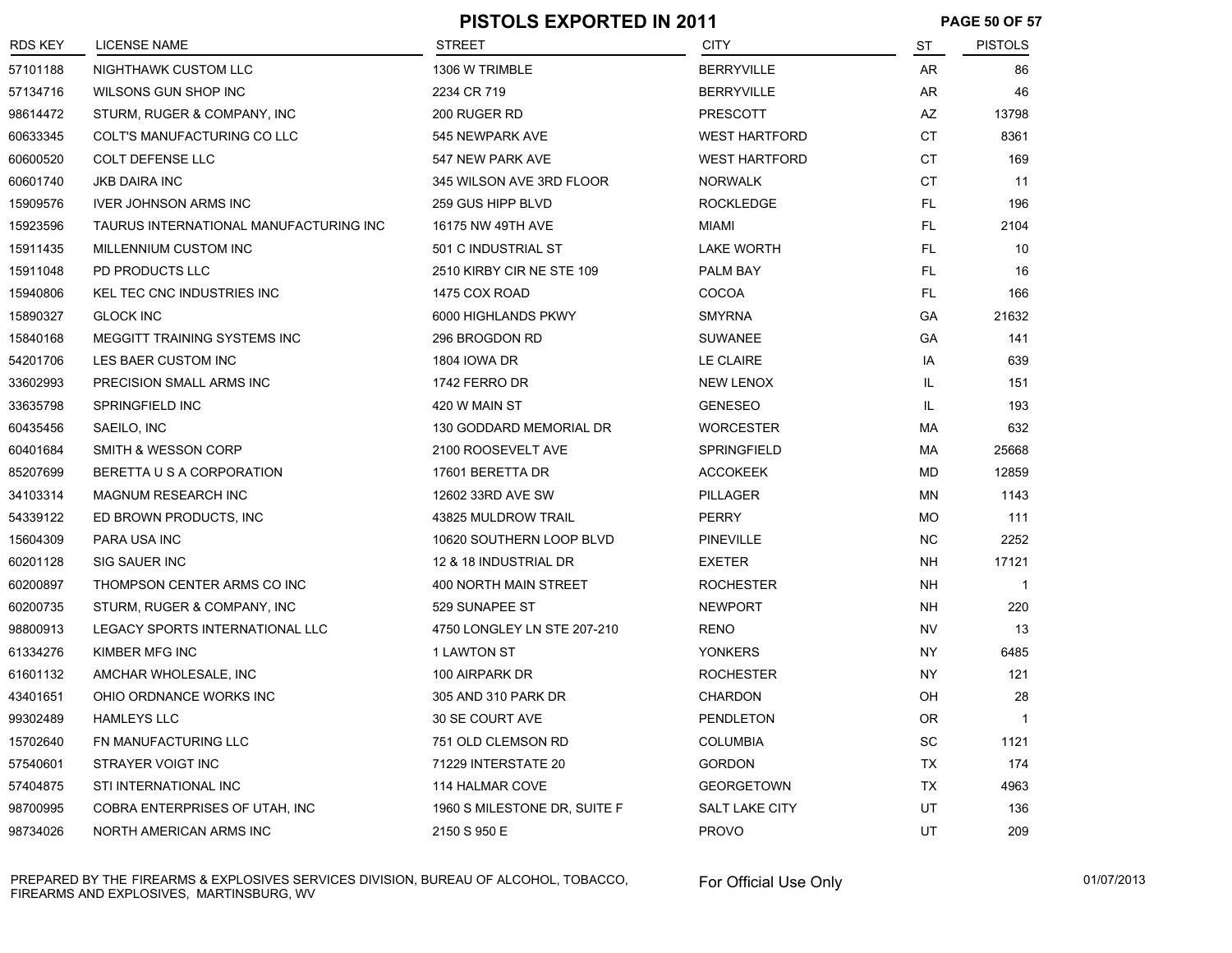|                |                | <b>PISTOLS EXPORTED IN 2011</b>                                     |             |    | <b>PAGE 51 OF 57</b> |  |
|----------------|----------------|---------------------------------------------------------------------|-------------|----|----------------------|--|
| <b>RDS KEY</b> | LICENSE NAME   | <b>STREET</b>                                                       | <b>CITY</b> | S1 | <b>PISTOLS</b>       |  |
| 15402925       | KRISS USA. INC | 2697 INTERNATIONAL PKWY STE 4-180, 4- VIRGINIA BEACH<br>140 & 3-136 |             | VA | 58                   |  |
|                |                |                                                                     |             |    | 121035               |  |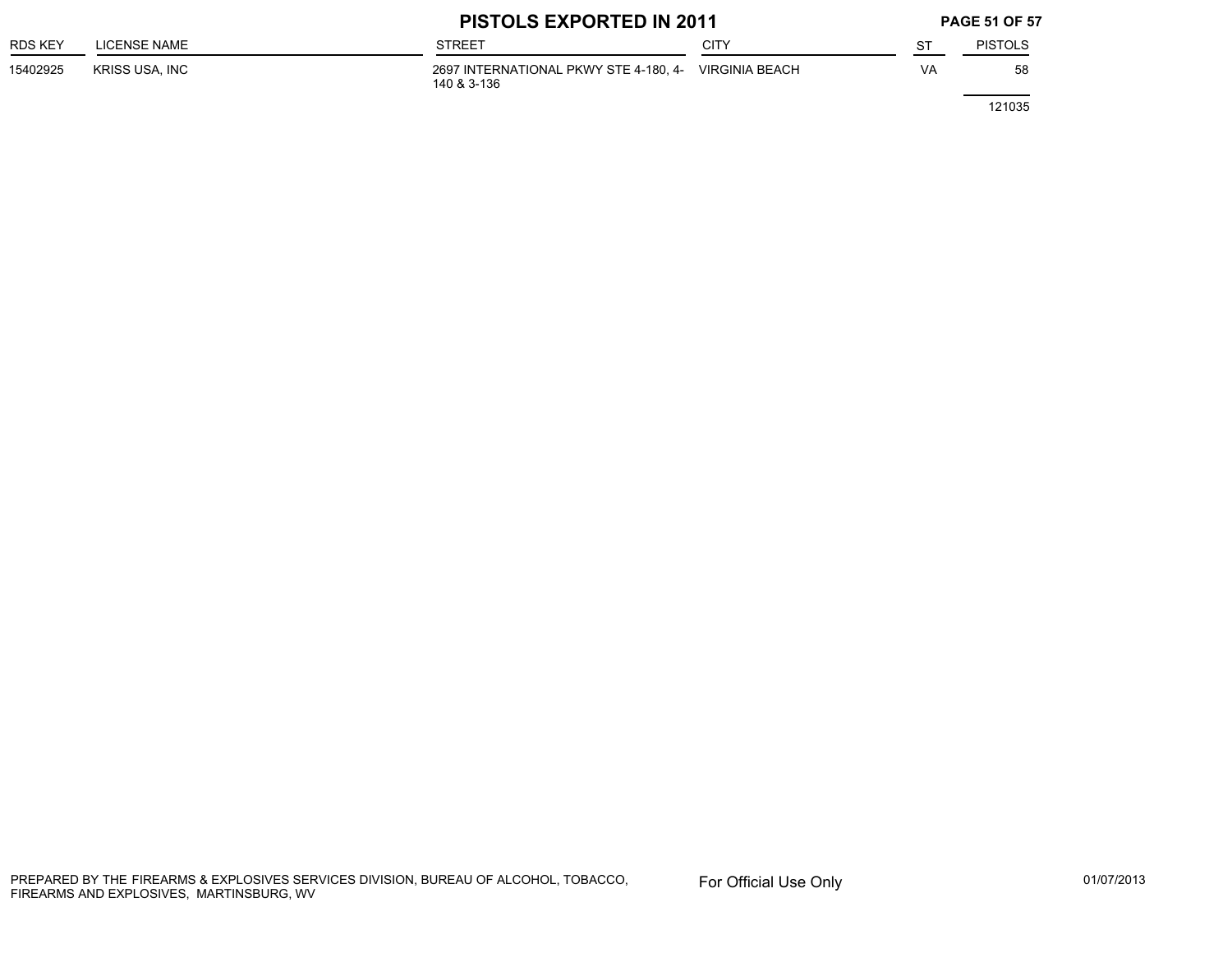#### **REVOLVERS EXPORTED IN 2011**

| <b>RDS KEY</b> | LICENSE NAME                           | <b>STREET</b>           | <b>CITY</b>          | ST        | <b>REVOLVERS</b> |
|----------------|----------------------------------------|-------------------------|----------------------|-----------|------------------|
| 60635936       | CHARCO 2000 INC                        | <b>18 BREWSTER LANE</b> | <b>SHELTON</b>       | CT        | 385              |
| 60633345       | COLT'S MANUFACTURING CO LLC            | 545 NEWPARK AVE         | <b>WEST HARTFORD</b> | <b>CT</b> | 34               |
| 15947645       | BRAZTECH INTERNATIONAL LC              | 16175 NW 49TH AVE       | <b>MIAMI</b>         | <b>FL</b> | 2                |
| 15923596       | TAURUS INTERNATIONAL MANUFACTURING INC | 16175 NW 49TH AVE       | <b>MIAMI</b>         | FL        | 1431             |
| 15840168       | MEGGITT TRAINING SYSTEMS INC           | 296 BROGDON RD          | <b>SUWANEE</b>       | GA        | 6                |
| 60401684       | SMITH & WESSON CORP                    | 2100 ROOSEVELT AVE      | <b>SPRINGFIELD</b>   | MA        | 11421            |
| 34103314       | MAGNUM RESEARCH INC                    | 12602 33RD AVE SW       | <b>PILLAGER</b>      | <b>MN</b> | 73               |
| 34136974       | JP ENTERPRISES INC                     | 15125 FRANCESCA AVENUE  | <b>HUGO</b>          | <b>MN</b> | 729              |
| 60200735       | STURM, RUGER & COMPANY, INC            | 529 SUNAPEE ST          | <b>NEWPORT</b>       | <b>NH</b> | 8771             |
| 43401651       | OHIO ORDNANCE WORKS INC                | 305 AND 310 PARK DR     | CHARDON              | OH        | 6                |
| 98734026       | NORTH AMERICAN ARMS INC                | 2150 S 950 E            | <b>PROVO</b>         | UT        | 363              |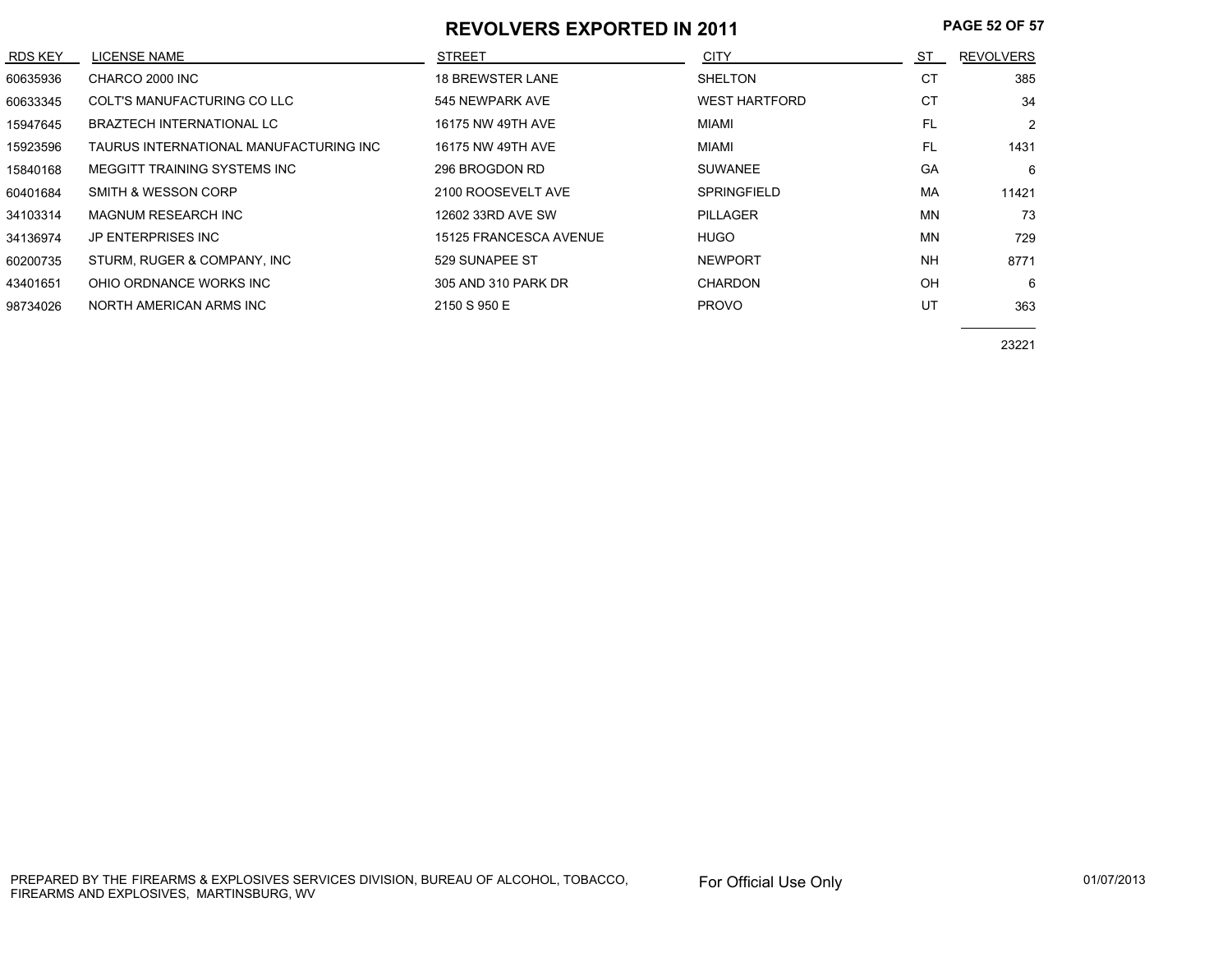### **RIFLES EXPORTED IN 2011 PAGE 53 OF 57**

| RDS KEY  | <b>LICENSE NAME</b>                    | <b>STREET</b>                | City                   | ST        | <b>RIFLE EXP</b> |
|----------|----------------------------------------|------------------------------|------------------------|-----------|------------------|
| 98602487 | MCMILLAN, FIREARMS MANUFACTURING, LLC  | 1638 W KNUDSEN DR            | <b>PHOENIX</b>         | AZ        | 21               |
| 98604755 | <b>VICARMS LLC</b>                     | 7842 E 34TH ST               | <b>TUCSON</b>          | AZ        |                  |
| 97737552 | <b>WEATHERBY INC</b>                   | 1605 COMMERCE WAY            | <b>PASO ROBLES</b>     | CA        | 6451             |
| 97701820 | SEARCY, BERNARD L                      | 26293 TWENTY MULE TEAM RD    | <b>BORON</b>           | CA        | 12               |
| 60633345 | COLT'S MANUFACTURING CO LLC            | 545 NEWPARK AVE              | <b>WEST HARTFORD</b>   | <b>CT</b> | 6                |
| 60600520 | <b>COLT DEFENSE LLC</b>                | 547 NEW PARK AVE             | <b>WEST HARTFORD</b>   | CT        | 1617             |
| 60600773 | O F MOSSBERG & SONS INC                | 7 GRASSO AVE                 | <b>NORTH HAVEN</b>     | <b>CT</b> | 107              |
| 60601740 | <b>JKB DAIRA INC</b>                   | 345 WILSON AVE 3RD FLOOR     | <b>NORWALK</b>         | <b>CT</b> | 11               |
| 60600729 | <b>STAG ARMS LLC</b>                   | 515 JOHN DOWNEY DR           | <b>NEW BRITAIN</b>     | <b>CT</b> | 188              |
| 15909576 | <b>IVER JOHNSON ARMS INC</b>           | 259 GUS HIPP BLVD            | <b>ROCKLEDGE</b>       | FL.       | $\overline{4}$   |
| 15947645 | <b>BRAZTECH INTERNATIONAL LC</b>       | 16175 NW 49TH AVE            | MIAMI                  | <b>FL</b> | 30               |
| 15923596 | TAURUS INTERNATIONAL MANUFACTURING INC | 16175 NW 49TH AVE            | MIAMI                  | FL.       | 16               |
| 15917454 | KNIGHT, CHARLES REED JR                | 701 COLUMBIA BLVD            | <b>TITUSVILLE</b>      | FL.       | 37               |
| 15940998 | KNIGHTS MANUFACTURING CO               | 701 COLUMBIA BLVD            | <b>TITUSVILLE</b>      | FL.       | 3                |
| 15911763 | EVOLUTION WEAPONRY LLC                 | 14257 NW 10TH RD             | <b>NEWBERRY</b>        | FL        | $\overline{2}$   |
| 15940806 | KEL TEC CNC INDUSTRIES INC             | 1475 COX ROAD                | COCOA                  | FL.       | 821              |
| 15909552 | <b>GOOD TIME OUTDOORS INC</b>          | 4600 W HIGHWAY 326           | <b>OCALA</b>           | FL.       | 41               |
| 15840168 | MEGGITT TRAINING SYSTEMS INC           | 296 BROGDON RD               | <b>SUWANEE</b>         | GA        | 57               |
| 15802643 | BP FIREARMS COMPANY LLC                | 1685 BOGGS ROAD SUITE 300    | <b>DULUTH</b>          | GA        | 80               |
| 54201706 | LES BAER CUSTOM INC                    | 1804 IOWA DR                 | LE CLAIRE              | IA        | 22               |
| 98201593 | BROCKMAN, JAMES W                      | 2165 S 1800 E                | <b>GOODING</b>         | ID        | $\overline{2}$   |
| 98201252 | PRIMARY WEAPONS SYSTEMS INC            | 800 E CITATION COURT SUITE C | <b>BOISE</b>           | ID        | 42               |
| 33635798 | SPRINGFIELD INC                        | 420 W MAIN ST                | <b>GENESEO</b>         | IL.       | 191              |
| 33637390 | <b>DS ARMS INC</b>                     | 27W990 INDUSTRIAL AVE        | <b>LAKE BARRINGTON</b> | IL        | 38               |
| 33637004 | ROCK RIVER ARMS INC                    | 1042 CLEVELAND RD            | <b>COLONA</b>          | IL.       | 89               |
| 33636039 | <b>ARMALITE INC</b>                    | 745 S HANFORD ST             | <b>GENESEO</b>         | IL        | 140              |
| 46103520 | WM C ANDERSON INC                      | 1743 ANDERSON BLVD           | <b>HEBRON</b>          | KY        | 50               |
| 60435456 | SAEILO, INC                            | 130 GODDARD MEMORIAL DR      | <b>WORCESTER</b>       | МA        | 5                |
| 60401684 | SMITH & WESSON CORP                    | 2100 ROOSEVELT AVE           | SPRINGFIELD            | MA        | 1387             |
| 60433152 | SAVAGE ARMS, INC                       | 100 SPRINGDALE RD            | WESTFIELD              | МA        | 11813            |
| 85202358 | LWRC INTERNATIONAL LLC                 | 815 CHESAPEAKE DRIVE         | CAMBRIDGE              | MD        | 30               |
| 85207699 | BERETTA U S A CORPORATION              | 17601 BERETTA DR             | <b>ACCOKEEK</b>        | MD        | -1               |
| 85236725 | TABASSI, AMIR H                        | 5423 RIDGE RD                | <b>MOUNT AIRY</b>      | MD        | 5                |
| 34103314 | MAGNUM RESEARCH INC                    | 12602 33RD AVE SW            | <b>PILLAGER</b>        | ΜN        | 87               |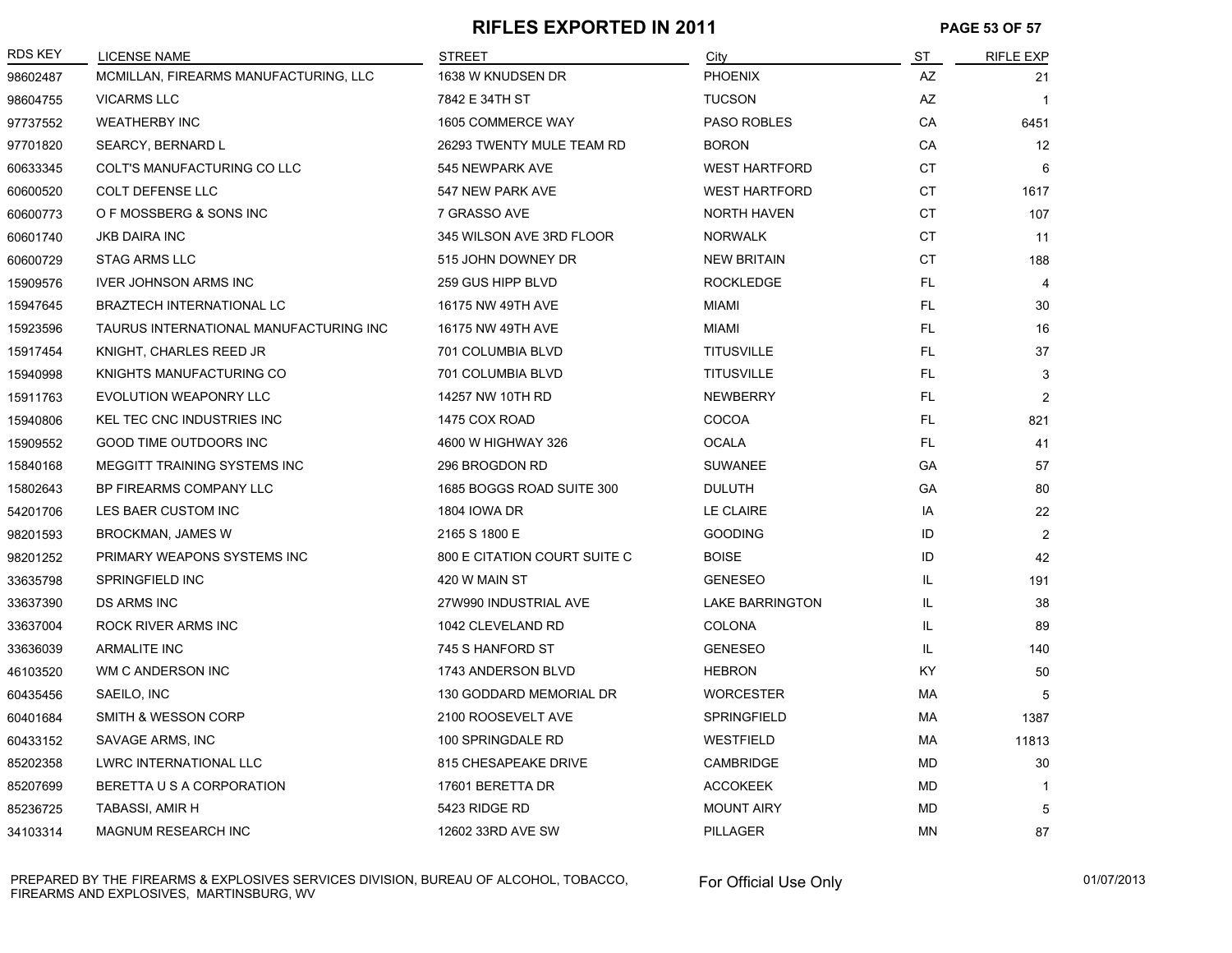### **RIFLES EXPORTED IN 2011 PAGE 54 OF 57**

| RDS KEY  | <b>LICENSE NAME</b>             | <b>STREET</b>                                                       | City                   | ST        | <b>RIFLE EXP</b> |
|----------|---------------------------------|---------------------------------------------------------------------|------------------------|-----------|------------------|
| 34103584 | REMINGTON ARMS COMPANY LLC      | 3312 12TH ST SE                                                     | <b>SAINT CLOUD</b>     | <b>MN</b> | 779              |
| 54303892 | COMPETITIVE EDGE GUN WORKS LLC  | 17154 CR 180                                                        | <b>BOGARD</b>          | <b>MO</b> | 4                |
| 98101051 | ALLEN, KIRBY LEROY              | 99 STEVENSON RD                                                     | <b>FORT SHAW</b>       | MT        | 4                |
| 98133799 | POWDER RIVER RIFLE CO INC       | 201 CENTENNIAL DR                                                   | <b>BIG TIMBER</b>      | MT        | 27               |
| 98101132 | COOPER FIREARMS OF MONTANA INC  | 3662 US HWY 93 NORTH                                                | <b>STEVENSVILLE</b>    | MT        | 32               |
| 98101151 | MONTANA RIFLE COMPANY           | 3174 MT HWY 35                                                      | <b>KALISPELL</b>       | МT        | 3                |
| 98155388 | C SHARPS ARMS CO INC            | 100 CENTENNIAL DR                                                   | <b>BIG TIMBER</b>      | MT        | 10               |
| 15604309 | PARA USA INC                    | 10620 SOUTHERN LOOP BLVD                                            | <b>PINEVILLE</b>       | <b>NC</b> | $\mathbf{1}$     |
| 60201128 | <b>SIG SAUER INC</b>            | 12 & 18 INDUSTRIAL DR                                               | <b>EXETER</b>          | NΗ        | 2228             |
| 60200897 | THOMPSON CENTER ARMS CO INC     | 400 NORTH MAIN STREET                                               | <b>ROCHESTER</b>       | NΗ        | 2963             |
| 60200735 | STURM, RUGER & COMPANY, INC     | 529 SUNAPEE ST                                                      | <b>NEWPORT</b>         | NΗ        | 25044            |
| 82200698 | HENRY RAC HOLDING CORP          | 59 E 1ST ST                                                         | <b>BAYONNE</b>         | <b>NJ</b> | 4616             |
| 82200281 | <b>GRIFFIN &amp; HOWE INC</b>   | 33 CLAREMONT RD                                                     | <b>BERNARDSVILLE</b>   | NJ        | $\mathbf{1}$     |
| 58500280 | <b>BORCHARDT RIFLE CORP</b>     | 9732 HWY 180 W                                                      | SILVER CITY            | <b>NM</b> | $\mathbf{1}$     |
| 98800913 | LEGACY SPORTS INTERNATIONAL LLC | 4750 LONGLEY LN STE 207-210                                         | <b>RENO</b>            | <b>NV</b> | 3403             |
| 61334276 | KIMBER MFG INC                  | 1 LAWTON ST                                                         | <b>YONKERS</b>         | <b>NY</b> | 436              |
| 61602475 | REMINGTON ARMS COMPANY LLC      | 14 HOEFLER AVE                                                      | <b>ILION</b>           | <b>NY</b> | 3                |
| 61601132 | AMCHAR WHOLESALE, INC           | 100 AIRPARK DR                                                      | <b>ROCHESTER</b>       | NY.       | 373              |
| 61602170 | <b>JUST RIGHT CARBINES LLC</b>  | 231 SALTONSTALL ST                                                  | CANANDAIGUA            | NY        | 288              |
| 43437065 | KELBLY'S RIFLE RANGE INC        | 7222 DALTON FOX LAKE RD                                             | <b>NORTH LAWRENCE</b>  | OH        | 135              |
| 43403105 | CHESHIER, SHAWN                 | 10007 FRANCHESTER RD                                                | <b>BURBANK</b>         | OH        | 3                |
| 43401651 | OHIO ORDNANCE WORKS INC         | 305 AND 310 PARK DR                                                 | <b>CHARDON</b>         | OH        | 21               |
| 43402493 | WELLS, GREGORY F                | 158 WEST WILBETH RD UNIT A                                          | <b>AKRON</b>           | OH        | 17               |
| 99301142 | NOSLER, INC                     | 107 SW COLUMBIA ST                                                  | <b>BEND</b>            | <b>OR</b> | 81               |
| 99302489 | <b>HAMLEYS LLC</b>              | 30 SE COURT AVE                                                     | PENDLETON              | <b>OR</b> | $\overline{2}$   |
| 82338992 | BORDEN, JAMES F                 | 1325 SHELDON HILL ROAD                                              | SPRINGVILLE            | <b>PA</b> | 7                |
| 82300479 | PNEU DART INC                   | 15223 STATE ROUTE 87                                                | <b>WILLIAMSPORT</b>    | PA        | 175              |
| 34633475 | H S PRECISION INC               | 1301 TURBINE DR                                                     | <b>RAPID CITY</b>      | <b>SD</b> | 242              |
| 57434208 | <b>MAVERICK ARMS, INC</b>       | INDUSTRIAL BLVD MAVERICK CO DEVLPT EAGLE PASS<br><b>PARK</b>        |                        | TX        | 14106            |
| 98734724 | ZDF IMPORT/EXPORT, LLC          | 925 W 100 N SUITE A                                                 | <b>NORTH SALT LAKE</b> | UT        | 342              |
| 98701385 | DESERT TECHNOLOGY & MFG LLC     | 1995 WEST ALEXANDER STREET                                          | SALT LAKE CITY         | UT        | 139              |
| 15403090 | CAMPBELL, ALLEN WAYNE           | 264 BENCHREST LN                                                    | <b>CONCORD</b>         | VA        | 8                |
| 15402925 | <b>KRISS USA, INC</b>           | 2697 INTERNATIONAL PKWY STE 4-180, 4- VIRGINIA BEACH<br>140 & 3-136 |                        | VA        | 308              |
| 15409602 | POLARIS DEVELOPMENT CORP        | 22650 EXECUTIVE DR STE 137                                          | <b>STERLING</b>        | VA        | 6                |

PREPARED BY THE FIREARMS & EXPLOSIVES SERVICES DIVISION, BUREAU OF ALCOHOL, TOBACCO, FIREARMS AND EXPLOSIVES, MARTINSBURG, WV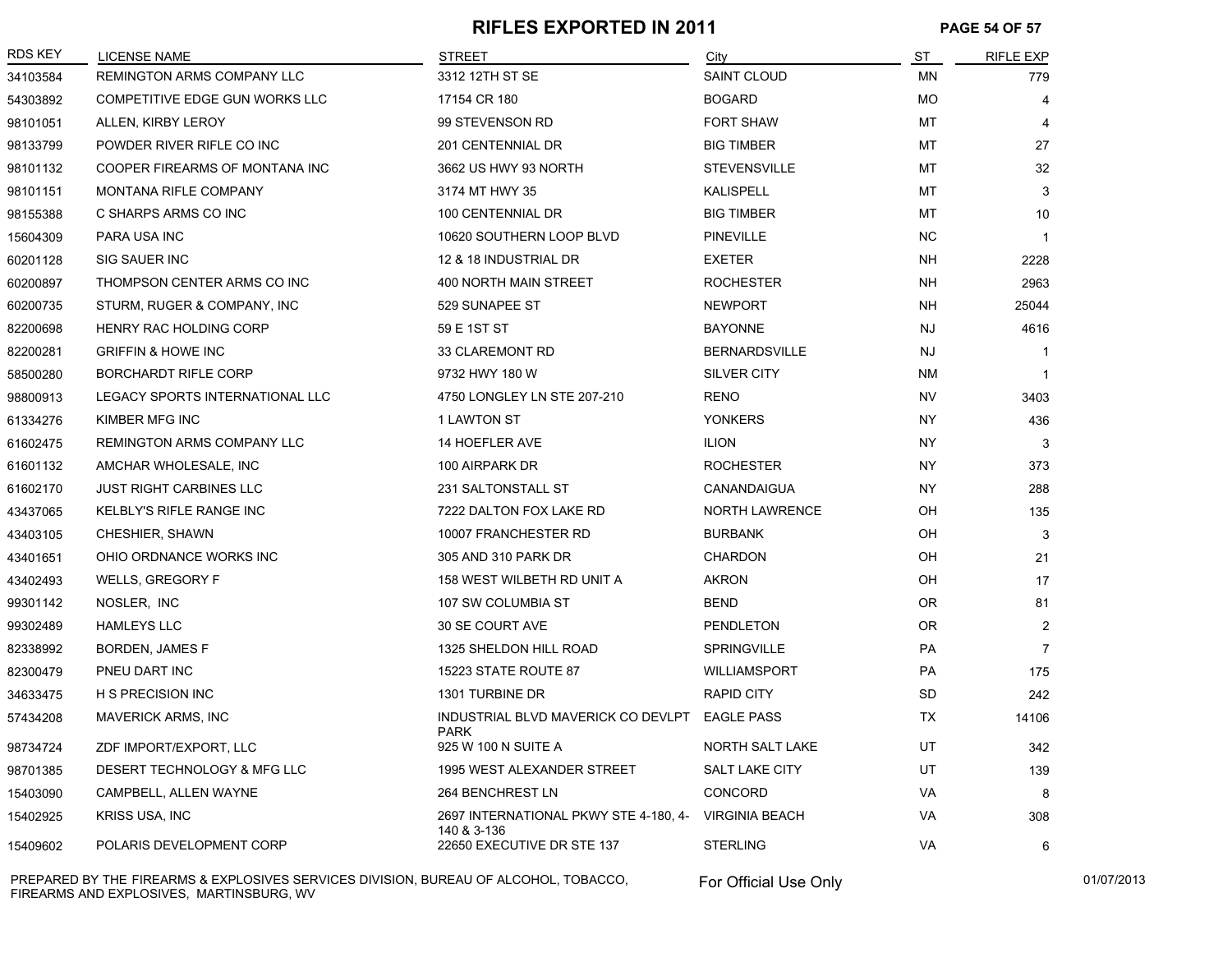## **RIFLES EXPORTED IN 2011 PAGE 55 OF 57**

| <b>RDS KEY</b> | LICENSE NAME                     | <b>STREET</b>      | City             |           | RIFLE EXP |
|----------------|----------------------------------|--------------------|------------------|-----------|-----------|
| 99102907       | HIGH MOUNTAIN HUNTING SUPPLY LLC | 223 N MISSION      | WENATCHEE        | <b>WA</b> | 18        |
| 33903955       | THUREON DEFENSE LLC              | 2118 WISCONSIN AVE | NEW HOLSTEIN     | WI        | 22        |
| 45500132       | MELVIN FORBES ENTERPRISES LLC    | 214 PRICE ST       | <b>GRANVILLE</b> | WV        |           |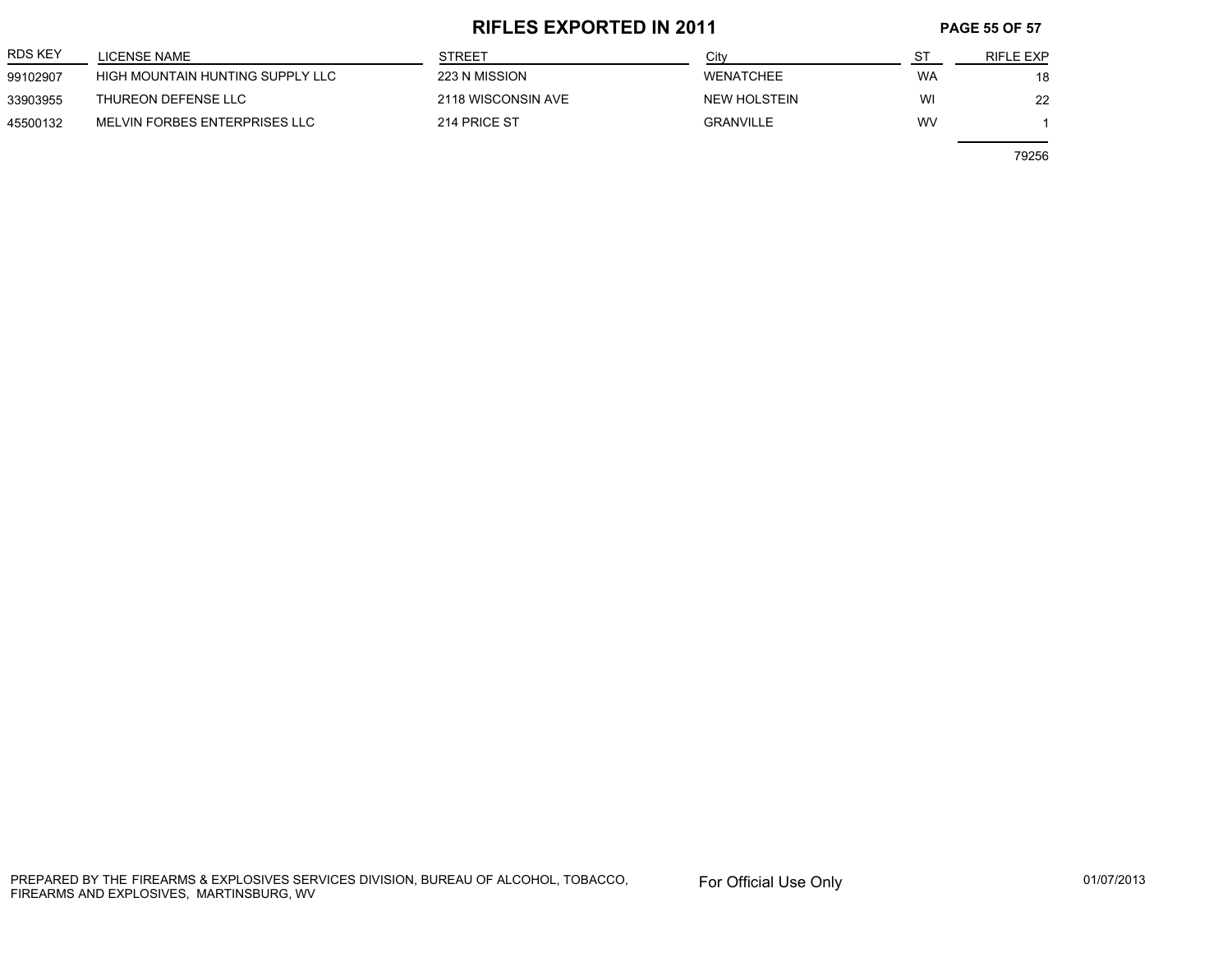#### SHOTGUNS EXPORTED IN 2011 **PAGE 56 OF 57**

| <b>RDS KEY</b> | <b>LICENSE NAME</b>                 | <b>STREET</b>                                     | <b>CITY</b>        | <b>ST</b> | <b>SHOTGUN EXP</b> |
|----------------|-------------------------------------|---------------------------------------------------|--------------------|-----------|--------------------|
| 57101188       | NIGHTHAWK CUSTOM LLC                | 1306 W TRIMBLE                                    | <b>BERRYVILLE</b>  | <b>AR</b> | 11                 |
| 57134716       | WILSONS GUN SHOP INC                | 2234 CR 719                                       | <b>BERRYVILLE</b>  | <b>AR</b> | 29                 |
| 97737552       | <b>WEATHERBY INC</b>                | 1605 COMMERCE WAY                                 | <b>PASO ROBLES</b> | CA        | 3357               |
| 60600773       | O F MOSSBERG & SONS INC             | 7 GRASSO AVE                                      | <b>NORTH HAVEN</b> | <b>CT</b> |                    |
| 60601740       | <b>JKB DAIRA INC</b>                | 345 WILSON AVE 3RD FLOOR                          | <b>NORWALK</b>     | <b>CT</b> |                    |
| 15947645       | <b>BRAZTECH INTERNATIONAL LC</b>    | 16175 NW 49TH AVE                                 | <b>MIAMI</b>       | FL.       | 2826               |
| 15840168       | <b>MEGGITT TRAINING SYSTEMS INC</b> | 296 BROGDON RD                                    | <b>SUWANEE</b>     | GA        |                    |
| 15802643       | BP FIREARMS COMPANY LLC             | 1685 BOGGS ROAD SUITE 300                         | <b>DULUTH</b>      | GA        |                    |
| 60433152       | SAVAGE ARMS, INC                    | 100 SPRINGDALE RD                                 | WESTFIELD          | MA        | 84                 |
| 85234687       | AIM INC                             | 19200 MIDDLETOWN RD                               | <b>PARKTON</b>     | MD        | 21                 |
| 85207699       | BERETTA U S A CORPORATION           | 17601 BERETTA DR                                  | <b>ACCOKEEK</b>    | <b>MD</b> | 754                |
| 98800913       | LEGACY SPORTS INTERNATIONAL LLC     | 4750 LONGLEY LN STE 207-210                       | <b>RENO</b>        | <b>NV</b> | 8                  |
| 61600727       | <b>REMINGTON ARMS CO INC</b>        | <b>14 HOEFLER AVE</b>                             | <b>ILION</b>       | <b>NY</b> | 58                 |
| 61602475       | <b>REMINGTON ARMS COMPANY LLC</b>   | <b>14 HOEFLER AVE</b>                             | <b>ILION</b>       | <b>NY</b> | 66                 |
| 43401651       | OHIO ORDNANCE WORKS INC             | 305 AND 310 PARK DR                               | <b>CHARDON</b>     | OH        | 5                  |
| 99302709       | R & R RACING INC                    | 45823 OAK ST                                      | <b>LYONS</b>       | <b>OR</b> | 7                  |
| 57404645       | INT'L REPO DEPOT INC                | 26467 CLARK RD                                    | WALLER             | <b>TX</b> |                    |
| 57434208       | <b>MAVERICK ARMS, INC</b>           | INDUSTRIAL BLVD MAVERICK CO DEVLPT<br><b>PARK</b> | <b>EAGLE PASS</b>  | <b>TX</b> | 47643              |
| 15409602       | POLARIS DEVELOPMENT CORP            | 22650 EXECUTIVE DR STE 137                        | <b>STERLING</b>    | <b>VA</b> | 4                  |